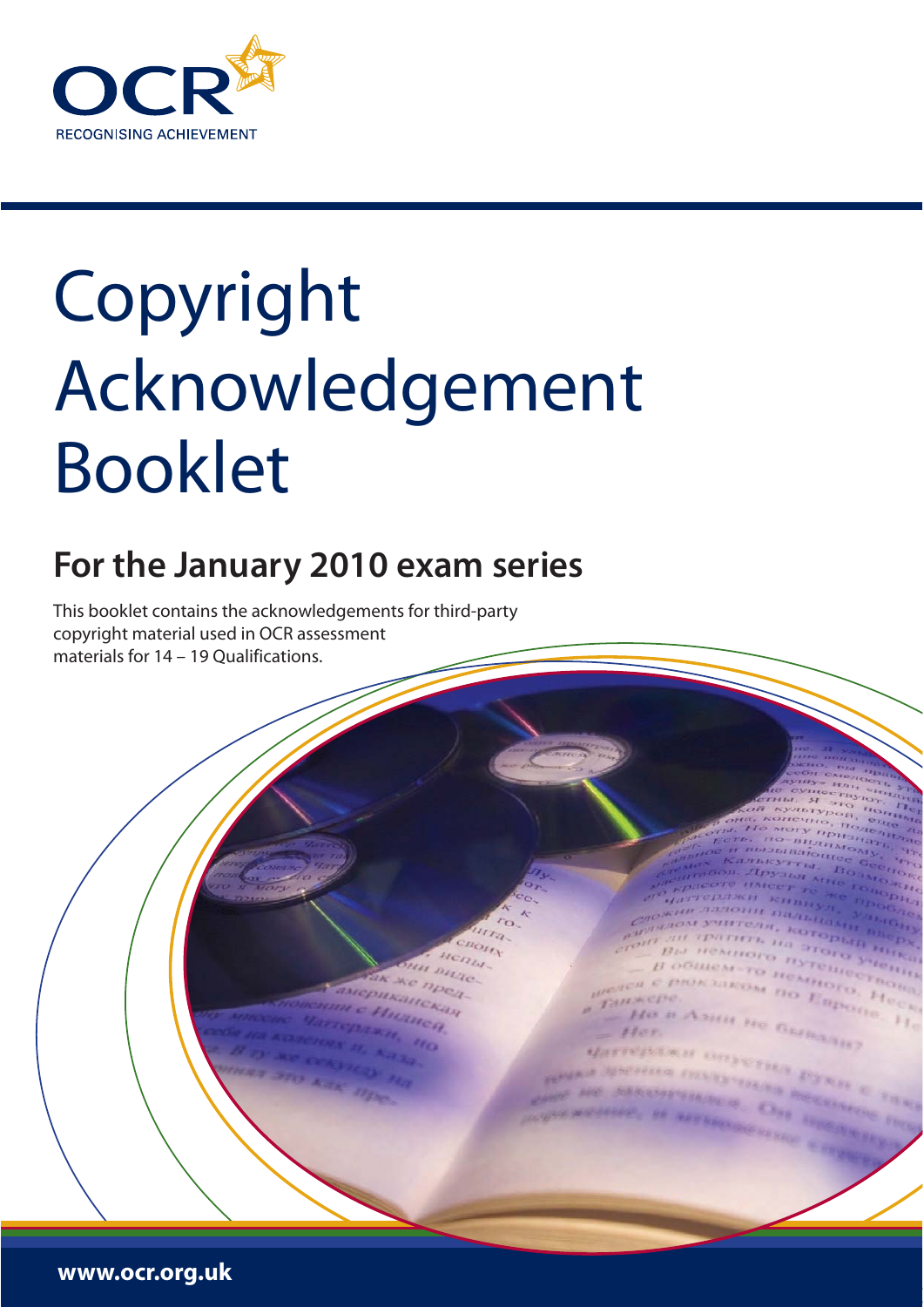## **About the Copyright Acknowledgement Booklet**

Prior to the June 2009 examination series, acknowledgements for third-party copyright material were printed on the back page of the relevant exam papers and associated assessment materials. For security purposes, from the June 2009 series onwards, OCR has created this separate booklet to put all of the acknowledgements, and they will no longer be published in the exam papers and associated assessment materials.

The booklet is published after each examination series, when assessment materials become available to the public.

It is available online from the OCR website at: [www.ocr.org.uk/pastpapermaterials/pastpapers/index.aspx.](http://www.ocr.org.uk/pastpapermaterials/pastpapers/index.aspx)

The OCR Copyright Team can be contacted by post at 9 Hills Road, Cambridge, CB2 1GE, or by email at [ocr.copyright@ocr.org.uk](mailto:ocr.copyright@ocr.org.uk).

Where possible, OCR has sought and cleared permission to reproduce items of thirdparty owned copyright material. Every reasonable effort has been made by OCR to trace copyright holders, but if any items requiring clearance have unwittingly been included, please contact the Copyright Team at the addresses above and OCR will be pleased to make amends at the earliest possible opportunity.

## **How to find an acknowledgement**

Each acknowledgement is filed under the unit number of the exam paper in which the copyright material appears.

The unit number consists of either numbers only or a letter followed by numbers:

- Units that begin with a number are ordered from  $1 - 9$ .

- Units that begin with a letter come after the last of the number-only codes and are in alphabetical order.

Where an exam paper has more than one document associated with it, each document is identified with its separate acknowledgements.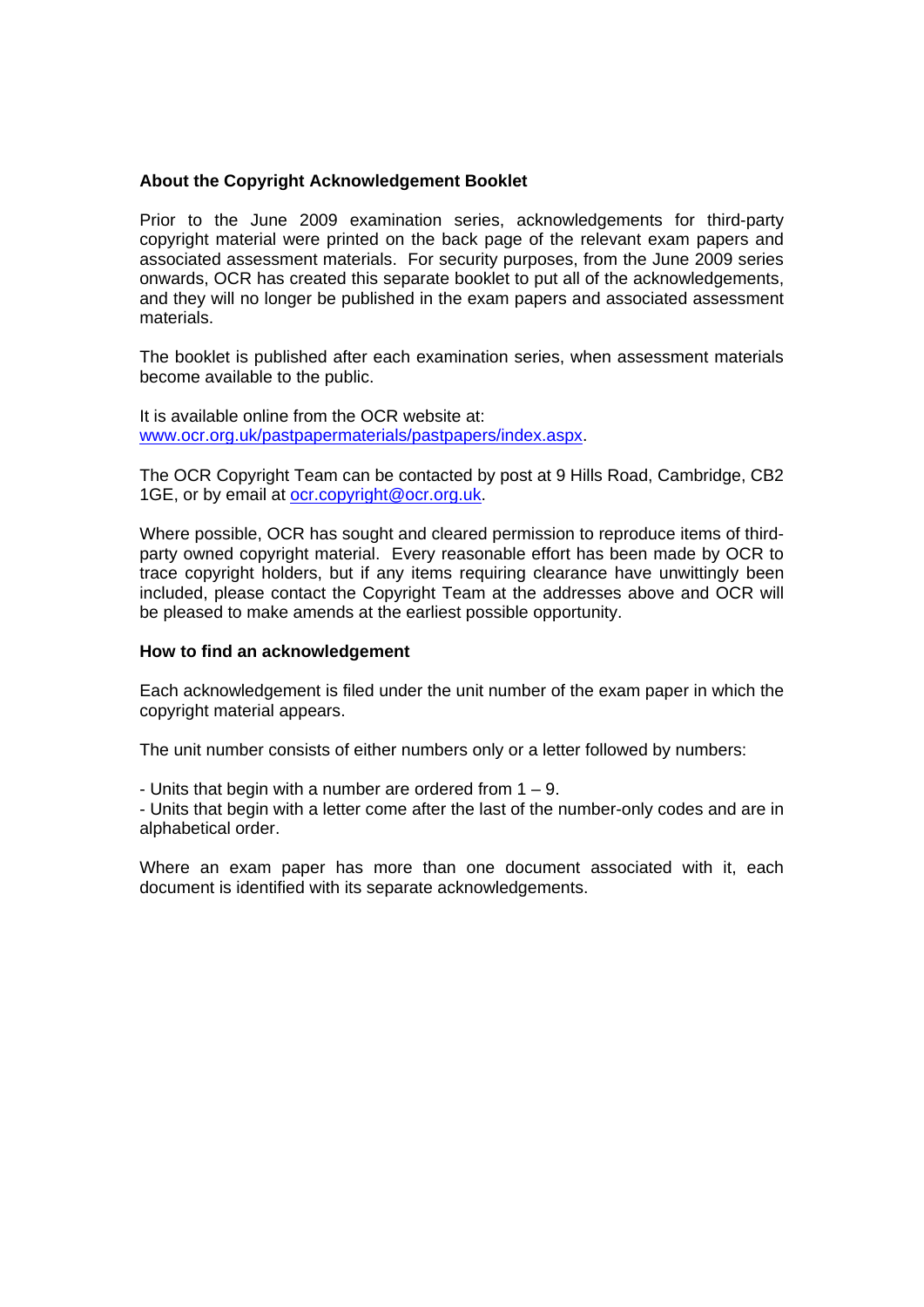| <b>Exam Unit</b> | <b>Exam Level, Subject and</b>                                                                          | <b>Copyright Details</b>    |       |
|------------------|---------------------------------------------------------------------------------------------------------|-----------------------------|-------|
| <b>Number</b>    | <b>Title</b>                                                                                            |                             |       |
| 2321/01          | <b>GCSE Business Studies B</b><br><b>Business Organisation (Foundation</b><br>Tier)                     | <b>Question Paper</b>       | © OCR |
| 2321/02          | <b>GCSE Business Studies B</b><br><b>Business Organisation (Higher Tier)</b>                            | <b>Question Paper</b>       | © OCR |
| 2357/01          | <b>GCSE Information and</b><br><b>Communication Technology</b><br>Paper 1 (Foundation Tier)             | <b>Question Paper</b>       | © OCR |
| 2357/02          | <b>GCSE Information and</b><br><b>Communication Technology</b><br>Paper 1 (Higher Tier)                 | <b>Question Paper</b>       | © OCR |
| 2359/01          | <b>GCSE Information and</b><br><b>Communication Technology</b><br>Paper 3: (Foundation Tier)            | <b>Question Paper</b>       | © OCR |
| 2359/02          | <b>GCSE Information and</b><br><b>Communication Technology</b><br>Paper 3: (Higher Tier)                | <b>Question Paper</b>       | © OCR |
| 2377/01          | <b>GCSE Information and</b><br><b>Communication Technology</b><br>Unit 1 (Foundation Tier)              | <b>Question Paper</b>       | © OCR |
| 2377/02          | <b>GCSE Information and</b><br><b>Communication Technology</b><br>Unit 1 (Higher Tier)                  | <b>Question Paper</b>       | © OCR |
| 2380/01          | <b>GCSE</b> Information and<br><b>Communication Technology</b><br>Unit 4: Externally Set Test (Paper 2) | <b>Preliminary Material</b> | © OCR |
|                  | ICT B (Foundation Tier)                                                                                 | <b>Question Paper</b>       | © OCR |
| 2380/02          | <b>GCSE Information and</b><br><b>Communication Technology</b><br>Unit 4: Externally Set Test (Paper 2) | <b>Preliminary Material</b> | © OCR |
|                  | ICT B (Higher Tier)                                                                                     | <b>Question Paper</b>       | © OCR |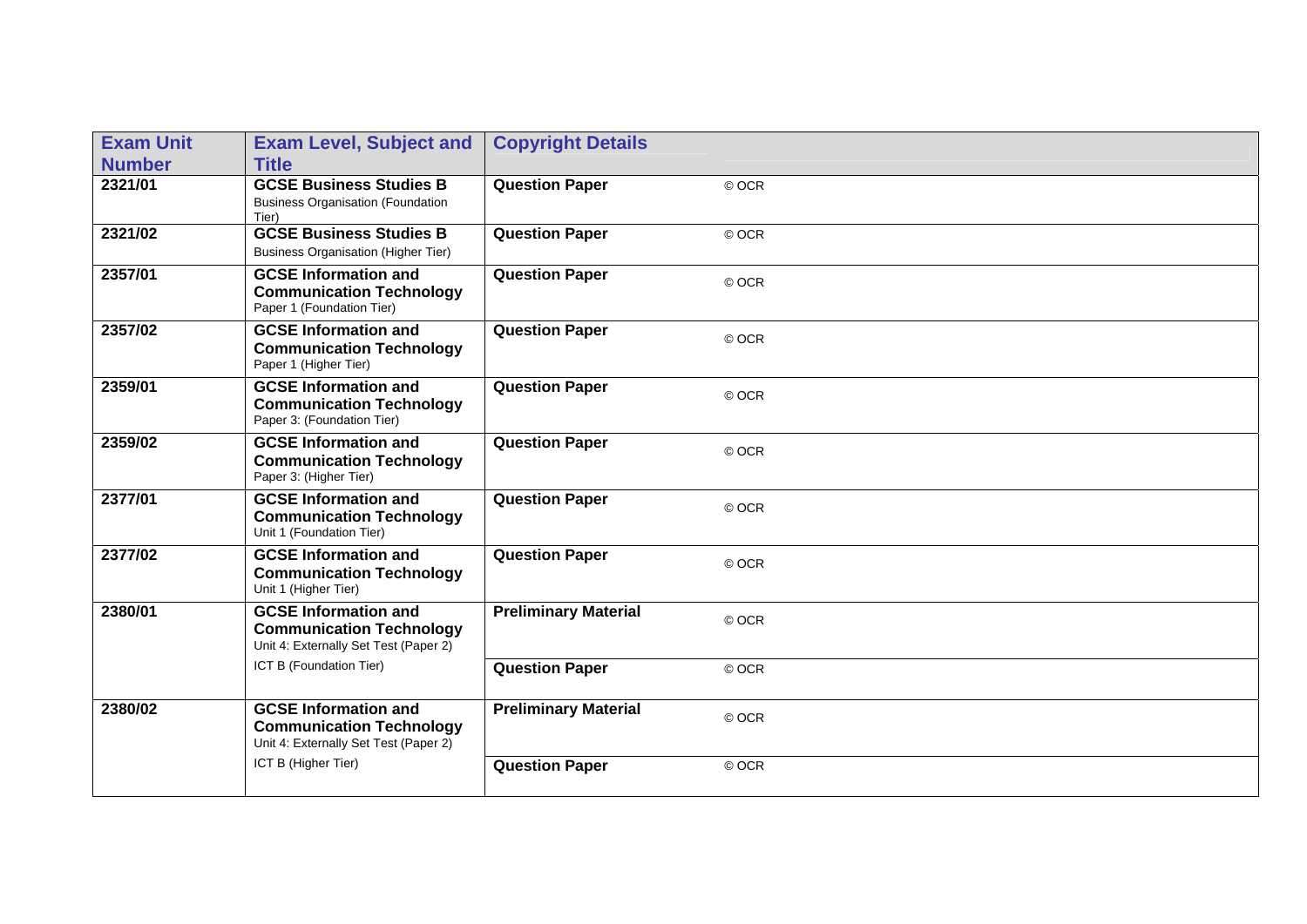| <b>Exam Unit</b><br><b>Number</b> | <b>Exam Level, Subject and</b><br><b>Title</b>                                            | <b>Copyright Details</b> |                                                                                                                     |
|-----------------------------------|-------------------------------------------------------------------------------------------|--------------------------|---------------------------------------------------------------------------------------------------------------------|
| 2401/01                           | GCSE Geography C (1988)<br>Decision Making Exercise (DME)                                 | <b>Question Paper</b>    | © OCR                                                                                                               |
|                                   | (Foundation Tier)                                                                         | <b>Teachers' Notes</b>   | © OCR                                                                                                               |
|                                   |                                                                                           | <b>Resource Booklet</b>  |                                                                                                                     |
|                                   |                                                                                           | Resource 1               | Power for the People, p20, Wideworld, Vol 15, No. 1, September 2003 © Phillip Allen                                 |
|                                   |                                                                                           | Resource 3 image, left   | © Jeff J Mitchell/Staff, Getty Images, www.getty.com                                                                |
|                                   |                                                                                           | Resource 3 image, right  | © Paul Glendell, Alamy, www.alamy.com                                                                               |
|                                   |                                                                                           | Resource 4 image         | Richard Burgess, Andy Blenkinsop & Charlotte Braunagel © British Wind Energy Association                            |
|                                   |                                                                                           | Resource 5 image         | © Mark Trost, iStock, www.istockphoto.com                                                                           |
|                                   |                                                                                           | Resource 8 image         | © David Robertson, Alamy, www.alamy.com                                                                             |
|                                   |                                                                                           | Resource 9 image         | © Greenshoots Communications, Alamy, www.alamy.com                                                                  |
|                                   |                                                                                           | Resource 10              | © MWT Lewis, www.mwtlewis.org.uk                                                                                    |
| 2401/02                           | GCSE Geography C (1988)<br>Decision Making Exercise (DME)<br>(Foundation and Higher Tier) | <b>Question Paper</b>    | © OCR                                                                                                               |
|                                   |                                                                                           | <b>Teachers' Notes</b>   | © OCR                                                                                                               |
|                                   |                                                                                           | <b>Resource Booklet</b>  |                                                                                                                     |
|                                   |                                                                                           | Resource 1               | Power for the People, p20, Wideworld, Vol 15, No. 1, September 2003 © Phillip Allen                                 |
|                                   |                                                                                           | Resource 3 image, left   | © Jeff J Mitchell/Staff, Getty Images, www.getty.com                                                                |
|                                   |                                                                                           | Resource 3 image, right  | © Paul Glendell, Alamy, www.alamy.com                                                                               |
|                                   |                                                                                           | Resource 4 image         | Richard Burgess, Andy Blenkinsop & Charlotte Braunagel © British Wind Energy Association                            |
|                                   |                                                                                           | Resource 5 image         | © Mark Trost, iStock, www.istockphoto.com                                                                           |
|                                   |                                                                                           | Resource 8 image         | © David Robertson, Alamy, www.alamy.com                                                                             |
|                                   |                                                                                           | Resource 9 image         | © Greenshoots Communications, Alamy, www.alamy.com                                                                  |
|                                   |                                                                                           | Resource 10              | © MWT Lewis, www.mwtlewis.org.uk                                                                                    |
| 2422/01                           | GCSE Geography C (3988)                                                                   | <b>Resource Booklet</b>  |                                                                                                                     |
|                                   | ORAL DECISION MAKING (DME)                                                                | Resource 1               | J Leake, Giant turbines to make north Windy Central © The Times, London, 13 July 2008,<br>www.timesonline.co.uk     |
|                                   |                                                                                           | Resource 2               | UK Dept for Business, Innovation and Skills, www.bis.gov.uk, reproduced under the terms of<br>the Click-Use Licence |
|                                   |                                                                                           | Resource 4               | © George Standen, Alamy, www.alamy.com                                                                              |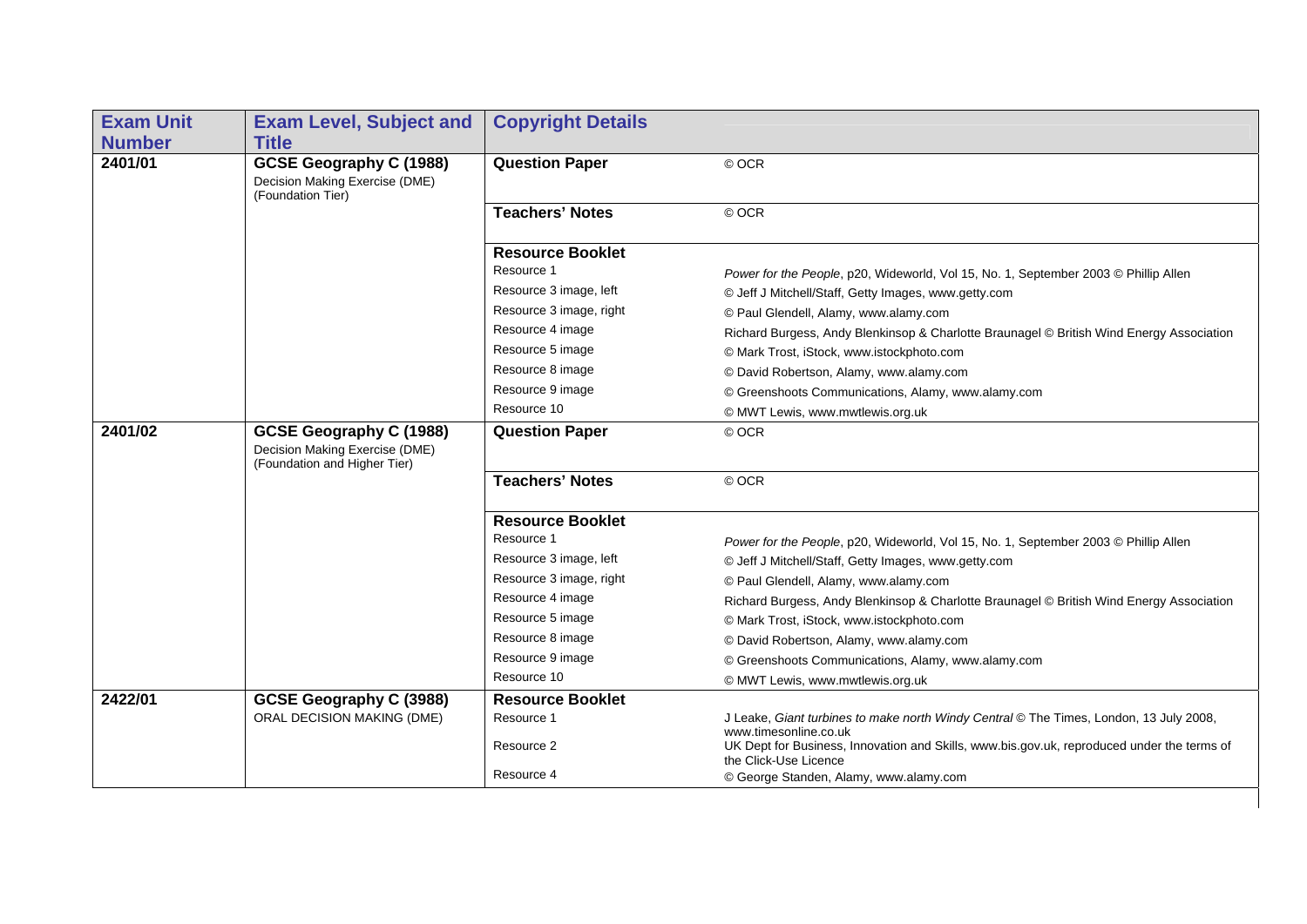| <b>Exam Unit</b> | <b>Exam Level, Subject and</b>                                                                            | <b>Copyright Details</b> |                                                                                                                                                                                                         |
|------------------|-----------------------------------------------------------------------------------------------------------|--------------------------|---------------------------------------------------------------------------------------------------------------------------------------------------------------------------------------------------------|
| <b>Number</b>    | <b>Title</b>                                                                                              |                          |                                                                                                                                                                                                         |
| 2422/01 cont.    |                                                                                                           | <b>Teachers' Notes</b>   | © OCR                                                                                                                                                                                                   |
| 2431/01          | <b>GCSE English (Specification</b><br>1900)                                                               | <b>Question Paper</b>    |                                                                                                                                                                                                         |
|                  | Unit 1 Non-Fiction, Media and<br>Information (Foundation Tier)                                            | Section A Q 1 image      | © Travel and Landscape UK, Mark Sykes, Alamy, www.alamy.com                                                                                                                                             |
|                  |                                                                                                           | Section A Q 2 image      | © Press Association images.                                                                                                                                                                             |
|                  |                                                                                                           | Section A Q 2            | Text 'Europe just got a whole lot closer!' by Nick McDermott, Daily Mail 7 November 2007,<br>reproduced by permission of Solo Syndication.                                                              |
| 2431/02          | <b>GCSE English (Specification</b><br>1900)<br>Unit 1 Non-Fiction, Media and<br>Information (Higher Tier) | <b>Question Paper</b>    | © OCR                                                                                                                                                                                                   |
|                  |                                                                                                           | <b>Reading Booklet</b>   |                                                                                                                                                                                                         |
|                  |                                                                                                           | Source 1                 | N Morris, The Big Question: How serious is the problem of binge drinking and is it getting<br>worse?, 15 February 2008, The Independent, reproduced by permission of The Independent.                   |
|                  |                                                                                                           | Source 2                 | B Ellen, Leave teenagers alone. It's the fake youths in their 30s who are truly scary, 17<br>February 2008, © Guardian News & Media Ltd 2008, reproduced by permission of Guardian<br>News & Media Ltd. |
| 2432/01          | <b>GCSE English (Specification</b><br>1900)                                                               | <b>Question Paper</b>    |                                                                                                                                                                                                         |
|                  | Unit 2 Different Cultures, Analysis and                                                                   | Q <sub>1</sub>           | Copyright © Anita Desai, Games at Twilight, 1978. Reproduced by permission of the author c/o                                                                                                            |
|                  | Argument (Foundation Tier)                                                                                | Q <sub>3</sub>           | Rogers, Coleridge White Ltd; 20 Powis Mews, London W11 1JN.<br>From 'The Old Man and the Sea' by Ernest Hemingway, published by Jonathan Cape.                                                          |
|                  |                                                                                                           | Q <sub>5</sub>           | Reprinted by permission of the Random House Group Ltd.<br>C Achebe, Things Fall Apart, 1971, published by Heinemann Educational Publishers,                                                             |
|                  |                                                                                                           |                          | reproduced by permission of Pearson Education Ltd.                                                                                                                                                      |
| 2432/02          | <b>GCSE English (Specification</b><br>1900)                                                               | <b>Question Paper</b>    |                                                                                                                                                                                                         |
|                  | Unit 2 Different Cultures, Analysis and<br>Argument (Higher Tier)                                         | Q <sub>1</sub>           | Karl Sealy, The Pieces of Silver, reproduced by permission of Trevor Sealy on the behalf of The<br>Estate of Karl Sealy.                                                                                |
|                  |                                                                                                           | Q <sub>3</sub>           | From 'The Old Man and the Sea' by Ernest Hemingway, published by Jonathan Cape.<br>Reprinted by permission of the Random House Group Ltd.                                                               |
|                  |                                                                                                           | Q <sub>5</sub>           | C Achebe, Things Fall Apart, 1971, published by Heinemann Educational Publishers,<br>reproduced by permission of Pearson Education Ltd.                                                                 |
| 2433/01          | <b>GCSE English (Specification</b>                                                                        | <b>Question Paper</b>    |                                                                                                                                                                                                         |
|                  | 1900)<br>Unit 3 Literary Heritage and Imaginative                                                         |                          | © OCR                                                                                                                                                                                                   |
|                  | Writing (Foundation Tier)                                                                                 |                          |                                                                                                                                                                                                         |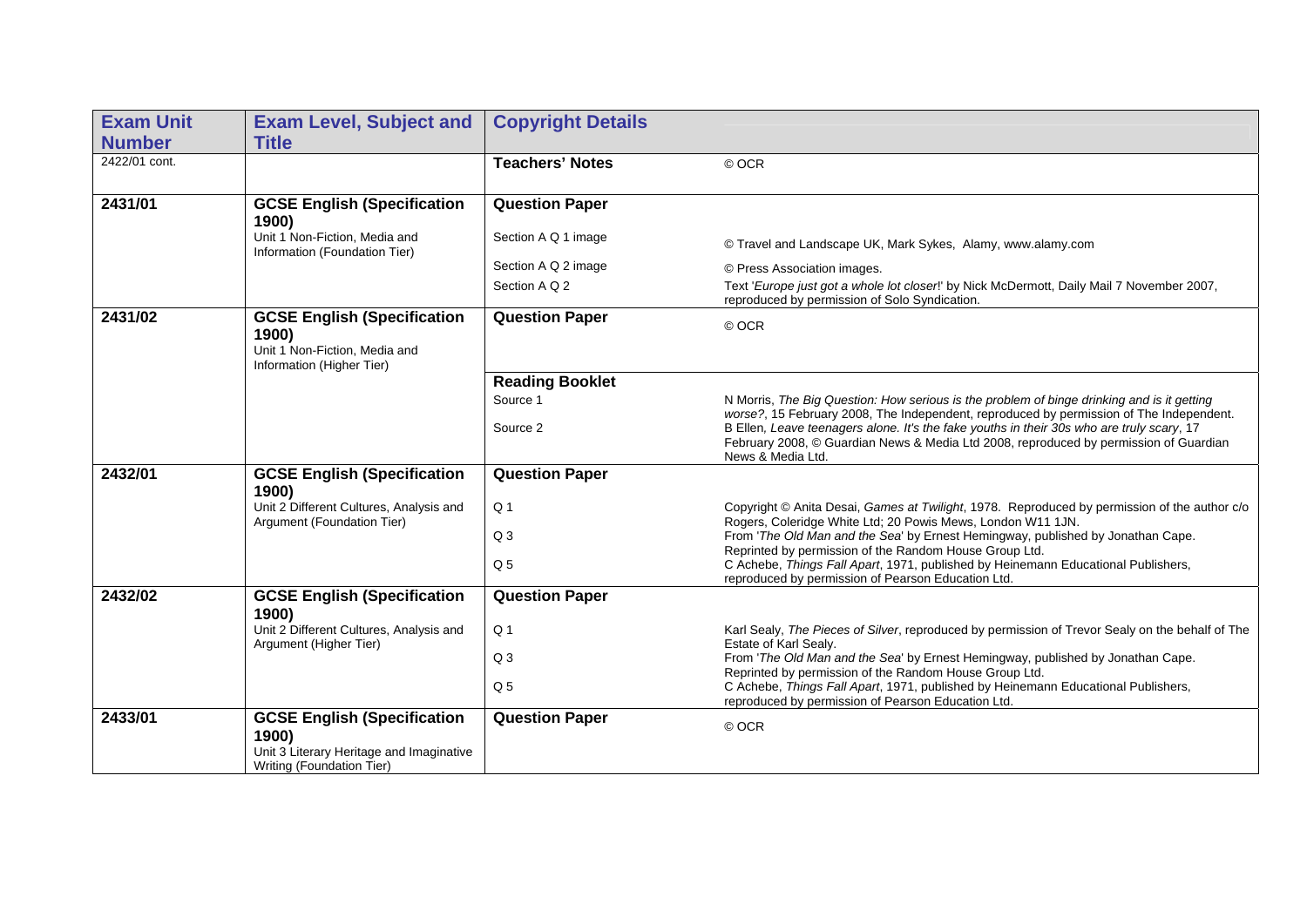| <b>Exam Unit</b> | <b>Exam Level, Subject and</b>                                                                                   | <b>Copyright Details</b> |                                                                                                                                                                                                                                                                 |
|------------------|------------------------------------------------------------------------------------------------------------------|--------------------------|-----------------------------------------------------------------------------------------------------------------------------------------------------------------------------------------------------------------------------------------------------------------|
| <b>Number</b>    | <b>Title</b>                                                                                                     |                          |                                                                                                                                                                                                                                                                 |
| 2433/02          | <b>GCSE English (Specification</b><br>1900)<br>Unit 3 Literary Heritage and Imaginative<br>Writing (Higher Tier) | <b>Question Paper</b>    | © OCR                                                                                                                                                                                                                                                           |
| 2441/01          | <b>GCSE English Literature</b>                                                                                   | <b>Question Paper</b>    |                                                                                                                                                                                                                                                                 |
|                  | (Specification 1901)<br>Scheme A                                                                                 | Q <sub>1</sub>           | A Miller, Death of a Salesman, Heinemann Educational Publishers, 1969                                                                                                                                                                                           |
|                  | Unit 1 Drama Post-1914 (Foundation<br>Tier)                                                                      | $Q_4$                    | H Pinter, The Caretaker, Faber and Faber Ltd, 1991, reproduced by permission of Faber and<br>Faber Ltd                                                                                                                                                          |
|                  |                                                                                                                  | Q <sub>7</sub>           | B Clark, Whose Life is it Anyway?, Heinemann, March 1993                                                                                                                                                                                                        |
|                  |                                                                                                                  | Q 10                     | R C Sherriff, Journeys End, Reproduced with permission of Curtis Brown Group Ltd, London on<br>behalf of the Estate of RC Sherriff. Copyright © RC Sherriff 1929.                                                                                               |
| 2441/02          | <b>GCSE English Literature</b><br>(Specification 1901)                                                           | <b>Question Paper</b>    |                                                                                                                                                                                                                                                                 |
|                  | Scheme A                                                                                                         | Q <sub>1</sub>           | A Miller, Death of a Salesman, Heinemann Educational Publishers, 1969.                                                                                                                                                                                          |
|                  | Unit 1 Drama Post-1914 (Higher Tier)                                                                             | Q <sub>4</sub>           | H Pinter, The Caretaker, Faber and Faber Ltd, 1991, reproduced by permission of Faber and<br>Faber Ltd.                                                                                                                                                         |
|                  |                                                                                                                  | Q <sub>7</sub>           | B Clark, Whose Life is it Anyway?, Heinemann, March 1993.                                                                                                                                                                                                       |
|                  |                                                                                                                  | Q <sub>10</sub>          | R C Sherriff, Journeys End, Reproduced with permission of Curtis Brown Group Ltd, London on<br>behalf of the Estate of RC Sherriff. Copyright © RC Sherriff 1929.                                                                                               |
| 2442/01          | <b>GCSE English Literature</b><br>(Specification 1901)                                                           | <b>Question Paper</b>    |                                                                                                                                                                                                                                                                 |
|                  | Scheme A                                                                                                         | Q <sub>1a</sub>          | Peter Porter, 'A Consumers Report', reproduced by the kind permission of Peter Porter                                                                                                                                                                           |
|                  | Unit 2 Poetry and Prose Post-1914<br>(Foundation Tier)                                                           | $Q_1$                    | W Cope, 'Engineers' Corner', Making Cocoa for Kingsley Amis, published by Faber & Faber<br>Ltd. 2002                                                                                                                                                            |
|                  |                                                                                                                  | Q 4a                     | Margaret Postgate Cole, The Falling Leaves, reproduced by permission of David Higham<br>Associates                                                                                                                                                              |
|                  |                                                                                                                  | Q 4b                     | W Owen, Spring Offensive.                                                                                                                                                                                                                                       |
|                  |                                                                                                                  | Q 7a                     | UA Fanthorpe, 'After Visiting Hours', Poems 2, Julia Markus, Dr Paul Jordan, Roy Blatchford,<br>published by Longman 1995. Reproduced by permission of Dr R V Bailey.                                                                                           |
|                  |                                                                                                                  | Q <sub>7b</sub><br>Q 10a | UA Fanthorpe, 'Patients', Poems 2, Julia Markus, Dr Paul Jordan, Roy Blatchford, published by<br>Longman 1995<br>S Plath, 'Mushrooms', Touched with Fire, J Hydes, 1985, Cambridge University Press                                                             |
|                  |                                                                                                                  |                          |                                                                                                                                                                                                                                                                 |
|                  |                                                                                                                  | $Q$ 10 $b$               | G Okara, Piano and Drums, Touched with Fire, J Hydes, 1985, Cambridge University Press                                                                                                                                                                          |
|                  |                                                                                                                  | Q 13a                    | Bessie Head, Snapshots of a Wedding, reproduced by permission of Johnson & Alcock Ltd                                                                                                                                                                           |
|                  |                                                                                                                  | Q 13b<br>Q 16a           | © Nadine Gordimer, 'The Train From Rhodesia', The Soft Voice of the Serpent and Other<br>Stories, reproduced by permission of A P Watt Ltd on behalf of Nadine Gordimer.<br>DH Lawrence, 'A Prelude', Ten D H Lawrence Short Stories, edited by A Whittle and R |
|                  |                                                                                                                  |                          | Blatchford, Longman, 1999                                                                                                                                                                                                                                       |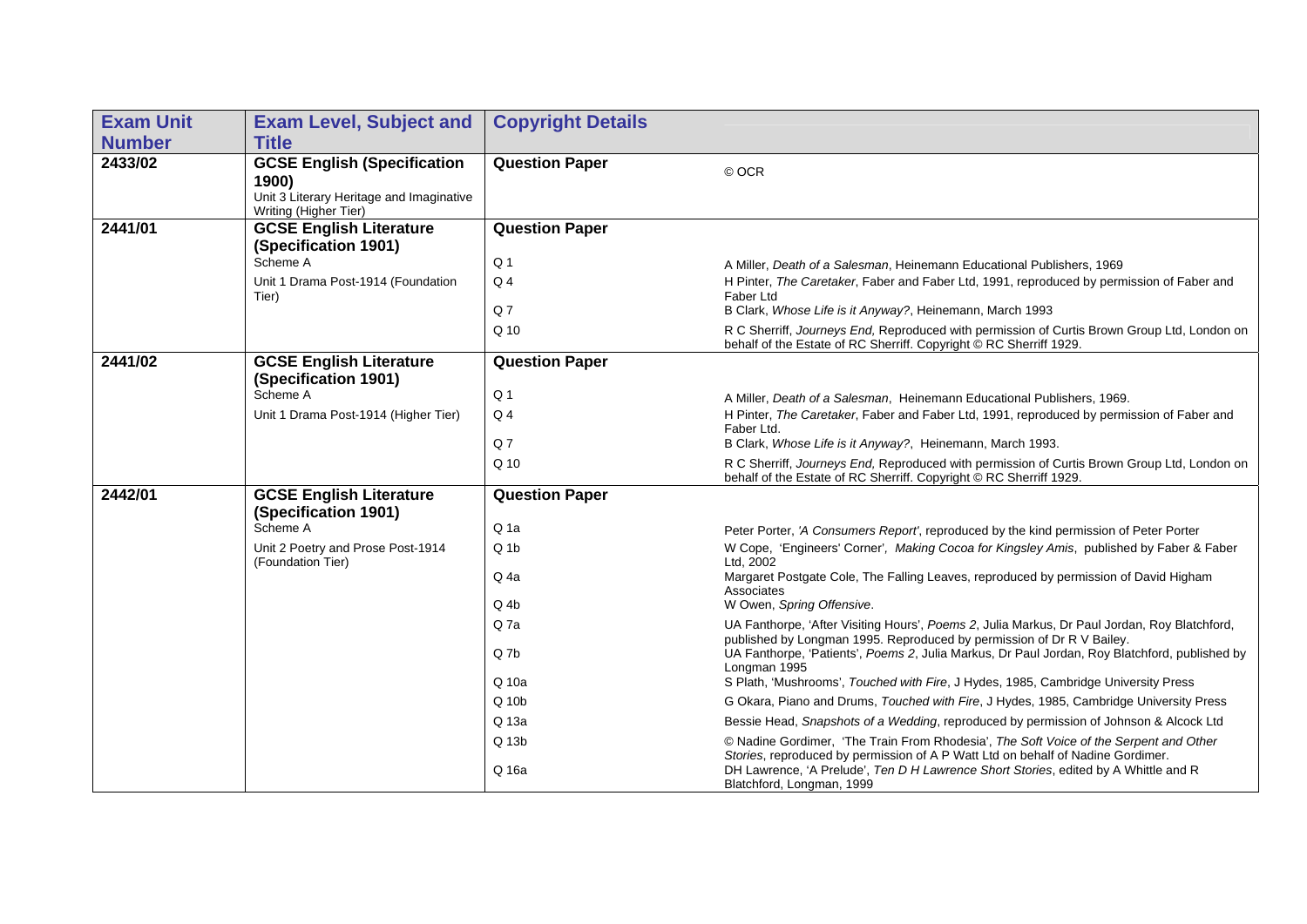| <b>Exam Unit</b> | <b>Exam Level, Subject and</b>                     | <b>Copyright Details</b> |                                                                                                                                                                                                                                                                  |
|------------------|----------------------------------------------------|--------------------------|------------------------------------------------------------------------------------------------------------------------------------------------------------------------------------------------------------------------------------------------------------------|
| <b>Number</b>    | <b>Title</b>                                       |                          |                                                                                                                                                                                                                                                                  |
| 2442/01 cont.    |                                                    | Q 16b<br>Q 19a           | DH Lawrence, 'The Shades of Spring', Ten D H Lawrence Short Stories, edited by A Whittle &<br>R Blatchford, Longman 1999<br>JG Ballard, Empire of the Sun, Harper Collins Publishers, 1985                                                                       |
|                  |                                                    | Q 19b                    | JG Ballard, Empire of the Sun, Harper Collins Publishers, 1985                                                                                                                                                                                                   |
|                  |                                                    | Q 22                     | C Achebe, Things Fall Apart, Heinemann 1971, reproduced by permission of Pearson                                                                                                                                                                                 |
|                  |                                                    |                          | <b>Education Ltd</b>                                                                                                                                                                                                                                             |
|                  |                                                    | Q 25                     | From The Old Man and the Sea by Ernest Hemingway, Jonathan Cape. Reprinted by<br>permission of the Random House Group Ltd.                                                                                                                                       |
|                  |                                                    | Q 28                     | Nineteen Eighty Four by George Orwell (Copyright © George Orwell, 1949) Reprinted by<br>permission of Bill Hamilton as the Literary Executor of the Estate of the Late Sonia Brownell<br>Orwell and Secker & Warburg Ltd. *For US rights contact Harcourt Brace. |
|                  |                                                    | Q 31a                    | C Blackwood, Addy                                                                                                                                                                                                                                                |
|                  |                                                    | Q 31b                    | J Gardam, Stone Trees, The Pangs of Love, Hamish Hamilton, 1983                                                                                                                                                                                                  |
|                  |                                                    | Q 34a                    | Michael Palin, Day 117, from 'Pole to Pole', reproduced by permission of Michael Palin.                                                                                                                                                                          |
|                  |                                                    | Q 34b                    | Michael Palin, Day 121, from 'Pole to Pole', reproduced by permission of Michael Palin.                                                                                                                                                                          |
|                  |                                                    | Q 37                     | From Fever Pitch by Nick Hornby (First published by Victor Gollancz 1992, Penguin Books<br>2000). Copyright © Nick Hornby, 1992. Reproduced by permission of Penguin Books Ltd.                                                                                  |
| 2442/02          | <b>GCSE English Literature</b>                     | <b>Question Paper</b>    |                                                                                                                                                                                                                                                                  |
|                  | (Specification 1901)                               |                          |                                                                                                                                                                                                                                                                  |
|                  | Scheme A                                           | Q <sub>1a</sub>          | Peter Porter, 'A Consumers Report', reproduced by the kind permission of Peter Porter                                                                                                                                                                            |
|                  | Unit 2 Poetry and Prose Post-1914<br>(Higher Tier) | $Q_1$                    | W Cope, 'Engineers' Corner', Making Cocoa for Kingsley Amis, published by Faber & Faber<br>Ltd. 2002                                                                                                                                                             |
|                  |                                                    | Q <sub>4a</sub>          | Margaret Postgate Cole, The Falling Leaves, reproduced by permission of David Higham<br>Associates                                                                                                                                                               |
|                  |                                                    | $Q$ <sub>4b</sub>        | W Owen, Spring Offensive.                                                                                                                                                                                                                                        |
|                  |                                                    | $Q$ 7a                   | UA Fanthorpe, 'After Visiting Hours', Poems 2, Julia Markus, Dr Paul Jordan, Roy Blatchford,<br>published by Longman 1995. Reproduced by permission of Dr R V Bailey.                                                                                            |
|                  |                                                    | $Q$ 7 $b$                | UA Fanthorpe, 'Patients', Poems 2, Julia Markus, Dr Paul Jordan, Roy Blatchford, published by<br>Longman 1995                                                                                                                                                    |
|                  |                                                    | Q 10a                    | S Plath, 'Mushrooms', Touched with Fire, J Hydes, 1985, Cambridge University Press                                                                                                                                                                               |
|                  |                                                    | $Q$ 10 $b$               | G Okara, Piano and Drums, Touched with Fire, J Hydes, 1985, Cambridge University Press                                                                                                                                                                           |
|                  |                                                    | Q 13a                    | Bessie Head, Snapshots of a Wedding, reproduced by permission of Johnson & Alcock Ltd                                                                                                                                                                            |
|                  |                                                    | Q 13b                    | © Nadine Gordimer, 'The Train From Rhodesia', The Soft Voice of the Serpent and Other                                                                                                                                                                            |
|                  |                                                    | Q 16a                    | Stories, reproduced by permission of A P Watt Ltd on behalf of Nadine Gordimer.<br>DH Lawrence, 'A Prelude', Ten D H Lawrence Short Stories, edited by A Whittle and R<br>Blatchford, Longman, 1999                                                              |
|                  |                                                    | Q 16b                    | DH Lawrence, 'The Shades of Spring', Ten D H Lawrence Short Stories, edited by A Whittle &<br>R Blatchford, Longman 1999                                                                                                                                         |
|                  |                                                    | Q 19a                    | JG Ballard, Empire of the Sun, Harper Collins Publishers, 1985                                                                                                                                                                                                   |
|                  |                                                    | Q 19b                    | JG Ballard, Empire of the Sun, Harper Collins Publishers, 1985                                                                                                                                                                                                   |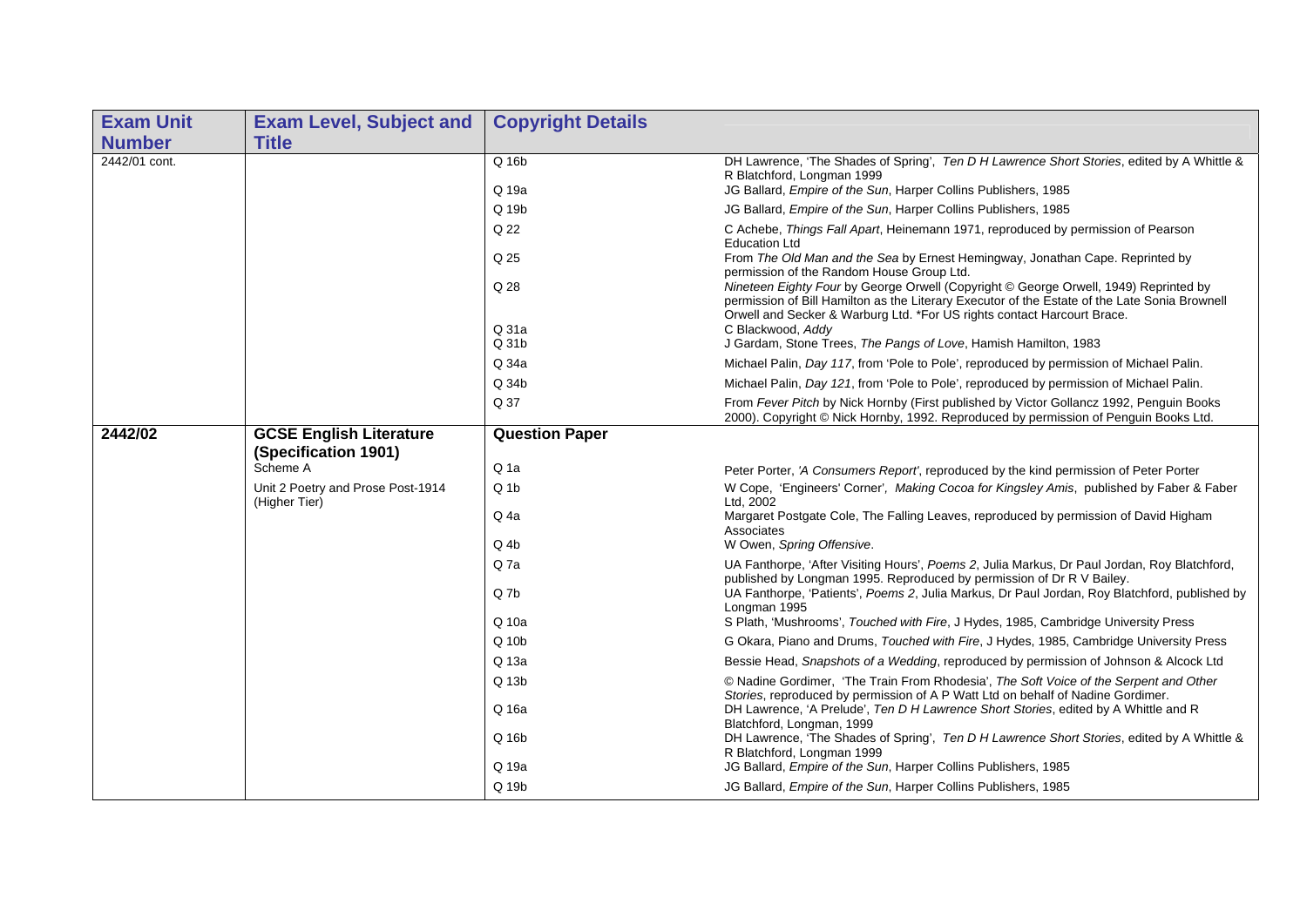| <b>Exam Unit</b> | <b>Exam Level, Subject and</b>          | <b>Copyright Details</b> |                                                                                                                                                                                                                                                                  |
|------------------|-----------------------------------------|--------------------------|------------------------------------------------------------------------------------------------------------------------------------------------------------------------------------------------------------------------------------------------------------------|
| <b>Number</b>    | <b>Title</b>                            |                          |                                                                                                                                                                                                                                                                  |
| 2442/02 cont.    |                                         | Q 22                     | C Achebe, Things Fall Apart, Heinemann 1971, reproduced by permission of Pearson<br><b>Education Ltd</b>                                                                                                                                                         |
|                  |                                         | Q 25                     | From The Old Man and the Sea by Ernest Hemingway, Jonathan Cape. Reprinted by<br>permission of the Random House Group Ltd.                                                                                                                                       |
|                  |                                         | Q 28                     | Nineteen Eighty Four by George Orwell (Copyright © George Orwell, 1949) Reprinted by<br>permission of Bill Hamilton as the Literary Executor of the Estate of the Late Sonia Brownell<br>Orwell and Secker & Warburg Ltd. *For US rights contact Harcourt Brace. |
|                  |                                         | Q 31a<br>Q 31b           | C Blackwood, Addy<br>J Gardam, Stone Trees, The Pangs of Love, Hamish Hamilton, 1983                                                                                                                                                                             |
|                  |                                         | Q 34a                    | Michael Palin, Day 117, from 'Pole to Pole', reproduced by permission of Michael Palin.                                                                                                                                                                          |
|                  |                                         | Q 34b                    | Michael Palin, Day 121, from 'Pole to Pole', reproduced by permission of Michael Palin.                                                                                                                                                                          |
|                  |                                         | Q 37                     | From Fever Pitch by Nick Hornby (First published by Victor Gollancz 1992, Penguin Books<br>2000). Copyright © Nick Hornby, 1992. Reproduced by permission of Penguin Books Ltd.                                                                                  |
| 2444/01          | <b>GCSE English Literature</b>          | <b>Question Paper</b>    |                                                                                                                                                                                                                                                                  |
|                  | (Specification 1901)<br>Scheme A        | Q <sub>1</sub>           |                                                                                                                                                                                                                                                                  |
|                  | Unit 4 Pre-1914 Texts (Foundation Tier) | Q <sub>3</sub>           | W Shakespeare, Much Ado About Nothing<br>W Shakespeare, Romeo and Juliet                                                                                                                                                                                         |
|                  |                                         | Q <sub>5</sub>           | O Wilde, An Ideal Husband                                                                                                                                                                                                                                        |
|                  |                                         | Q <sub>7</sub>           | H Ibsen, An Enemy of the People                                                                                                                                                                                                                                  |
|                  |                                         | Q <sub>9a</sub>          | R Southey, After Blenheim                                                                                                                                                                                                                                        |
|                  |                                         | Q <sub>9b</sub>          | W Whitman, Come up from the fields father                                                                                                                                                                                                                        |
|                  |                                         | Q 11a                    | O Wilde, Symphony in Yellow                                                                                                                                                                                                                                      |
|                  |                                         | Q 11b                    | © Alice Meynell, A Dead Harvest in Kensington Gardens, Alice Meynell, reproduced by<br>permission of Oliver Hawkins Literary Executor, Estate of Wilfrid and Alice Meynell.                                                                                      |
|                  |                                         | Q 13a                    | W Blake, Night, Songs of Innocence and Experience, 1794                                                                                                                                                                                                          |
|                  |                                         | Q 13b                    | W Blake, London, Songs of Innocence and Experience, 1794                                                                                                                                                                                                         |
|                  |                                         | Q 15a                    | T Hardy, Neutral Tones, from 'Wessex Poems and Other Verses', 1898                                                                                                                                                                                               |
|                  |                                         | Q 15b                    | T Hardy, The Darkling Thrush, 1901                                                                                                                                                                                                                               |
|                  |                                         | Q 17                     | J Austen, Northanger Abbey, 1817                                                                                                                                                                                                                                 |
|                  |                                         | Q 19                     | C Dickens, Hard Times, 1853                                                                                                                                                                                                                                      |
|                  |                                         | Q 21                     | T Hardy, Far From the Madding Crowd, 1874                                                                                                                                                                                                                        |
|                  |                                         | Q 23                     | G Eliot, Silas Marner, 1861                                                                                                                                                                                                                                      |
|                  |                                         | Q 25a                    | EA Poe, The Black Cat, 1843                                                                                                                                                                                                                                      |
|                  |                                         | Q 25b                    | EA Poe, The Premature Burial, 1844                                                                                                                                                                                                                               |
|                  |                                         | Q 27                     | HG Wells, The History of Mr Polly, pp135-136, Orion Publishing Group, 1993, © The Literary<br>Executors of the Estate of HG Wells.                                                                                                                               |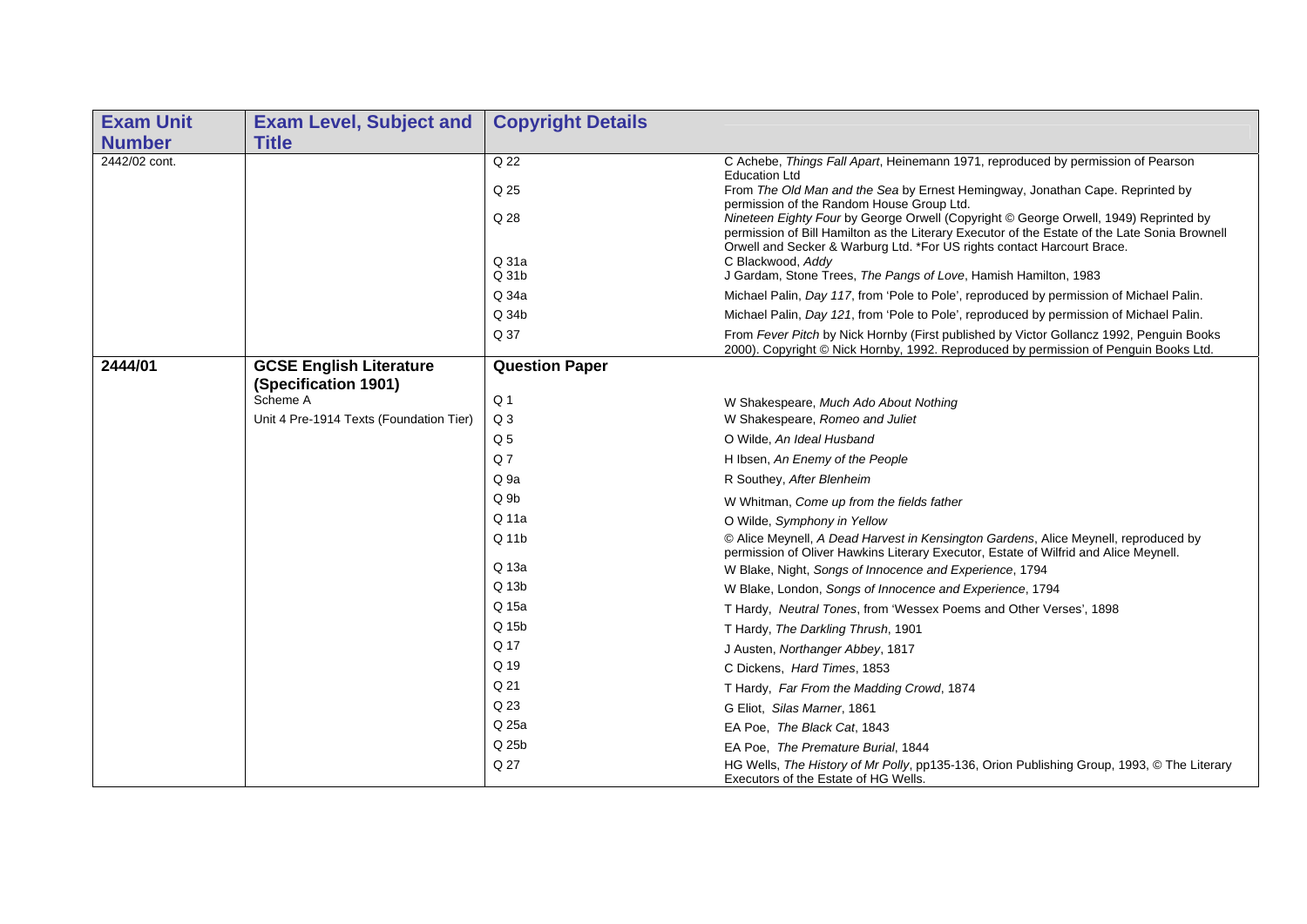| <b>Exam Unit</b> | <b>Exam Level, Subject and</b>                         | <b>Copyright Details</b> |                                                                                                                                                                             |
|------------------|--------------------------------------------------------|--------------------------|-----------------------------------------------------------------------------------------------------------------------------------------------------------------------------|
| <b>Number</b>    | <b>Title</b>                                           |                          |                                                                                                                                                                             |
| 244/01 cont.     |                                                        | $Q$ 29a                  | K Chopin, Beyond the Bayou                                                                                                                                                  |
|                  |                                                        | Q 29b                    | K Chopin, The Father of Désirée's Baby                                                                                                                                      |
| 2444/02          | <b>GCSE English Literature</b><br>(Specification 1901) | <b>Question Paper</b>    |                                                                                                                                                                             |
|                  | Scheme A                                               | Q <sub>1</sub>           | W Shakespeare, Much Ado About Nothing                                                                                                                                       |
|                  | Unit 4 Pre-1914 Texts (Higher Tier)                    | Q <sub>3</sub>           | W Shakespeare, Romeo and Juliet                                                                                                                                             |
|                  |                                                        | Q <sub>5</sub>           | O Wilde, An Ideal Husband                                                                                                                                                   |
|                  |                                                        | Q <sub>7</sub>           | H Ibsen, An Enemy of the People                                                                                                                                             |
|                  |                                                        | Q 9a                     | R Southey, After Blenheim                                                                                                                                                   |
|                  |                                                        | Q <sub>9b</sub>          | W Whitman, Come up from the fields father                                                                                                                                   |
|                  |                                                        | Q 11a                    | O Wilde, Symphony in Yellow                                                                                                                                                 |
|                  |                                                        | Q 11b                    | © Alice Meynell, A Dead Harvest in Kensington Gardens, Alice Meynell, reproduced by<br>permission of Oliver Hawkins Literary Executor, Estate of Wilfrid and Alice Meynell. |
|                  |                                                        | Q 13a                    | W Blake, Night, Songs of Innocence and Experience, 1794                                                                                                                     |
|                  |                                                        | Q 13b                    | W Blake, London, Songs of Innocence and Experience, 1794                                                                                                                    |
|                  |                                                        | Q 15a                    | T Hardy, Neutral Tones, from 'Wessex Poems and Other Verses', 1898                                                                                                          |
|                  |                                                        | Q 15b                    | T Hardy, The Darkling Thrush, 1901                                                                                                                                          |
|                  |                                                        | Q 17                     | J Austen, Northanger Abbey, 1817                                                                                                                                            |
|                  |                                                        | Q 19                     | C Dickens, Hard Times, 1853                                                                                                                                                 |
|                  |                                                        | Q 21                     | T Hardy, Far From the Madding Crowd, 1874                                                                                                                                   |
|                  |                                                        | Q 23                     | G Eliot, Silas Marner, 1861                                                                                                                                                 |
|                  |                                                        | Q 25a                    | EA Poe, The Black Cat, 1843                                                                                                                                                 |
|                  |                                                        | Q 25b                    | EA Poe, The Premature Burial, 1844                                                                                                                                          |
|                  |                                                        | Q 27                     | HG Wells, The History of Mr Polly, pp135-136, Orion Publishing Group, 1993, © The Literary<br>Executors of the Estate of HG Wells.                                          |
|                  |                                                        | Q 29a                    | K Chopin, Beyond the Bayou                                                                                                                                                  |
|                  |                                                        | Q 29b                    | K Chopin, The Father of Désirée's Baby                                                                                                                                      |
| 2445/01          | <b>GCSE English Literature</b><br>(Specification 1901) | <b>Question Paper</b>    |                                                                                                                                                                             |
|                  | Scheme B                                               | Q <sub>1</sub>           | W Shakespeare, Much Ado About Nothing                                                                                                                                       |
|                  | Unit 5 Drama Pre-1914 (Foundation<br>Tier)             | Q <sub>4</sub>           | W Shakespeare, Romeo and Juliet                                                                                                                                             |
|                  |                                                        | Q <sub>7</sub>           | O Wilde, An Ideal Husband                                                                                                                                                   |
|                  |                                                        | Q 10                     | H Ibsen, An Enemy of the People                                                                                                                                             |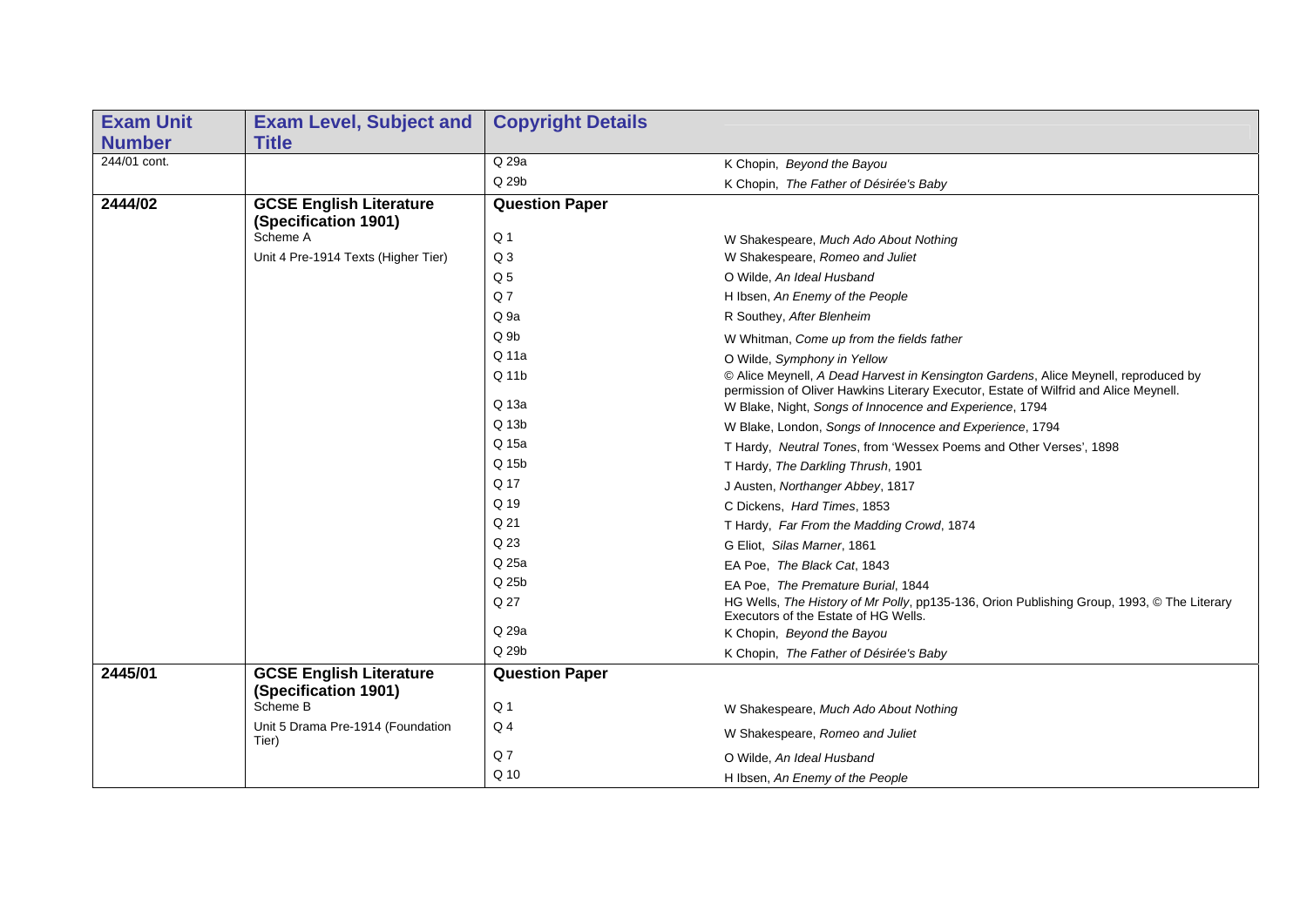| <b>Exam Unit</b> | <b>Exam Level, Subject and</b>                        | <b>Copyright Details</b> |                                                                                                                                    |
|------------------|-------------------------------------------------------|--------------------------|------------------------------------------------------------------------------------------------------------------------------------|
| <b>Number</b>    | <b>Title</b>                                          |                          |                                                                                                                                    |
| 2445/02          | <b>GCSE English Literature</b>                        | <b>Question Paper</b>    |                                                                                                                                    |
|                  | (Specification 1901)                                  |                          |                                                                                                                                    |
|                  | Scheme B                                              | Q <sub>1</sub>           | W Shakespeare, Much Ado About Nothing                                                                                              |
|                  | Unit 5 Drama Pre-1914 (Higher Tier)                   | Q <sub>4</sub>           | W Shakespeare, Romeo and Juliet                                                                                                    |
|                  |                                                       | Q7                       | O Wilde, An Ideal Husband                                                                                                          |
|                  |                                                       | Q 10                     | H Ibsen, An Enemy of the People                                                                                                    |
| 2446/01          | <b>GCSE English Literature</b>                        | <b>Question Paper</b>    |                                                                                                                                    |
|                  | (Specification 1901)                                  |                          |                                                                                                                                    |
|                  | Scheme B                                              | Q <sub>1</sub>           | S Dobell, Tommy's Dead                                                                                                             |
|                  | Unit 6 Poetry and Prose Pre-1914<br>(Foundation Tier) | $Q_1$                    | W Collins, Ode, Written in the Beginning of the Year 1746                                                                          |
|                  |                                                       | Q 4a                     | R Kipling, The Way Through the Woods                                                                                               |
|                  |                                                       | Q 4b                     | GM Hopkins, Binsey Poplars Felled, 1879                                                                                            |
|                  |                                                       | Q <sub>7a</sub>          | W Blake, Nurse's Song (Innocence), Songs of Innocence and Experience, 1794                                                         |
|                  |                                                       | Q 7b                     | W Blake, 'Nurse's Song (Experience)', Songs of Innocence and Experience, 1794                                                      |
|                  |                                                       | Q 10a                    | T Hardy, Drummer Hodge                                                                                                             |
|                  |                                                       | Q 10b                    | T Hardy, The Darkling Thrush, 1901                                                                                                 |
|                  |                                                       | Q 13                     | J Austen, Northanger Abbey, 1817                                                                                                   |
|                  |                                                       | Q 16                     | C Dickens, Hard Times, 1853                                                                                                        |
|                  |                                                       | Q 19                     | T Hardy, Far From the Madding Crowd, 1874                                                                                          |
|                  |                                                       | Q 22                     | G Eliot, Silas Marner, 1861                                                                                                        |
|                  |                                                       | Q 25a                    | EA Poe, The Murders in the Rue Morgue, 1841                                                                                        |
|                  |                                                       | Q 25b                    | EA Poe, The Masque of the Red Death, 1842                                                                                          |
|                  |                                                       | Q 28                     | HG Wells, The History of Mr Polly, pp135-136, Orion Publishing Group, 1993, © The Literary<br>Executors of the Estate of HG Wells. |
|                  |                                                       | Q 31a                    | K Chopin, At the 'Cadian Ball                                                                                                      |
|                  |                                                       | Q 31b                    | K Chopin, Tonie/At Chênière Caminada                                                                                               |
| 2446/02          | <b>GCSE English Literature</b>                        | <b>Question Paper</b>    |                                                                                                                                    |
|                  | (Specification 1901)                                  |                          |                                                                                                                                    |
|                  | Scheme B                                              | Q <sub>1</sub>           | S Dobell, Tommy's Dead                                                                                                             |
|                  | Unit 6 Poetry and Prose Pre-1914<br>(Higher Tier)     | $Q_1$                    | W Collins, Ode, Written in the Beginning of the Year 1746                                                                          |
|                  |                                                       | Q 4a                     | R Kipling, The Way Through the Woods                                                                                               |
|                  |                                                       | Q 4b                     | GM Hopkins, Binsey Poplars Felled, 1879                                                                                            |
|                  |                                                       | Q7a                      | W Blake, Nurse's Song (Innocence), Songs of Innocence and Experience, 1794                                                         |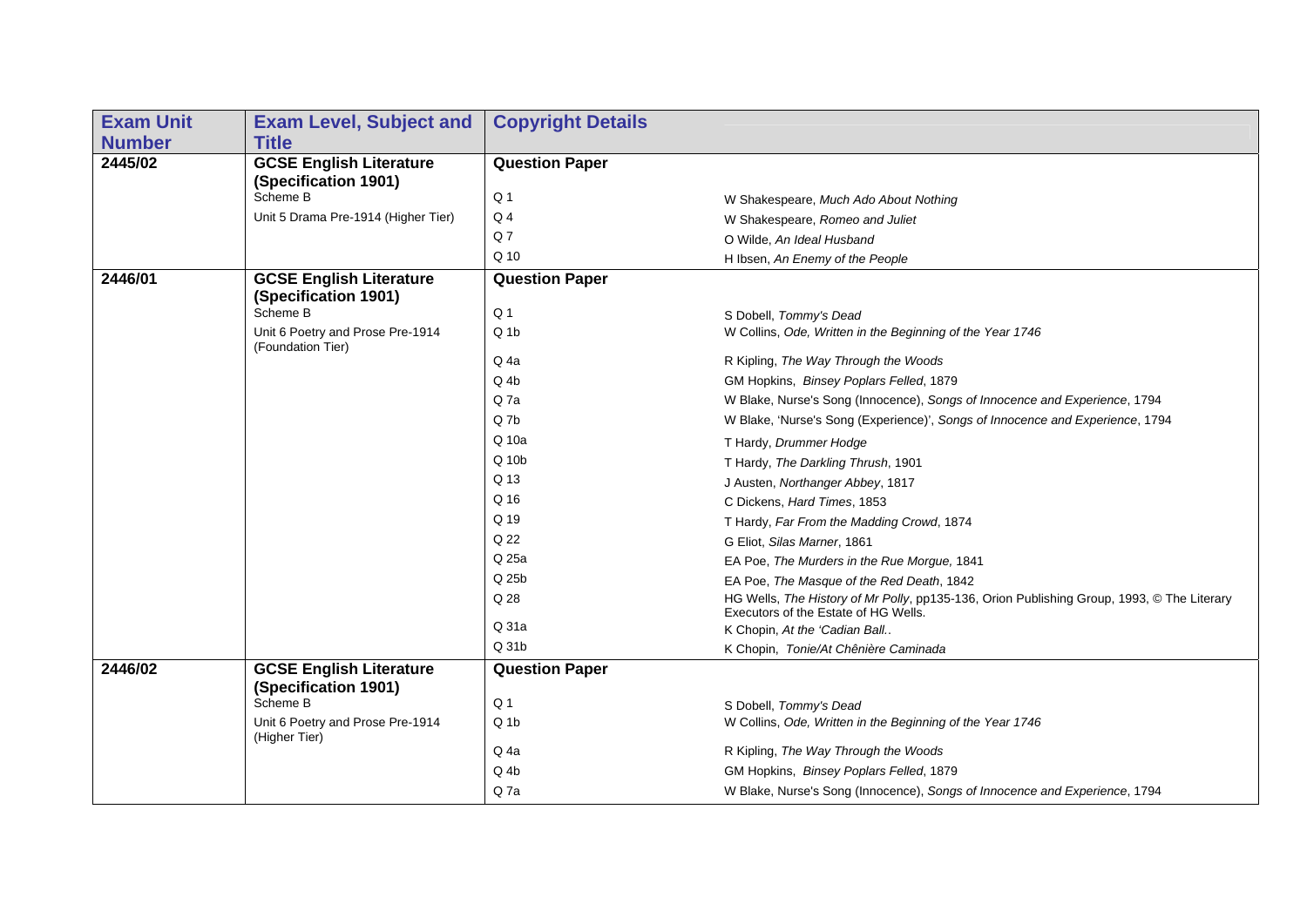| <b>Exam Unit</b> | <b>Exam Level, Subject and</b>                         | <b>Copyright Details</b> |                                                                                                                                                                    |
|------------------|--------------------------------------------------------|--------------------------|--------------------------------------------------------------------------------------------------------------------------------------------------------------------|
| <b>Number</b>    | <b>Title</b>                                           |                          |                                                                                                                                                                    |
| 2446/02 cont.    |                                                        | Q 7b                     | W Blake, 'Nurse's Song (Experience)', Songs of Innocence and Experience, 1794                                                                                      |
|                  |                                                        | Q 10a                    | T Hardy, Drummer Hodge                                                                                                                                             |
|                  |                                                        | Q 10b                    | T Hardy, The Darkling Thrush, 1901                                                                                                                                 |
|                  |                                                        | Q 13                     | J Austen, Northanger Abbey, 1817                                                                                                                                   |
|                  |                                                        | Q 16                     | C Dickens, Hard Times, 1853                                                                                                                                        |
|                  |                                                        | Q 19                     | T Hardy, Far From the Madding Crowd, 1874                                                                                                                          |
|                  |                                                        | Q 22                     | G Eliot, Silas Marner, 1861                                                                                                                                        |
|                  |                                                        | Q 25a                    | EA Poe, The Murders in the Rue Morgue, 1841                                                                                                                        |
|                  |                                                        | Q 25b                    | EA Poe, The Masque of the Red Death, 1842                                                                                                                          |
|                  |                                                        | Q 28                     | HG Wells, The History of Mr Polly, pp135-136, Orion Publishing Group, 1993, © The Literary<br>Executors of the Estate of HG Wells.                                 |
|                  |                                                        | Q 31a                    | K Chopin, At the 'Cadian Ball                                                                                                                                      |
|                  |                                                        | Q 31b                    | K Chopin, Tonie/At Chênière Caminada                                                                                                                               |
| 2448/01          | <b>GCSE English Literature</b><br>(Specification 1901) | <b>Question Paper</b>    |                                                                                                                                                                    |
|                  | Scheme B                                               | Q <sub>1</sub>           | B Clark, Whose Life is it Anyway?, Heinemann, March 1993                                                                                                           |
|                  | Unit 8 Post-1914 Texts (Foundation<br>Tier)            | Q <sub>3</sub>           | For Death of a Salesman: © 1949, Arthur Miller. Reproduced by permission. All rights reserved.                                                                     |
|                  |                                                        | Q <sub>5</sub>           | R C Sherriff, 'Journeys End', reproduced with permission of Curtis Brown Group Ltd, London on<br>behalf of the Estate of RC Sherriff, Copyright © RC Sherriff 1929 |
|                  |                                                        | Q <sub>7</sub>           | H Pinter, The Caretaker, Faber and Faber Ltd, 1991                                                                                                                 |
|                  |                                                        | Q 9a                     | S Plath, 'Mirror', Collected Poems, Faber and Faber, 2002                                                                                                          |
|                  |                                                        | Q <sub>9b</sub>          | S Hill, 'The Hare', Trembling Hearts in the Bodies of Dogs; New and Selected Poems, Bloodaxe<br>Books, 1994                                                        |
|                  |                                                        | Q 11a                    | Siegfried Sassoon, Lamentations, reproduced by permission of Barbara Levy Literary Agency<br>for the Estate of George Sassoon.                                     |
|                  |                                                        | Q 11b                    | A G Keown, Reported Missing, 1916, reproduced by permission of Jennifer Gosse.                                                                                     |
|                  |                                                        | Q 13a                    | P Larkin, Mr Bleaney, Faber and Faber.                                                                                                                             |
|                  |                                                        | Q 13b                    | After Visiting Hours, by U A Fanthorpe, from Collected Poems 1978-2003. (Peterloo Poets).<br>Reproduced by permission of Dr R V Bailey.                            |
|                  |                                                        | Q 15a                    | Edwin Brock, 5 Ways to Kill a Man, reproduced by permission of Lucy Elizabeth Brock.                                                                               |
|                  |                                                        | Q 15b                    | Wole Soyinka, Telephone Conversation.                                                                                                                              |
|                  |                                                        | Q 17a                    | K Sealy, The Pieces of Silver, reproduced by permission of Trevor Sealy on the behalf of The<br>Estate of Karl Sealy.                                              |
|                  |                                                        | Q 17b                    | Y Nagibin, The Winter Oak, reproduced by permission of Galina Dursthoff, Literarische<br>Agentur.                                                                  |
|                  |                                                        | Q 19a                    | DH Lawrence, 'Her Turn', Ten D H Lawrence Short Stories, edited by A Whittle and R<br>Blatchford, Longman, 1999                                                    |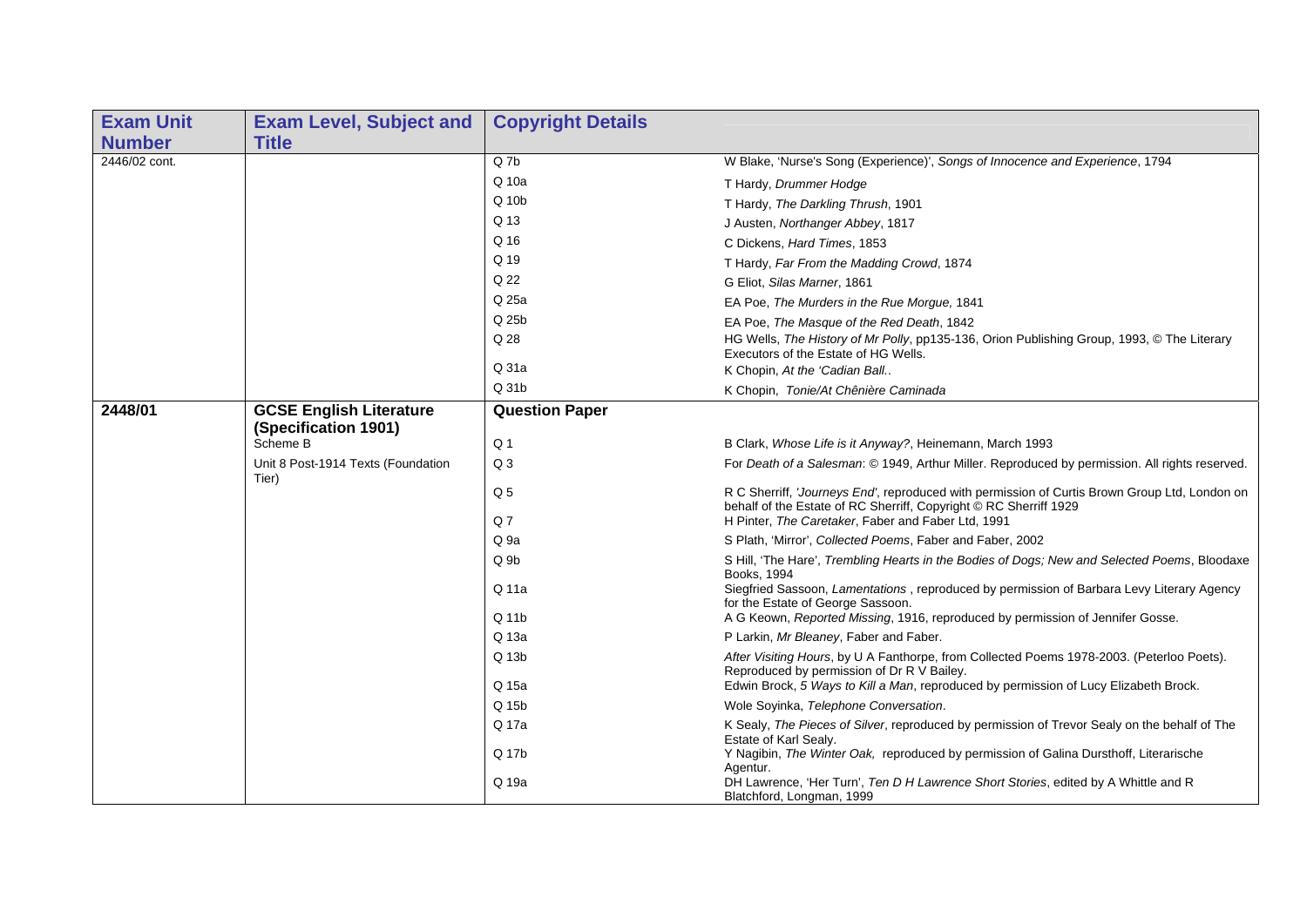| <b>Exam Unit</b> | <b>Exam Level, Subject and</b>                         | <b>Copyright Details</b> |                                                                                                                                                                                        |
|------------------|--------------------------------------------------------|--------------------------|----------------------------------------------------------------------------------------------------------------------------------------------------------------------------------------|
| <b>Number</b>    | <b>Title</b>                                           |                          |                                                                                                                                                                                        |
| 2448/01 Cont.    |                                                        | $Q$ 19 $b$               | DH Lawrence, 'Tickets Please', Ten D H Lawrence Short Stories, edited by A Whittle and R<br>Blatchford, Longman, 1999                                                                  |
|                  |                                                        | Q 21                     | JG Ballard, Empire of the Sun, Harper Collins Publishers, 1985                                                                                                                         |
|                  |                                                        | Q 23a                    | The Estate of Jean Rhys and Anthony Sheil Associates Ltd for 'Mannequin', The Left Bank by<br>Jean Rhys (Jonathan Cape, 1927).                                                         |
|                  |                                                        | Q 23b                    | Fay Weldon and Hodder & Stoughton Itd for Weekend, from 'Watching Me, Watching You' by<br>Fay Weldon (1981)                                                                            |
|                  |                                                        | Q 25                     | C Achebe, Things Fall Apart, Heinemann 1971, reproduced by permission of Pearson<br>Education Ltd.                                                                                     |
|                  |                                                        | Q 27                     | From The Old Man and the Sea by Ernest Hemingway, published by Jonathan Cape. Reprinted<br>by permission of the Random House Group Ltd.                                                |
|                  |                                                        | Q 29                     | Nineteen Eighty Four, by George Orwell (Copyright © George Orwell, 1949) Reprinted by<br>permission of Bill Hamilton as the Literary Executor of the Estate of the Late Sonia Brownell |
|                  |                                                        | Q 31a                    | Orwell and Secker & Warburg Ltd. * For US rights contact Harcourt Brace.<br>Michael Palin, The Greenland Sea,,' Pole to Pole', 1995, reproduced by permission of Michael<br>Palin.     |
|                  |                                                        | Q 31b                    | Michael Palin, Day 65 Wadi Halfa to Atbara, 'Pole to Pole', 1995, reproduced by permission of<br>Michael Palin.                                                                        |
|                  |                                                        | Q 33                     | From Fever Pitch by Nick Hornby (First published by Victor Gollancz 1992, Penguin Books<br>2000). Copyright © Nick Hornby, 1992. Reproduced by permission of Penguin Books Ltd.        |
| 2448/02          | <b>GCSE English Literature</b><br>(Specification 1901) | <b>Question Paper</b>    |                                                                                                                                                                                        |
|                  | Scheme B                                               | Q <sub>1</sub>           | B Clark, Whose Life is it Anyway?, Heinemann, March 1993                                                                                                                               |
|                  | Unit 8 Post-1914 Texts (Higher Tier)                   | Q <sub>3</sub>           | For Death of a Salesman: © 1949, Arthur Miller. Reproduced by permission. All rights reserved.                                                                                         |
|                  |                                                        | Q <sub>5</sub>           | R C Sherriff, 'Journeys End', reproduced with permission of Curtis Brown Group Ltd, London on<br>behalf of the Estate of RC Sherriff, Copyright © RC Sherriff 1929                     |
|                  |                                                        | Q <sub>7</sub>           | H Pinter, The Caretaker, Faber and Faber Ltd, 1991                                                                                                                                     |
|                  |                                                        | Q <sub>9a</sub>          | S Plath, 'Mirror', Collected Poems, Faber and Faber, 2002                                                                                                                              |
|                  |                                                        | Q <sub>9b</sub>          | S Hill, 'The Hare', Trembling Hearts in the Bodies of Dogs; New and Selected Poems, Bloodaxe<br>Books, 1994                                                                            |
|                  |                                                        | Q 11a                    | Siegfried Sassoon, Lamentations, reproduced by permission of Barbara Levy Literary Agency<br>for the Estate of George Sassoon.                                                         |
|                  |                                                        | Q 11b                    | A G Keown, Reported Missing, 1916, reproduced by permission of Jennifer Gosse.                                                                                                         |
|                  |                                                        | Q 13a                    | P Larkin, Mr Bleaney, Faber and Faber.                                                                                                                                                 |
|                  |                                                        | Q 13b                    | After Visiting Hours, by U A Fanthorpe, from Collected Poems 1978-2003. (Peterloo Poets).<br>Reproduced by permission of Dr R V Bailey.                                                |
|                  |                                                        | Q 15a                    | Edwin Brock, 5 Ways to Kill a Man, reproduced by permission of Lucy Elizabeth Brock.                                                                                                   |
|                  |                                                        | Q 15b                    | Wole Soyinka, Telephone Conversation.                                                                                                                                                  |
|                  |                                                        | Q 17a                    | K Sealy, The Pieces of Silver, reproduced by permission of Trevor Sealy on the behalf of The<br>Estate of Karl Sealy.                                                                  |
|                  |                                                        | Q 17b                    | Y Nagibin, The Winter Oak, reproduced by permission of Galina Dursthoff, Literarische<br>Agentur.                                                                                      |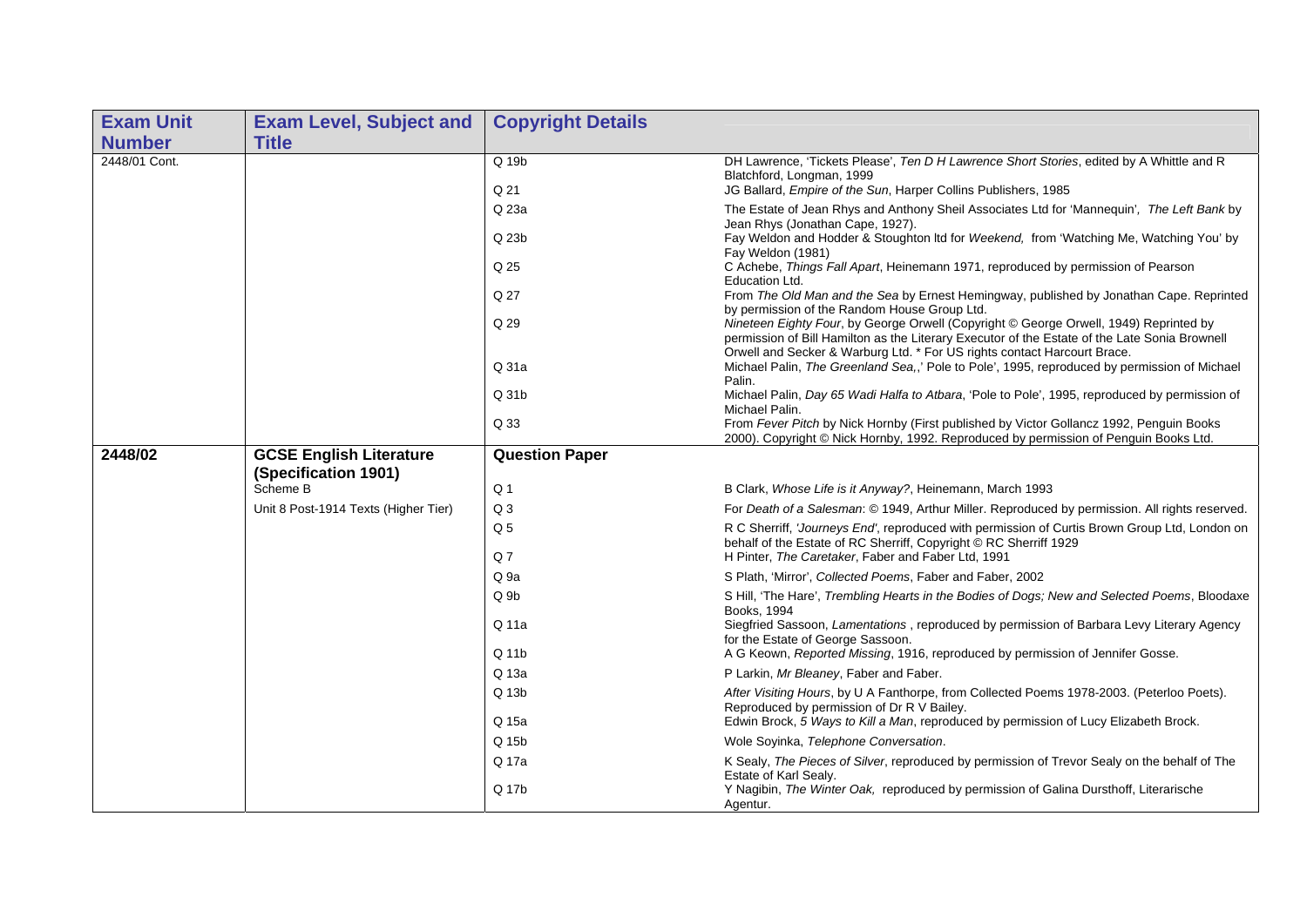| <b>Exam Unit</b> | <b>Exam Level, Subject and</b>                                                                                               | <b>Copyright Details</b> |                                                                                                                                                                                                                                                                                                                                   |
|------------------|------------------------------------------------------------------------------------------------------------------------------|--------------------------|-----------------------------------------------------------------------------------------------------------------------------------------------------------------------------------------------------------------------------------------------------------------------------------------------------------------------------------|
| <b>Number</b>    | <b>Title</b>                                                                                                                 |                          |                                                                                                                                                                                                                                                                                                                                   |
| 2448/02 cont.    |                                                                                                                              | $Q$ 19a<br>Q 19b         | DH Lawrence, 'Her Turn', Ten D H Lawrence Short Stories, edited by A Whittle and R<br>Blatchford, Longman, 1999<br>DH Lawrence, 'Tickets Please', Ten D H Lawrence Short Stories, edited by A Whittle and R<br>Blatchford, Longman, 1999                                                                                          |
|                  |                                                                                                                              | Q <sub>21</sub>          | JG Ballard, Empire of the Sun, Harper Collins Publishers, 1985                                                                                                                                                                                                                                                                    |
|                  |                                                                                                                              | Q 23a<br>Q 23b<br>Q 25   | The Estate of Jean Rhys and Anthony Sheil Associates Ltd for 'Mannequin', The Left Bank by<br>Jean Rhys (Jonathan Cape, 1927).<br>Fay Weldon and Hodder & Stoughton Itd for Weekend, from 'Watching Me, Watching You' by<br>Fay Weldon (1981)<br>C Achebe, Things Fall Apart, Heinemann 1971, reproduced by permission of Pearson |
|                  |                                                                                                                              | Q 27                     | Education Ltd.<br>From The Old Man and the Sea by Ernest Hemingway, published by Jonathan Cape. Reprinted<br>by permission of the Random House Group Ltd.                                                                                                                                                                         |
|                  |                                                                                                                              | Q 29                     | Nineteen Eighty Four, by George Orwell (Copyright © George Orwell, 1949) Reprinted by<br>permission of Bill Hamilton as the Literary Executor of the Estate of the Late Sonia Brownell<br>Orwell and Secker & Warburg Ltd. * For US rights contact Harcourt Brace.                                                                |
|                  |                                                                                                                              | Q 31a                    | Michael Palin, The Greenland Sea,,' Pole to Pole', 1995, reproduced by permission of Michael<br>Palin.                                                                                                                                                                                                                            |
|                  |                                                                                                                              | Q 31b                    | Michael Palin, Day 65 Wadi Halfa to Atbara, 'Pole to Pole', 1995, reproduced by permission of<br>Michael Palin.                                                                                                                                                                                                                   |
|                  |                                                                                                                              | Q 33                     | From Fever Pitch by Nick Hornby (First published by Victor Gollancz 1992, Penguin Books<br>2000). Copyright © Nick Hornby, 1992. Reproduced by permission of Penguin Books Ltd.                                                                                                                                                   |
| 2509/01          | <b>GCE A2 Computing</b><br>Systems Software Mechanisms,<br>Machine Architecture, Databae Theory<br>and Programming Paradigms | <b>Question Paper</b>    | © OCR                                                                                                                                                                                                                                                                                                                             |
| 2511/01          | <b>GCE A2 Computing</b><br>Integrated Information Systems                                                                    | <b>Question Paper</b>    | © OCR                                                                                                                                                                                                                                                                                                                             |
| 2515/01          | <b>GCE A2 ICT</b><br>Communications Technology and its<br>Application                                                        | <b>Question Paper</b>    | © OCR                                                                                                                                                                                                                                                                                                                             |
| 2517/01          | <b>GCE A2 ICT</b><br>ICT Systems and Systems Management                                                                      | <b>Question Paper</b>    | © OCR                                                                                                                                                                                                                                                                                                                             |
| 2524/01          | <b>GCE A2 Design &amp; Technology</b><br>Unit 7: Product Design 2                                                            | <b>Question Paper</b>    | © OCR                                                                                                                                                                                                                                                                                                                             |
| 2524/02          | <b>GCE A2 Design &amp; Technology</b><br>Unit 7: Product Design 2                                                            | <b>Question Paper</b>    | © OCR                                                                                                                                                                                                                                                                                                                             |
|                  |                                                                                                                              | <b>Theme Sheet</b>       | © OCR                                                                                                                                                                                                                                                                                                                             |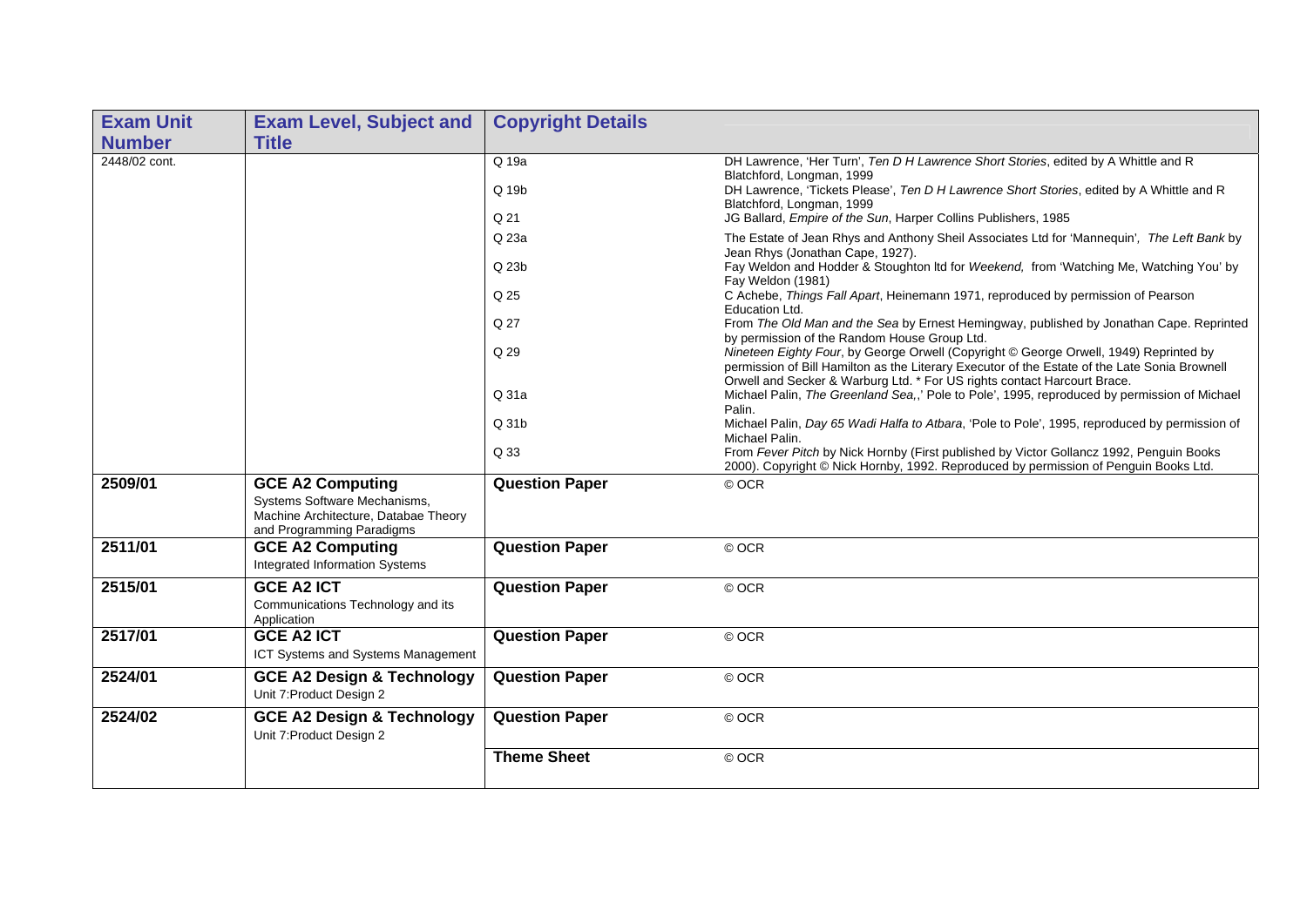| <b>Exam Unit</b> | <b>Exam Level, Subject and</b>                                                                    | <b>Copyright Details</b>  |                                                                                                                                                                                           |
|------------------|---------------------------------------------------------------------------------------------------|---------------------------|-------------------------------------------------------------------------------------------------------------------------------------------------------------------------------------------|
| <b>Number</b>    | <b>Title</b>                                                                                      |                           |                                                                                                                                                                                           |
| 2525/01          | <b>GCE A2 Design &amp; Technology</b><br>Systems and Control Technology 2                         | <b>Question Paper</b>     | © OCR                                                                                                                                                                                     |
| 2525/02          | <b>GCE A2 Design &amp; Technology</b><br>Unit 8: Systems and Control Technology<br>$\overline{2}$ | <b>Question Paper</b>     | © OCR                                                                                                                                                                                     |
|                  |                                                                                                   | <b>Theme Sheet</b>        | © OCR                                                                                                                                                                                     |
| 2536/01          | <b>GCE A2 Sociology</b><br>Power and Control                                                      | <b>Question Paper</b>     | © OCR                                                                                                                                                                                     |
| 2537/01          | <b>GCE A2 Sociology</b>                                                                           | <b>Question Paper</b>     |                                                                                                                                                                                           |
|                  | Applied Sociological Research Skills                                                              | Q <sub>1</sub>            | Adapted table of data and text from General household survey, 2005, National Statistics by<br>Eileen Goddard. Reproduced under the terms of the Click-Use Licence.                        |
| 2539/01          | <b>GCE A2 Sociology</b>                                                                           | <b>Question Paper</b>     |                                                                                                                                                                                           |
|                  | Social Inequality and Difference                                                                  | Item A                    | Scaly, Singh & Vinnicombe, The Female FTSE Report, 2007 © Cranfield School of<br>Management                                                                                               |
|                  |                                                                                                   | Item B                    | S Weir, Unequal Britain: Human Rights as a Route to Social Justice, Politico's Publishing Ltd,                                                                                            |
|                  |                                                                                                   | Item B                    | 21 August 2006 © Methuen Publishing<br>T. ABBAS, The Education of British South Asians, 1 January 2004, publisher Palgrave<br>Macmillan, reproduced with permission of Palgrave Macmillan |
| 2544/01          | <b>GCE A2 Psychology</b><br>Psychology and Education                                              | <b>Question Paper</b>     | © OCR                                                                                                                                                                                     |
| 2545/01          | <b>GCE A2 Psychology</b><br>Psychology and Health                                                 | <b>Question Paper</b>     | © OCR                                                                                                                                                                                     |
| 2546/01          | <b>GCE A2 Psychology</b><br>Psychology and Organisations                                          | <b>Question Paper</b>     | © OCR                                                                                                                                                                                     |
| 2547/01          | <b>GCE A2 Psychology</b><br>Psychology and Enviorment                                             | <b>Question Paper</b>     | © OCR                                                                                                                                                                                     |
| 2548/01          | <b>GCE A2 Psychology</b><br>Psychology and Sport                                                  | <b>Question Paper</b>     | © OCR                                                                                                                                                                                     |
| 2549/01          | <b>GCE A2 Psychology</b><br>Psychology and Crime                                                  | <b>Question Paper</b>     | © OCR                                                                                                                                                                                     |
| 2555/01          | <b>GCE A2 Music</b>                                                                               | <b>Music Compact Disc</b> |                                                                                                                                                                                           |
|                  | <b>Historical and Analytical Studies</b>                                                          | Extract 1, Passage 1 & 2  | G Holst, The Hymn of Jesus                                                                                                                                                                |
|                  |                                                                                                   | Extract 2, Passage 1      | The Elysian Quartet, String Quartet No. 1.I, Track 1, from Gabriel Prokofiev: String Quartet No.<br>1, Nonclassical Recordings, 2004                                                      |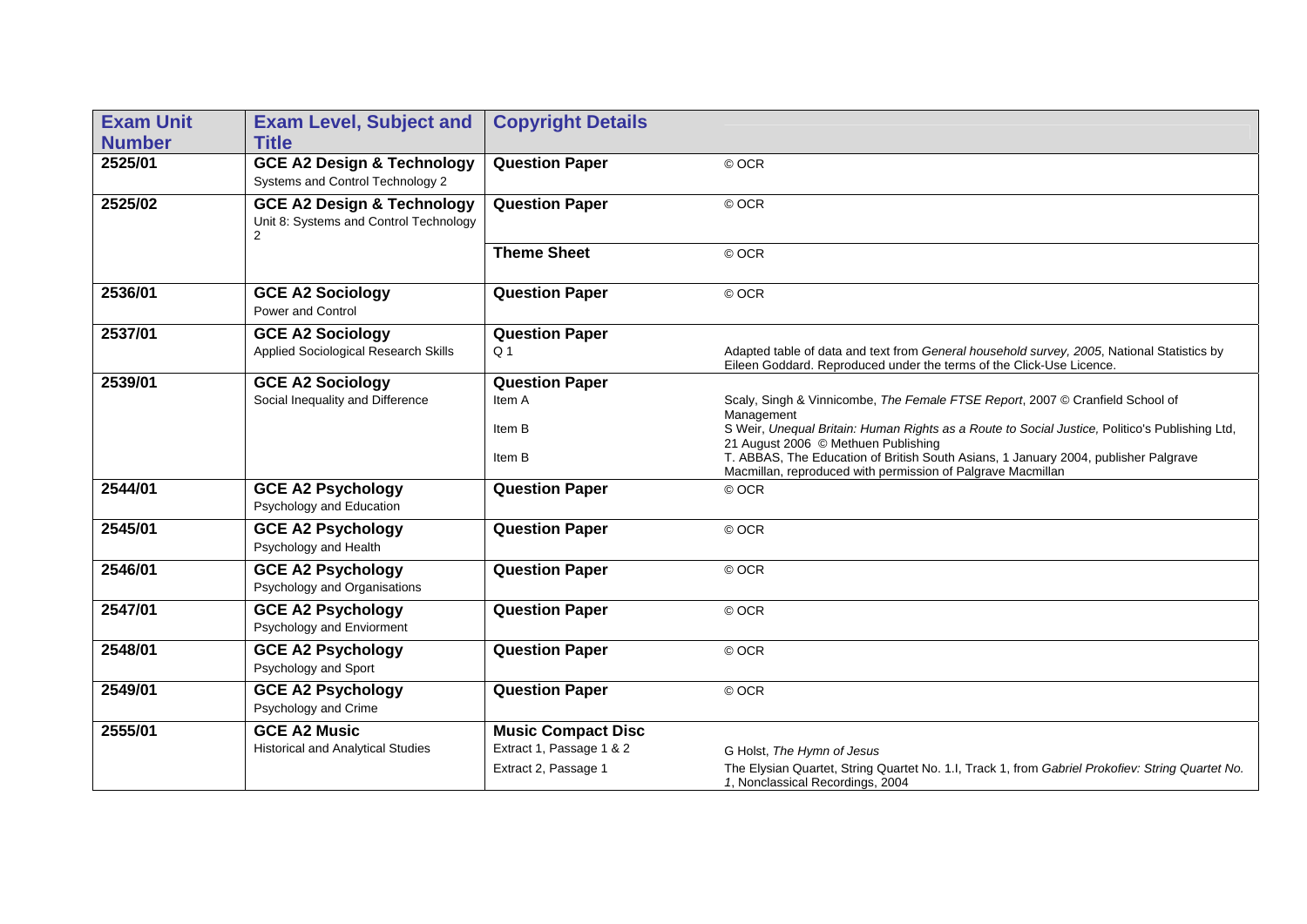| <b>Exam Unit</b> | <b>Exam Level, Subject and</b>                                                                                                                         | <b>Copyright Details</b> |                                                                                                                                                            |
|------------------|--------------------------------------------------------------------------------------------------------------------------------------------------------|--------------------------|------------------------------------------------------------------------------------------------------------------------------------------------------------|
| <b>Number</b>    | <b>Title</b>                                                                                                                                           |                          |                                                                                                                                                            |
| 2555/01 cont.    |                                                                                                                                                        | Extract 2, Passage 2     | The Elysian Quartet, String Quartet No. 1: I. - (Hip-Hop Remix), Track 5, from Gabriel<br>Prokofiev: String Quartet No. 1, Nonclassical Recordings, 2004   |
|                  |                                                                                                                                                        | <b>Question Paper</b>    |                                                                                                                                                            |
|                  |                                                                                                                                                        | Passage 1                | Saint Venantius Fortunatus, Pange Lingua Gloriosi Proelium Certaminis                                                                                      |
|                  |                                                                                                                                                        | Passage 2                | G Holst, Hymn of Jesus                                                                                                                                     |
|                  |                                                                                                                                                        | <b>Insert</b>            |                                                                                                                                                            |
|                  |                                                                                                                                                        | Passage 1                | G Holst, The Hymn of Jesus, p3, Stainer & Bell, 1964                                                                                                       |
|                  |                                                                                                                                                        | Passage 2                | G Holst, The Hymn of Jesus, pp10-16, Stainer & Bell, 1964                                                                                                  |
| 2560/01          | <b>GCE A2 Performance Studies</b><br><b>Contextual Studies 2</b>                                                                                       | <b>Question Paper</b>    | © OCR                                                                                                                                                      |
| 2565/01          | <b>GCE A2 Physical Education</b>                                                                                                                       | <b>Question Paper</b>    | © OCR                                                                                                                                                      |
|                  | Physical Education: Historical,<br>Comparative, Biomechanical and Sport<br>Psychology options                                                          |                          |                                                                                                                                                            |
| 2566/01          | <b>GCE A2 Physical Education</b>                                                                                                                       | <b>Question Paper</b>    | © OCR                                                                                                                                                      |
|                  | Exercise and Sport Physiology and the<br>Integration of Knowledge of Principles<br>and Concepts Across Different Areas of<br><b>Physical Education</b> |                          |                                                                                                                                                            |
| 2587/01          | <b>GCE A2 History</b>                                                                                                                                  | <b>Question Paper</b>    |                                                                                                                                                            |
|                  | Historical Investigations 768-1216                                                                                                                     | Q 1 Passage A            | The General Capitulary for the Missi of Spring, 802                                                                                                        |
|                  |                                                                                                                                                        | Q 1 Passage B            | FL Ganshof, The last period of Charlemagne's reign: a study in decomposition, 1948 from The<br>Carolingians and the Frankish Monarchy, p249, Longman, 1971 |
|                  |                                                                                                                                                        | Q 1 Passage C            | H Fichtenau, The Carolingian Empire, (trans P Munz), Barnes & Noble, 1963                                                                                  |
|                  |                                                                                                                                                        | Q 1 Passage D            | R McKitterick, The Frankish Kingdoms under the Carolingians, Longman, 1983                                                                                 |
|                  |                                                                                                                                                        | Q 4 Passage A            | The Magram Annals                                                                                                                                          |
|                  |                                                                                                                                                        | Q 4 Passage B            | S Painter, The Reign of King John, 1949                                                                                                                    |
|                  |                                                                                                                                                        | Q 4 Passage C            | A Fliche & V Martin, History of Church, Bloud & Gay, 1950                                                                                                  |
|                  |                                                                                                                                                        | Q 4 Passage D            | C Harper-Bill, John and the Church of Rome, 1999                                                                                                           |
| 2588/01          | <b>GCE A2 History</b>                                                                                                                                  | <b>Question Paper</b>    |                                                                                                                                                            |
|                  | Historical Investigations 1556-1725                                                                                                                    | Q 1 Passage A            | Michele Suriano, letter, 1559, translated by F von Raumer, 1835                                                                                            |
|                  |                                                                                                                                                        | Q 1 Passage B            | P Pierson, Philip II of Spain, Thames & Hudson, 1975                                                                                                       |
|                  |                                                                                                                                                        | Q 1 Passage C            | H Kamen, Philip of Spain, Yale University Press, 1998                                                                                                      |
|                  |                                                                                                                                                        | Q 1 Passage D            | G Parker, The Grand Strategy of Philip II, Yale University Press, 1998                                                                                     |
|                  |                                                                                                                                                        | Q 4 Passage A            | Count de Feria, letter, 1558, History Learning Site, www.historylearningsite.co.uk                                                                         |
|                  |                                                                                                                                                        | Q 4 Passage B            | J Hurstfield, Elizabeth I and the Unity of England, MacMillan, 1960                                                                                        |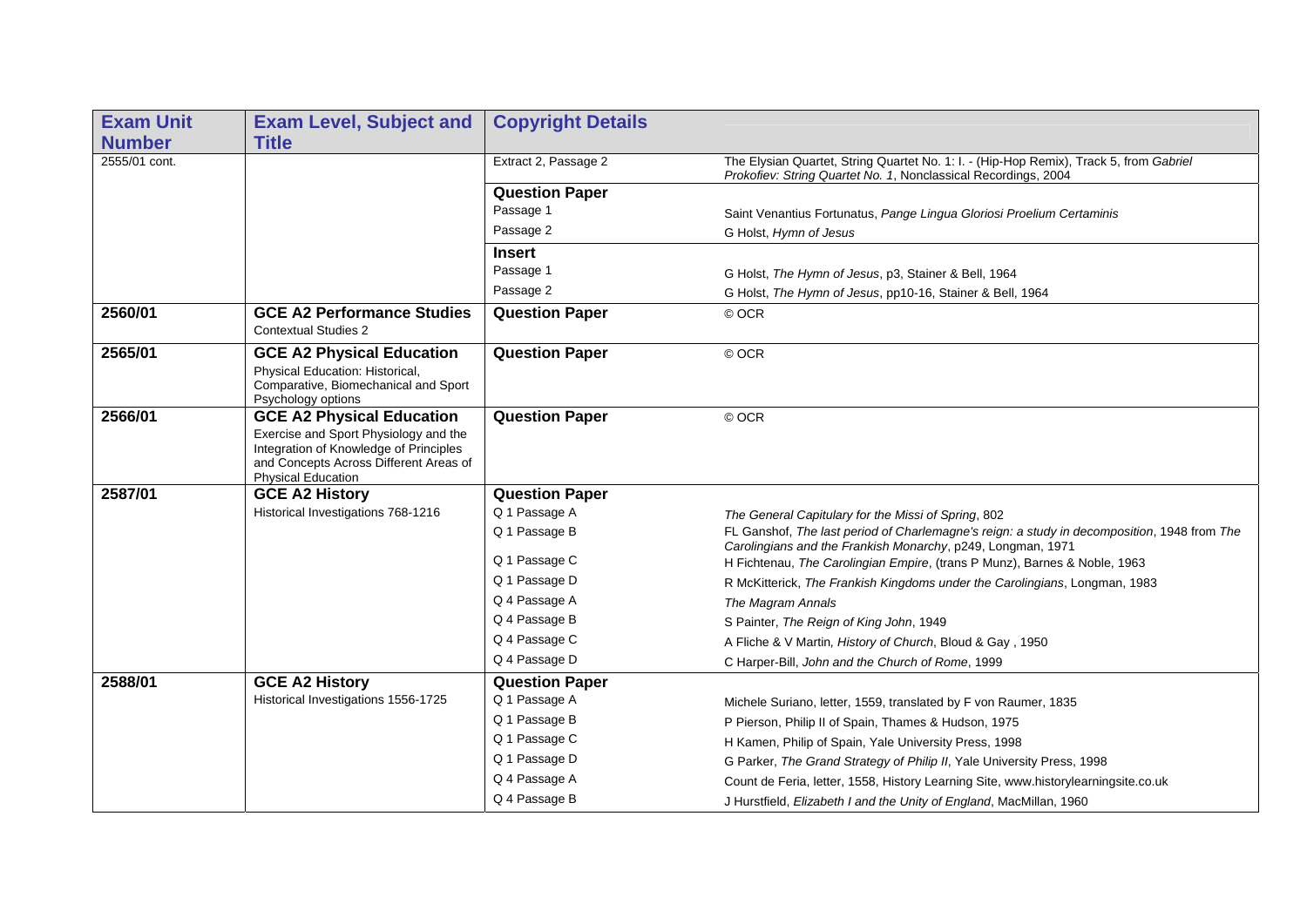| <b>Exam Unit</b> | <b>Exam Level, Subject and</b>                       | <b>Copyright Details</b> |                                                                                                            |
|------------------|------------------------------------------------------|--------------------------|------------------------------------------------------------------------------------------------------------|
| <b>Number</b>    | <b>Title</b>                                         |                          |                                                                                                            |
| 2588/01 Cont.    |                                                      | Q 4 Passage C            | S Doran, Monarchy and Matrimony: Courtships of Elizabeth I, Routledge Publications, 1995                   |
|                  |                                                      | Q 4 Passage D            | C Haigh, Elizabeth I, Longman, September 1988                                                              |
|                  |                                                      | Q 7 Passage A            | Henry Bridge MP, 1657                                                                                      |
|                  |                                                      | Q 7 Passage B            | A Fraser, Cromwell, Our Chief of Men, Weidenfeld & Nicolson, London, 1973.                                 |
|                  |                                                      | Q 7 Passage C            | B Coward, Oliver Cromwell, Longman, 22 August 2000                                                         |
|                  |                                                      | Q 7 Passage D            | JC Davis, Oliver Cromwell, Bloomsbury Academic, 2001                                                       |
|                  |                                                      | Q 10 Passage A           | EF Shmurlo, Peter the Great in the Judgement of Contemporaries and Posterity, 1912                         |
|                  |                                                      | Q 10 Passage B           | O Hoetzsch, The Evolution of Russia, 1966, Thames & Hudson Ltd.                                            |
|                  |                                                      | Q 10 Passage C           | P Dukes, Making of Russian Absolutism, 1613-1801, Longman, 1982.                                           |
|                  |                                                      | Q 10 Passage D           | L Hughes, Russia in the Age of Peter the Great, Yale University Press, 2000                                |
| 2589/01          | <b>GCE A2 History</b>                                | <b>Question Paper</b>    |                                                                                                            |
|                  | Historical Investigations 1799-1955                  | Q 1 Passage A            | C Barnett, Bonaparte, George Allen & Unwin, 1978                                                           |
|                  |                                                      | Q 1 Passage B            | O Connelly, Blundering To Glory, Scholarly Resources, 1987                                                 |
|                  |                                                      | Q 1 Passage C            | DG Chandler, The Illustrated Napoleon, Henry Holt & Co, 1990                                               |
|                  |                                                      | Q 1 Passage D            | GE Rothenberg, Napoleonic Wars, Cassell Illustrated, 1999                                                  |
|                  |                                                      | Q 4 Passage A            | Earl of Kimberley, 1874, Cambridge University Press on behalf of the Royal Historical Society              |
|                  |                                                      | Q 4 Passage B            | MJ Winstanley, Gladstone and the Liberal Party, Routledge, 1990                                            |
|                  |                                                      | Q 4 Passage C            | SJ Lee, Aspects of British Political History: 1815-1914, Routledge, 1994                                   |
|                  |                                                      | Q 4 Passage D            | TA Jenkins, Disraeli and Victorian Conservatism, 1996, reproduced with permission of Palgrave<br>Macmillan |
|                  |                                                      | Q 7 Passage A            | C Grant Robertson, Bismarck, Constable & co., 1919                                                         |
|                  |                                                      | Q 7 Passage B            | AJP Taylor, Bismarck: The Man and the Statesman, Hamish Hamilton Ltd, 1985                                 |
|                  |                                                      | Q 7 Passage C            | G Mann, The History of Germany Since 1789, Penguin, 1974                                                   |
|                  |                                                      | Q 7 Passage D            | O Pflanze, Bismarck and the Development of Germany, Princeton University Press, 1971                       |
|                  |                                                      | Q 10 Passage A           | M E Parrish, Anxious Decades: America in Prosperity and Depression, 1920-1941, W. W.<br>Norton & Co., 1994 |
|                  |                                                      | Q 10 Passage B           | E Behr, Prohibition: The 13 Years That Changed America, BBC Books, 1997                                    |
|                  |                                                      | Q 10 Passage C           | S & D Willoughby, The USA, 1917-45, Heinemann 27 October 2000                                              |
|                  |                                                      | Q 10 Passage D           | P Clements, Prosperity Depression and the New Deal, Hodder Murray, 2005                                    |
| 2590/01          | <b>GCE A2 History</b><br>Themes in History 1066-1796 | <b>Question Paper</b>    | © OCR                                                                                                      |
| 2591/01          | <b>GCE A2 History</b>                                | <b>Question Paper</b>    | © OCR                                                                                                      |
|                  | Themes in History 1763-1996                          |                          |                                                                                                            |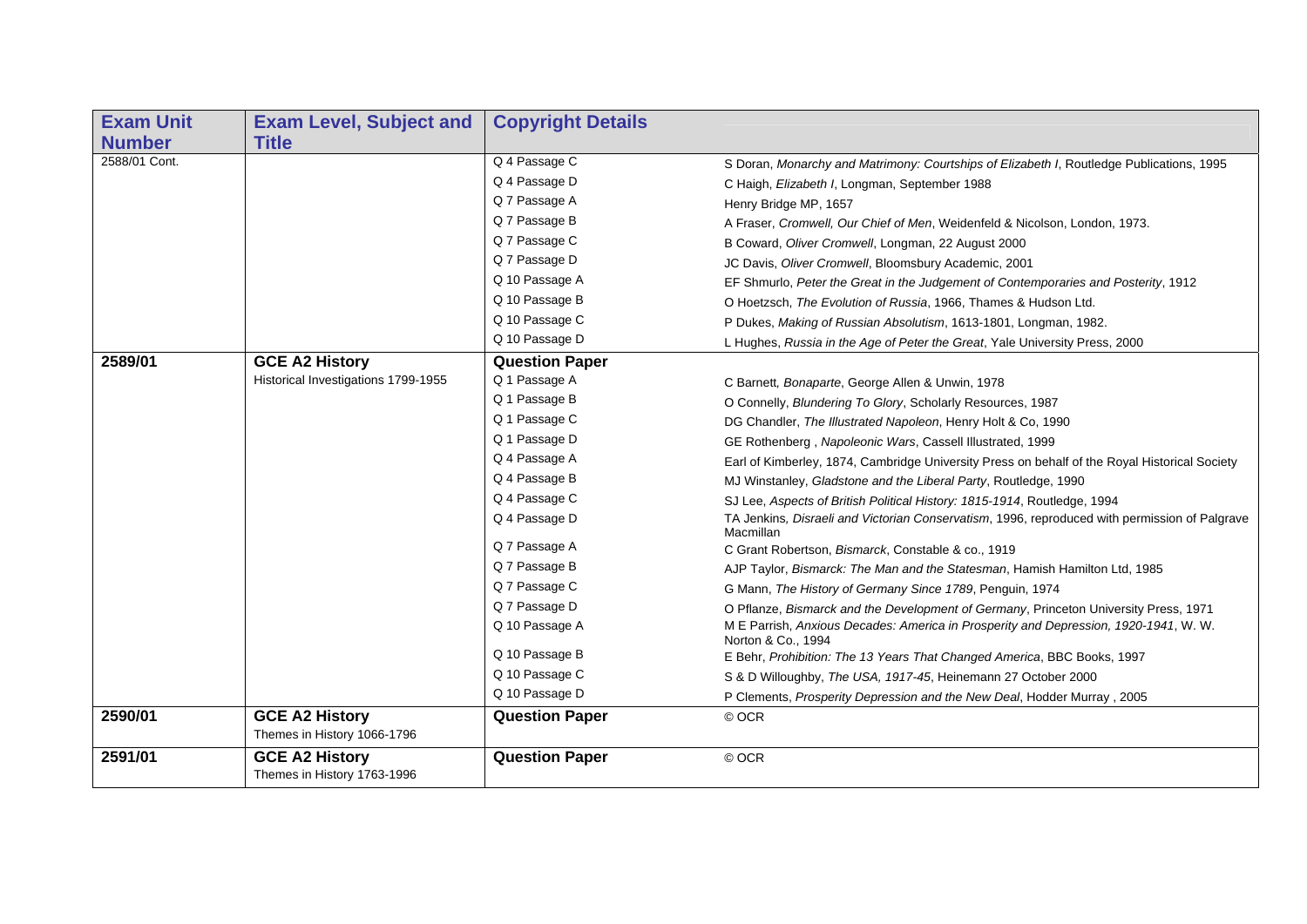| <b>Exam Unit</b> | <b>Exam Level, Subject and</b>                                                     | <b>Copyright Details</b>         |                                                                                                                                                                       |
|------------------|------------------------------------------------------------------------------------|----------------------------------|-----------------------------------------------------------------------------------------------------------------------------------------------------------------------|
| <b>Number</b>    | <b>Title</b>                                                                       |                                  |                                                                                                                                                                       |
| 2655/01          | <b>GCE A2 French</b><br>Listening, Reading and Writing 2                           | <b>Instructions for Teachers</b> | © OCR                                                                                                                                                                 |
|                  |                                                                                    | <b>Listening Cassette</b>        |                                                                                                                                                                       |
|                  |                                                                                    | Task 1                           | A Le Henaff, La loi me protège-t-elle des OGM?, RTL, 13 August 2008, www.rtl.fr                                                                                       |
|                  |                                                                                    | Task 2                           | F Rascle, Ecoles Primaires : a la rentree, tout va changer, Europe 1, 27 June 2008,<br>www.europe1.fr                                                                 |
|                  |                                                                                    | <b>Question Paper</b>            |                                                                                                                                                                       |
|                  |                                                                                    | Section B - Text                 | V Badets with I Verbaere, Eau: Comment la France anticipe la pénurie, Pélerin Magazine,<br>no.6494, 17th may 2007 © Pelerin Magazine                                  |
|                  |                                                                                    | Section B - Photo                | © Krys Bailey / Alamy, www.alamy.com                                                                                                                                  |
|                  |                                                                                    | Section C                        | Web in France Magazine, France not so happy? Happy hour and liquor bottle sales may be<br>banned in France, 21 May 2008 © Web in France Magazine: Surf Internet Group |
| 2665/01          | <b>GCE A2 German</b>                                                               | <b>Listening Cassette</b>        |                                                                                                                                                                       |
|                  | Listening, Reading and Writing 2                                                   | Task 1                           | M Mackler & D Hellwig, "Wir haben in Garten ubernachtet", Spiegel Online, 17 July 2007                                                                                |
|                  |                                                                                    | <b>Question Paper</b>            |                                                                                                                                                                       |
|                  |                                                                                    | Section B - Image                | © Krys Bailey / Alamy, www.alamy.com                                                                                                                                  |
|                  |                                                                                    | Section B Text 1                 | S Loerzer. Das Elend in der Grosstadt, Sueddeutscher Verlag, 14 March 2007 ©<br>sueddeutsche.de GmbH / Süddeutsche Zeitung GmbH                                       |
|                  |                                                                                    | Section B Text 2                 | Spiegel Online, Burostress durch Langeweile, 5 November 2007, www.spiegel.de                                                                                          |
|                  |                                                                                    | Section C                        | T Paterson, German retail chain accused of using stasi tactics to spy on staff, The Independent,<br>27 March 2008 © Independent Newspapers, www.independent.co.uk     |
| 2675/01          | <b>GCE A2 Spanish</b>                                                              | <b>Listening Cassette</b>        |                                                                                                                                                                       |
|                  | Listening, Reading and Writing 2                                                   | Q <sub>1</sub>                   | Por Ximena Ganchala, Biciaccion, Edición No. 13, April 2005, www.biciaccion.org                                                                                       |
|                  |                                                                                    | <b>Question Paper</b>            |                                                                                                                                                                       |
|                  |                                                                                    | Q 2-5                            | Un juego para móviles enseña primeros auxilios y cómo actuar en emergencias, El Mundo, 5<br>July 2006, www.elmundo.es                                                 |
|                  |                                                                                    | Q <sub>6</sub>                   | P Croughton, Learning Spanish in Spain, The Sunday Times, 16 September 2007,<br>www.timesonline.co.uk                                                                 |
| 2683/01          | <b>GCE A2 Geography A</b><br>Options in Physical and Human<br>Geography            | <b>Question Paper</b>            | © OCR                                                                                                                                                                 |
| 2684/01          | <b>GCE A2 Geography A</b><br>Synoptic Geography: People and<br>Environment Options | <b>Question Paper</b>            | © OCR                                                                                                                                                                 |
| 2691/01          | <b>GCE A2 Geography B</b><br>Issues in the Environment                             | <b>Question Paper</b>            | © OCR                                                                                                                                                                 |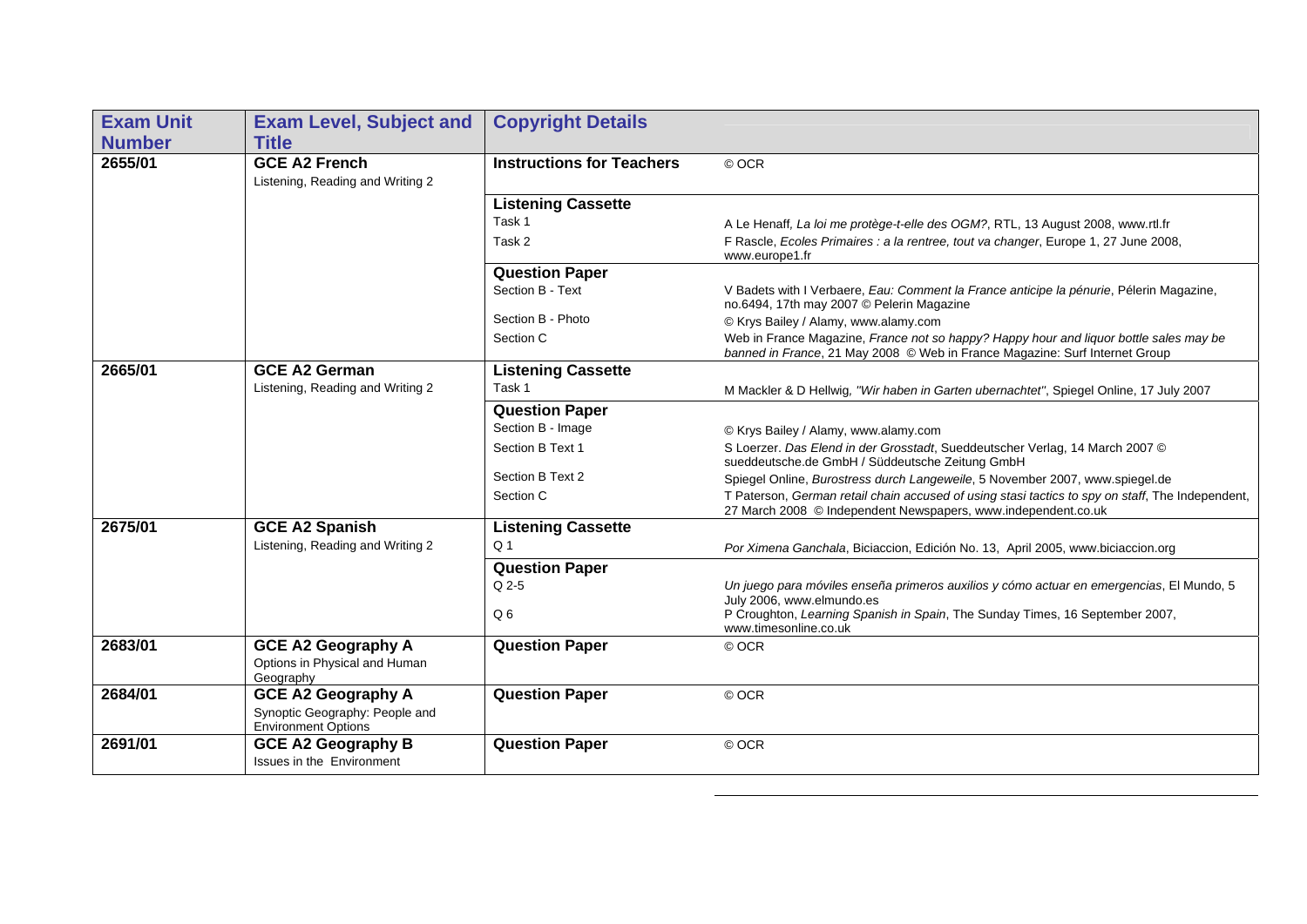| <b>Exam Unit</b> | <b>Exam Level, Subject and</b>                                                          | <b>Copyright Details</b> |                                                                                                                                                                                                                                                                |
|------------------|-----------------------------------------------------------------------------------------|--------------------------|----------------------------------------------------------------------------------------------------------------------------------------------------------------------------------------------------------------------------------------------------------------|
| <b>Number</b>    | <b>Title</b>                                                                            |                          |                                                                                                                                                                                                                                                                |
| 2691/01 cont.    |                                                                                         | <b>Resource Material</b> |                                                                                                                                                                                                                                                                |
|                  |                                                                                         | Fig 1                    | T Coghlan & N Malick, Earthquake victims await winter of despair, 29 October 2005 ©<br>Telegraph Media Group Limited 2005, www.telegraph.co.uk                                                                                                                 |
|                  |                                                                                         | Fig 1 image              | © Paula Bronstein, Getty Images news, Getty Images, www.gettyimages.com                                                                                                                                                                                        |
|                  |                                                                                         | Fig 2                    | Climate change threatens Africa's poor, 2005, www.developments.org.uk, Developments<br>Magazine                                                                                                                                                                |
|                  |                                                                                         | Fig 2 image              | © Charlotte Thege, Alamy, www.alamy.com                                                                                                                                                                                                                        |
|                  |                                                                                         | Fig 3                    | J Vidal, The oil under this wilderness will last the US six months, but soon the drilling will begin,<br>The Guardian, 18 March 2005 © Guardian News & Media Ltd 2005, www.guardian.co.uk                                                                      |
|                  |                                                                                         | Fig 4                    | Images of Borneo, 7 October 2006, www.travelcollection.co.uk, The Travel Collection                                                                                                                                                                            |
|                  |                                                                                         | Fig 4 image              | © Yu Liang Wong, iStock, www.istockphoto.com                                                                                                                                                                                                                   |
|                  |                                                                                         | Fig 4 image top right    | © Li Kim Goh, iStock, www.istockphoto.com                                                                                                                                                                                                                      |
|                  |                                                                                         | Fig 4 image middle right | © Derek Dammann, iStock, www.istockphoto.com                                                                                                                                                                                                                   |
|                  |                                                                                         | Fig 4 image bottom right | © Charles Taylor, iStock, www.istockphoto.com                                                                                                                                                                                                                  |
|                  |                                                                                         | Fig 5                    | Feeding the world, 2001, www.developments.org.uk, Developments Magazine                                                                                                                                                                                        |
|                  |                                                                                         | Fig 6                    | S Berger, Manila's rubbish scavengers fear life without waste, 17 July 2004 © Telegraph Media<br>Group Limited 2004, ww.telegraph.co.uk                                                                                                                        |
|                  |                                                                                         | Fig 6 image              | © Jay Directo, AFP, Getty Images, www.gettyimages.com                                                                                                                                                                                                          |
|                  |                                                                                         | Fig 7                    | D Adam, A rat, insects and litter: delights of mass tourism reach Galápagos, The Guardian, 10<br>January 2007 © Guardian News & Media Ltd 2007, www.quardian.co.uk<br>M Sheridan, Vietnam goes for foreign gold, © The Sunday Times, London, 19 November 2006, |
|                  |                                                                                         | Fig 8                    | www.timesonline.co.uk                                                                                                                                                                                                                                          |
| 2694/01          | <b>GCE A2 Government &amp;</b><br><b>Politics</b><br><b>US Government and Politicas</b> | <b>Question Paper</b>    | © OCR                                                                                                                                                                                                                                                          |
| 2695/01          | <b>GCE A2 Government &amp;</b><br><b>Politics</b><br>Political Ideas and Concepts       | <b>Question Paper</b>    | © OCR                                                                                                                                                                                                                                                          |
| 2704/01          | <b>GCE A2 English</b>                                                                   | <b>Question Paper</b>    |                                                                                                                                                                                                                                                                |
|                  | Language Contexts-Structural and<br>Social                                              | Q <sub>2</sub>           | D Peace, Nineteen Eighty, p3, Serpent's Tail Ltd, 2003                                                                                                                                                                                                         |
|                  |                                                                                         | Q <sub>3</sub>           | www.urbandictionary.com, Urban Dictionary, 2007                                                                                                                                                                                                                |
|                  |                                                                                         | Q <sub>4a</sub>          | W Cobbett & GDH Cole, The Life and Adventures of Peter Porcupine: With Other Records of<br>His Early Career in England & America, The Nonesuch Press, 1927                                                                                                     |
|                  |                                                                                         | $Q_4b$                   | R Dixon, Grammatical Howlers - How to avoid them © The Times, London, 27 August 2007,<br>www.timesonline.co.uk                                                                                                                                                 |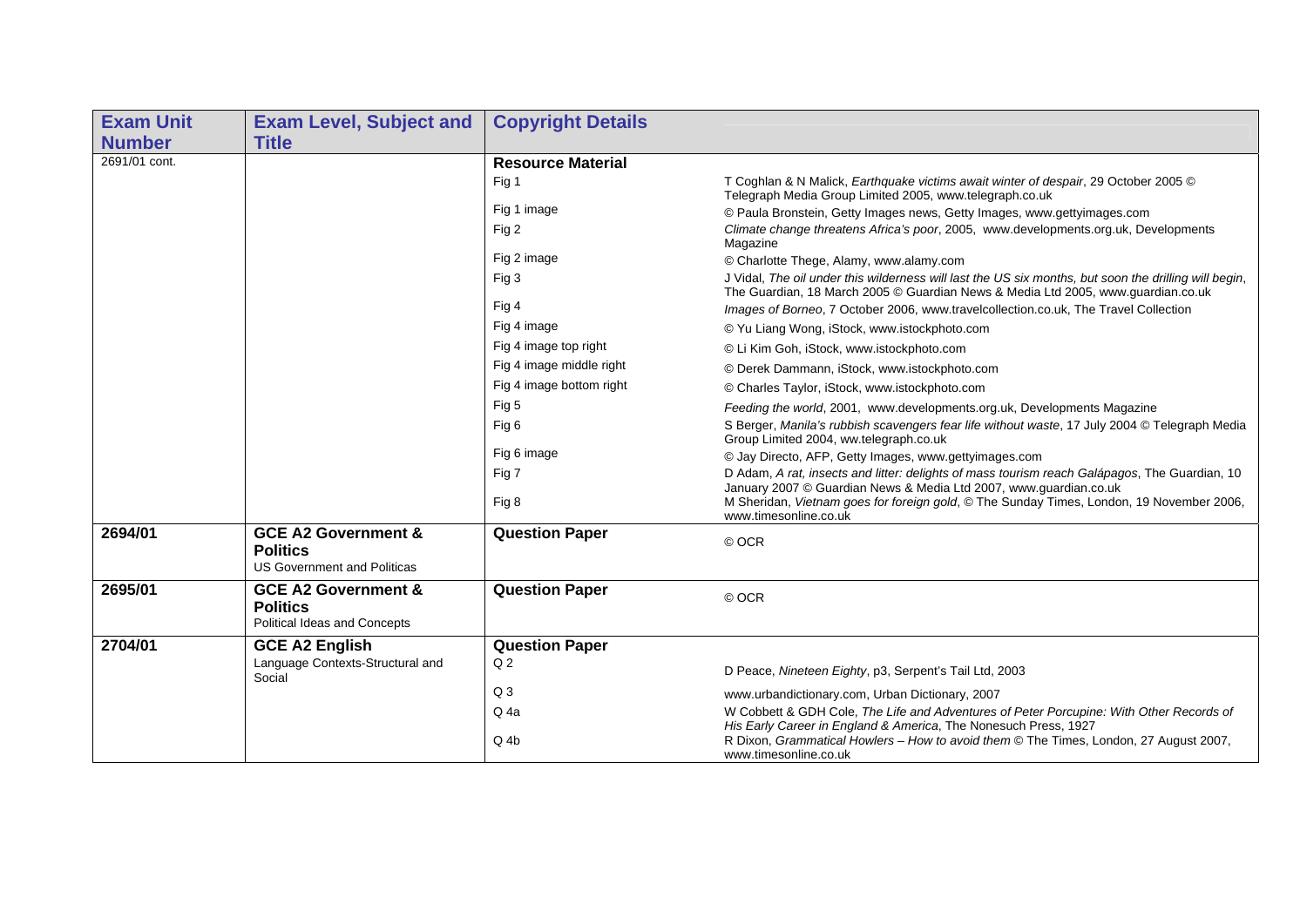| <b>Exam Unit</b> | <b>Exam Level, Subject and</b>                                                        | <b>Copyright Details</b>         |                                                                                                                                                                                                                                                                                      |
|------------------|---------------------------------------------------------------------------------------|----------------------------------|--------------------------------------------------------------------------------------------------------------------------------------------------------------------------------------------------------------------------------------------------------------------------------------|
| <b>Number</b>    | <b>Title</b>                                                                          |                                  |                                                                                                                                                                                                                                                                                      |
| 2704/01 cont.    |                                                                                       | Q <sub>5</sub><br>Q <sub>6</sub> | K Empire, If you wanna be a Pop Star, you better get with the girls, The Guardian, 21 October<br>2007 © Guardian News & Media Ltd 2007, www.guardian.co.uk<br>A Frean, 'I' before 'e' except after 'c'. Or maybe not, © The Times, London, 7 August 2008,<br>www.timesonline.co.uk   |
| 2706/01          | <b>GCE A2 English</b><br>Exploring, Analysing and Evaluating<br>English               | <b>Question Paper</b>            | © OCR                                                                                                                                                                                                                                                                                |
|                  |                                                                                       | <b>Reading Booklet</b>           |                                                                                                                                                                                                                                                                                      |
|                  |                                                                                       | Passage A                        | www.open2.net, © 2008, The Open University                                                                                                                                                                                                                                           |
|                  |                                                                                       | Passage B                        | TE Cone Jr, Some simple home remedies widely used for sick children in 1846, p113,<br>Pediatrics, Vol 52:1, 1 July 1973                                                                                                                                                              |
|                  |                                                                                       | Passage C                        | www.embodyforyou.com, Hopi Ear Candling, © Education and Media Services Ltd, 2008                                                                                                                                                                                                    |
|                  |                                                                                       | Passage D                        | C Wanjek, Bad medicine, The Guardian, 26 November 2002 © Guardian News & Media Ltd<br>2002, www.guardian.co.uk                                                                                                                                                                       |
| 2710/01          | <b>GCE A2 English Literature</b><br>Poetry and Drama Pre-1900 (Closed<br>Text)        | <b>Question Paper</b>            | © OCR                                                                                                                                                                                                                                                                                |
| 2712/01          | <b>GCE A2 English Literature</b><br>Prose Post-1914 (Open Text)                       | <b>Question Paper</b>            | © OCR                                                                                                                                                                                                                                                                                |
| 2713/01          | <b>GCE A2 English Literature</b><br>Comparative and Contextual study<br>(Closed Text) | <b>Question Paper</b>            | © OCR                                                                                                                                                                                                                                                                                |
|                  |                                                                                       | <b>Reading Booklet</b>           |                                                                                                                                                                                                                                                                                      |
|                  |                                                                                       |                                  | E Hands, 'A Poem, on the Supposition of an Advertisement appearing in a Morning Paper, of<br>the Publication of a Volume of Poems, by a Servant-Maid', from Roger Lonsdale (ed),<br>Eighteenth-century Women Poets: An Oxford Anthology, pp425-426, Oxford University Press,<br>1989 |
|                  |                                                                                       | $\overline{c}$                   | C Maturin, 'Melmoth the Wanderer', from Althea Hayter (ed), Melmoth the Wanderer, Penguin,<br>1977                                                                                                                                                                                   |
|                  |                                                                                       | 3                                | C Smith, 'Beachy Head', from Judith Willson (ed), Selected Poems, p46-47, Carcanet Press,<br>2003                                                                                                                                                                                    |
|                  |                                                                                       | 4                                | S Anderson, Winesburg, Ohio, Penguin, 1947                                                                                                                                                                                                                                           |
|                  |                                                                                       | 5                                | A Miller, A View from the Bridge, pp8-11, Heinemann Education Publishers, 1975                                                                                                                                                                                                       |
|                  |                                                                                       | 6                                | M Ali, Brick Lane, Black Swan, 2003                                                                                                                                                                                                                                                  |
| 2717/01          | <b>GCE A2 English Language</b><br>and Literature<br>Language in Literature: Drama     | <b>Question Paper</b>            | © OCR                                                                                                                                                                                                                                                                                |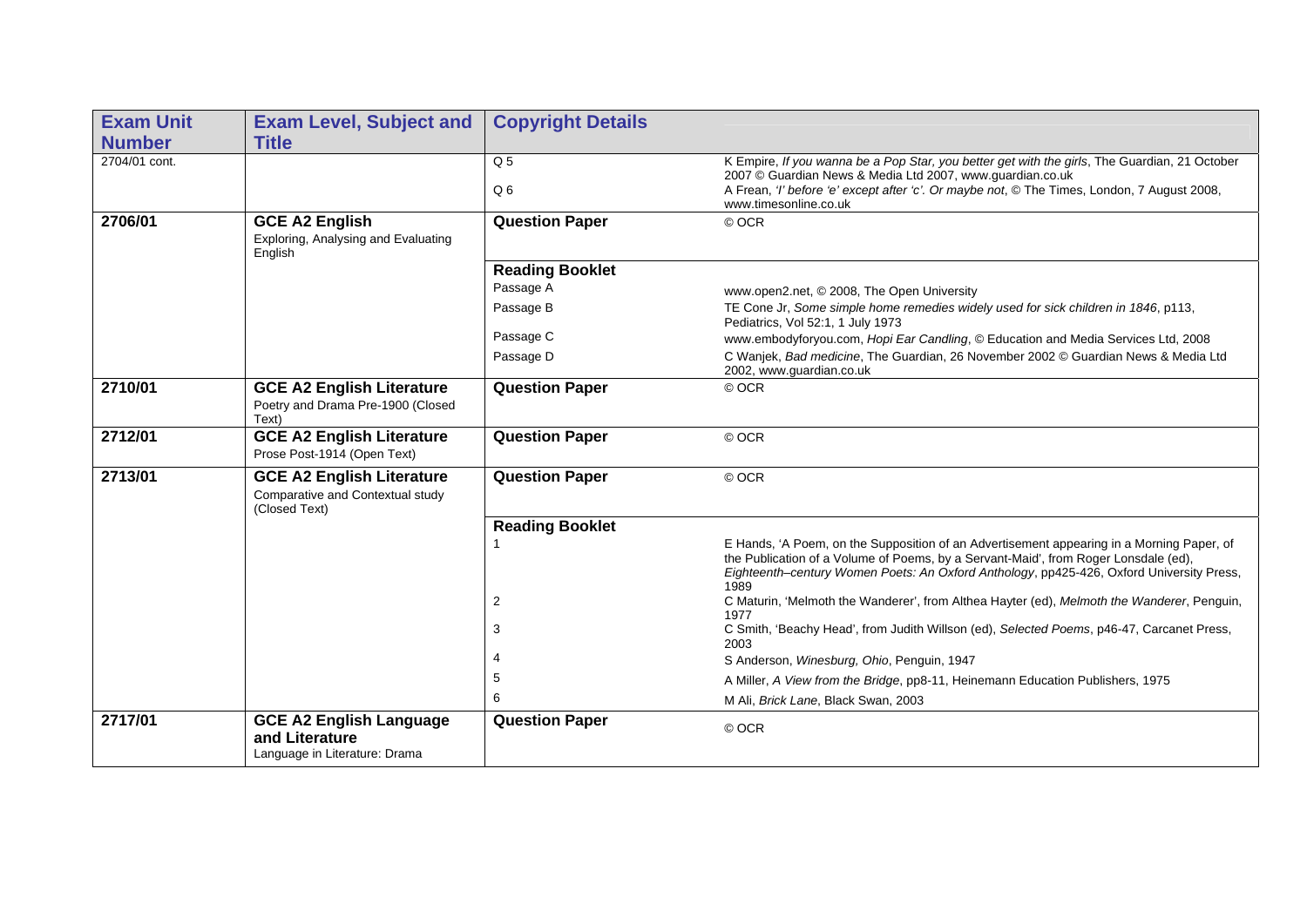| <b>Exam Unit</b> | <b>Exam Level, Subject and</b>                                            | <b>Copyright Details</b> |                                                                                                        |
|------------------|---------------------------------------------------------------------------|--------------------------|--------------------------------------------------------------------------------------------------------|
| <b>Number</b>    | <b>Title</b>                                                              |                          |                                                                                                        |
| 2719/01          | <b>GCE A2 English Language</b><br>and Literature<br>Experience into Words | <b>Question Paper</b>    | © OCR                                                                                                  |
|                  |                                                                           | <b>Reading Booklet</b>   |                                                                                                        |
|                  |                                                                           | Passage A                | © Bobby Gentry, Ode to Billy Joe                                                                       |
|                  |                                                                           | Passage B                | Transcribed from www.radiodiaries.org © 1997, Joe Richman                                              |
|                  |                                                                           | Passage C                | R Eder, Ode to Billy Joe (1976), 19 August 1976 © The New York Times Company, 1976,<br>www.nytimes.com |
| 2734/01          | <b>GCE A2 Media Studies</b><br><b>Critical Research Study</b>             | <b>Question Paper</b>    | © OCR                                                                                                  |
| 2735/01          | <b>GCE A2 Media Studies</b><br>Media Issues and Debates                   | <b>Question Paper</b>    | © OCR                                                                                                  |
| 2781/01          | <b>GCE A2 Religious Studies</b><br><b>Extended Essay Titles</b>           | <b>Question Paper</b>    | © OCR                                                                                                  |
| 2782/01          | <b>GCE A2 Religious Studies</b><br>Religious Ethics 2                     | <b>Question Paper</b>    | © OCR                                                                                                  |
| 2783/01          | <b>GCE A2 Religious Studies</b><br>Jewish Scriptures 2                    | <b>Question Paper</b>    | © OCR                                                                                                  |
| 2784/01          | <b>GCE A2 Religious Studies</b><br>New Testament 2                        | <b>Question Paper</b>    | © OCR                                                                                                  |
| 2785/01          | <b>GCE A2 Religious Studies</b><br>Developments in Christian Thought 2    | <b>Question Paper</b>    | © OCR                                                                                                  |
| 2786/01          | <b>GCE A2 Religious Studies</b><br>Eastern Religion 2                     | <b>Question Paper</b>    | © OCR                                                                                                  |
| 2787/01          | <b>GCE A2 Religious Studies</b><br>Islam <sub>2</sub>                     | <b>Question Paper</b>    | © OCR                                                                                                  |
| 2788/01          | <b>GCE A2 Religious Studies</b><br>Judaism 2                              | <b>Question Paper</b>    | © OCR                                                                                                  |
| 2789/01          | <b>GCE A2 Religious Studies</b><br>Philosophy of Religion                 | <b>Question Paper</b>    | © OCR                                                                                                  |
| 2790/01          | <b>GCE A2 Religious Studies</b><br>Religious Ethics 1 (A2)                | <b>Question Paper</b>    | © OCR                                                                                                  |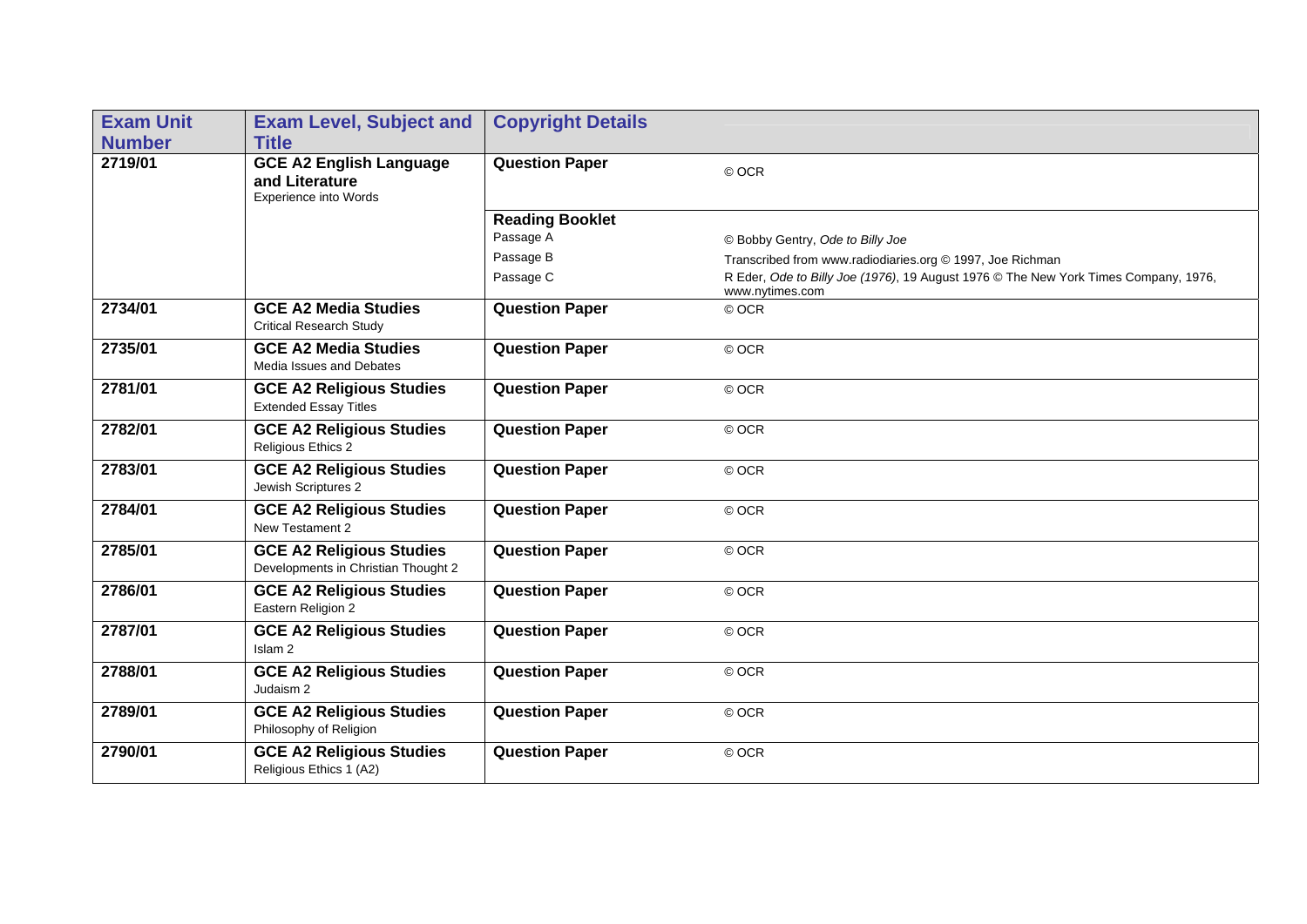| <b>Exam Unit</b> | <b>Exam Level, Subject and</b>                                                   | <b>Copyright Details</b>         |                                                                                                                                                                                                                                                                                                                  |
|------------------|----------------------------------------------------------------------------------|----------------------------------|------------------------------------------------------------------------------------------------------------------------------------------------------------------------------------------------------------------------------------------------------------------------------------------------------------------|
| <b>Number</b>    | <b>Title</b>                                                                     |                                  |                                                                                                                                                                                                                                                                                                                  |
| 2804/01          | <b>GCE A2 Biology</b><br><b>Central Concepts</b>                                 | <b>Question Paper</b>            | © OCR                                                                                                                                                                                                                                                                                                            |
| 2805/01          | <b>GCE A2 Biology</b>                                                            | <b>Question Paper + Insert</b>   |                                                                                                                                                                                                                                                                                                                  |
|                  | Growth and Reproduction                                                          | Fig 4.2 image                    | Primula veris © A J Silverside                                                                                                                                                                                                                                                                                   |
|                  |                                                                                  | Table 4.1                        | Created using data from webpage from www-biol.paisley.ac.uk (accessed April 2008) © The                                                                                                                                                                                                                          |
|                  |                                                                                  | Fig 5.1                          | University of the West of Scotland, www.uws.ac.uk/schoolsdepts/es/biology<br>Adapted from MH Johnson & BJ Everitt, Essential Reproduction, Fifth ed, p204, Fig 12.1,<br>Blackwell Science, 2000                                                                                                                  |
| 2805/02          | <b>GCE A2 Biology</b>                                                            | <b>Question Paper</b>            | © OCR                                                                                                                                                                                                                                                                                                            |
|                  | <b>Application for Genetics</b>                                                  |                                  |                                                                                                                                                                                                                                                                                                                  |
| 2805/03          | <b>GCE A2 Biology</b>                                                            | <b>Question Paper</b>            |                                                                                                                                                                                                                                                                                                                  |
|                  | <b>Environmental Biology</b>                                                     | Table 2.1                        | Adapted from Defra, www.defra.gov.uk, Reproduced under the terms of the Click-Use Licence                                                                                                                                                                                                                        |
|                  |                                                                                  | Table 3.1                        | © DS Page, TM Dassanayake & ES Gilfillan, Relationship Between Tissue Concentrations of<br>Tibutyltin and Shell Morphology in Field Populations of Mytilus edulis, pp500-504, Bulletin of<br>Environmental Contamination and Toxicology, Vol 56.3, March 1996                                                    |
|                  |                                                                                  | Table 4.1                        | www.kew.org, With the permission of the Trustees of the Royal Botanic Gardens, Kew                                                                                                                                                                                                                               |
|                  |                                                                                  | Fig 4.1                          | Data adapted from © YK Aalbersberg, MC van der Westhuizen & PH Hewitt, Natural enemies<br>and their impact on Diuraphis noxia (Mordvilko) (Hemiptera: Aphididae) populations, pp111-<br>120, Bulletin of Entomological Research, Vol 78, 1988                                                                    |
|                  |                                                                                  | Fig 6.1                          | www.esrl.noaa.gov, NOAA Earth System Research Laboratory, National Oceanic &<br>Atmospheric Administration                                                                                                                                                                                                       |
| 2805/04          | <b>GCE A2 Biology</b><br>Microbiology and Biotechnology                          | <b>Question Paper</b>            | © OCR                                                                                                                                                                                                                                                                                                            |
| 2805/05          | <b>GCE A2 Biology</b>                                                            | <b>Question Paper</b>            |                                                                                                                                                                                                                                                                                                                  |
|                  | Mammalian Physiology and Behaviour                                               | Q1a image                        | © Conge, ISM, Science Photo Library, www.sciencephoto.com                                                                                                                                                                                                                                                        |
| 2806/01          | <b>GCE A2 Biology</b>                                                            | <b>Question Paper + Insert</b>   |                                                                                                                                                                                                                                                                                                                  |
|                  | Unifying Concepts in Biology                                                     | Fig 4.1                          | Adapted from © H Seppälä., T Klaukka, J Vuopio-Varkila, A Muotiala, H Helenius, K Lager & P<br>Huovin, The Effect of Changes in Consumption of Macrolide Antibiotics on Erythromycin<br>Resistant in Group A Streptococci in Finland, pp441-446, The New England Journal of<br>Medicine, Vol 337, 14 August 1997 |
| 2806/03          | <b>GCE A2 Biology</b><br>Practical Examination 2 (Part A -<br>Planning Exercise) | <b>Advanced Question Paper</b>   | © OCR                                                                                                                                                                                                                                                                                                            |
|                  |                                                                                  | <b>Instructions for Teachers</b> | © OCR                                                                                                                                                                                                                                                                                                            |
|                  |                                                                                  | <b>Planning Exercise</b>         | © OCR                                                                                                                                                                                                                                                                                                            |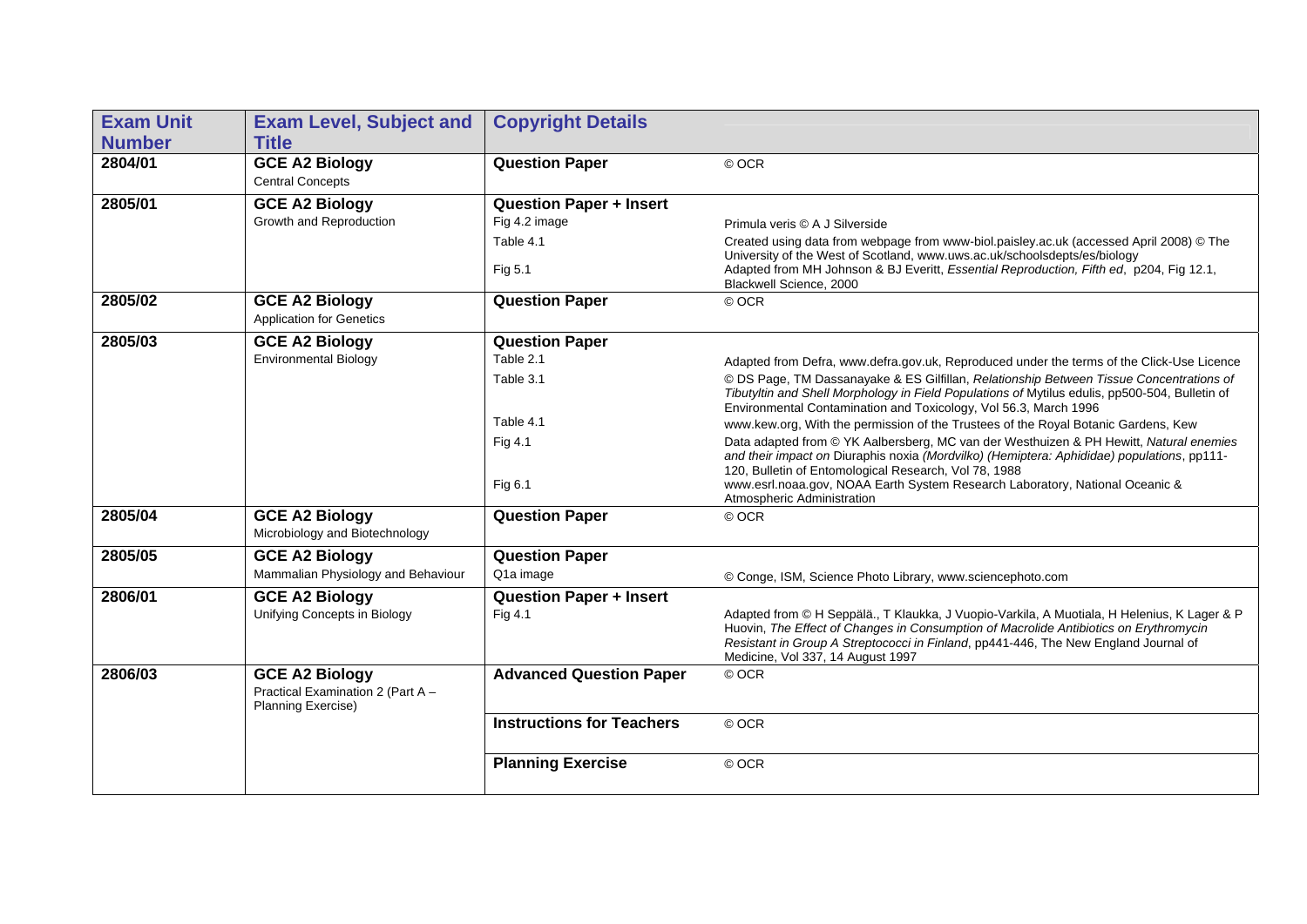| <b>Exam Unit</b> | <b>Exam Level, Subject and</b>                                                         | <b>Copyright Details</b>           |                                                                                                                                                                                                  |
|------------------|----------------------------------------------------------------------------------------|------------------------------------|--------------------------------------------------------------------------------------------------------------------------------------------------------------------------------------------------|
| <b>Number</b>    | <b>Title</b>                                                                           |                                    |                                                                                                                                                                                                  |
| 2814/01          | <b>GCE A2 Chemistry</b>                                                                | <b>Question Paper</b>              |                                                                                                                                                                                                  |
|                  | Chain, rings and Spectroscopy                                                          | Q <sub>6</sub>                     | © SDBSWeb : http://riodb01.ibase.aist.go.jp/sdbs/ (National Institute of Advanced Industrial<br>Science and Technology, accessed 26 May 2007)                                                    |
| 2815/01          | <b>GCE A2 Chemistry</b><br><b>Trends and Patterns</b>                                  | <b>Question Paper</b>              | © OCR                                                                                                                                                                                            |
| 2815/02          | <b>GCE A2 Chemistry</b><br>Biochemistry                                                | <b>Question Paper</b>              | © OCR                                                                                                                                                                                            |
| 2815/04          | <b>GCE A2 Chemistry</b>                                                                | <b>Question Paper</b>              |                                                                                                                                                                                                  |
|                  | Methods of Analysis and Detection                                                      | Q <sub>1</sub>                     | © SDBSWeb : http://riodb01.ibase.aist.go.jp/sdbs/ (National Institute of Advanced Industrial                                                                                                     |
|                  |                                                                                        | Q 5b top                           | Science and Technology, accessed 25 June 2008)<br>© SDBSWeb : http://riodb01.ibase.aist.go.jp/sdbs/ (National Institute of Advanced Industrial                                                   |
|                  |                                                                                        | Q 5b bottom                        | Science and Technology, accessed 25 June 2008)<br>© SDBSWeb : http://riodb01.ibase.aist.go.jp/sdbs/ (National Institute of Advanced Industrial<br>Science and Technology, accessed 25 June 2008) |
| 2815/06          | <b>GCE A2 Chemistry</b><br><b>Transition Elements</b>                                  | <b>Question Paper</b>              | © OCR                                                                                                                                                                                            |
| 2816/01          | <b>GCE A2 Chemistry</b><br>Unifying Concepts in Chemistry                              | <b>Question Paper</b>              | © OCR                                                                                                                                                                                            |
| 2816/03          | <b>GCE A2 Chemistry</b><br>Practical Examination 2 (Part B -<br><b>Practical Test)</b> | <b>Advanced Question Paper</b>     | © OCR                                                                                                                                                                                            |
|                  |                                                                                        | <b>Instructions for Candidates</b> | © OCR                                                                                                                                                                                            |
|                  |                                                                                        | <b>Planning Exercise</b>           | © OCR                                                                                                                                                                                            |
| 2824/01          | <b>GCE A2 Physics A</b><br>Forces, Fields and Energy                                   | <b>Question Paper</b>              | © OCR                                                                                                                                                                                            |
| 2825/01          | <b>GCE A2 Physics A</b><br>Cosmology                                                   | <b>Question Paper</b>              | © OCR                                                                                                                                                                                            |
| 2825/02          | <b>GCE A2 Physics A</b><br><b>Health Physics</b>                                       | <b>Question Paper</b>              | © OCR                                                                                                                                                                                            |
| 2825/03          | <b>GCE A2 Physics A</b><br><b>Materials</b>                                            | <b>Question Paper</b>              | © OCR                                                                                                                                                                                            |
| 2825/04          | <b>GCE A2 Physics A</b><br>Nuclear and Particle Physics                                | <b>Question Paper</b>              | © OCR                                                                                                                                                                                            |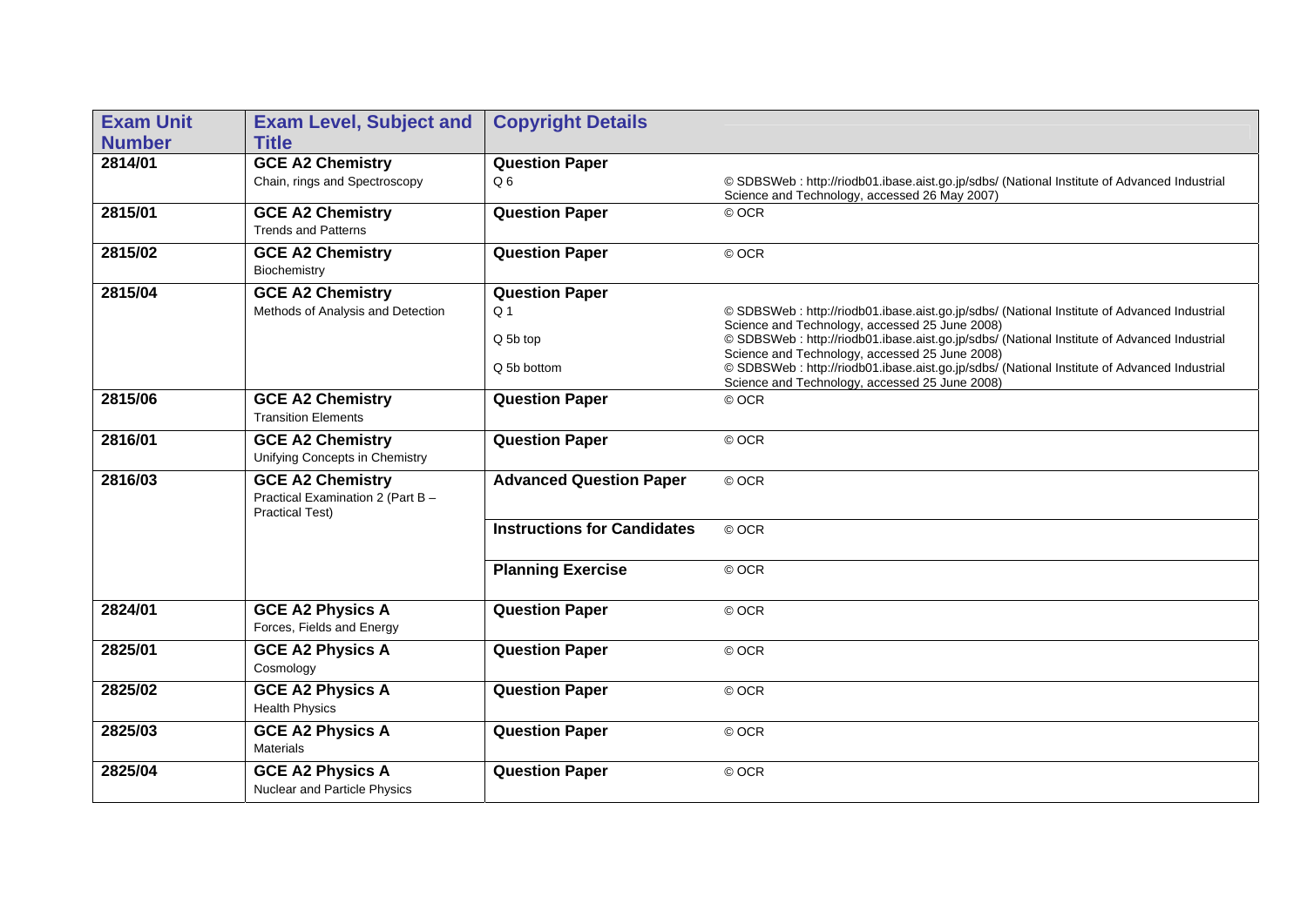| <b>Exam Unit</b> | <b>Exam Level, Subject and</b>                                                            | <b>Copyright Details</b>           |                                                                                                                                                  |
|------------------|-------------------------------------------------------------------------------------------|------------------------------------|--------------------------------------------------------------------------------------------------------------------------------------------------|
| <b>Number</b>    | <b>Title</b>                                                                              |                                    |                                                                                                                                                  |
| 2825/05          | <b>GCE A2 Physics A</b><br>Telecommunications                                             | <b>Question Paper</b>              | © OCR                                                                                                                                            |
| 2826/01          | <b>GCE A2 Physics A</b><br>Unifying Concepts in Physics                                   | <b>Question Paper</b>              | © OCR                                                                                                                                            |
| 2826/03          | <b>GCE A2 Physics A</b><br>Practical Examination 2 (Part B -<br><b>Practical Test)</b>    | <b>Advanced Question Paper</b>     | © OCR                                                                                                                                            |
|                  |                                                                                           | <b>Instructions for Candidates</b> | © OCR                                                                                                                                            |
|                  |                                                                                           | <b>Planning Exercise</b>           | © OCR                                                                                                                                            |
| 2834/01          | <b>GCE A2 Geology</b><br>Palaeontology                                                    | <b>Question Paper</b>              | © OCR                                                                                                                                            |
| 2844/01          | <b>GCE A2 Science</b><br>Science and Environmental<br>Management                          | <b>Question Paper</b>              | © OCR                                                                                                                                            |
| 2849/01          | <b>GCE A2 Chemistry (Salters)</b><br><b>Chemistry of Materials</b>                        | <b>Question Paper</b><br>Q 3a(iii) | © SDBSWeb : http://riodb01.ibase.aist.go.jp/sdbs/ (National Institute of Advanced Industrial<br>Science and Technology, accessed September 2009) |
| 2854/01          | <b>GCE A2 Chemistry (Salters)</b><br>Chemistry by Design                                  | <b>Question Paper</b>              | © OCR                                                                                                                                            |
| 2863/01          | <b>GCE A2 Physics B</b><br>(Advancing Physics)<br>Rise and Fall of the Clockwork Universe | <b>Question Paper</b>              | © OCR                                                                                                                                            |
| 2864/01          | <b>GCE A2 Physics B</b><br>(Advancing Physics)<br>Field and Particle Pictures             | <b>Question Paper</b>              | © OCR                                                                                                                                            |
| 2865/01          | <b>GCE A2 Physics B</b><br>(Advancing Physics)<br>Advances in Physics                     | <b>Advanced Notice</b>             | © OCR                                                                                                                                            |
|                  |                                                                                           | <b>Question Paper + Insert</b>     | © OCR                                                                                                                                            |
| 2866/01          | <b>GCE A2 Human Biology</b><br>Energy, Control and Reproduction                           | <b>Question Paper</b>              | © OCR                                                                                                                                            |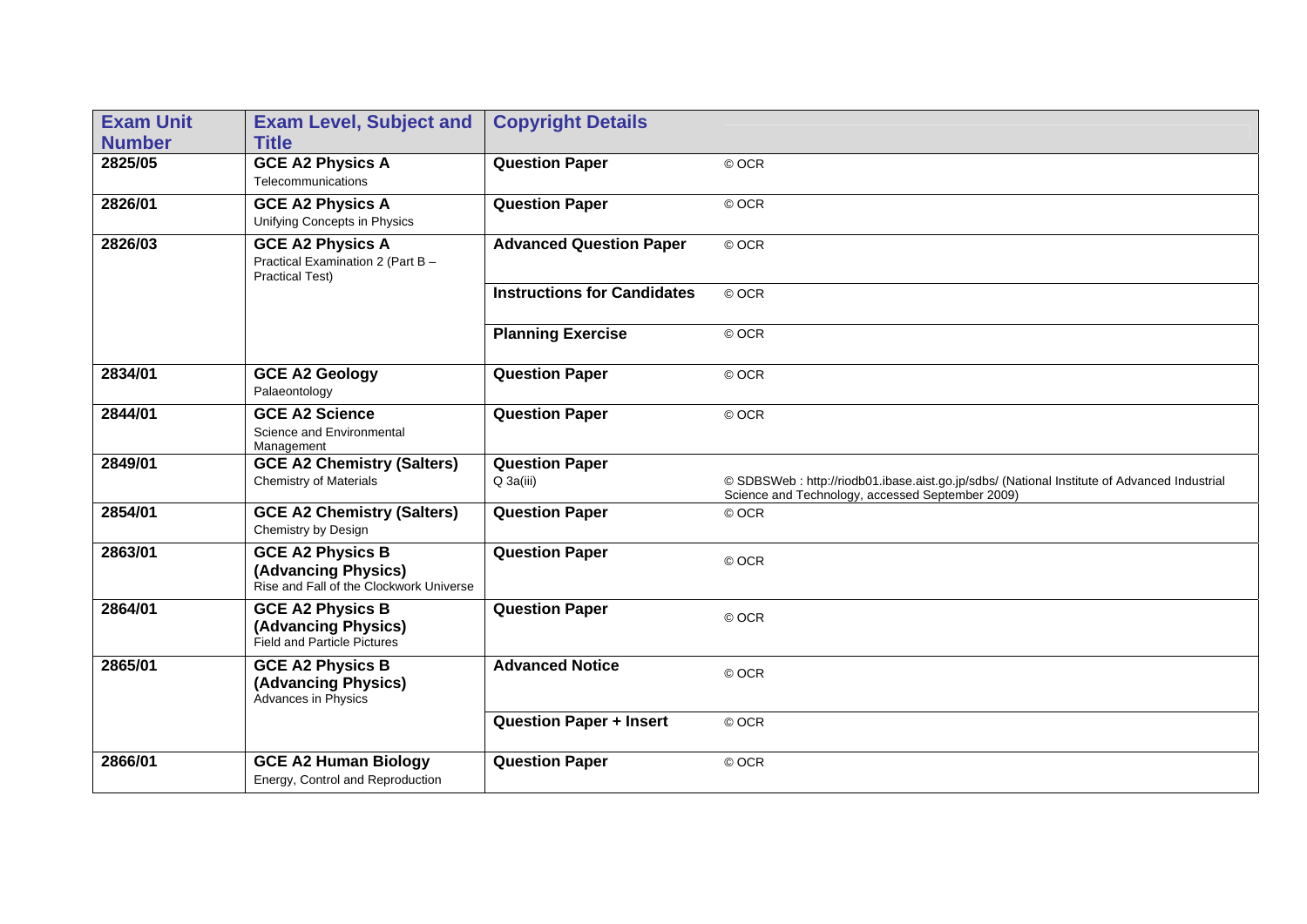| <b>Exam Unit</b> | <b>Exam Level, Subject and</b>                                     | <b>Copyright Details</b> |                                                                                                                                                                                |
|------------------|--------------------------------------------------------------------|--------------------------|--------------------------------------------------------------------------------------------------------------------------------------------------------------------------------|
| <b>Number</b>    | <b>Title</b>                                                       |                          |                                                                                                                                                                                |
| 2867/01          | <b>GCE A2 Human Biology</b>                                        | <b>Question Paper</b>    |                                                                                                                                                                                |
|                  | Genetics, Homeostasis and Ageing                                   | Fig 3.1                  | Adapted from J Simpkins & JI Williams, Advanced Human Biology, p311, Fig. 16.6, Collins<br>Educational, 1987                                                                   |
| 2874/01          | <b>GCE A2 Business Studies</b><br><b>Further Marketing</b>         | <b>Question Paper</b>    | © OCR                                                                                                                                                                          |
| 2875/01          | <b>GCE A2 Business Studies</b><br>Further Accounting and Finance   | <b>Question Paper</b>    | © OCR                                                                                                                                                                          |
| 2876/01          | <b>GCE A2 Business Studies</b><br>Further People in Organisations  | <b>Question Paper</b>    | © OCR                                                                                                                                                                          |
| 2877/01          | <b>GCE A2 Business Studies</b><br>Further Operations Management    | <b>Question Paper</b>    | © OCR                                                                                                                                                                          |
| 2879/01          | <b>GCE A2 Business Studies</b><br><b>Business Thematic Enquiry</b> | <b>Question Paper</b>    | © OCR                                                                                                                                                                          |
|                  |                                                                    | <b>Theme Sheet</b>       | © OCR                                                                                                                                                                          |
| 2880/01          | <b>GCE A2 Business Studies</b><br><b>Business Strategy</b>         | <b>Question Paper</b>    | © OCR                                                                                                                                                                          |
|                  |                                                                    | <b>Case Study</b>        | © OCR                                                                                                                                                                          |
| 2884/01          | <b>GCE A2 Economics</b>                                            | <b>Question Paper</b>    |                                                                                                                                                                                |
|                  | Economics of Work and Leisure                                      | Fig 1                    | Office for National Statistics, www.statistics.gov.uk, 2008. Reproduced under the terms of the<br>Click-Use Licence                                                            |
|                  |                                                                    | Fig 2                    | R Williams, Cavendish has Misfortune to be a Sprinter in the Age of Lost Innocence, The<br>Guardian, 22 July 2008, © Guardian News and Media Limited, 2008, www.guardian.co.uk |
|                  |                                                                    | Fig 3                    | A Asthana, Pipe Dreams: Why We All Want to be Plumbers, The Observer, 27 January 2008 ©<br>Guardian News and Media Limited, 2008, www.guardian.co.uk                           |
|                  |                                                                    | Fig 4                    | P Wintour, Minister Earmarks £200m to Bridge Industry Skills Gap, The Guardian, 19 May 2008<br>© Guardian News and Media Limited, 2008, www.guardian.co.uk                     |
| 2885/01          | <b>GCE A2 Economics</b>                                            | <b>Question Paper</b>    |                                                                                                                                                                                |
|                  | <b>Transport Economics</b>                                         | Section A                | J Jones, London's congestion charge worked: don't scrap it now, The Guardian, 6 August 2008,<br>© Guardian News & Media Ltd 2008, www.guardian.co.uk                           |
| 2886/01          | <b>GCE A2 Economics</b>                                            | <b>Question Paper</b>    |                                                                                                                                                                                |
|                  | Economics of Development                                           | Q 1 Fig 1                | Centre for Global Development, 'Ranking the Rich', The 2007 Commitment to Development<br>Index. www.cgdev.org                                                                  |
| 2887/01          | <b>GCE A2 Economics</b>                                            | <b>Question Paper</b>    |                                                                                                                                                                                |
|                  | The UK Economy                                                     | Q <sub>1</sub>           | Adapted from Bank of England Inflation Report, May 2008 © Bank of England,<br>www.bankofengland.co.uk                                                                          |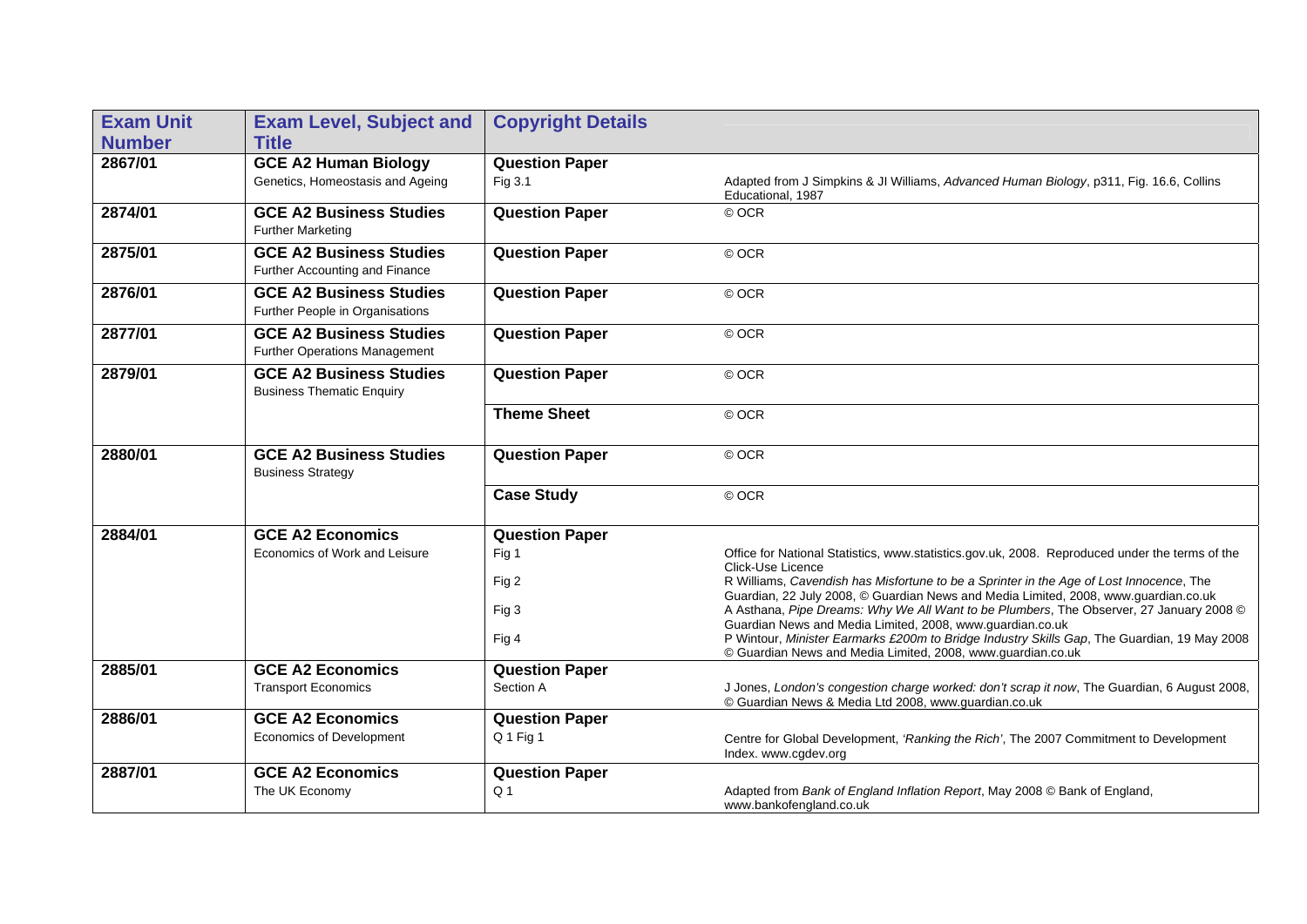| <b>Exam Unit</b> | <b>Exam Level, Subject and</b>                                       | <b>Copyright Details</b>         |                                                                                                  |
|------------------|----------------------------------------------------------------------|----------------------------------|--------------------------------------------------------------------------------------------------|
| <b>Number</b>    | <b>Title</b>                                                         |                                  |                                                                                                  |
| 2888/01          | <b>GCE A2 Economics</b>                                              | <b>Question Paper</b>            |                                                                                                  |
|                  | Economics in a European Context                                      | Extract 1                        | Adapted from © European Communities, 1995-2009                                                   |
|                  |                                                                      | Extract 2                        | Adapted from Shining Star © The Economist, London, 18 February 2008                              |
|                  |                                                                      | Extract 4                        | Adapted from T Smith, Slovakia's economy enjoys EU boom, 2 May 2005 © BBC News,<br>www.bbc.co.uk |
|                  |                                                                      | <b>Stimulus Material</b>         |                                                                                                  |
|                  |                                                                      | Extract 1                        | Adapted from © European Communities, 1995-2009                                                   |
|                  |                                                                      | Extract 2                        | Adapted from Shining Star © The Economist, London, 18 February 2008                              |
|                  |                                                                      | Extract 4                        | Adapted from T Smith, Slovakia's economy enjoys EU boom, 2 May 2005 C BBC News,<br>www.bbc.co.uk |
| 2951/01          | <b>GCE A2 Art</b><br><b>Controlled Test</b>                          | <b>Question Paper</b>            | © OCR                                                                                            |
|                  |                                                                      | <b>Instructions for Teachers</b> |                                                                                                  |
|                  |                                                                      |                                  | © OCR                                                                                            |
| 2956/01          | <b>GCE A2 Art - Critical and</b><br><b>Contextual Studies</b>        | <b>Question Paper</b>            |                                                                                                  |
|                  | Controlled Test: Component 1 and<br>Preparatory Work for Component 2 | Image A                          | PP Rubens, The Descent from the Cross, 1611 © Courtauld Institute of Art Gallery, London         |
|                  |                                                                      | Image B                          | JS Cotman, Storm on Yarmouth Beach, 1831 © 2007 Norwich Castle Museum and Art Gallery            |
|                  |                                                                      | Image C                          | © E Wadsworth, First of the Ebb, 1938                                                            |
|                  |                                                                      | Image E                          | E Paolozzi, The City of the Circle and the Square, 1963-1966 © The Estate of Eduardo<br>Paolozzi |
|                  |                                                                      | Image F                          | E Agar, Angel of Anarchy, 1936-1940 © The estate of Eileen Agar                                  |
| 2956/02          | <b>GCE A2 Art - Critical and</b>                                     | <b>Question Paper</b>            |                                                                                                  |
|                  | <b>Contextual Studies</b>                                            |                                  |                                                                                                  |
|                  | Controlled Test: Component 2                                         | Image A                          | PP Rubens, The Descent from the Cross, 1611 © Courtauld Institute of Art Gallery, London         |
|                  |                                                                      | Image B                          | JS Cotman, Storm on Yarmouth Beach, 1831 © 2007 Norwich Castle Museum and Art Gallery            |
|                  |                                                                      | Image C                          | © E Wadsworth, First of the Ebb, 1938                                                            |
|                  |                                                                      | Image E                          | E Paolozzi, The City of the Circle and the Square, 1963-1966 © The Estate of Eduardo<br>Paolozzi |
|                  |                                                                      | Image F                          | E Agar, Angel of Anarchy, 1936-1940 © The estate of Eileen Agar                                  |
| 2965/01          | <b>GCE A2 General Studies</b>                                        | <b>Question Paper</b>            |                                                                                                  |
|                  | The Scientific and Cultural Domains                                  | Q4 Quote 3                       | Madonna, Material Girl, 1984 © Warner Bros. Records                                              |
|                  |                                                                      | Q 4 Quote 4                      | allaboutphilosophy.org                                                                           |
| 2966/01          | <b>GCE A2 General Studies</b>                                        | <b>Question Paper</b>            | © OCR                                                                                            |
|                  | The Social Domain 2                                                  |                                  |                                                                                                  |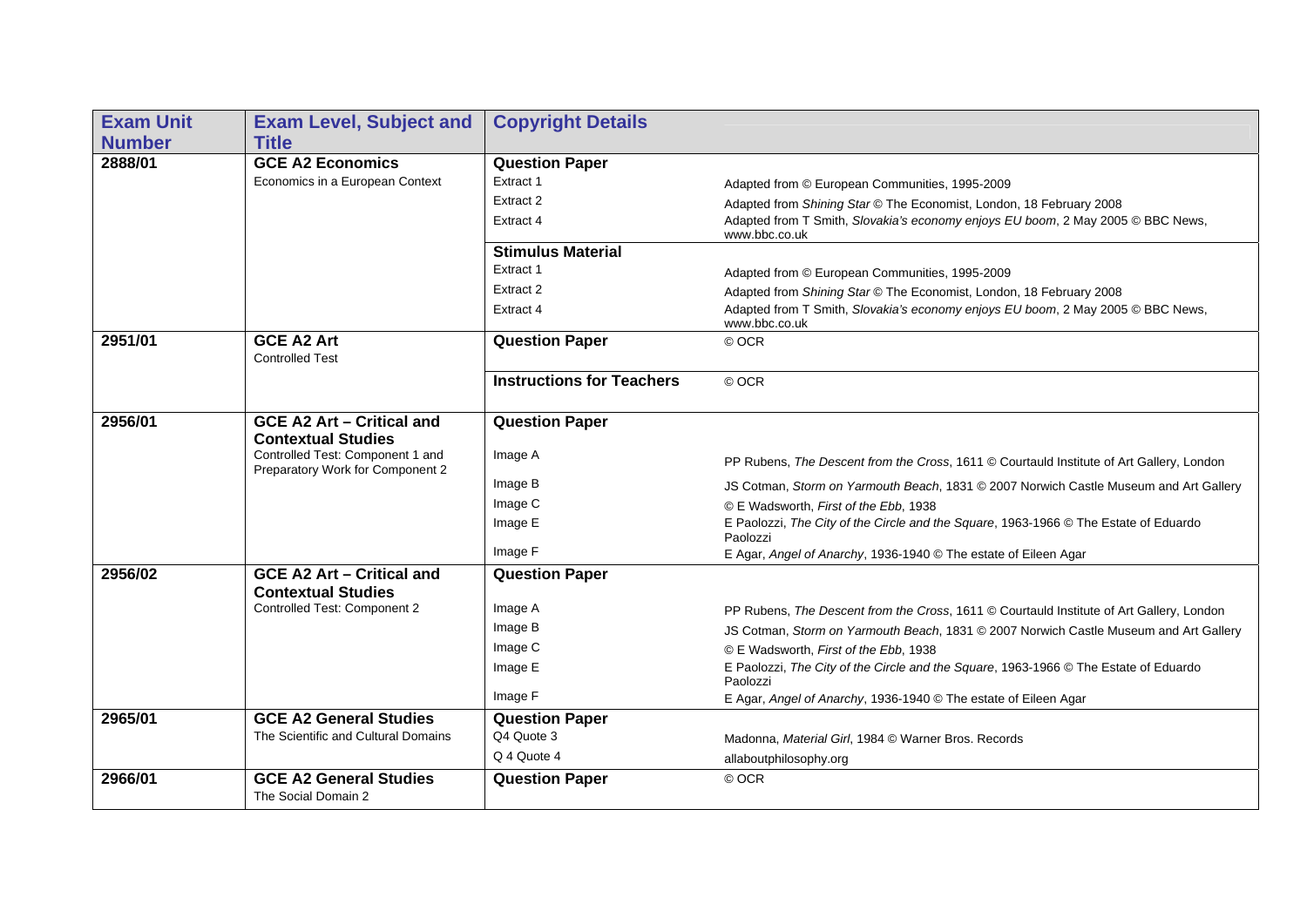| <b>Exam Unit</b> | <b>Exam Level, Subject and</b>                                 | <b>Copyright Details</b> |                                                                                                                                              |
|------------------|----------------------------------------------------------------|--------------------------|----------------------------------------------------------------------------------------------------------------------------------------------|
| <b>Number</b>    | <b>Title</b>                                                   |                          |                                                                                                                                              |
| 2968/01          | <b>GCE A2 General Studies</b>                                  | <b>Question Paper</b>    |                                                                                                                                              |
|                  | Culture, Science and Society: Making<br>Connections            | Source 1                 | Extract from Jeremy Laurance and Colin Brown: The next target for anit-abortion campaigners:<br>a 13 week limit, The Independent 9 May 2008. |
|                  |                                                                | Source 2                 | Daniel Martin, Britain is becoming the abortion capital of the world, Daily Mail, 6 May 2008.                                                |
|                  |                                                                | Source 3                 | Beetham Tower, Manchester, © Ian Simpson Architects.                                                                                         |
|                  |                                                                | Source 4                 | © AA World Travel Library, Alamy, www.alamy.com                                                                                              |
|                  |                                                                | Source 5                 | A Bionic Arm, source unknown.                                                                                                                |
| 4721/01          | <b>GCE AS Mathematics</b><br><b>Core Mathematics 1</b>         | <b>Question Paper</b>    | © OCR                                                                                                                                        |
| 4722/01          | <b>GCE AS Mathematics</b><br><b>Core Mathematics 2</b>         | <b>Question Paper</b>    | © OCR                                                                                                                                        |
| 4723/01          | <b>GCE AS Mathematics</b><br>Core Mathematics 3                | <b>Question Paper</b>    | © OCR                                                                                                                                        |
| 4724/01          | <b>GCE AS Mathematics</b><br>Core Mathematics 4                | <b>Question Paper</b>    | © OCR                                                                                                                                        |
| 4725/01          | <b>GCE AS Mathematics</b><br><b>Further Pure Mathematics 1</b> | <b>Question Paper</b>    | © OCR                                                                                                                                        |
| 4726/01          | <b>GCE AS Mathematics</b><br><b>Further Pure Mathematics 2</b> | <b>Question Paper</b>    | © OCR                                                                                                                                        |
| 4727/01          | <b>GCE AS Mathematics</b><br><b>Further Pure Mathematics 3</b> | <b>Question Paper</b>    | © OCR                                                                                                                                        |
| 4728/01          | <b>GCE AS Mathematics</b><br>Mechanics 1                       | <b>Question Paper</b>    | © OCR                                                                                                                                        |
| 4729/01          | <b>GCE AS Mathematics</b><br>Mechanics 2                       | <b>Question Paper</b>    | © OCR                                                                                                                                        |
| 4730/01          | <b>GCE AS Mathematics</b><br>Mechanics 3                       | <b>Question Paper</b>    | © OCR                                                                                                                                        |
| 4732/01          | <b>GCE AS Mathematics</b><br>Probability & Statistics 1        | <b>Question Paper</b>    | © OCR                                                                                                                                        |
| 4733/01          | <b>GCE AS Mathematics</b><br>Probability & Statistics 2        | <b>Question Paper</b>    | © OCR                                                                                                                                        |
| 4734/01          | <b>GCE AS Mathematics</b><br>Probability & Statistics 3        | <b>Question Paper</b>    | © OCR                                                                                                                                        |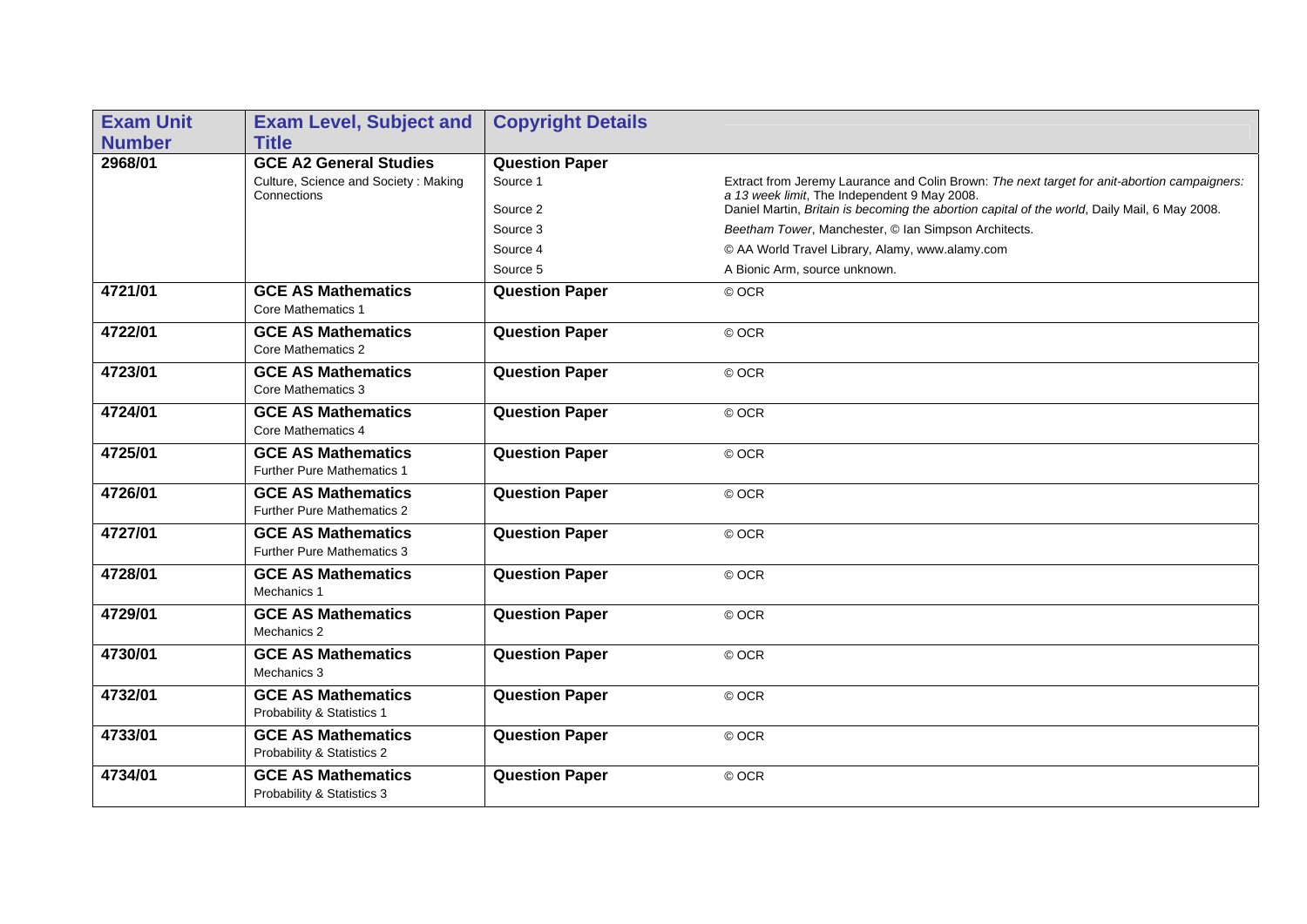| <b>Exam Unit</b> | <b>Exam Level, Subject and</b>                                                                         | <b>Copyright Details</b>               |                                                                                                                      |
|------------------|--------------------------------------------------------------------------------------------------------|----------------------------------------|----------------------------------------------------------------------------------------------------------------------|
| <b>Number</b>    | <b>Title</b>                                                                                           |                                        |                                                                                                                      |
| 4736/01          | <b>GCE AS Mathematics</b><br><b>Decision Mathematics 1</b>                                             | <b>Question Paper</b>                  | © OCR                                                                                                                |
| 4737/01          | <b>GCE AS Mathematics</b><br><b>Decision Mathematics 2</b>                                             | <b>Question Paper</b>                  | © OCR                                                                                                                |
| 4751/01          | <b>GCE AS Mathematics (MEI)</b><br>Introduction to Advanced Mathematics<br>(C1)                        | <b>Question Paper</b>                  | © OCR                                                                                                                |
| 4752/01          | <b>GCE AS Mathematics (MEI)</b><br><b>Concepts for Advanced Mathematics</b><br>(C2)                    | <b>Question Paper</b><br>Q 12 Source 1 | United Nations Publications Board, The World Population Prospects: The 2006 Revision, © The<br><b>United Nations</b> |
| 4753/01          | <b>GCE AS Mathematics (MEI)</b><br>Methods for Advanced Mathematics<br>(C3)                            | <b>Question Paper</b>                  | © OCR                                                                                                                |
| 4754A/01         | <b>GCE AS Mathematics (MEI)</b><br>Applications of Advanced Mathematics<br>(C4) Paper A                | <b>Question Paper A</b>                | © OCR                                                                                                                |
| 4754B/01         | <b>GCE AS Mathematics (MEI)</b><br>Applications of Advanced Mathematics<br>(C4) Paper B: Comprehension | <b>Question Paper B</b>                | © OCR                                                                                                                |
| 4755/01          | <b>GCE AS Mathematics (MEI)</b><br>Further Concepts for Advanced<br>Mathematics (FP1)                  | <b>Question Paper</b>                  | © OCR                                                                                                                |
| 4756/01          | <b>GCE AS Mathematics (MEI)</b><br>Further Concepts for Advanced<br>Mathematics (FP2)                  | <b>Question Paper</b>                  | © OCR                                                                                                                |
| 4758/01          | <b>GCE AS Mathematics (MEI)</b><br><b>Differential Equations</b>                                       | <b>Question Paper</b>                  | © OCR                                                                                                                |
| 4761/01          | <b>GCE AS Mathematics (MEI)</b><br>Mechanics 1                                                         | <b>Question Paper</b>                  | © OCR                                                                                                                |
| 4762/01          | <b>GCE AS Mathematics (MEI)</b><br>Mechanics 2                                                         | <b>Question Paper</b>                  | © OCR                                                                                                                |
| 4763/01          | <b>GCE AS Mathematics (MEI)</b><br>Mechanics 3                                                         | <b>Question Paper</b>                  | © OCR                                                                                                                |
| 4766/01          | <b>GCE AS Mathematics (MEI)</b><br>Statistics 1                                                        | <b>Question Paper</b>                  | © OCR                                                                                                                |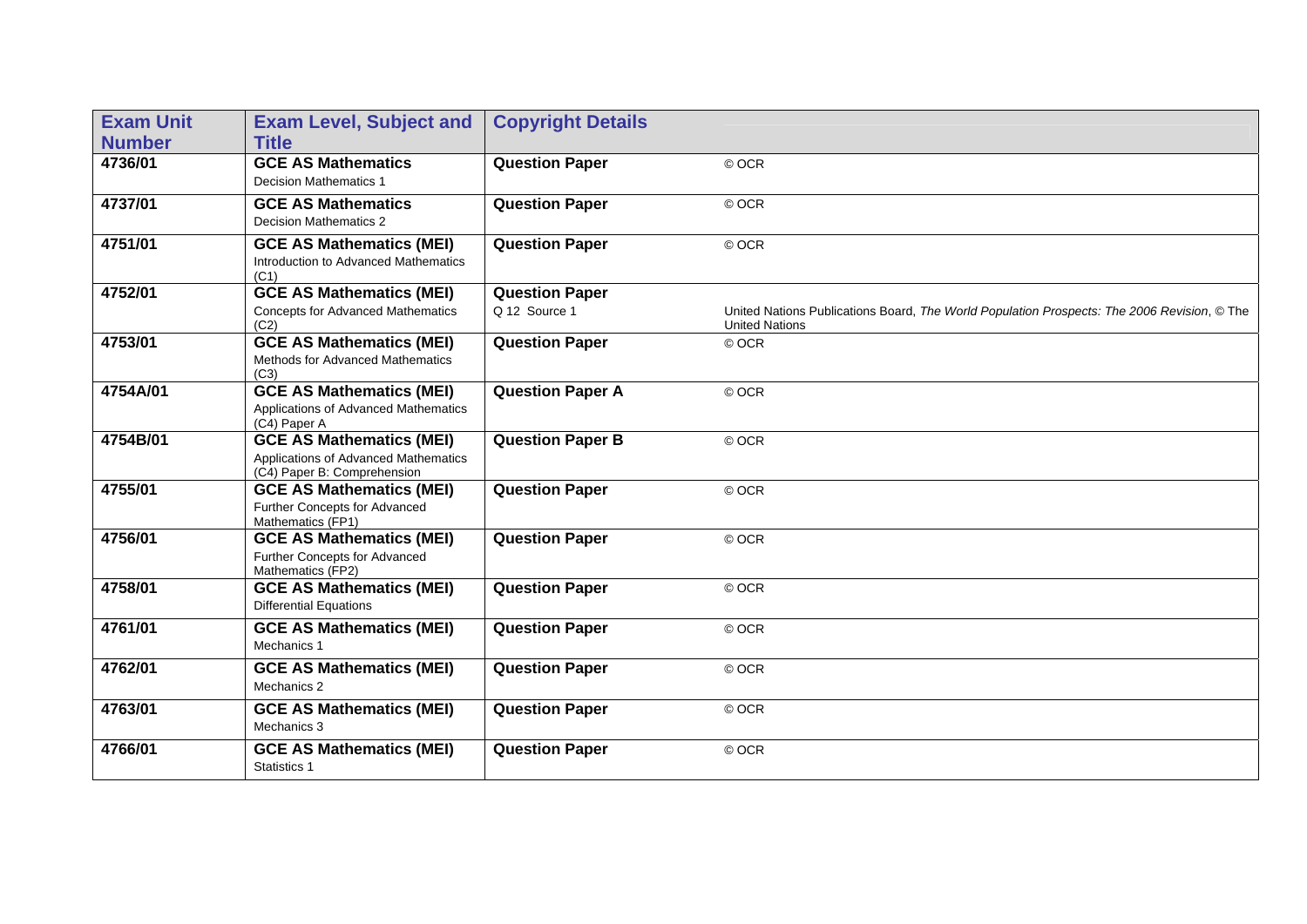| <b>Exam Unit</b><br><b>Number</b> | <b>Exam Level, Subject and</b><br><b>Title</b>                                                                      | <b>Copyright Details</b>         |       |
|-----------------------------------|---------------------------------------------------------------------------------------------------------------------|----------------------------------|-------|
| 4767/01                           | <b>GCE AS Mathematics (MEI)</b><br>Statistics 2                                                                     | <b>Question Paper</b>            | © OCR |
| 4768/01                           | <b>GCE AS Mathematics (MEI)</b><br>Statistics 3                                                                     | <b>Question Paper</b>            | © OCR |
| 4771/01                           | <b>GCE AS Mathematics (MEI)</b><br><b>Decision Mathematics 1</b>                                                    | <b>Question Paper</b>            | © OCR |
| 4776/01                           | <b>GCE AS Mathematics (MEI)</b><br><b>Numerical Methods</b>                                                         | <b>Question Paper</b>            | © OCR |
| 4862/01                           | <b>GCSE Applied Art And</b><br>Design: Double Award<br>Unit 3: Working to a project brief                           | <b>Question Paper</b>            | © OCR |
|                                   |                                                                                                                     | <b>Instructions for Teachers</b> | © OCR |
| 4865/01                           | <b>GCSE Applied Business:</b><br><b>Double Award</b><br>Unit 3: Business Finance                                    | <b>Question Paper</b>            | © OCR |
| 4868/01                           | <b>GCSE Engineering</b><br>Unit 3: Application of Technology                                                        | <b>Question Paper</b>            | © OCR |
| 4871/01                           | <b>GCSE Health &amp; Social Care</b><br>Unit 3: Understanding Personal<br>Development and Relationships             | <b>Question Paper</b>            | © OCR |
| 4872/01                           | <b>GCSE Information and</b><br><b>Communication Technology</b><br>(Double Award)<br>ICT Knowledge and Understanding | <b>Question Paper</b>            | © OCR |
| 4875/01                           | <b>GCSE Leisure &amp; Tourism:</b><br><b>Double Award</b><br>Unit 1: Investigating Leisure and<br>Tourism           | <b>Question Paper</b>            | © OCR |
| 4880/01                           | <b>GCSE Manufacturing</b><br>Application of Technology                                                              | <b>Question Paper</b>            | © OCR |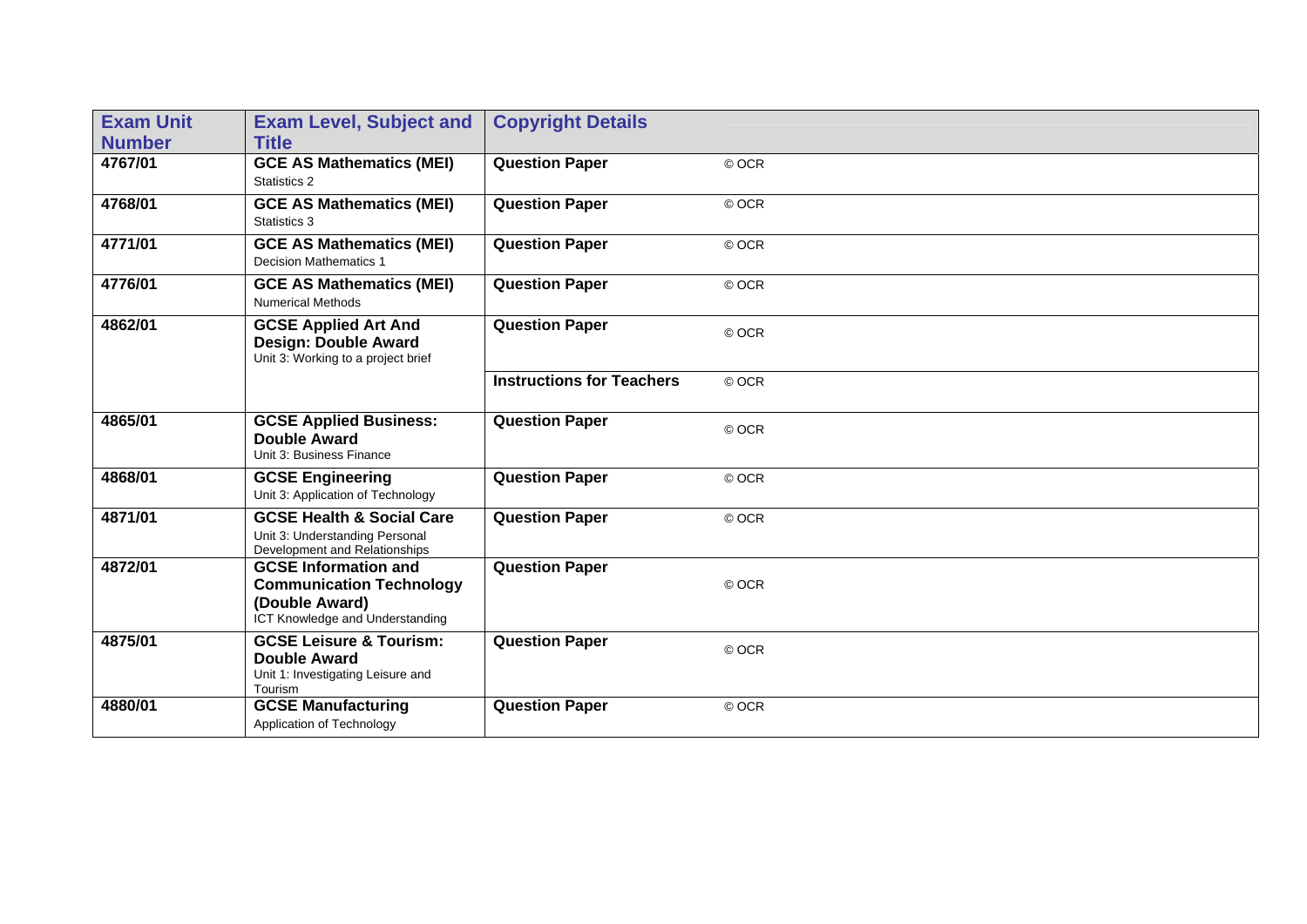| <b>Exam Unit</b> | <b>Exam Level, Subject and</b>                                                                                                     | <b>Copyright Details</b>                 |                                                                                                                                             |
|------------------|------------------------------------------------------------------------------------------------------------------------------------|------------------------------------------|---------------------------------------------------------------------------------------------------------------------------------------------|
| <b>Number</b>    | <b>Title</b>                                                                                                                       |                                          |                                                                                                                                             |
| 6989/01          | <b>Free-Standing Mathematics</b><br><b>Qualification Intermediate</b><br>Level<br>Foundations of Advanced Mathematics<br>(ME)      | <b>Question Paper</b>                    | © OCR                                                                                                                                       |
| A211/01          | <b>GCSE Twenty First Century</b><br><b>Science</b><br><b>Science A</b><br>Unit 1: Modules B1 C1 P1 (Foundation<br>Tier)            | <b>Question Paper</b>                    | © OCR                                                                                                                                       |
| A211/02          | <b>GCSE Twenty First Century</b><br><b>Science</b><br><b>Science A</b><br>Unit 1: Modules B1 C1 P1 (Higher Tier)                   | <b>Question Paper</b>                    | © OCR                                                                                                                                       |
| A212/01          | <b>GCSE Twenty First Century</b><br><b>Science</b><br><b>Science A</b><br>Unit 2: Modules B2 C2 P2 (Foundation<br>Tier)            | <b>Question Paper</b>                    | © OCR                                                                                                                                       |
| A212/02          | <b>GCSE Twenty First Century</b><br><b>Science</b><br><b>Science A</b><br>Unit 2: Modules B2 C2 P2 (Higher Tier)                   | <b>Question Paper</b>                    | © OCR                                                                                                                                       |
| A213/01          | <b>GCSE Twenty First Century</b><br><b>Science</b><br><b>Science A</b><br>Unit 3: Modules B3 C3 P3 (Foundation<br>Tier)            | <b>Question Paper</b><br>Q <sub>2b</sub> | Adapted from @ KK Bloomfield, JN Moore & RM Neilson, Jr, Geothermal Energy Reduces<br>Greenhouse Gases, p78, GRC Bulletin, March/April 2003 |
| A213/02          | <b>GCSE Twenty First Century</b><br><b>Science</b><br><b>Science A</b><br>Unit 3: Modules B3 C3 P3 (Higher Tier)                   | <b>Question Paper</b><br>$Q$ 2 $b$       | Adapted from @ KK Bloomfield, JN Moore & RM Neilson, Jr, Geothermal Energy Reduces<br>Greenhouse Gases, p78, GRC Bulletin, March/April 2003 |
| A215/01          | <b>GCSE Twenty First Century</b><br><b>Science</b><br><b>Additional Science A</b><br>Unit 1: Modules B4 C4 P4 (Foundation<br>Tier) | <b>Question Paper</b>                    | © OCR                                                                                                                                       |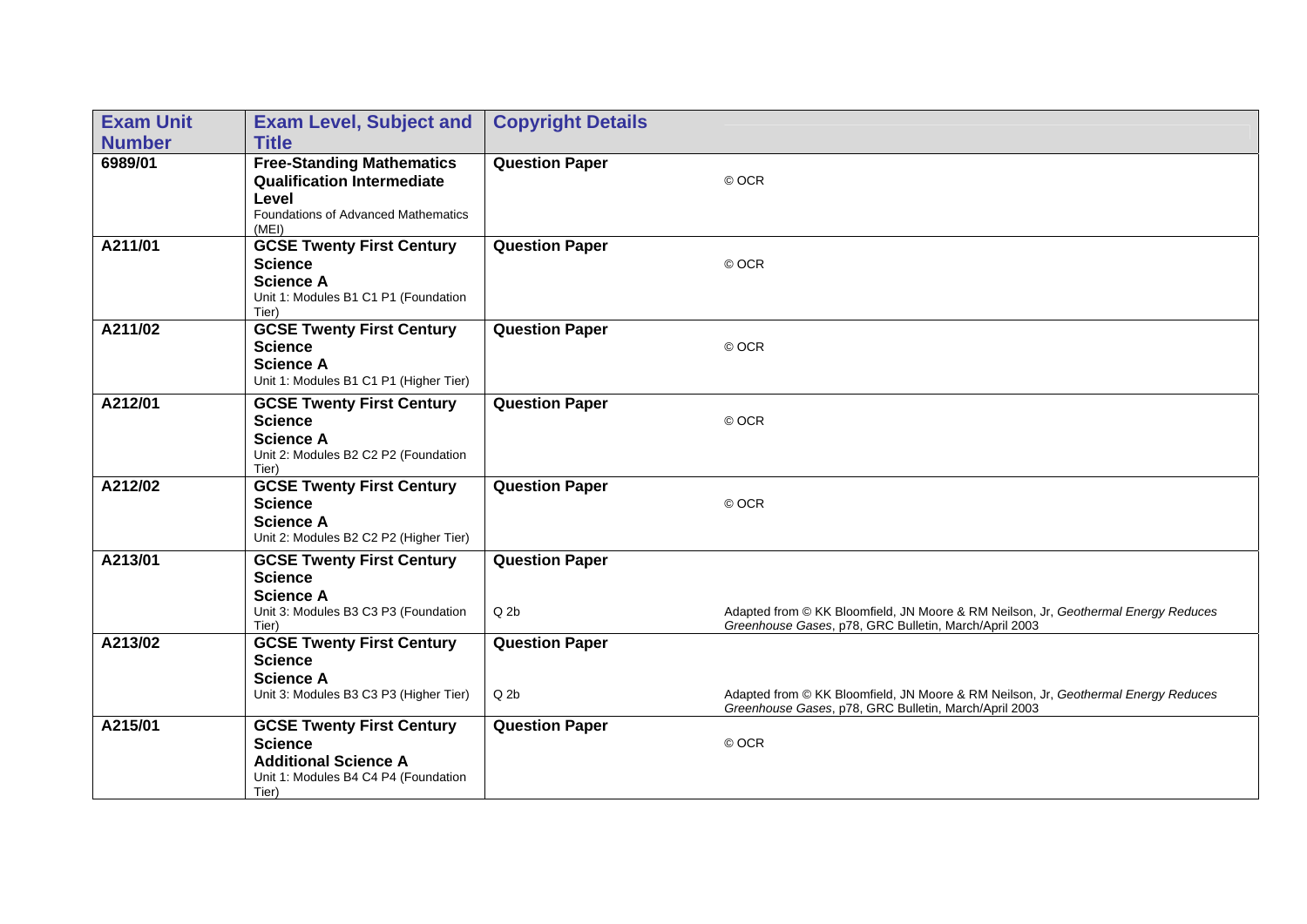| <b>Exam Unit</b> | <b>Exam Level, Subject and</b>                                                                                                     | <b>Copyright Details</b>                      |                                                                                                                                                                                                                                                          |
|------------------|------------------------------------------------------------------------------------------------------------------------------------|-----------------------------------------------|----------------------------------------------------------------------------------------------------------------------------------------------------------------------------------------------------------------------------------------------------------|
| <b>Number</b>    | <b>Title</b>                                                                                                                       |                                               |                                                                                                                                                                                                                                                          |
| A215/02          | <b>GCSE Twenty First Century</b><br><b>Science</b><br><b>Additional Science A</b><br>Unit 1: Modules B4 C4 P4 (Higher Tier)        | <b>Question Paper</b>                         | © OCR                                                                                                                                                                                                                                                    |
| A216/01          | <b>GCSE Twenty First Century</b><br><b>Science</b><br><b>Additional Science A</b><br>Unit 2: Modules B5 C5 P5 (Foundation<br>Tier) | <b>Question Paper</b>                         | © OCR                                                                                                                                                                                                                                                    |
| A216/02          | <b>GCSE Twenty First Century</b><br><b>Science</b><br><b>Additional Science A</b><br>Unit 2: Modules B5 C5 P5 (Higher Tier)        | <b>Question Paper</b>                         | © OCR                                                                                                                                                                                                                                                    |
| A217/01          | <b>GCSE Twenty First Century</b><br><b>Science</b><br><b>Additional Science A</b><br>Unit 3: Modules B6 C6 P6 (Foundation<br>Tier) | <b>Question Paper</b><br>Q3 Image<br>Q4 Image | © Matjaz Boncina, iStock, www.istockphoto.com<br>© Ivan Mateev, iStock, www.istockphoto.com                                                                                                                                                              |
| A217/02          | <b>GCSE Twenty First Century</b><br><b>Science</b><br><b>Additional Science A</b><br>Unit 3: Modules B6 C6 P6 (Higher Tier)        | <b>Question Paper</b><br>Q3 Image<br>Q5 Image | © Matjaz Boncina, iStock, www.istockphoto.com<br>© Ivan Mateev, iStock, www.istockphoto.com                                                                                                                                                              |
| A221/01          | <b>GCSE Twenty First Century</b><br><b>Science</b><br><b>Biology A</b><br>Unit 1: Modules B1 B2 B3 (Foundation<br>Tier)            | <b>Question Paper</b>                         | © OCR                                                                                                                                                                                                                                                    |
| A221/02          | <b>GCSE Twenty First Century</b><br><b>Science</b><br><b>Biology A</b>                                                             | <b>Question Paper</b>                         |                                                                                                                                                                                                                                                          |
|                  | Unit 1: Modules B1 B2 B3 (Higher Tier)                                                                                             | Q <sub>8</sub><br>Q 11                        | P and R. Grant, Ecology and Evolution of Darwin's Finches, 1986, www.pbs.org, © Princeton<br><b>University Press</b><br>B Dawson, The Heinemann Science Scheme, Heinemann Educational Publishers, 2003,<br>reproduced by permission of Pearson Education |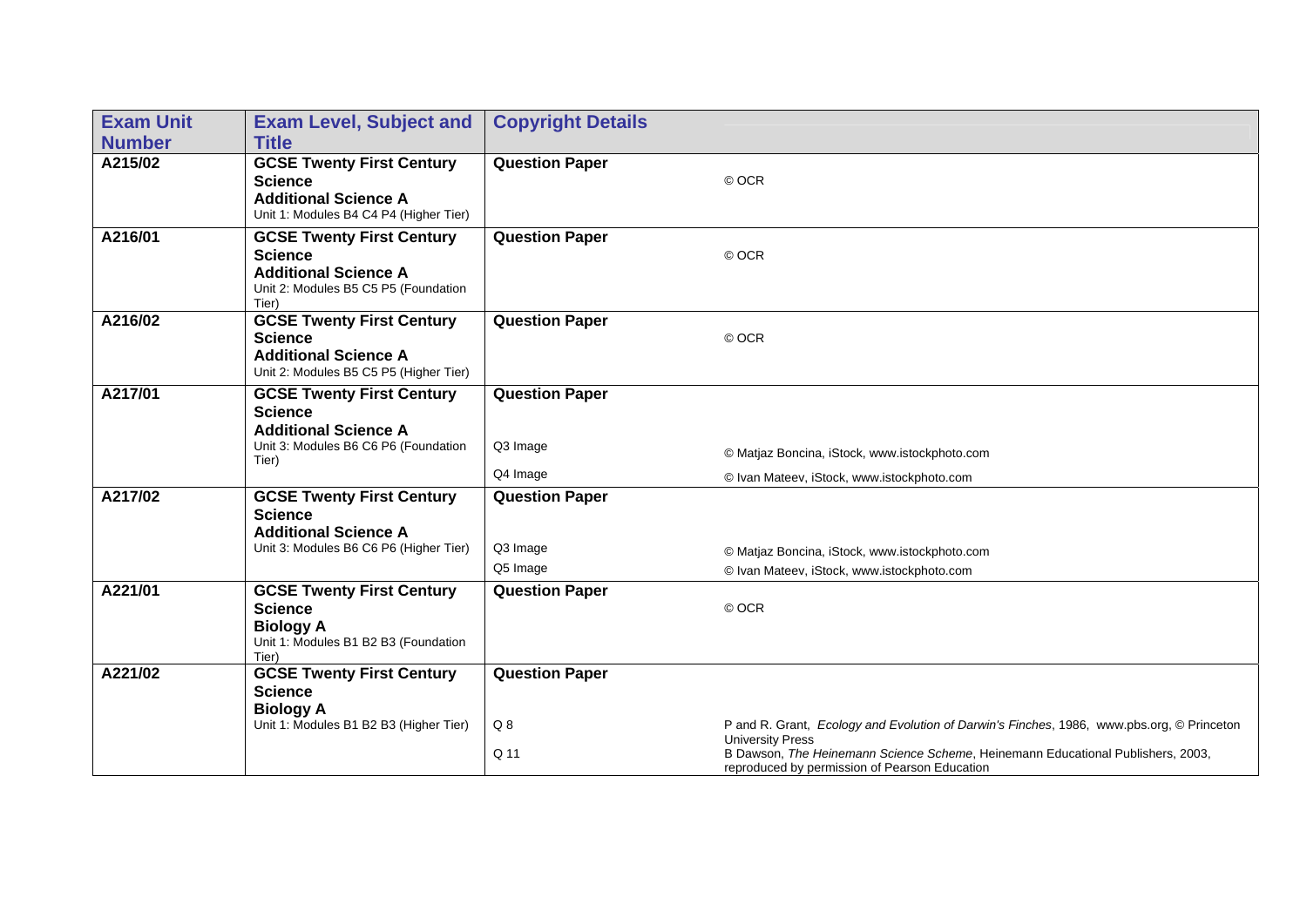| <b>Exam Unit</b> | <b>Exam Level, Subject and</b>                                                                                          | <b>Copyright Details</b>     |       |
|------------------|-------------------------------------------------------------------------------------------------------------------------|------------------------------|-------|
| <b>Number</b>    | <b>Title</b>                                                                                                            |                              |       |
| A222/01          | <b>GCSE Twenty First Century</b><br><b>Science</b><br><b>Biology A</b><br>Unit 2: Modules B4 B5 B6 (Foundation<br>Tier) | <b>Question Paper</b>        | © OCR |
| A222/02          | <b>GCSE Twenty First Century</b><br><b>Science</b><br><b>Biology A</b><br>Unit 2: Modules B4 B5 B6 (Higher Tier)        | <b>Question Paper</b>        | © OCR |
| A241/01          | <b>GCSE Applied Business</b><br><b>Business in Action</b>                                                               | <b>Question Paper</b>        | © OCR |
| A242/01          | <b>GCSE Applied Business</b><br>Making Your Mark in Business                                                            | <b>Controlled Assessment</b> | © OCR |
| A243/01          | <b>GCSE Applied Business</b><br>Working in Business                                                                     | <b>Question Paper</b>        | © OCR |
| A244/01          | <b>GCSE Applied Business</b><br><b>Business and You</b>                                                                 | <b>Controlled Assessment</b> | © OCR |
| A267/01          | <b>GCSE Business and</b><br><b>Communication Systems</b><br>ICT skills for business communication<br>systems            | <b>Question Paper</b>        | © OCR |
| A292/01          | <b>GCSE Business Studies</b><br><b>Business and People</b>                                                              | <b>Question Paper</b>        | © OCR |
| A321/01          | <b>GCSE Twenty First Century</b><br><b>Chemistry A</b><br>Unit 1: Modules C1 C2 C3 (Foundation<br>Tier)                 | <b>Question Paper</b>        | © OCR |
| A321/02          | <b>GCSE Twenty First Century</b><br><b>Chemistry A</b><br>Unit 1: Modules C1 C2 C3 (Higher Tier)                        | <b>Question Paper</b>        | © OCR |
| A322/01          | <b>GCSE Twenty First Century</b><br><b>Chemistry A</b><br>Unit 2: Modules C4 C5 C6 (Foundation<br>Tier)                 | <b>Question Paper</b>        | © OCR |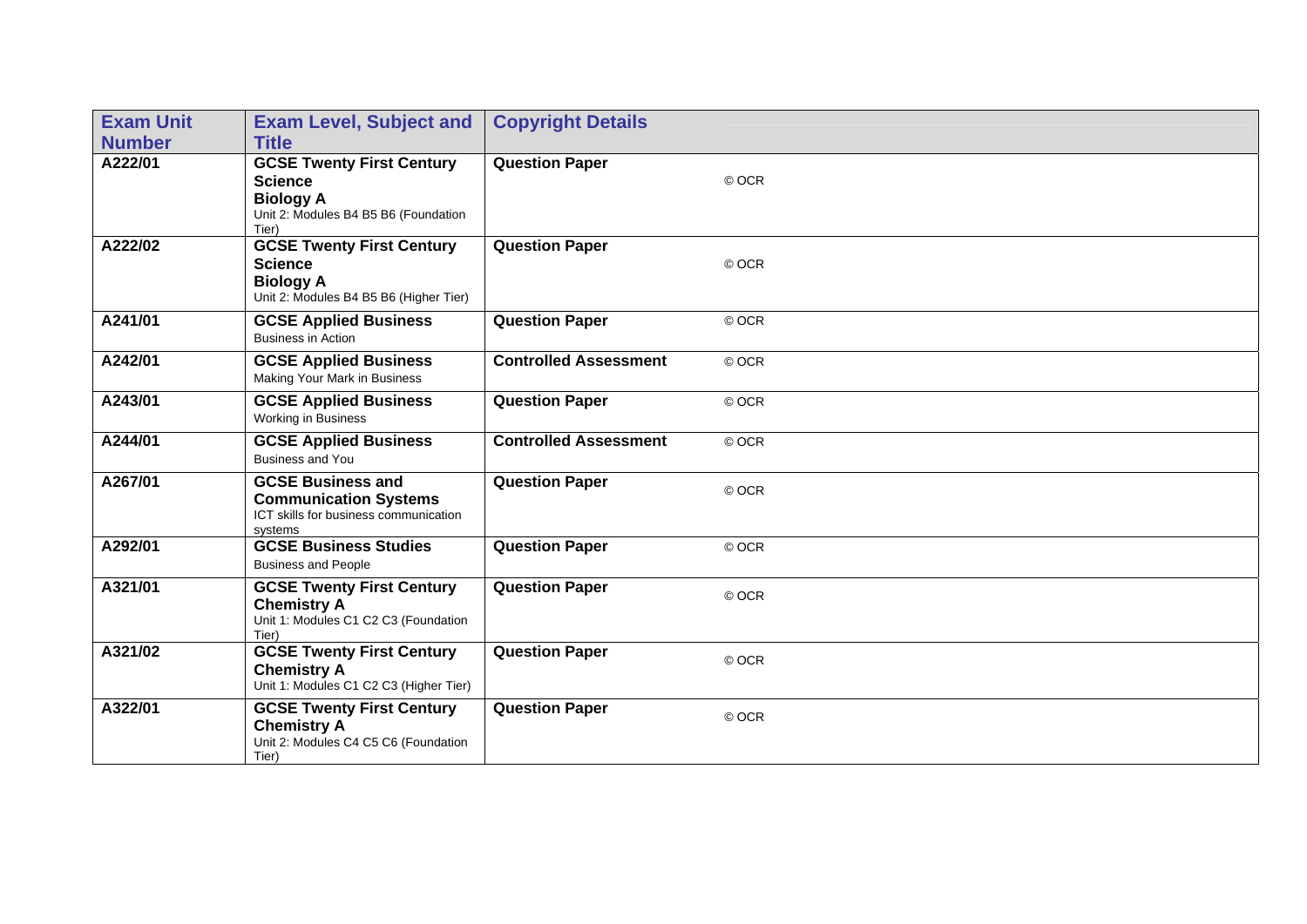| <b>Exam Unit</b> | <b>Exam Level, Subject and</b>                                                                                     | <b>Copyright Details</b>                     |                                                                                                                                                                                                                                                                                                                                                                                                                                                              |
|------------------|--------------------------------------------------------------------------------------------------------------------|----------------------------------------------|--------------------------------------------------------------------------------------------------------------------------------------------------------------------------------------------------------------------------------------------------------------------------------------------------------------------------------------------------------------------------------------------------------------------------------------------------------------|
| <b>Number</b>    | <b>Title</b>                                                                                                       |                                              |                                                                                                                                                                                                                                                                                                                                                                                                                                                              |
| A322/02          | <b>GCSE Twenty First Century</b><br><b>Science</b><br><b>Chemistry A</b><br>Unit 2: Modules C4 C5 C6 (Higher Tier) | <b>Question Paper</b>                        | © OCR                                                                                                                                                                                                                                                                                                                                                                                                                                                        |
| A324/01          | <b>GCSE Twenty First Century</b><br><b>Additional Applied Science A</b><br>Life Care (Foundation Tier)             | <b>Question Paper</b><br>$Q_4b$              | © YsaL, iStock, www.istockphoto.com                                                                                                                                                                                                                                                                                                                                                                                                                          |
| A324/02          | <b>GCSE Twenty First Century</b><br><b>Additional Applied Science A</b><br>Life Care (Higher Tier)                 | <b>Question Paper</b><br>$Q_4b$              | Cabinet Office Report, www.cabinetoffice.gov.uk, September 2003, Reproduced under the<br>terms of the Click-Use Licence                                                                                                                                                                                                                                                                                                                                      |
| A325/01          | <b>GCSE Twenty First Century</b><br><b>Additional Applied Science A</b><br>Scientific Detection (Foundation Tier)  | <b>Question Paper</b>                        | © OCR                                                                                                                                                                                                                                                                                                                                                                                                                                                        |
| A325/02          | <b>GCSE Twenty First Century</b><br><b>Additional Applied Science A</b><br>Scientific Detection (Higher Tier)      | <b>Question Paper</b><br>$Q_4$<br>Q 4b image | Reproduced by permission of Ordnance Survey on behalf of HMSO © Crown Copyright 2009.<br>All rights reserved. Ordnance Survey Licence number 100043707.<br>University of York Science Education Group and Nuffield Curriculum Centre, Twenty First<br>Century Science: GCSE Additional Applied Science Module 3 Textbook: Scientific detection,<br>p45, Oxford University Press, 2006, © M Seymour, by permission of Oxford University Press,<br>www.oup.com |
| A326/01          | <b>GCSE Twenty First Century</b><br><b>Additional Applied Science A</b><br>Communication (Foundation Tier)         | <b>Question Paper</b>                        | © OCR                                                                                                                                                                                                                                                                                                                                                                                                                                                        |
| A326/02          | <b>GCSE Twenty First Century</b><br><b>Additional Applied Science A</b><br>Communication (Higher Tier)             | <b>Question Paper</b>                        | © OCR                                                                                                                                                                                                                                                                                                                                                                                                                                                        |
| A331/01          | <b>GCSE Twenty First Century</b><br><b>Physics A</b><br>Unit 1: Modules P1 P2 P3 (Foundation<br>Tier)              | <b>Question Paper</b>                        | © OCR                                                                                                                                                                                                                                                                                                                                                                                                                                                        |
| A331/02          | <b>GCSE Twenty First Century</b><br><b>Physics A</b><br>Unit 1: Modules P1 P2 P3 (Higher Tier)                     | <b>Question Paper</b>                        | © OCR                                                                                                                                                                                                                                                                                                                                                                                                                                                        |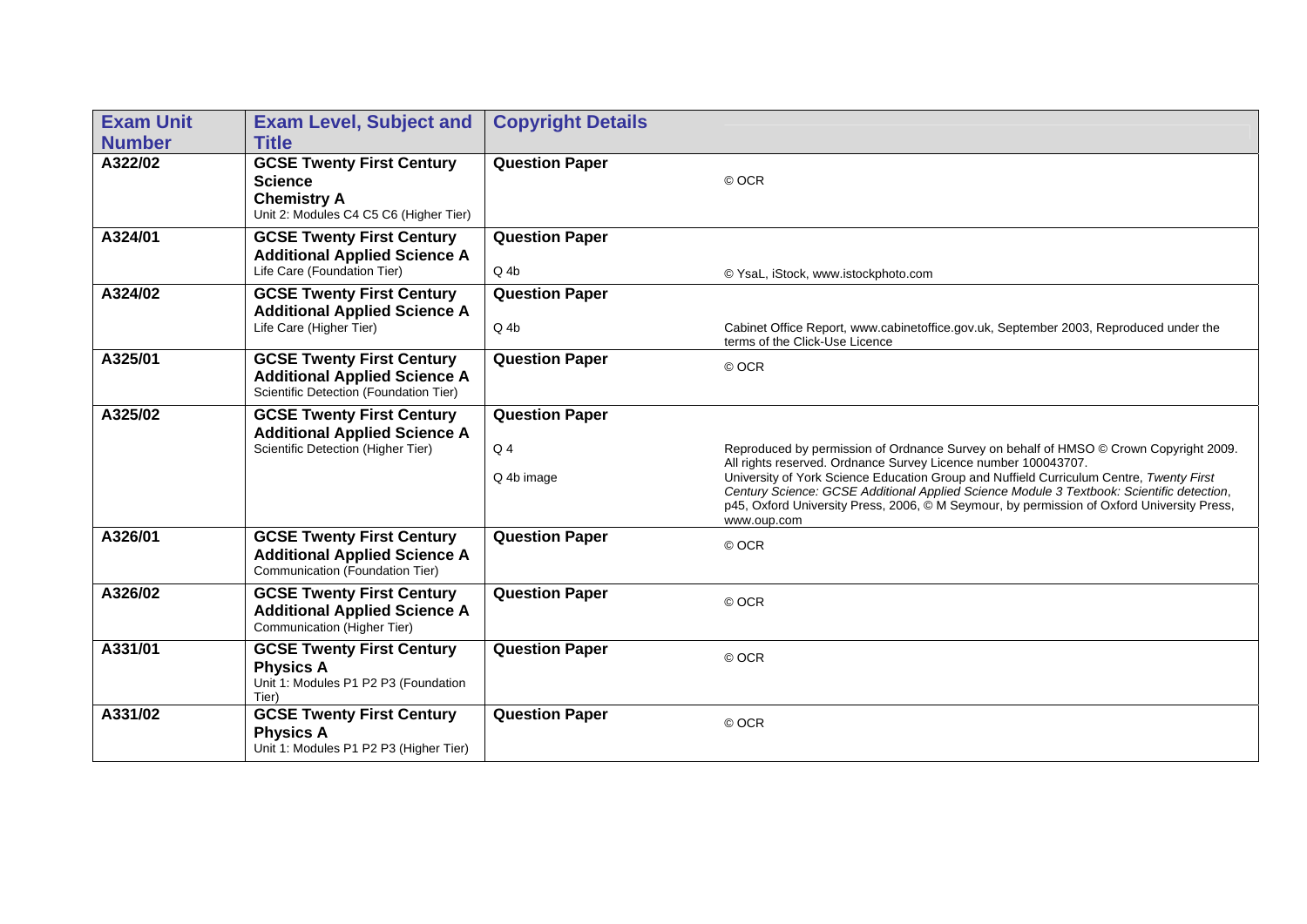| <b>Exam Unit</b> | <b>Exam Level, Subject and</b>                                                                                            | <b>Copyright Details</b>                  |                                                                                                                                                                 |
|------------------|---------------------------------------------------------------------------------------------------------------------------|-------------------------------------------|-----------------------------------------------------------------------------------------------------------------------------------------------------------------|
| <b>Number</b>    | <b>Title</b>                                                                                                              |                                           |                                                                                                                                                                 |
| A332/01          | <b>GCSE Twenty First Century</b><br><b>Physics A</b><br>Unit 2: Modules P4 P5 P6 (Foundation<br>Tier)                     | <b>Question Paper</b>                     | © OCR                                                                                                                                                           |
| A332/02          | <b>GCSE Twenty First Century</b><br><b>Physics A</b><br>Unit 2: Modules P4 P5 P6 (Higher Tier)                            | <b>Question Paper</b>                     | © OCR                                                                                                                                                           |
| A334/01          | <b>GCSE Twenty First Century</b><br><b>Additional Applied Science A</b><br>Agriculture and Food (Foundation Tier)         | <b>Question Paper</b>                     | © OCR                                                                                                                                                           |
| A334/02          | <b>GCSE Twenty First Century</b><br><b>Additional Applied Science A</b><br>Agriculture and Food (Higher Tier)             | <b>Question Paper</b>                     | © OCR                                                                                                                                                           |
| A335/01          | <b>GCSE Twenty First Century</b><br><b>Additional Applied Science A</b><br>Harnessing Chemicals (Foundation<br>Tier)      | <b>Question Paper</b>                     | © OCR                                                                                                                                                           |
| A335/02          | <b>GCSE Twenty First Century</b><br><b>Additional Applied Science A</b><br>Harnessing Chemicals (Higher Tier)             | <b>Question Paper</b>                     | © OCR                                                                                                                                                           |
| A336/01          | <b>GCSE Twenty First Century</b><br><b>Additional Applied Science A</b><br>Materials and Performance (Foundation<br>Tier) | <b>Question Paper</b>                     | © OCR                                                                                                                                                           |
| A336/02          | <b>GCSE Twenty First Century</b><br><b>Additional Applied Science A</b><br>Materials and Performance (Higher Tier)        | <b>Question Paper</b>                     | © OCR                                                                                                                                                           |
| A342/01          | <b>GSCE Citizenship Studies</b><br>Identity, Democracy and Justice -<br>Understanding our Role as Citizens                | <b>Computer Based Test 1</b><br>Q 12 & 13 | C Jervelund, S Karlsen, M Winiarczyk & C Petersen, Impact assessment of recycling targets in<br>the waste framework directive, May 2008, www.europarl.europa.eu |
|                  |                                                                                                                           | <b>Computer Based Test 2</b>              | © OCR                                                                                                                                                           |
|                  |                                                                                                                           | <b>Computer Based Test 3</b>              | © OCR                                                                                                                                                           |
|                  |                                                                                                                           | <b>Computer Based Test 4</b>              | © OCR                                                                                                                                                           |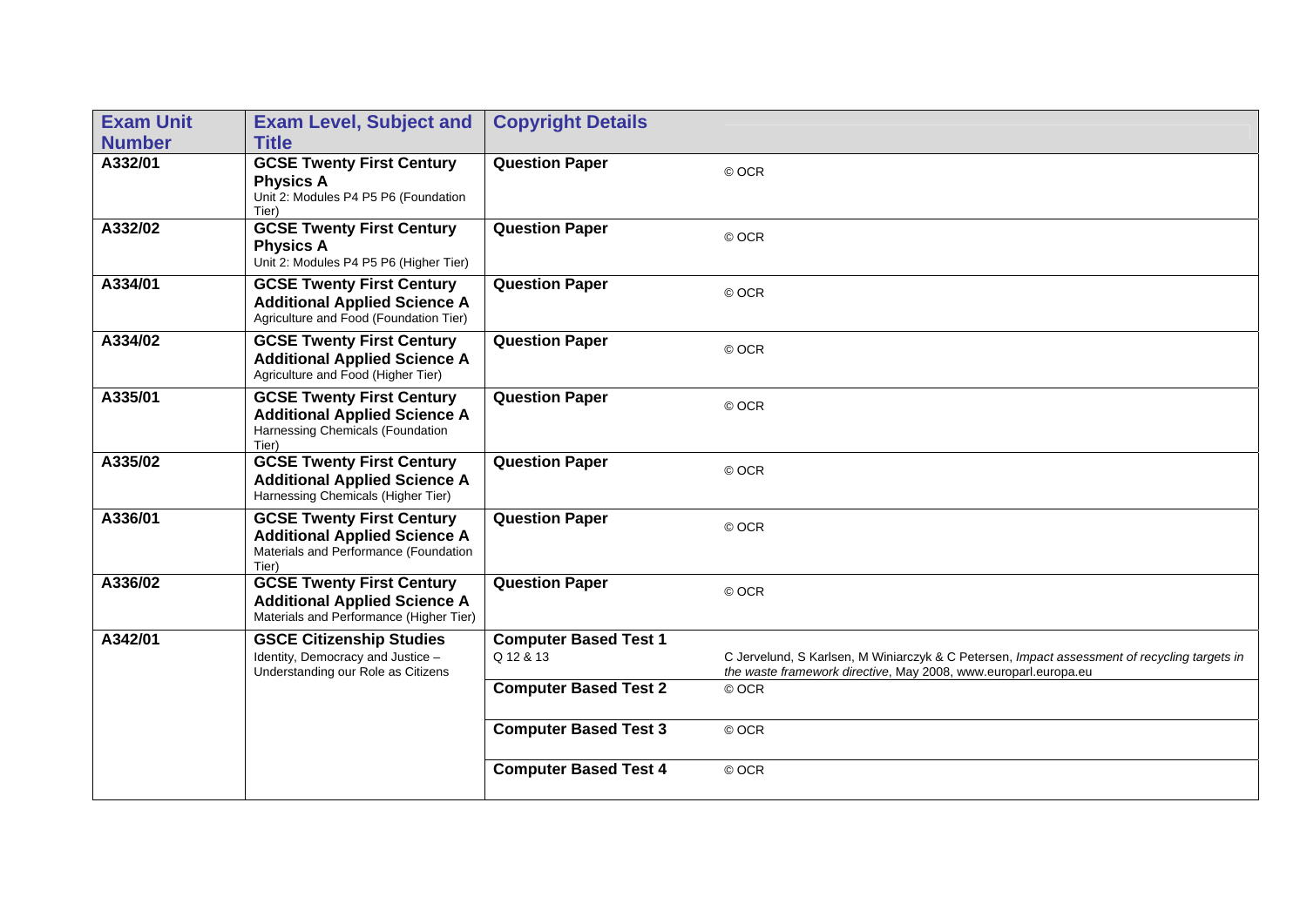| <b>Exam Unit</b> | <b>Exam Level, Subject and</b>                                                                                | <b>Copyright Details</b>     |                                                                                                                                   |
|------------------|---------------------------------------------------------------------------------------------------------------|------------------------------|-----------------------------------------------------------------------------------------------------------------------------------|
| <b>Number</b>    | <b>Title</b>                                                                                                  |                              |                                                                                                                                   |
| A342/01 cont.    |                                                                                                               | <b>Computer Based Test 5</b> | © OCR                                                                                                                             |
| A401/01          | <b>GCSE Latin</b>                                                                                             | <b>Question Paper</b>        |                                                                                                                                   |
|                  | Latin Language 1 (Foundation Tier)                                                                            |                              | Adapted from Livy, Book I, VII, Chapter 11, pp26 & 28, translator BO Foster, Books I and II,<br>Heinemann, 1919 © BO Foster, 1919 |
| A401/02          | <b>GCSE Latin</b>                                                                                             | <b>Question Paper</b>        |                                                                                                                                   |
|                  | Latin Language 1 (Higher Tier)                                                                                |                              | Adapted from Livy, Book I, VII, Chapter 11, pp26 & 28, translator BO Foster, Books I and II,<br>Heinemann, 1919 C BO Foster, 1919 |
| A511/01          | <b>GCSE Design and</b>                                                                                        | <b>Controlled Assessment</b> |                                                                                                                                   |
|                  | <b>Technology</b><br><b>Electronics and Control</b><br><b>Systems</b><br>Introduction to Designing and Making |                              | © OCR                                                                                                                             |
| A512/01          | <b>GCSE Design &amp; Technology</b><br><b>Electronics and Control</b><br><b>Systems</b><br>Sustainable Design | <b>Question Paper</b>        | © OCR                                                                                                                             |
| A513/01          | <b>GCSE Design and</b>                                                                                        | <b>Controlled Assessment</b> |                                                                                                                                   |
|                  | <b>Technology</b><br><b>Electronics and Control</b><br><b>Systems</b><br><b>Making Quality Products</b>       |                              | © OCR                                                                                                                             |
| A514/01          | <b>GCSE Design &amp; Technology</b>                                                                           | <b>Question Paper</b>        |                                                                                                                                   |
|                  | <b>Electronics and Control</b><br><b>Systems</b><br>Technical aspects of designing and<br>making Electronics  |                              | © OCR                                                                                                                             |
| A514/02          | <b>GCSE Design &amp; Technology</b>                                                                           | <b>Question Paper</b>        |                                                                                                                                   |
|                  | <b>Electronics and Control</b>                                                                                |                              | © OCR                                                                                                                             |
|                  | <b>Systems</b><br>Technical aspects of designing and<br>making Pneumatics                                     |                              |                                                                                                                                   |
| A514/03          | <b>GCSE Design &amp; Technology</b>                                                                           | <b>Question Paper</b>        |                                                                                                                                   |
|                  | <b>Electronics and Control</b>                                                                                |                              | © OCR                                                                                                                             |
|                  | <b>Systems</b><br>Technical aspects of designing and<br>making Mechanisms                                     |                              |                                                                                                                                   |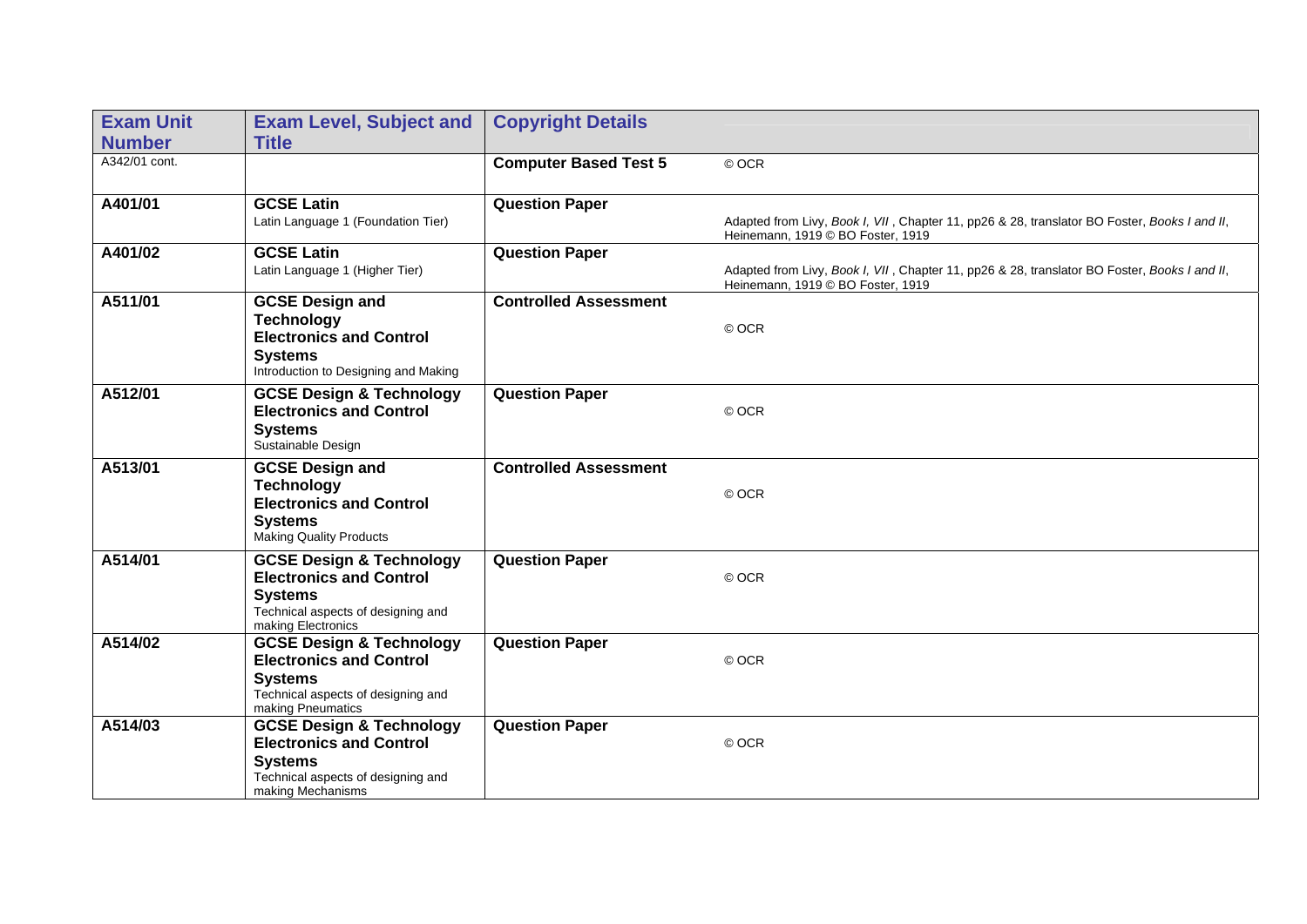| <b>Exam Unit</b><br><b>Number</b> | <b>Exam Level, Subject and</b><br><b>Title</b>                                                                | <b>Copyright Details</b>     |       |
|-----------------------------------|---------------------------------------------------------------------------------------------------------------|------------------------------|-------|
| A521/01                           | <b>GCSE Design &amp; Technology</b>                                                                           | <b>Controlled Assessment</b> | © OCR |
|                                   | <b>Food Technology</b><br>Introduction to Designing and Making                                                |                              |       |
| A522/01                           | <b>GCSE Design &amp; Technology</b><br><b>Food Technology</b><br>Sustainable Design                           | <b>Question Paper</b>        | © OCR |
| A523/01                           | <b>GCSE Design and</b><br><b>Technology Food Technology</b><br><b>Making Quality Products</b>                 | <b>Controlled Assessment</b> | © OCR |
| A524/01                           | <b>GCSE Design &amp; Technology</b><br><b>Food Technology</b><br>Technical Aspects of Designing and<br>Making | <b>Question Paper</b>        | © OCR |
| A531/01                           | <b>GCSE Design &amp; Technology</b><br><b>Graphics</b><br>Introduction to Designing and Making                | <b>Controlled Assessment</b> | © OCR |
| A532/01                           | <b>GCSE Design &amp; Technology</b><br><b>Graphics</b><br>Sustainable Design                                  | <b>Question Paper</b>        | © OCR |
| A533/01                           | <b>GCSE Design &amp; Technology</b><br><b>Graphics</b><br>Graphic Communication                               | <b>Controlled Assessment</b> | © OCR |
| A534/01                           | <b>GCSE Design &amp; Technology</b><br><b>Graphics</b><br>Technical Aspects of Designing and<br>Making        | <b>Question Paper</b>        | © OCR |
| A541/01                           | <b>GCSE Design &amp; Technology</b><br><b>Industrial Technology</b><br>Introduction to Designing and Making   | <b>Controlled Assessment</b> | © OCR |
| A542/01                           | <b>GCSE Design &amp; Technology</b><br><b>Industrial Technology</b><br>Sustainable Design                     | <b>Question Paper</b>        | © OCR |
| A543/01                           | <b>GCSE Design &amp; Technology</b><br><b>Industrial Technology</b><br><b>Industrial Technology</b>           | <b>Controlled Assessment</b> | © OCR |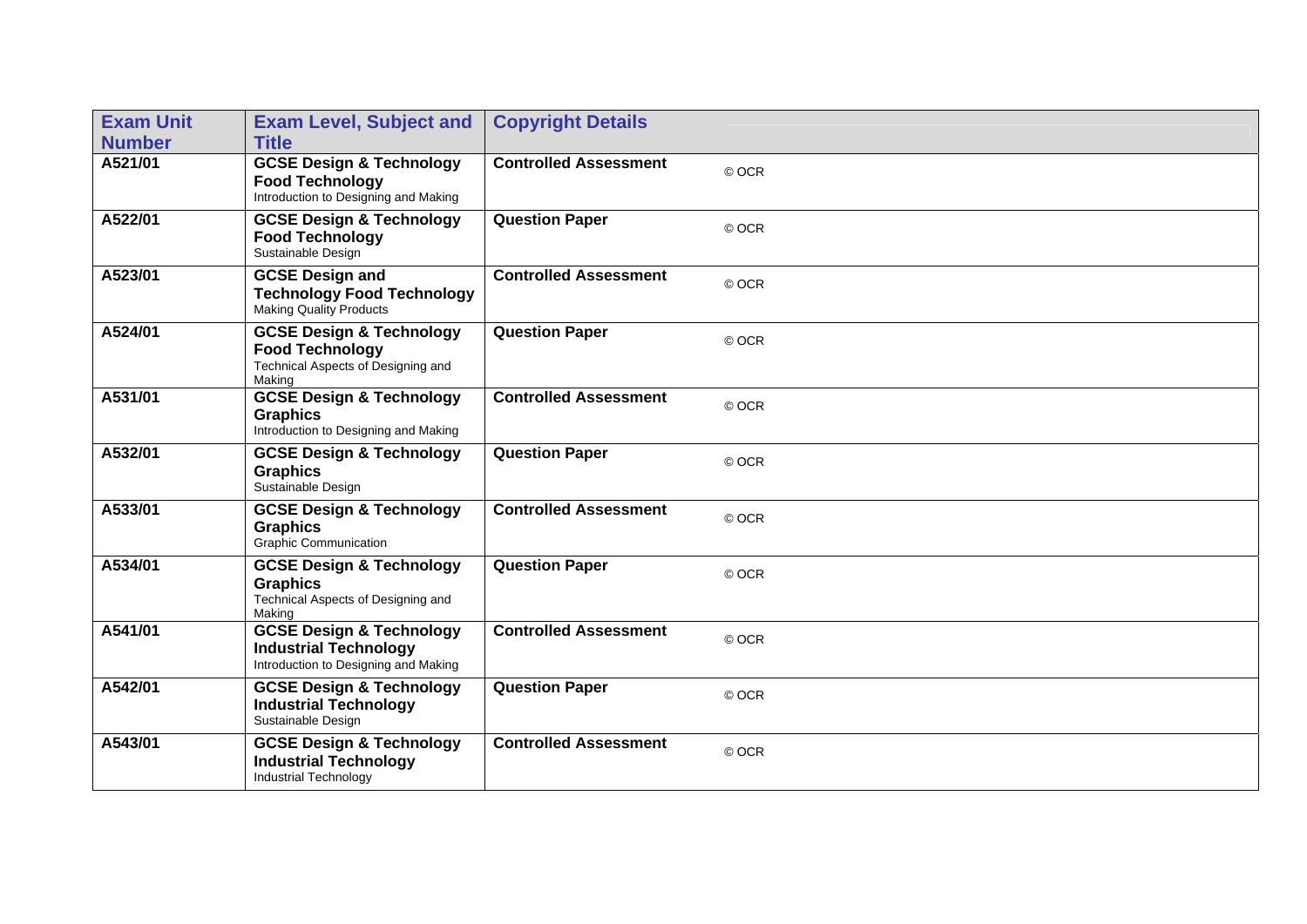| <b>Exam Unit</b><br><b>Number</b> | <b>Exam Level, Subject and</b><br><b>Title</b>                                                                      | <b>Copyright Details</b>         |                                                                                   |
|-----------------------------------|---------------------------------------------------------------------------------------------------------------------|----------------------------------|-----------------------------------------------------------------------------------|
| A544/01                           | <b>GCSE Design &amp; Technology</b><br><b>Industrial Technology</b><br>Technical Aspects of Designing and<br>Making | <b>Question Paper</b>            | © OCR                                                                             |
|                                   |                                                                                                                     | <b>Instructions for Teachers</b> | © OCR                                                                             |
| A551/01                           | <b>GCSE Design and</b><br><b>Technology</b><br>Product Design                                                       | <b>Controlled Assessment</b>     | © OCR                                                                             |
| A552/01                           | <b>GCSE Design &amp; Technology</b><br><b>Product Design</b><br>Designing and Making Innovation<br>Challenge        | <b>Instructions for Teachers</b> | © OCR                                                                             |
|                                   |                                                                                                                     | <b>Instructions for Teachers</b> | © OCR                                                                             |
| A552/01                           | <b>GCSE Design &amp; Technology</b><br><b>Product Design</b><br>Designing and Making Innovation<br>Challenge        | <b>Teachers' Notes</b>           | © OCR                                                                             |
| A552/01                           | <b>GCSE Design &amp; Technology</b><br><b>Product Design</b><br>Designing and Making Innovation<br>Challenge        | <b>Question Paper</b>            | © OCR                                                                             |
| A553/01                           | <b>GCSE Design &amp; Technology</b><br><b>Product Design</b>                                                        | <b>Controlled Assessment</b>     | © OCR                                                                             |
| A561/01                           | <b>GCSE Design &amp; Technology</b><br><b>Resistant Materials</b>                                                   | <b>Controlled Assessment</b>     | © OCR                                                                             |
| A562/01                           | <b>GCSE Design &amp; Technology</b><br><b>Resistant Material</b><br>Sustainable Design                              | <b>Question Paper</b><br>$Q_4$   |                                                                                   |
| A563/01                           | <b>GCSE Design &amp; Technology</b><br><b>Resistant Material</b><br><b>Making Quality Material</b>                  | <b>Controlled Assessment</b>     | As supplied by Forest Stewardship Council United Kingdom, www.fsc-uk.org<br>© OCR |
| A564/01                           | <b>GCSE Design &amp; Technology</b><br><b>Resistant Material</b><br>Technical Aspects of Designing and<br>Making    | <b>Question Paper</b>            | © OCR                                                                             |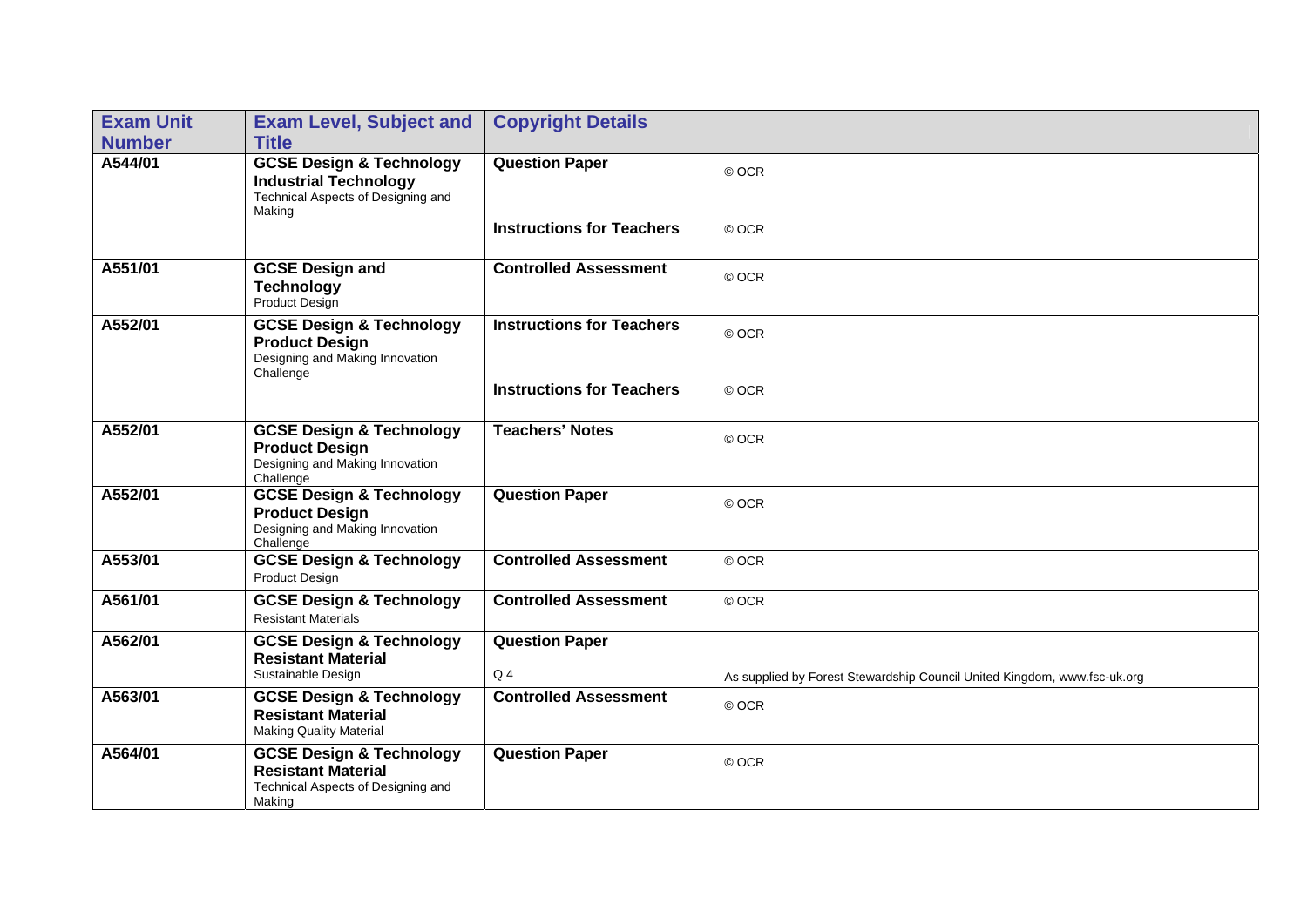| <b>Exam Unit</b><br><b>Number</b> | <b>Exam Level, Subject and</b><br><b>Title</b>                                                                    | <b>Copyright Details</b>               |                                                                                                                                                                       |
|-----------------------------------|-------------------------------------------------------------------------------------------------------------------|----------------------------------------|-----------------------------------------------------------------------------------------------------------------------------------------------------------------------|
| A571/01                           | <b>GCSE Design &amp; Technology</b><br><b>Textiles Technology</b><br>Introducing to Designing and Making          | <b>Controlled Assessment</b>           | © OCR                                                                                                                                                                 |
| A572/01                           | <b>GCSE Design &amp; Technology</b><br><b>Textiles Technology</b><br>Sustainable Design                           | <b>Question Paper</b><br>Q 16 c images | C Clarkson, J March, J Palmer, Toxic symbol and Hazardous symbol, GCSE Textiles<br>Technology for OCR, Heinemann, 2002, reproduced by permission of Pearson Education |
| A573/01                           | <b>GCSE Design and</b><br><b>Technology</b><br><b>Textiles Technology</b><br><b>Making Quality Products</b>       | <b>Controlled Assessment</b>           | © OCR                                                                                                                                                                 |
| A574/01                           | <b>GCSE Design &amp; Technology</b><br><b>Textiles Technology</b><br>Technical Aspects of Designing and<br>Making | <b>Question Paper</b>                  | © OCR                                                                                                                                                                 |
| A581/01                           | <b>GCSE Drama</b><br>From Page to Stage                                                                           | <b>Controlled Assessment</b>           | © OCR                                                                                                                                                                 |
| A582/01                           | <b>GCSE Drama</b><br>Drama in the Making                                                                          | <b>Controlled Assessment</b>           | © OCR                                                                                                                                                                 |
| A621A/01                          | <b>GCSE Engineering (Single</b><br>Award)<br><b>Electronics and Control Systems</b>                               | <b>Controlled Assessment</b>           |                                                                                                                                                                       |
| A622/01                           | <b>GCSE Engineering</b><br><b>Engineering Processes</b>                                                           | <b>Question Paper</b>                  | © OCR                                                                                                                                                                 |
| A623A/01                          | <b>GCSE Engineering (Double</b><br>Award)<br>Electronics and Control Systems                                      | <b>Controlled Assessment</b>           |                                                                                                                                                                       |
| A624/01                           | <b>GCSE Engineering</b><br>Impact of Modern Technologies on<br>Engineering                                        | <b>Question Paper</b>                  | © OCR                                                                                                                                                                 |
| A911/01                           | <b>GCSE Health and Social Care</b><br>Unit 1: Health, Social Care and Early<br><b>Years Provision</b>             | <b>Controlled Assessment</b>           | © OCR                                                                                                                                                                 |
| A912/01                           | <b>GCSE Health &amp; Social Care</b><br>Unit 2: Understanding Personal<br>Development                             | <b>Question Paper</b>                  | © OCR                                                                                                                                                                 |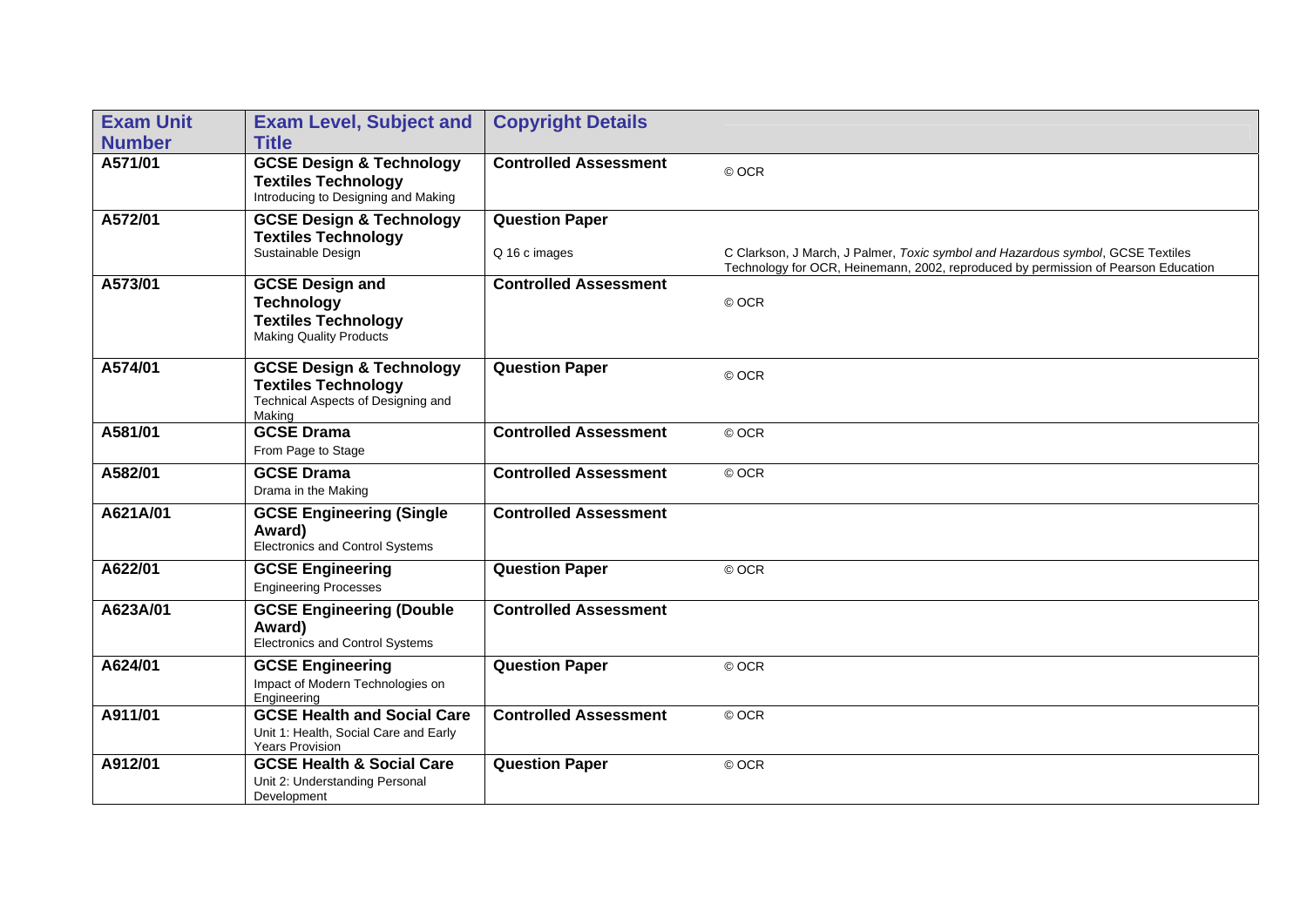| <b>Exam Unit</b> | <b>Exam Level, Subject and</b>                            | <b>Copyright Details</b>     |                                                                                                                                    |
|------------------|-----------------------------------------------------------|------------------------------|------------------------------------------------------------------------------------------------------------------------------------|
| <b>Number</b>    | <b>Title</b>                                              |                              |                                                                                                                                    |
| A913/01          | <b>GCSE Health and Social Care</b>                        | <b>Controlled Assessment</b> | © OCR                                                                                                                              |
|                  | Unit 3: Promoting Health and Well-being                   |                              |                                                                                                                                    |
| A914/01          | <b>GCSE Health &amp; Social Care</b>                      | <b>Question Paper</b>        | © OCR                                                                                                                              |
|                  | Unit 4: Safeguarding and Protecting<br>Individuals        |                              |                                                                                                                                    |
| A951/11          | <b>GCSE History A (Schools</b>                            | <b>Question Paper</b>        |                                                                                                                                    |
|                  | <b>History Project)</b>                                   |                              |                                                                                                                                    |
|                  | Development Study with Elizabethan<br>England             | Section Aa Source A          | © The Granger Collection / TopFoto, www.TopFoto.co.uk                                                                              |
|                  |                                                           | Section Aa Source B          | B Inglis, A History of Medicine, p85, Weidenfeld & Nicolson, 1965                                                                  |
|                  |                                                           | Section Ab Source A          | I Dawson, Crime and Punishment Through Time, p40, Hodder Murray, 1999, Reproduced by<br>permission of John Murray (Publishers) Ltd |
|                  |                                                           | Section Ab Source B          | The Mary Evans Picture Library, www.MaryEvans.com                                                                                  |
|                  |                                                           | Section Ab Source C          | © Museum of London, www.museumoflondon.org.uk                                                                                      |
|                  |                                                           | Section B Source A           | Schools History Project, Elizabethan England, Collins Educational, 1977                                                            |
|                  |                                                           | Section B Source B           | Schools History Project, Elizabethan England, Collins Educational, 1977                                                            |
|                  |                                                           | Section B Source C           | Schools History Project, Elizabethan England, Collins Educational, 1977                                                            |
| A951/12          | <b>GCSE History A (Schools</b><br><b>History Project)</b> | <b>Question Paper</b>        |                                                                                                                                    |
|                  | Development Study with Britain, 1815-<br>1851             | Section Aa Source A          | © The Granger Collection / TopFoto, www.TopFoto.co.uk                                                                              |
|                  |                                                           | Section Aa Source B          | B Inglis, A History of Medicine, p85, Weidenfeld & Nicolson, 1965                                                                  |
|                  |                                                           | Section Ab Source A          | I Dawson, Crime and Punishment Through Time, p40, Hodder Murray, 1999, Reproduced by<br>permission of John Murray (Publishers) Ltd |
|                  |                                                           | Section Ab Source B          | The Mary Evans Picture Library, www.MaryEvans.com                                                                                  |
|                  |                                                           | Section Ab Source C          | © Museum of London, www.museumoflondon.org.uk                                                                                      |
|                  |                                                           | Section B Source A           | The Mary Evans Picture Library, www.MaryEvans.com                                                                                  |
|                  |                                                           | Section B Source D           | G Cruickshank, The Charterists                                                                                                     |
| A951/13          | <b>GCSE History A (Schools</b>                            | <b>Question Paper</b>        |                                                                                                                                    |
|                  | <b>History Project)</b>                                   |                              |                                                                                                                                    |
|                  | Development Study with The American<br>West, 1840-1895    | Section Aa Source A          | © The Granger Collection / TopFoto, www.TopFoto.co.uk                                                                              |
|                  |                                                           | Section Aa Source B          | B Inglis, A History of Medicine, p85, Weidenfeld & Nicolson, 1965                                                                  |
|                  |                                                           | Section Ab Source A          | I Dawson, Crime and Punishment Through Time, p40, Hodder Murray, 1999, Reproduced by<br>permission of John Murray (Publishers) Ltd |
|                  |                                                           | Section Ab Source B          | The Mary Evans Picture Library, www.MaryEvans.com                                                                                  |
|                  |                                                           | Section Ab Source C          | © Museum of London, www.museumoflondon.org.uk                                                                                      |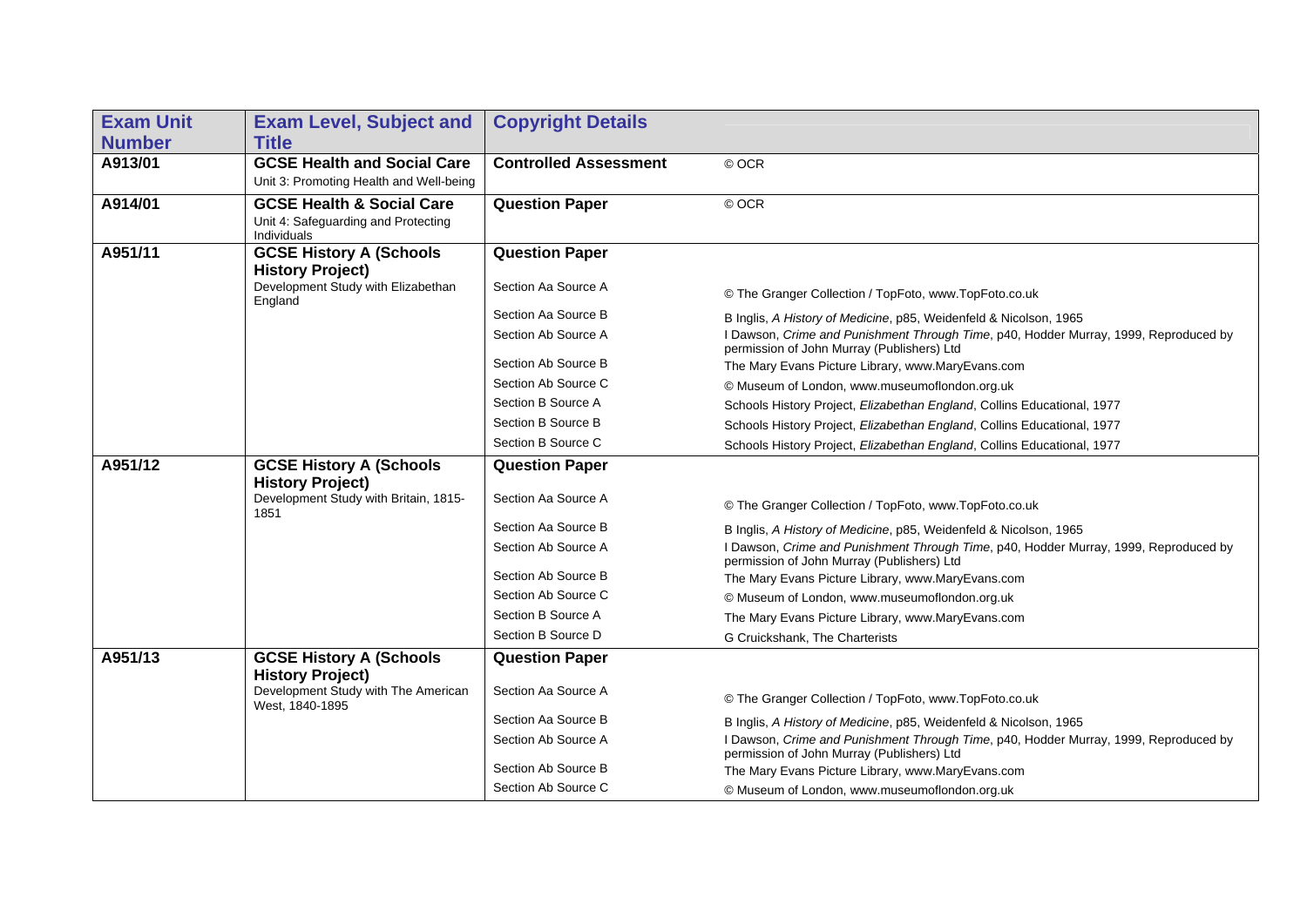| <b>Exam Unit</b> | <b>Exam Level, Subject and</b>                               | <b>Copyright Details</b> |                                                                                                                                                          |
|------------------|--------------------------------------------------------------|--------------------------|----------------------------------------------------------------------------------------------------------------------------------------------------------|
| <b>Number</b>    | <b>Title</b>                                                 |                          |                                                                                                                                                          |
| A591/13 cont.    |                                                              | Section B Source A       | Charles Russell, In without knocking, 1909 © Peter Newark's Western Americana                                                                            |
|                  |                                                              | Section B Source B       | © Solomon D Butcher Collection, Nebraska State Historical Society                                                                                        |
|                  |                                                              | Section B Source C       | Schools Council History Project, Enquiry in Depth: American West - 1840-95, p 83, Collins<br>Educational, 1977                                           |
| A951/14          | <b>GCSE History A (Schools</b><br><b>History Project)</b>    | <b>Question Paper</b>    |                                                                                                                                                          |
|                  | Development Study with Germany,<br>c.1919-1945               | Section Aa Source A      | © The Granger Collection / TopFoto, www.TopFoto.co.uk                                                                                                    |
|                  |                                                              | Section Aa Source B      | B Inglis, A History of Medicine, p85, Weidenfeld & Nicolson, 1965                                                                                        |
|                  |                                                              | Section Ab Source A      | I Dawson, Crime and Punishment Through Time, p40, Hodder Murray, 1999, Reproduced by<br>permission of John Murray (Publishers) Ltd                       |
|                  |                                                              | Section Ab Source B      | The Mary Evans Picture Library, www.MaryEvans.com                                                                                                        |
|                  |                                                              | Section Ab Source C      | © Museum of London, www.museumoflondon.org.uk                                                                                                            |
|                  |                                                              | Section B Source A       | Cartoon by David Low: 'Let the German people decide'; Originally published in The Evening<br>Standard; 1 March 1933 © Solo Syndication & Literary Agents |
|                  |                                                              | Section B Source B       | J Hite & C Hinton, Weimar & Nazi Germany, p167, Hodder Murray, 2000                                                                                      |
|                  |                                                              | Section B Source C       | Cartoon by David Low 'They Salute with Both Hands Now'; The Evening Standard, 03 July<br>1934 © Solo Syndication & Literary Agents                       |
|                  |                                                              | Section B Source D       | G Lacey & K Shepherd, Germany 1918-1945, Hodder Murray, 1997                                                                                             |
| A952/21          | <b>GCSE History A (Schools</b>                               | <b>Question Paper</b>    |                                                                                                                                                          |
|                  | <b>History Project)</b>                                      |                          |                                                                                                                                                          |
|                  | Developments British Medicine, 1200-<br>1945                 | Source A                 | English School, Leg Amputation, The Bridgeman Art Library, Getty, www.gettyimages.com                                                                    |
|                  |                                                              | Source B                 | Reprinted with permission from Elsevier (The Lancet)                                                                                                     |
|                  |                                                              | Source C                 | J Simpson, 1847                                                                                                                                          |
|                  |                                                              | Source D                 | Dr J Hall, 1855                                                                                                                                          |
|                  |                                                              | Source E                 | Margaret Matthewson, 1878                                                                                                                                |
|                  |                                                              | Source F                 | Queen Victoria, 1853                                                                                                                                     |
|                  |                                                              | Source G                 | Operation Madness, 1870                                                                                                                                  |
| A952/22          | <b>GCSE History A (Schools</b><br><b>History Project)</b>    | <b>Question Paper</b>    |                                                                                                                                                          |
|                  | Developments in Crime and Punishment<br>in Britain 1200-1945 | Source A                 | © October Films                                                                                                                                          |
|                  |                                                              | Source B                 | BBC Online, Local Legends - Witch-finder witch?, www.bbc.co.uk/legacies                                                                                  |
|                  |                                                              | Source C                 | Reproduced by permission of Hanover College, Indiana, USA                                                                                                |
|                  |                                                              | Source D                 | Matthew Hopkins, Witch Finder General. From a broadside published by Hopkins before 1650.                                                                |
|                  |                                                              | Source E                 | The Moderate Intelligencer, September 1645                                                                                                               |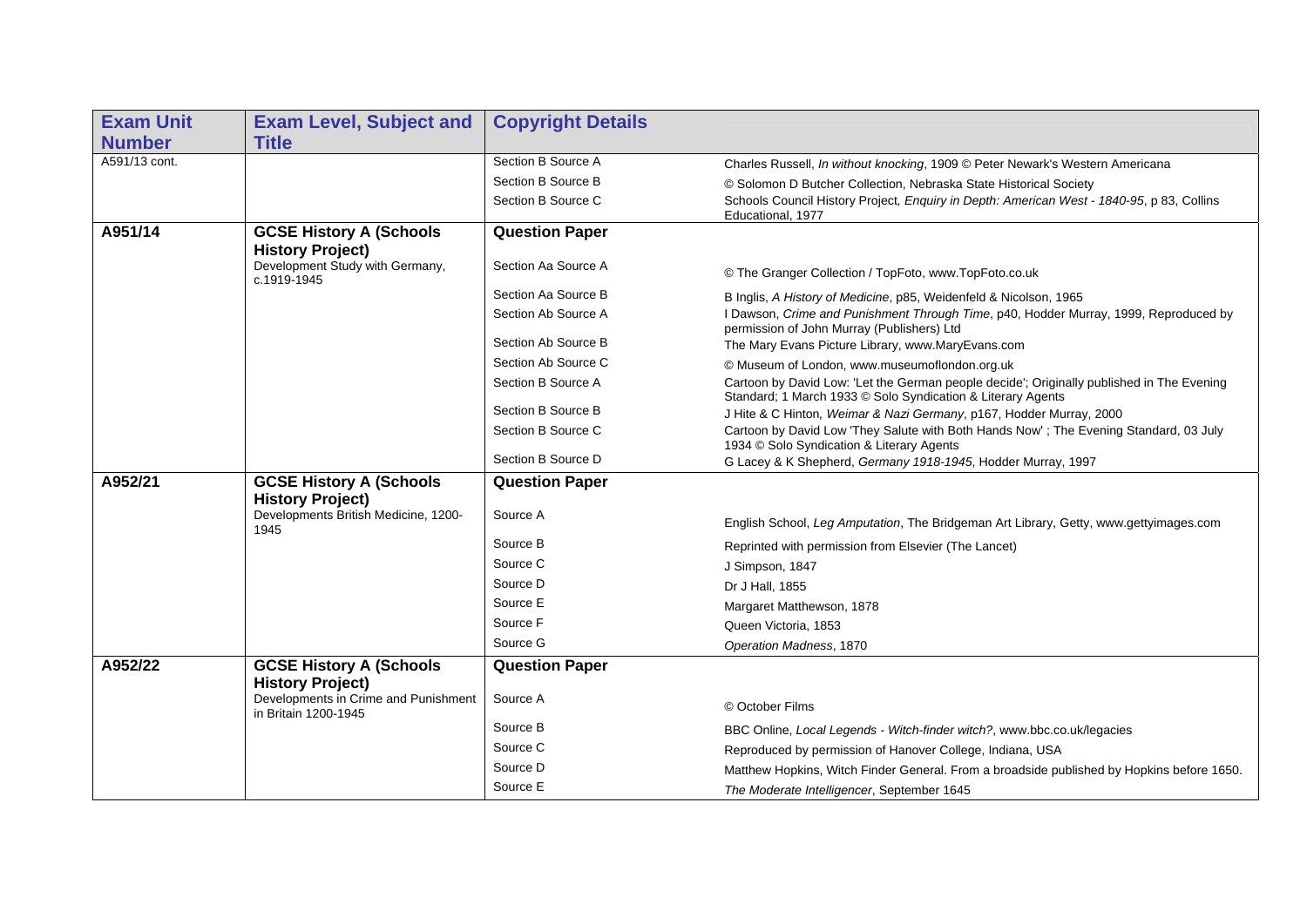| <b>Exam Unit</b> | <b>Exam Level, Subject and</b>                                                      | <b>Copyright Details</b> |                                                                                                                   |
|------------------|-------------------------------------------------------------------------------------|--------------------------|-------------------------------------------------------------------------------------------------------------------|
| <b>Number</b>    | <b>Title</b>                                                                        |                          |                                                                                                                   |
| A952/22 cont.    |                                                                                     | Source F                 | S Butler, Hudibras, 1678                                                                                          |
|                  |                                                                                     | Source G                 | M Hopkins, The Discovery of Witches, 1647                                                                         |
| A971/11          | <b>GCSE History B (Modern</b><br>World)                                             | <b>Question Paper</b>    |                                                                                                                   |
|                  | Aspects of International Relations,<br>1919-2005, with Germany, 1918-1945           | Section A Q 1            | Their Turn Next, May 1919 © Express Newspapers Ltd.                                                               |
|                  |                                                                                     | Section B Q 1            | LG Illingworth, Kennedy and Khrushchev as Gunslingers, Oct 1962, Reproduced by permission<br>of Solo Syndication. |
|                  |                                                                                     | Section C Q 1            | N Garland, 27 Jul 1982, © Daily Telegraph, www.telegraph.co.uk                                                    |
|                  |                                                                                     | Part 2 Q 4 Source B      | Dr Kapp, speech, 1919 from R Radway, Germany 1918-1945, p8, Hodder & Stoughton, 2004                              |
|                  |                                                                                     | Part 2 Q 4 Source C      | German Cartoon from 1923 from N Kelly & G Lacey, Modern World History, p104, Heinemann,<br>2001                   |
|                  |                                                                                     | Part 2 Q 4 Source D      | T Matejko, 1923. akg images. www.akg-images.co.uk                                                                 |
| A971/12          | <b>GCSE History B (Modern</b><br>World)                                             | <b>Question Paper</b>    |                                                                                                                   |
|                  | Aspects of International Relations,<br>1919-2005, with Russia, 1905-1941            | Section A Q 1            | Their Turn Next, May 1919 © Express Newspapers Ltd.                                                               |
|                  |                                                                                     | Section B Q 1            | LG Illingworth, Kennedy and Khrushchev as Gunslingers, Oct 1962, Reproduced by permission<br>of Solo Syndication. |
|                  |                                                                                     | Section C Q 1            | N Garland, 27 Jul 1982, © Daily Telegraph, www.telegraph.co.uk                                                    |
|                  |                                                                                     | Part 2 Q 4 Source C      | © The David King Collection                                                                                       |
|                  |                                                                                     | Part 2 Q 4 Source D      | © The David King Collection                                                                                       |
| A971/13          | <b>GCSE History B (Modern</b><br>World)                                             | <b>Question Paper</b>    |                                                                                                                   |
|                  | Aspects of International Relations,<br>1919-2005, with the USA, 1919-1941           | Section A Q 1            | Their Turn Next, May 1919 © Express Newspapers Ltd.                                                               |
|                  |                                                                                     | Section B Q 1            | LG Illingworth, Kennedy and Khrushchev as Gunslingers, Oct 1962, Reproduced by permission<br>of Solo Syndication. |
|                  |                                                                                     | Section C Q 1            | N Garland, 27 Jul 1982, © Daily Telegraph, www.telegraph.co.uk                                                    |
|                  |                                                                                     | Part 2 Q 4 Source B      | Farm For Sale, 1920 © Peter Newark's Western Americana                                                            |
|                  |                                                                                     | Part 2 Q 4 Source C      | Beneker, The Builder © Peter Newark's Western Americana                                                           |
|                  |                                                                                     | Part 2 Q 4 Source D      | Ian Campbell, The USA 1917-1941, 1998, Cambridge University Press.                                                |
| A971/14          | <b>GCSE History B (Modern</b><br>World)                                             | <b>Question Paper</b>    |                                                                                                                   |
|                  | Aspects of International Relations,<br>1919-2005, with Mao's China, c.1930-<br>1976 | Section A Q 1            | Their Turn Next, May 1919 © Express Newspapers Ltd.                                                               |
|                  |                                                                                     | Section B Q 1            | LG Illingworth, Kennedy and Khrushchev as Gunslingers, Oct 1962, Reproduced by permission<br>of Solo Syndication. |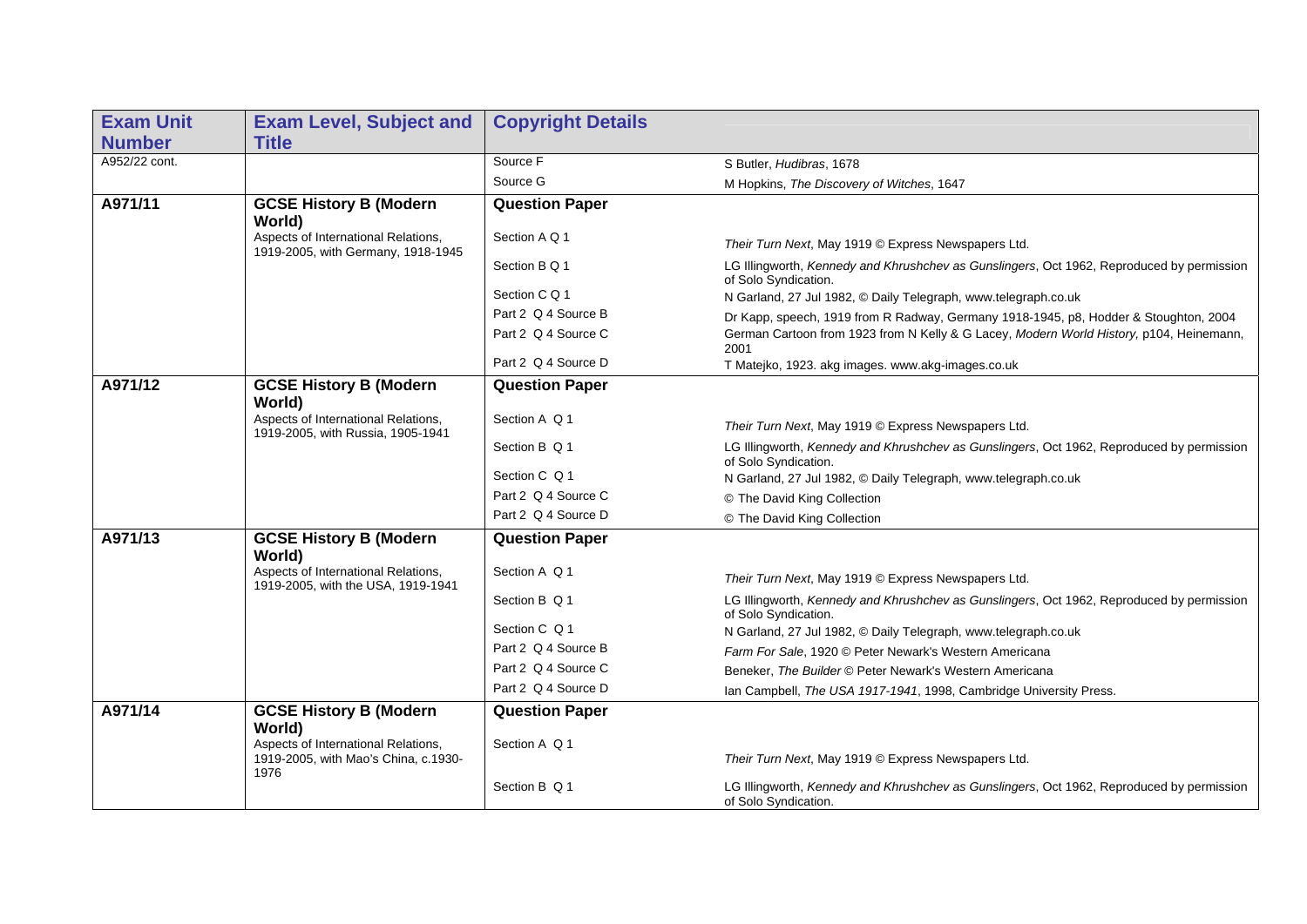| <b>Exam Unit</b> | <b>Exam Level, Subject and</b>                                                                                | <b>Copyright Details</b> |                                                                                                                   |
|------------------|---------------------------------------------------------------------------------------------------------------|--------------------------|-------------------------------------------------------------------------------------------------------------------|
| <b>Number</b>    | <b>Title</b>                                                                                                  |                          |                                                                                                                   |
| A971/14 cont.    |                                                                                                               | Section C Q 1            | N Garland, 27 Jul 1982, © Daily Telegraph, www.telegraph.co.uk                                                    |
|                  |                                                                                                               | Part 2 Q 4 Source B      | © Royal Military Museum, Brussels                                                                                 |
|                  |                                                                                                               | Part 2 Q 4 Source C      | H Ward, China in the 20th Century, 1990, Heinemann                                                                |
|                  |                                                                                                               | Part 2 Q 4 Source D      | © John Jensen, 1972                                                                                               |
| A971/15          | <b>GCSE History B (Modern</b><br>World)                                                                       | <b>Question Paper</b>    |                                                                                                                   |
|                  | Aspects of International Relations,<br>1919-2005, with Causes and Events of<br>the First World War, 1890-1918 | Section A Q 1            | Their Turn Next, May 1919 © Express Newspapers Ltd.                                                               |
|                  |                                                                                                               | Section B Q 1            | LG Illingworth, Kennedy and Khrushchev as Gunslingers, Oct 1962, Reproduced by permission<br>of Solo Syndication. |
|                  |                                                                                                               | Section C Q 1            | N Garland, 27 Jul 1982, © Daily Telegraph, www.telegraph.co.uk                                                    |
|                  |                                                                                                               | Part 2 Q 4 Source B      | Kaiser Wilhelm, speech, 1961                                                                                      |
|                  |                                                                                                               | Part 2 Q 4 Source C      | from B Bates, Britain and the Great War, p44, Hodder & Stoughton, 1993 © T & V Holt<br>Associates                 |
|                  |                                                                                                               | Part 2 Q 4 Source D      | Official German communication, 1915 from B Bates, Britain and the Great War, p44, Hodder &<br>Stoughton, 1993     |
| A971/16          | <b>GCSE History B (Modern</b>                                                                                 | <b>Question Paper</b>    |                                                                                                                   |
|                  | World)<br>Aspects of International Relations,<br>1919-2005, with End of Empire, c.1919-<br>1969               | Section A Q 1            | Their Turn Next, May 1919 © Express Newspapers Ltd.                                                               |
|                  |                                                                                                               | Section B Q 1            | LG Illingworth, Kennedy and Khrushchev as Gunslingers, Oct 1962, Reproduced by permission<br>of Solo Syndication. |
|                  |                                                                                                               | Section C Q 1            | N Garland, 27 Jul 1982, © Daily Telegraph, www.telegraph.co.uk                                                    |
|                  |                                                                                                               | Part 2 Q 4 Source B      | LG Illingworth, India, 31 March 1942, The Daily Mail. © Solo Syndication & Literary Agents                        |
|                  |                                                                                                               | Part 2 Q 4 Source C      | LG Illingworth, Riots in India, 4 June 1947, The Daily Mail. © Solo Syndication & Literary<br>Agents              |
| A971/17          | <b>GCSE History B (Modern</b><br>World)                                                                       | <b>Question Paper</b>    |                                                                                                                   |
|                  | Aspects of International Relations,<br>1919-2005, with The USA, 1945-1975:<br>Land of Freedom?                | Section A Q 1            | Their Turn Next, May 1919 © Express Newspapers Ltd.                                                               |
|                  |                                                                                                               | Section B Q 1            | LG Illingworth, Kennedy and Khrushchev as Gunslingers, Oct 1962, Reproduced by permission<br>of Solo Syndication. |
|                  |                                                                                                               | Section C Q 1            | N Garland, 27 Jul 1982, © Daily Telegraph, www.telegraph.co.uk                                                    |
|                  |                                                                                                               | Part 2 Q 4 Source B      | Chicago Defender, June 12, 1954, Reprinted with permission from the Chicago Defender                              |
|                  |                                                                                                               | Part 2 Q 4 Source C      | National Guard at a High School in 1957 © Associated Press                                                        |
|                  |                                                                                                               | Part 2 Q 4 Source D      | Eleanor Roosevelt, speech, 1956                                                                                   |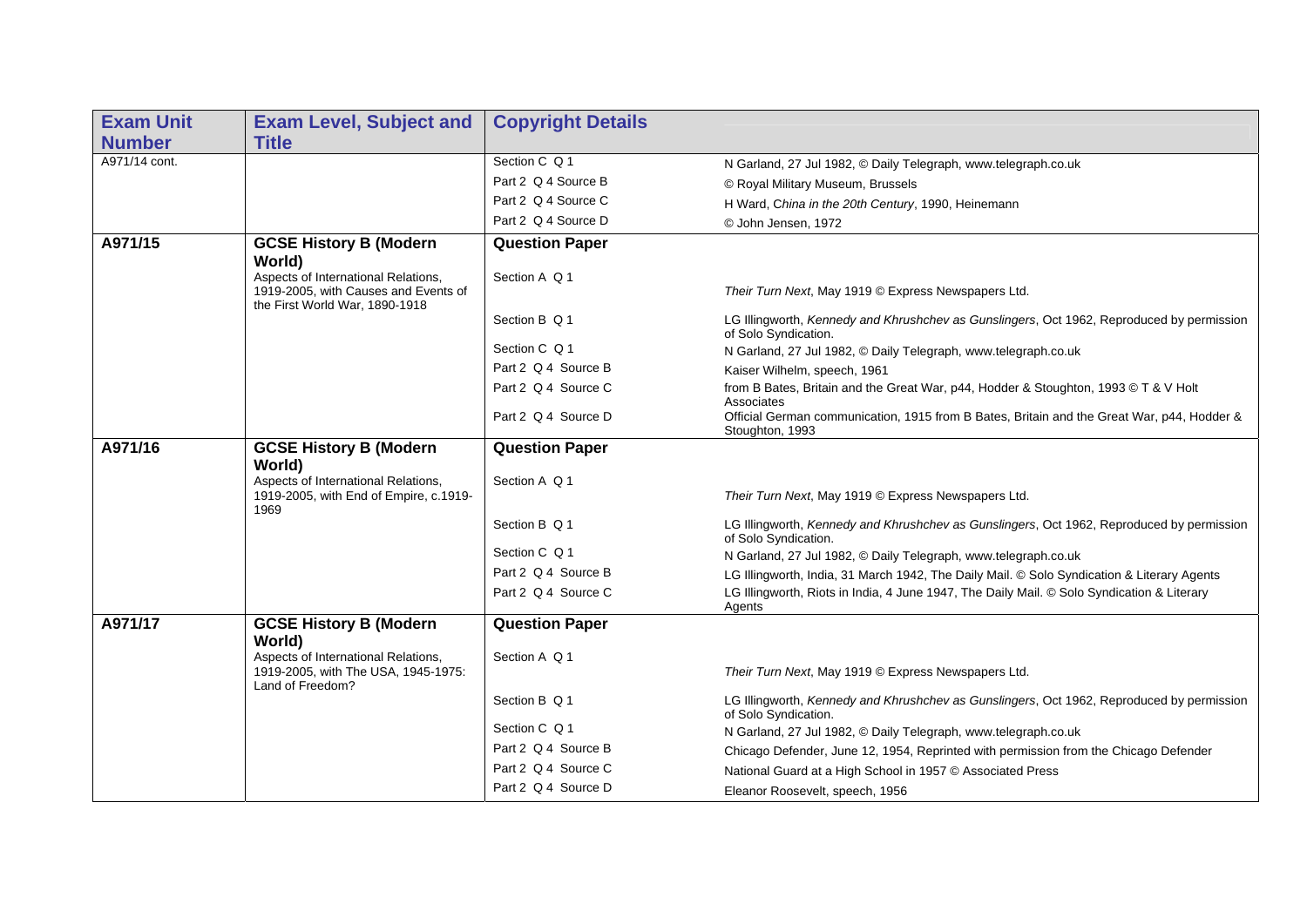| <b>Exam Unit</b> | <b>Exam Level, Subject and</b>                     | <b>Copyright Details</b> |                                                                                                                                                                            |
|------------------|----------------------------------------------------|--------------------------|----------------------------------------------------------------------------------------------------------------------------------------------------------------------------|
| <b>Number</b>    | <b>Title</b>                                       |                          |                                                                                                                                                                            |
| A972/21          | <b>GCSE History B (Modern</b>                      | <b>Question Paper</b>    |                                                                                                                                                                            |
|                  | World)                                             |                          |                                                                                                                                                                            |
|                  | British Depth Study, 1890-1918                     | Source A                 | Defence of the Realm Act, September 1914. Reproduced with kind permission of The National<br>Archive, London, England                                                      |
|                  |                                                    | Source B                 | Image reproduced by kind permission of the National Archives, London, England                                                                                              |
|                  |                                                    | Source D                 | Image reproduced by kind permission of the National Archives, London, England                                                                                              |
|                  |                                                    | Source E                 | Report of the Committee on Labour Troubles, April 1918. Reproduced with Kind Permission of<br>the National Archive, London, England                                        |
|                  |                                                    | Source F                 | © Hulton-Deutsch Collection/CORBIS, www.pro.corbis.com                                                                                                                     |
|                  |                                                    | Source G                 | Letter from the Board of Agriculture and Fisheries, December 1916. Reproduced with Kind<br>Permission of the National Archive, London, England                             |
| A972/22          | <b>GCSE History B (Modern</b><br>World)            | <b>Question Paper</b>    |                                                                                                                                                                            |
|                  | British Depth Study, 1939-1975                     | Source A                 | Poster drawn for Hodder Educational by Oxford Designers & Illustrators © Oxford Designers &<br><b>Illustrators</b>                                                         |
|                  |                                                    | Source B                 | From R Winder, Bloody Foreigners, Abacus (Little Brown), 2005                                                                                                              |
|                  |                                                    | Source C                 | British Pathe, British Government Information Film, 1955. www.britishpathe.com - film id 501.28                                                                            |
|                  |                                                    | Source D                 | Cartoon by Emmwood; Published: Daily Mail, 14 Aug 1972 C Solo Syndication & Literary<br>Agents.                                                                            |
|                  |                                                    | Source E                 | British Government Leaflet, published in India, 1958 © Crown Copyright, Reproduced under<br>the terms of the Click-Use Licence.                                            |
|                  |                                                    | Source F                 | Maghar Singh Hunjan, audio transcription, London Voices, Moving Here, Museum of London,<br>1998                                                                            |
|                  |                                                    | Source G                 | Times of India, They can't forget Idi Amin's horrors, 16 April 2007,<br>www.timesofindia.indiatimes.com                                                                    |
| A981/01          | <b>GCSE History B (Modern</b>                      | <b>Question Paper</b>    |                                                                                                                                                                            |
|                  | World)                                             |                          |                                                                                                                                                                            |
|                  | Aspects of 00International Relations,<br>1919-2005 | Section A Source A       | From T McAleavy, Twentieth Century History, p16, Cambridge University Press, 2002                                                                                          |
|                  |                                                    | Section A Source B       | Sir Eric Campbell-Geddes, 1919                                                                                                                                             |
|                  |                                                    | Section A Source C       | David Lloyd George, 1919, Reproduced under the terms of the Parlimentary Click-Use Licence.                                                                                |
|                  |                                                    | Section A Source D       | Their Turn Next, May 1919 © Express Newspapers Ltd.                                                                                                                        |
|                  |                                                    | Section B Source A       | © Pravda, 1960                                                                                                                                                             |
|                  |                                                    | Section B Source B       | Daily Mail, Oct 1962 C Solo Syndication & Literary Agents                                                                                                                  |
|                  |                                                    | Section B Source C       | President Kennedy, TV address to the American people, 22 October 1962                                                                                                      |
|                  |                                                    | Section B Source D       | N Khrushchev, S Khrushchev (ed), G Shriver (trans) & S Shenfield (trans), Memoirs of Nikita<br>Khrushchev: Statesman, 1953-1964, Pennsylvania State University Press, 2007 |
|                  |                                                    | Section C Source B       | S Peres, Speech, 1976                                                                                                                                                      |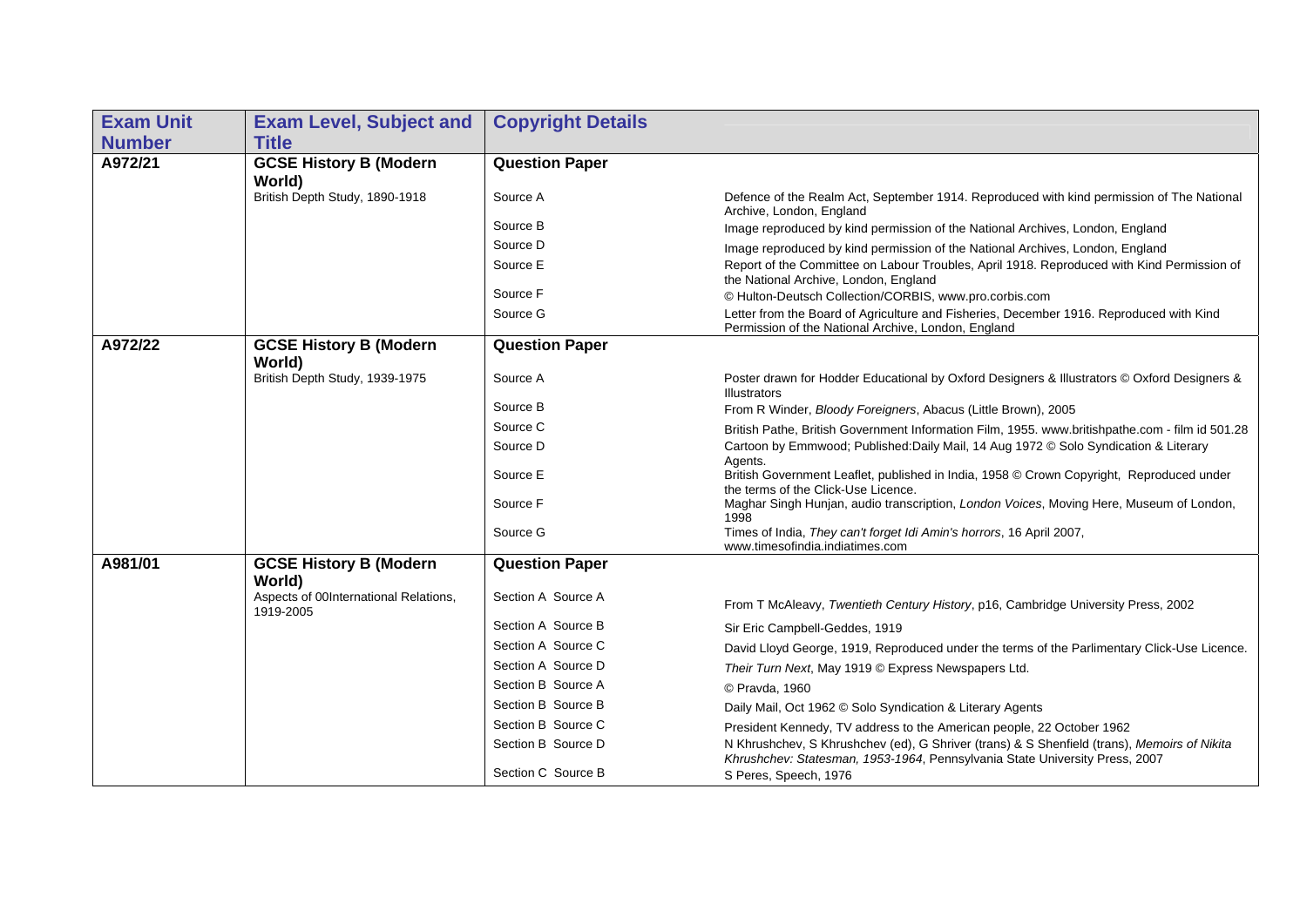| <b>Exam Unit</b> | <b>Exam Level, Subject and</b>                                                                     | <b>Copyright Details</b>     |                                                                                                  |
|------------------|----------------------------------------------------------------------------------------------------|------------------------------|--------------------------------------------------------------------------------------------------|
| <b>Number</b>    | <b>Title</b>                                                                                       |                              |                                                                                                  |
|                  |                                                                                                    | Section C Source C           | Daily Telegraph, 27 July 1982 © Telegraph Media Group Limited 1982                               |
|                  |                                                                                                    | Section C Source D           | The PLO, 1984 from T McAleavy, The Arab-Israeli Conflict, p39, Cambridge University Press        |
| B001/01          | <b>GCSE Home Economics</b><br><b>Food and Nutrition</b>                                            | <b>Controlled Assessment</b> | © OCR                                                                                            |
| B002/01          | <b>GCSE Home Economics</b><br>Food Study                                                           | <b>Controlled Assessment</b> | © OCR                                                                                            |
| B003/01          | <b>GCSE Home Economics</b><br><b>Food and Nutrition</b><br>Principles of Food and Nutrition        | <b>Question Paper</b>        | © OCR                                                                                            |
| B011/01          | <b>GCSE Home Economics</b><br>Child Development                                                    | <b>Controlled Assessment</b> | © OCR                                                                                            |
| B012/01          | <b>GCSE Home Economics</b><br>Child Study                                                          | <b>Controlled Assessment</b> | © OCR                                                                                            |
| B013/01          | <b>GCSE Home Economics</b><br><b>Child Development</b><br>Principles of Child Development          | <b>Question Paper</b>        | © OCR                                                                                            |
| B181/01          | <b>GCSE Leisure &amp; Tourism</b>                                                                  | <b>Question Paper</b>        |                                                                                                  |
|                  | Understanding the Leisure and Tourism                                                              | Q 2 Fig 1                    | © Halina Yakushevich, istock, www.istockphoto.com                                                |
|                  | Industries                                                                                         | Q 4 Fig 2                    | The UK Occupancy Survey for Serviced Accommodation, 2008, Visit Britain,<br>www.visitbritain.org |
| B182/01          | <b>GCSE Leisure and Tourism</b><br>Moving Forward in Leisure and Tourism                           | <b>Controlled Assessment</b> | © OCR                                                                                            |
| B183/01          | <b>GCSE Leisure &amp; Tourism</b><br>Working in the Leisure and Tourism<br>Industries              | <b>Question Paper</b>        | © OCR                                                                                            |
| B184/01          | <b>GCSE Leisure and Tourism</b><br>Meeting Customer Needs in the Leisure<br>and Tourism Industries | <b>Controlled Assessment</b> | © OCR                                                                                            |
| B231A/01         | <b>GCSE Manufacturing (Single</b><br>Award)<br>Electronics and Control Systems                     | <b>Controlled Assessment</b> | © OCR                                                                                            |
| <b>B231B/01</b>  | <b>GCSE Manufacturing (Single</b><br>Award)<br>Electronics and Control Systems                     | <b>Controlled Assessment</b> | © OCR                                                                                            |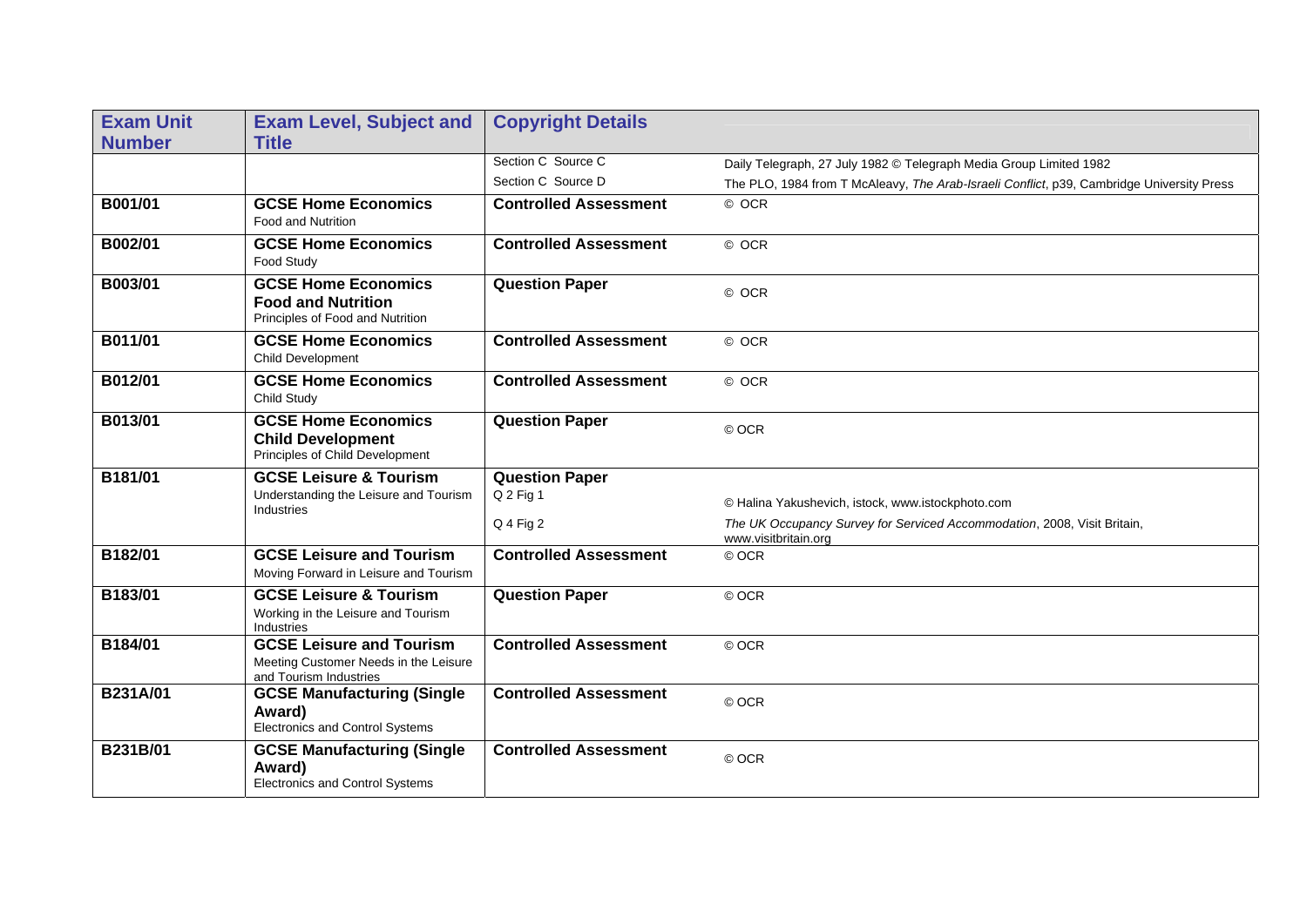| <b>Exam Unit</b> | <b>Exam Level, Subject and</b>                                                 | <b>Copyright Details</b>     |                                                                        |
|------------------|--------------------------------------------------------------------------------|------------------------------|------------------------------------------------------------------------|
| <b>Number</b>    | <b>Title</b>                                                                   |                              |                                                                        |
| B232/01          | <b>GCSE Manufacturing</b><br><b>Manufacturing Processes</b>                    | <b>Question Paper</b>        | © OCR                                                                  |
| B233A/01         | <b>GCSE Manufacturing (Double</b><br>Award)<br>Electronics and Control Systems | <b>Controlled Assessment</b> | © OCR                                                                  |
| B233B/01         | <b>GCSE Manufacturing (Double</b><br>Award)<br>Electronics and Control Systems | <b>Controlled Assessment</b> | © OCR                                                                  |
| B234/01          | <b>GCSE Manufacturing</b><br>Impact of Modern Technologies on<br>Manufacturing | <b>Question Paper</b>        | © OCR                                                                  |
| B271/01          | <b>GCSE Mathematics C</b><br>(Graduated Assessment)<br>Module M1 - Section A   | <b>Question Paper A</b>      | © OCR                                                                  |
|                  |                                                                                | <b>Question Paper B</b>      | © OCR                                                                  |
| B272/01          | <b>GCSE Mathematics C</b><br>(Graduated Assessment)<br>Module M2 - Section A   | <b>Question Paper A</b>      | © OCR                                                                  |
|                  |                                                                                | <b>Question Paper B</b>      | © OCR                                                                  |
| B273/01          | <b>GCSE Mathematics C</b><br>(Graduated Assessment)<br>Module M3 - Section A   | <b>Question Paper A</b>      | © OCR                                                                  |
|                  |                                                                                | <b>Question Paper B</b>      |                                                                        |
|                  |                                                                                | Q <sub>2b</sub>              | © The Fitzwilliam Museum, Cambridge, www.fitzmuseum.cam.ac.uk          |
|                  |                                                                                | Q <sub>5c</sub>              | Reproduced by permission of Mr Bob Phillips, Virginia Tech University. |
| B274/01          | <b>GCSE Mathematics C</b><br>(Graduated Assessment)<br>Module M4 - Section A   | <b>Question Paper A</b>      | © OCR                                                                  |
|                  |                                                                                | <b>Question Paper B</b>      | © OCR                                                                  |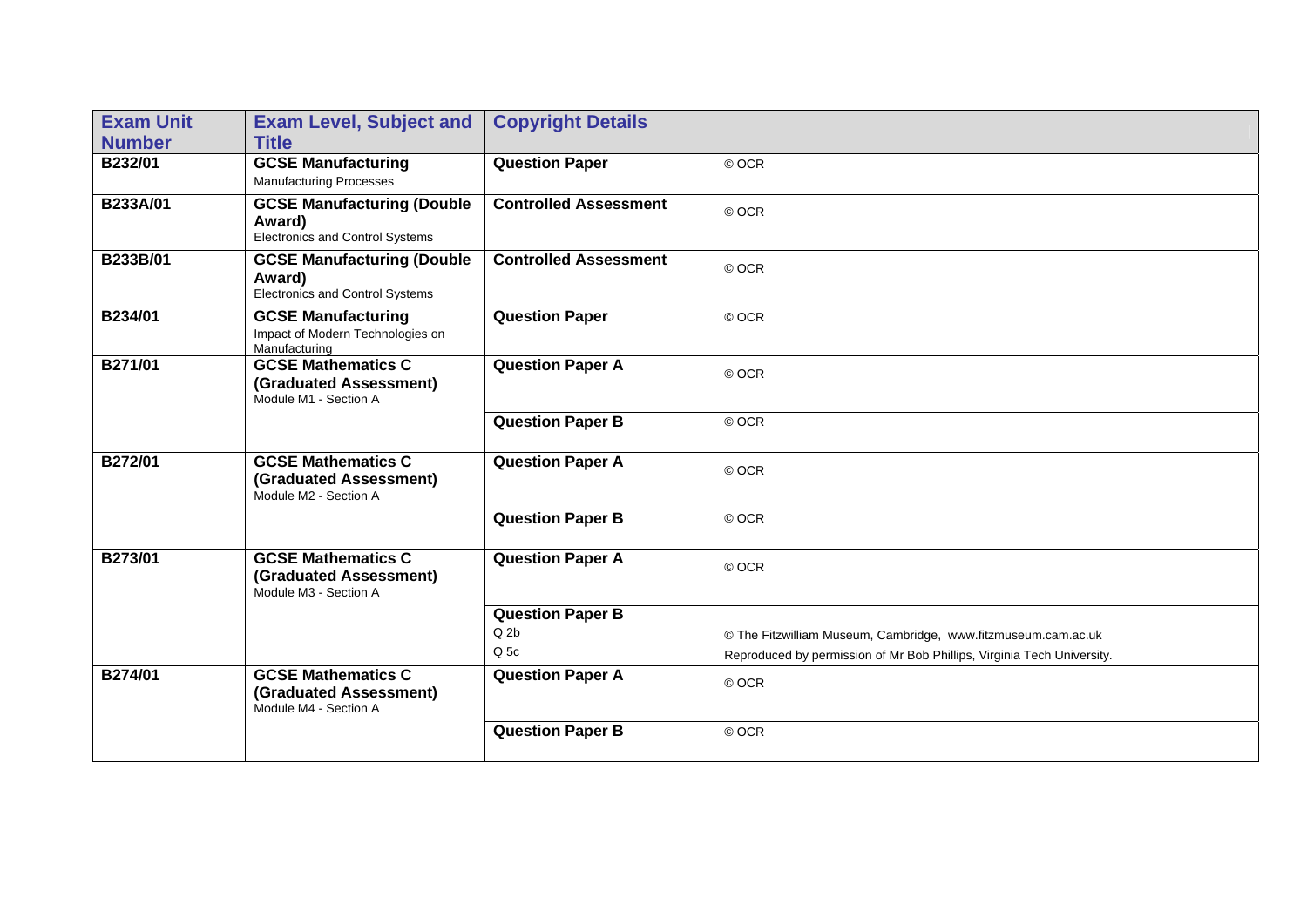| <b>Exam Unit</b> | <b>Exam Level, Subject and</b>                                               | <b>Copyright Details</b> |                                                                                                                                  |
|------------------|------------------------------------------------------------------------------|--------------------------|----------------------------------------------------------------------------------------------------------------------------------|
| <b>Number</b>    | <b>Title</b>                                                                 |                          |                                                                                                                                  |
| B275/01          | <b>GCSE Mathematics C</b><br>(Graduated Assessment)<br>Module M5 - Section A | <b>Question Paper A</b>  | © OCR                                                                                                                            |
|                  |                                                                              | <b>Question Paper B</b>  | © OCR                                                                                                                            |
| B276/01          | <b>GCSE Mathematics C</b><br>(Graduated Assessment)                          | <b>Question Paper A</b>  |                                                                                                                                  |
|                  | Module M6 - Section A                                                        | Q 10                     | DVLA Car fuel data. Crown Copyright, reproduced under the terms of the Click-Use Licence.<br>www.vcacarfueldata.org.uk           |
|                  |                                                                              | <b>Question Paper B</b>  | © OCR                                                                                                                            |
| B277/01          | <b>GCSE Mathematics C</b><br>(Graduated Assessment)<br>Module M7 - Section A | <b>Question Paper A</b>  | © OCR                                                                                                                            |
|                  |                                                                              | <b>Question Paper B</b>  | © OCR                                                                                                                            |
| B278/01          | <b>GCSE Mathematics C</b><br>(Graduated Assessment)<br>Module M8 - Section A | <b>Question Paper A</b>  | © OCR                                                                                                                            |
|                  |                                                                              | <b>Question Paper B</b>  | © OCR                                                                                                                            |
| B279/01          | <b>GCSE Mathematics C</b><br>(Graduated Assessment)                          | <b>Question Paper A</b>  |                                                                                                                                  |
|                  | Module M9 - Section A                                                        | Q <sub>6</sub>           | Data of finishing times from The Flora London Marathon in 2006 & 2007. Permission kindly<br>provided by London Marathon Limited. |
|                  |                                                                              | <b>Question Paper B</b>  | © OCR                                                                                                                            |
| B280/01          | <b>GCSE Mathematics C</b><br>(Graduated Assessment)                          | <b>Question Paper A</b>  |                                                                                                                                  |
|                  | Module M10 - Section A                                                       | Section B, Q 11          | National Statistics, 23 August 2007. Crown Copyright, reproduced under the terms of the Click-<br>Use Licence.                   |
|                  |                                                                              | <b>Question Paper B</b>  | © OCR                                                                                                                            |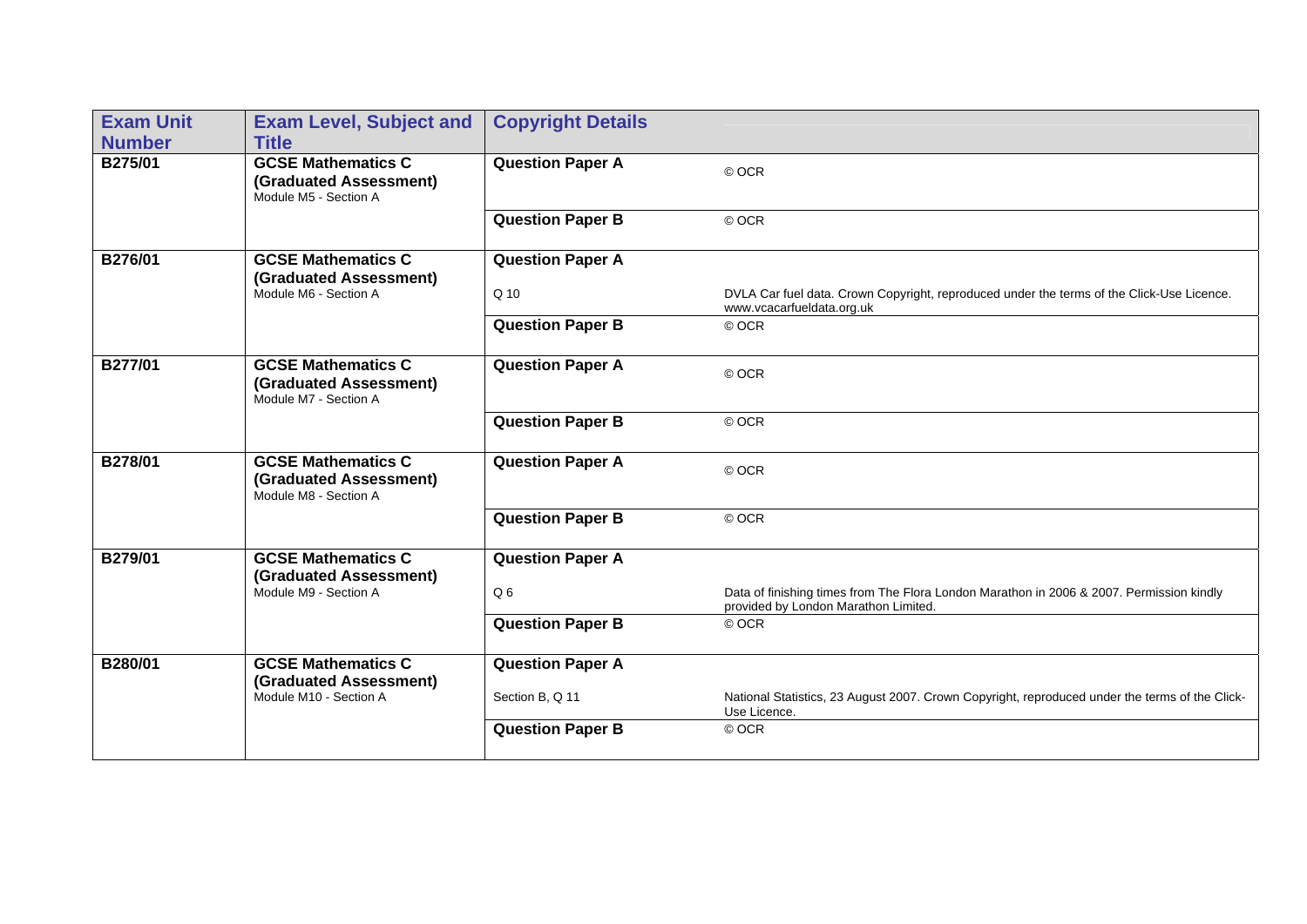| <b>Exam Unit</b> | <b>Exam Level, Subject and</b>                                                                         | <b>Copyright Details</b>           |                                                                                     |
|------------------|--------------------------------------------------------------------------------------------------------|------------------------------------|-------------------------------------------------------------------------------------|
| <b>Number</b>    | <b>Title</b>                                                                                           |                                    |                                                                                     |
| B281/01          | <b>GCSE Mathematics C</b><br>(Graduated Assessment)<br>Terminal Paper - Section A (Foundation<br>Tier) | <b>Question Paper A</b>            | © OCR                                                                               |
|                  |                                                                                                        | <b>Question Paper B</b>            | © OCR                                                                               |
| B282/01          | <b>GCSE Mathematics C</b><br>(Graduated Assessment)<br>Terminal Paper - Section A (Foundation<br>Tier) | <b>Question Paper A</b>            | © OCR                                                                               |
|                  |                                                                                                        | <b>Question Paper B</b>            | © OCR                                                                               |
| B291/01          | <b>GCSE Mathematics B (MEI)</b><br>Paper 1 Section A (Foundation Tier)                                 | <b>Question Paper A</b>            | © OCR                                                                               |
|                  |                                                                                                        | <b>Question Paper B</b>            | © OCR                                                                               |
| B292/01          | <b>GCSE Mathematics B (MEI)</b><br>Paper 2 Section A (Foundation Tier)                                 | <b>Question Paper A</b>            | © OCR                                                                               |
|                  |                                                                                                        | <b>Question Paper B</b>            | © OCR                                                                               |
| B293/01          | <b>GCSE Mathematics B (MEI)</b><br>Paper 3 Section A (Higher Tier)                                     | <b>Question Paper A</b>            | © OCR                                                                               |
|                  |                                                                                                        | <b>Question Paper B</b>            | © OCR                                                                               |
| B294/01          | <b>GCSE Mathematics B (MEI)</b><br>Paper 4 Section A (Higher Tier)                                     | <b>Question Paper A</b>            | © OCR                                                                               |
|                  |                                                                                                        | <b>Question Paper B</b>            | © OCR                                                                               |
| B321/01          | <b>GCSE Media Studies</b><br><b>Textual Analysis and Media Studies</b><br>Topic (Moving Image)         | <b>Controlled Assessment</b>       | © OCR                                                                               |
| B322/01          | <b>GCSE Media Studies</b><br><b>Textual Analysis and Media Topic</b>                                   | <b>Question Paper</b><br>Section A | Film Extract - The Bourne Identity - 00.38.24 to 00.42.59 © Universal Studios, 2002 |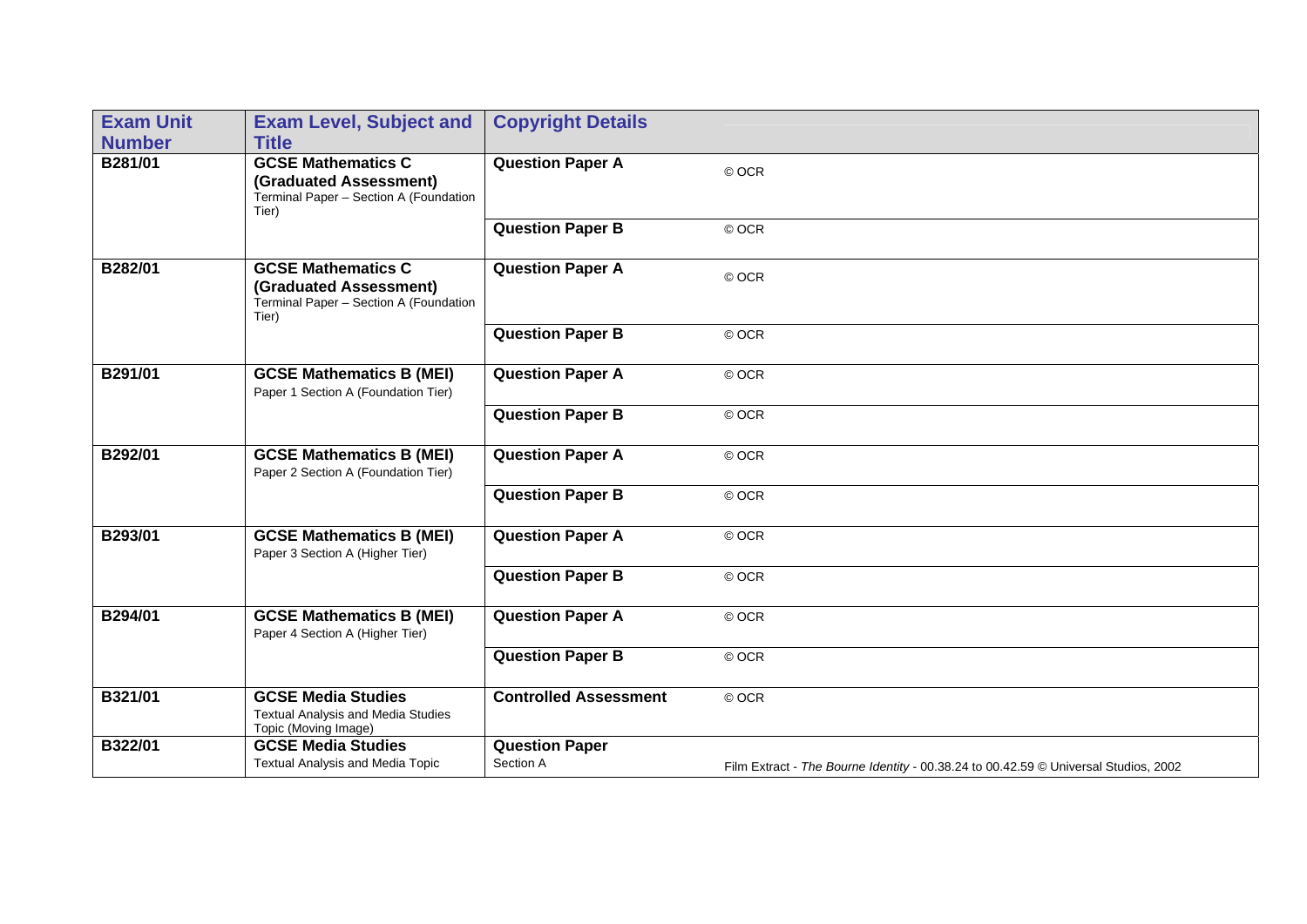| <b>Exam Unit</b> | <b>Exam Level, Subject and</b>                                                                                       | <b>Copyright Details</b>           |                                                       |
|------------------|----------------------------------------------------------------------------------------------------------------------|------------------------------------|-------------------------------------------------------|
| <b>Number</b>    | <b>Title</b>                                                                                                         |                                    |                                                       |
| B323/01          | <b>GCSE Media Studies</b>                                                                                            | <b>Question Paper</b>              |                                                       |
|                  | <b>Textual Analysis and Media Studies</b><br>Topic (Print)                                                           | Insert                             | Bauer Consumer Media Ltd, Arena Magazine, August 2008 |
| B324/01          | <b>GCSE Media Studies</b><br>Production Portfolio in Media Studies                                                   | <b>Controlled Assessment</b>       | © OCR                                                 |
| B451/01          | <b>GCSE Physical Education</b><br>Introduction to Physical Education                                                 | <b>Question Paper</b>              | © OCR                                                 |
| B453/01          | <b>GCSE Physical Education</b><br>Developing Knowledge in Physical<br>Education                                      | <b>Question Paper</b>              | © OCR                                                 |
| B482/01          | <b>GCSE Applied Science:</b><br><b>Double Award</b><br>Unit 2: Science for the needs of Society<br>(Foundation Tier) | <b>Question Paper</b>              | © OCR                                                 |
| B482/02          | <b>GCSE Applied Science:</b><br><b>Double Award</b><br>Unit 2: Science for the needs of Society<br>(Higher Tier)     | <b>Question Paper</b>              | © OCR                                                 |
| B491/01          | <b>GCSE Environmental and</b><br><b>Land-Based Science</b>                                                           | <b>Question Paper</b>              |                                                       |
|                  | Plant Cultivation (Foundation Tier)                                                                                  | Q 2 image (left)                   | © Charles Stirling, Alamy, www.alamy.com              |
|                  |                                                                                                                      | Q 7 image                          | © David Newton, iStock, www.istockphoto.com           |
| B491/02          | <b>GCSE Environmental and</b><br><b>Land-Based Science</b><br>Plant Cultivation (Higher Tier)                        | <b>Question Paper</b>              | © OCR                                                 |
| B492/01          | <b>GCSE Environmental and</b><br><b>Land-Based Science</b><br>Amenity Horticulture (Foundation Tier)                 | <b>Question Paper</b><br>Q 7 image | © Studioshots, Alamy, www.alamy.com                   |
| B492/02          | <b>GCSE Environmental and</b><br><b>Land-Based Science</b><br>Amenity Horticulture (Higher Tier)                     | <b>Question Paper</b><br>Q 2 image |                                                       |
| B493/01          | <b>GCSE Environmental and</b>                                                                                        | <b>Question Paper</b>              | © Studioshots, Alamy, www.alamy.com                   |
|                  | <b>Land-Based Science</b>                                                                                            |                                    |                                                       |
|                  | Management of the Natural<br>Environment (Foundation Tier)                                                           | Q 7 image                          | © pidjoe, iStock, www.istockphoto.com                 |
|                  |                                                                                                                      | Q 12 image                         | © Todd Arena, iStock, www.istockphoto.com             |
|                  |                                                                                                                      | Q 13 image                         | © National Museum Wales, www.museumwales.ac.uk        |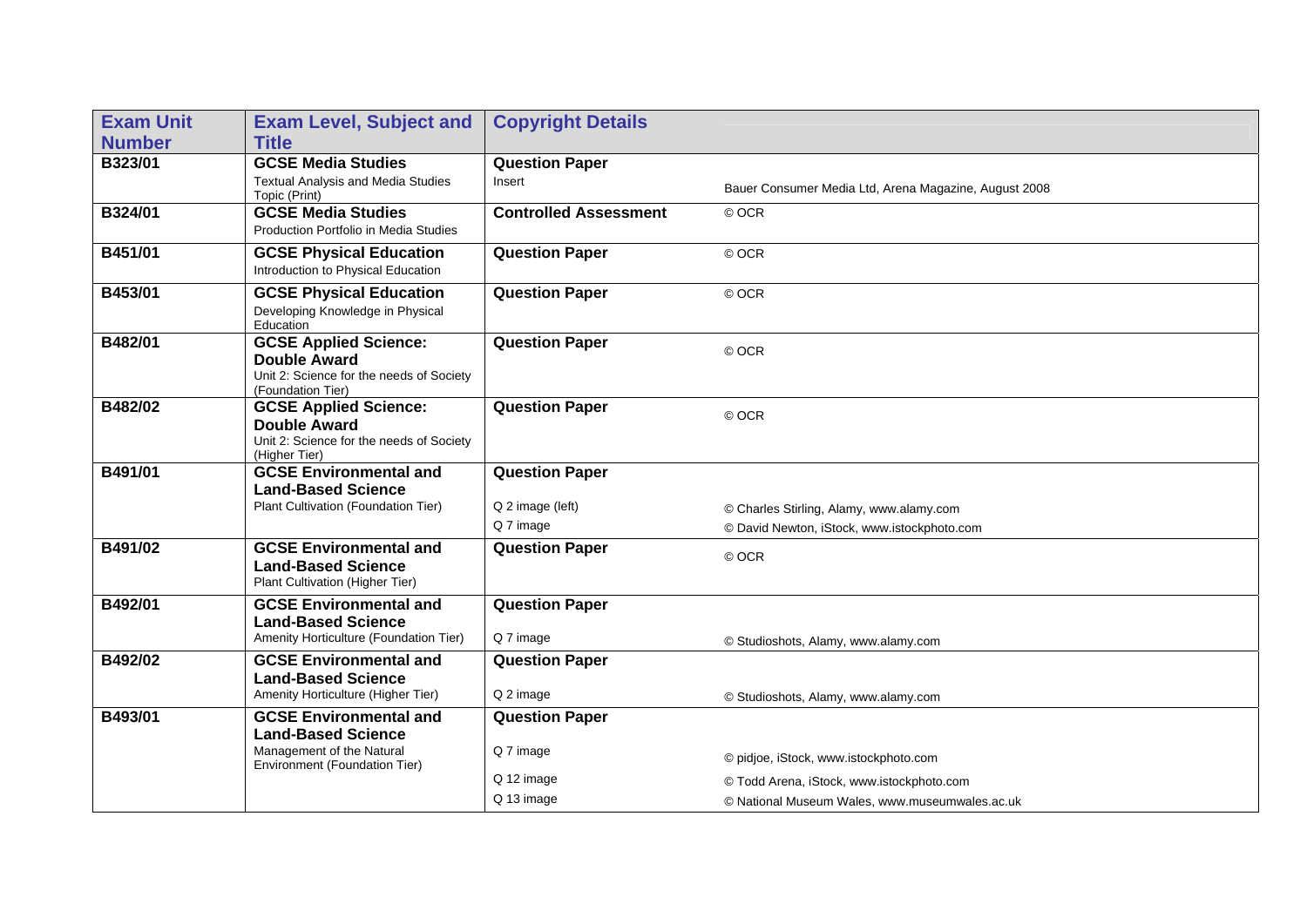| <b>Exam Unit</b> | <b>Exam Level, Subject and</b>                         | <b>Copyright Details</b> |                                                                                                                       |
|------------------|--------------------------------------------------------|--------------------------|-----------------------------------------------------------------------------------------------------------------------|
| <b>Number</b>    | <b>Title</b>                                           |                          |                                                                                                                       |
| B493/01 cont.    |                                                        | Q 15 logo                | © Royal Society For The Protection Of Birds, www.rspb.org.uk                                                          |
|                  |                                                        | Q 18 image               | © Apex, www.apexnewspix.com                                                                                           |
| B493/02          | <b>GCSE Environmental and</b>                          | <b>Question Paper</b>    |                                                                                                                       |
|                  | <b>Land-Based Science</b>                              |                          |                                                                                                                       |
|                  | Management of the Natural<br>Environment (Higher Tier) | Q 9 image                | © Todd Arena, iStock, www.istockphoto.com                                                                             |
|                  |                                                        | Q 10 image               | © Amgueddfa Genedlaethol Cymru, National Museum Wales, www.museumwales.ac.uk                                          |
|                  |                                                        | Q 12 image               | © David Chapman, Alamy, www.alamy.com                                                                                 |
|                  |                                                        | Q 15 image               | © Royal Society For The Protection Of Birds, www.rspb.org.uk                                                          |
|                  |                                                        | Q 16                     | A Evans-Pritchard, Spain's gain from wind power is plain to see, 7 April 2008 © Telegraph<br>Media Group Limited 2008 |
|                  |                                                        | Q 17 image               | © Apex, www.apexnewspix.com                                                                                           |
|                  |                                                        | Q 18 image               | © pidjoe, iStock, www.istockphoto.com                                                                                 |
| B494/01          | <b>GCSE Environmental and</b>                          | <b>Question Paper</b>    |                                                                                                                       |
|                  | <b>Land-Based Science</b>                              |                          |                                                                                                                       |
|                  | Care of Animals (Foundation Tier)                      | Q 1 image                | © BEANS-, iStock, www.istockphoto.com                                                                                 |
|                  |                                                        | Q 2 image                | © Medical-on-Line, Alamy, www.alamy.com                                                                               |
|                  |                                                        | Q 3 image, left          | © Stefano Maccari, iStock, www.istockphoto.com                                                                        |
|                  |                                                        | Q 3 image, right         | © Sam Toren, Alamy, www.alamy.com                                                                                     |
|                  |                                                        | Q 7 image                | © Steve Shepard, iStock, www.istockphoto.com                                                                          |
|                  |                                                        | Q 8 image                | © suemack, iStock, www.istockphoto.com                                                                                |
|                  |                                                        | Q 10 image, left         | © Vasiliy Kova, iStock, www.istockphoto.com                                                                           |
|                  |                                                        | Q 10 image, middle       | © Florea Marius Catalin, iStock, www.istockphoto.com                                                                  |
|                  |                                                        | Q 10 image, right        | © Slawomir Jastrzebski, iStock, www.istockphoto.com                                                                   |
|                  |                                                        | Q 11 image               | © Kate Mellors, www.mellors-ceramics.co.uk                                                                            |
|                  |                                                        | Q 12 image, left         | © Eric Isselée, iStock, www.istockphoto.com                                                                           |
|                  |                                                        | Q 12 image, right        | © Stefan Petru Andronache, iStock, www.istockphoto.com                                                                |
|                  |                                                        | Q 13 image               | © narvikk, iStock, www.istockphoto.com                                                                                |
|                  |                                                        | Q 14 image               | © Chris Hepburn, iStock, www.istockphoto.com                                                                          |
|                  |                                                        | Q 17 image               | © Paul Bricknell, Dorling Kindersley, Getty Images, www.gettyimages.com                                               |
|                  |                                                        | Q 19 image               | © Medical-on-Line, Alamy, www.alamy.com                                                                               |
| B494/02          | <b>GCSE Environmental and</b>                          | <b>Question Paper</b>    |                                                                                                                       |
|                  | <b>Land-Based Science</b>                              |                          |                                                                                                                       |
|                  | Care of Animals (Higher Tier)                          | Q 1 image                | © Steve Shepard, iStock, www.istockphoto.com                                                                          |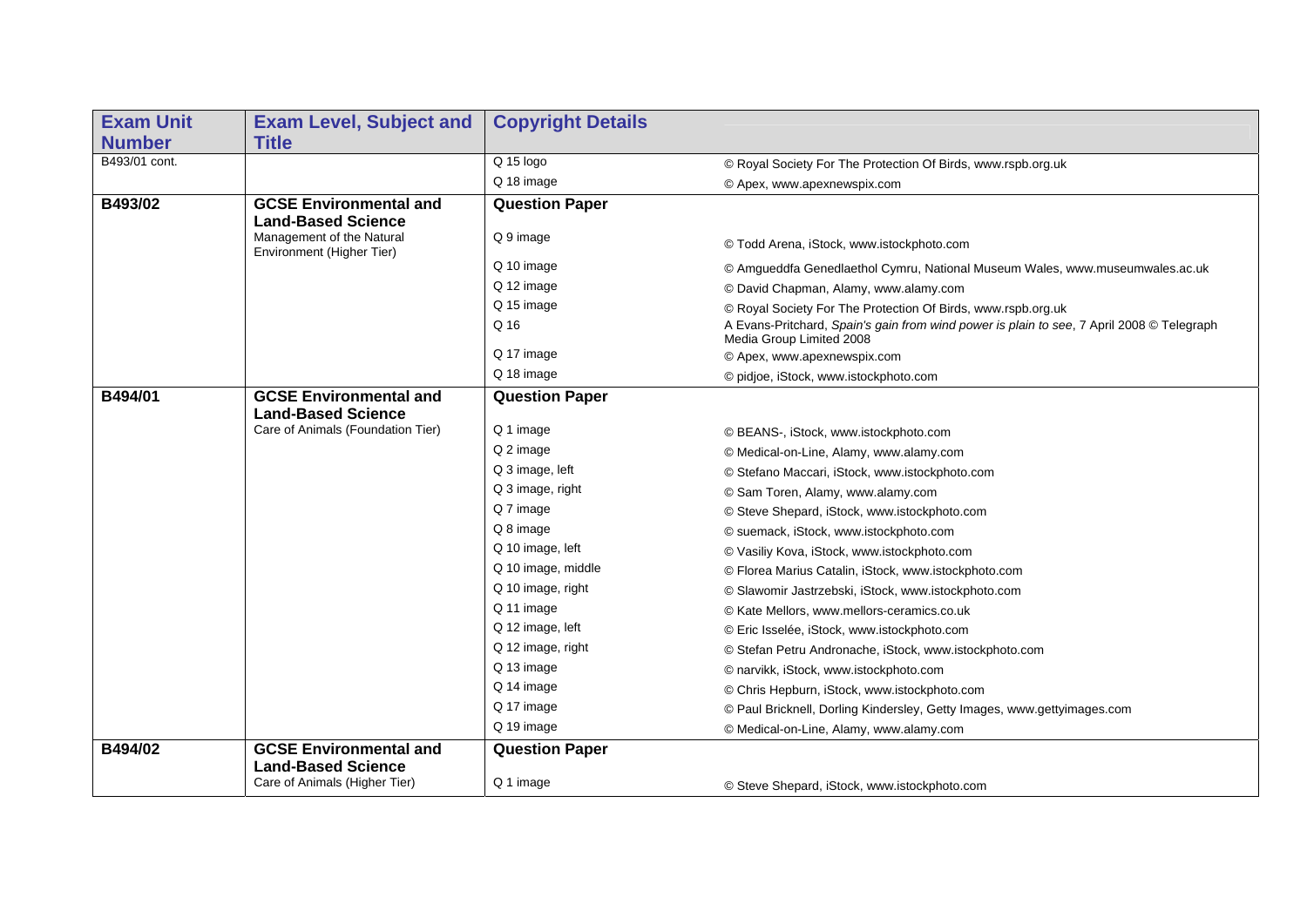| <b>Exam Unit</b> | <b>Exam Level, Subject and</b>                                  | <b>Copyright Details</b> |                                                                                                                           |
|------------------|-----------------------------------------------------------------|--------------------------|---------------------------------------------------------------------------------------------------------------------------|
| <b>Number</b>    | <b>Title</b>                                                    |                          |                                                                                                                           |
| B492/02 cont.    |                                                                 | Q 8 image                | © Medical-on-Line, Alamy, www.alamy.com                                                                                   |
|                  |                                                                 | Q 9 image                | © Source unknown                                                                                                          |
|                  |                                                                 | Q 10 image               | © suemack, iStock, www.istockphoto.com                                                                                    |
|                  |                                                                 | Q 11 image               | © Paul Bricknell, Dorling Kindersley, Getty Images, www.gettyimages.com                                                   |
|                  |                                                                 | Q 12 image               | © Laura Williams, http://northernlightsrattery.wordpress.com                                                              |
| B495/01          | <b>GCSE Environmental and</b>                                   | <b>Question Paper</b>    |                                                                                                                           |
|                  | <b>Land-Based Science</b>                                       |                          |                                                                                                                           |
|                  | Livestock Husbandry (Foundation Tier)                           | Q 12 image               | Durvet, Ivermectin, www.durvet.com                                                                                        |
|                  |                                                                 | Q 15 image               | The Broken Horned Beauty, by John Boultbee (1735-1812), Shugborough, The Anson<br>Collection (The National Trust). © NTPL |
| B495/02          | <b>GCSE Environmental and</b>                                   | <b>Question Paper</b>    |                                                                                                                           |
|                  | <b>Land-Based Science</b>                                       |                          |                                                                                                                           |
|                  | Livestock Husbandry (Higher Tier)                               | Q 10 image               | Durvet, Ivermectin, www.durvet.com                                                                                        |
|                  |                                                                 |                          |                                                                                                                           |
| <b>B541/01</b>   | <b>GCSE Psychology</b>                                          | <b>Question Paper</b>    | © OCR                                                                                                                     |
|                  | Studies and Applications in Psychology                          |                          |                                                                                                                           |
| B542/01          | <b>GCSE Psychology</b>                                          | <b>Question Paper</b>    | © OCR                                                                                                                     |
|                  | Studies and Applications in Psychology<br>$\mathcal{P}$         |                          |                                                                                                                           |
| B543/01          | <b>GCSE Psychology</b>                                          | <b>Question Paper</b>    | © OCR                                                                                                                     |
|                  | Research in Psychology                                          |                          |                                                                                                                           |
| B603/01          | <b>GCSE Religious Studies B</b>                                 | <b>Question Paper</b>    |                                                                                                                           |
|                  | (Philosophy and/or Applied                                      |                          | © OCR                                                                                                                     |
|                  | Ethics)                                                         |                          |                                                                                                                           |
|                  | Ethics 1 (Relationships, Medical Ethics,<br>Poverty and Wealth) |                          |                                                                                                                           |
| B621/01          | <b>GCSE Gateway Science</b>                                     | <b>Question Paper</b>    |                                                                                                                           |
|                  | <b>Science B</b>                                                |                          |                                                                                                                           |
|                  | Unit 1 Modules B1 C1 D1 (Foundation                             | Q 8c image               | © Andone, Alamy, www.alamy.com                                                                                            |
|                  | Tier)                                                           | Q 9 image                | © Yury Shirokov, iStock, www.istockphoto.com                                                                              |
| B621/02          | <b>GCSE Gateway Science</b>                                     | <b>Question Paper</b>    |                                                                                                                           |
|                  | <b>Science B</b>                                                |                          |                                                                                                                           |
|                  | Unit 1 Modules B1 C1 D1 (Higher Tier)                           | Q 7a image               | © Andone, Alamy, www.alamy.com                                                                                            |
|                  |                                                                 | Q 8 image                | © Yury Shirokov, iStock, www.istockphoto.com                                                                              |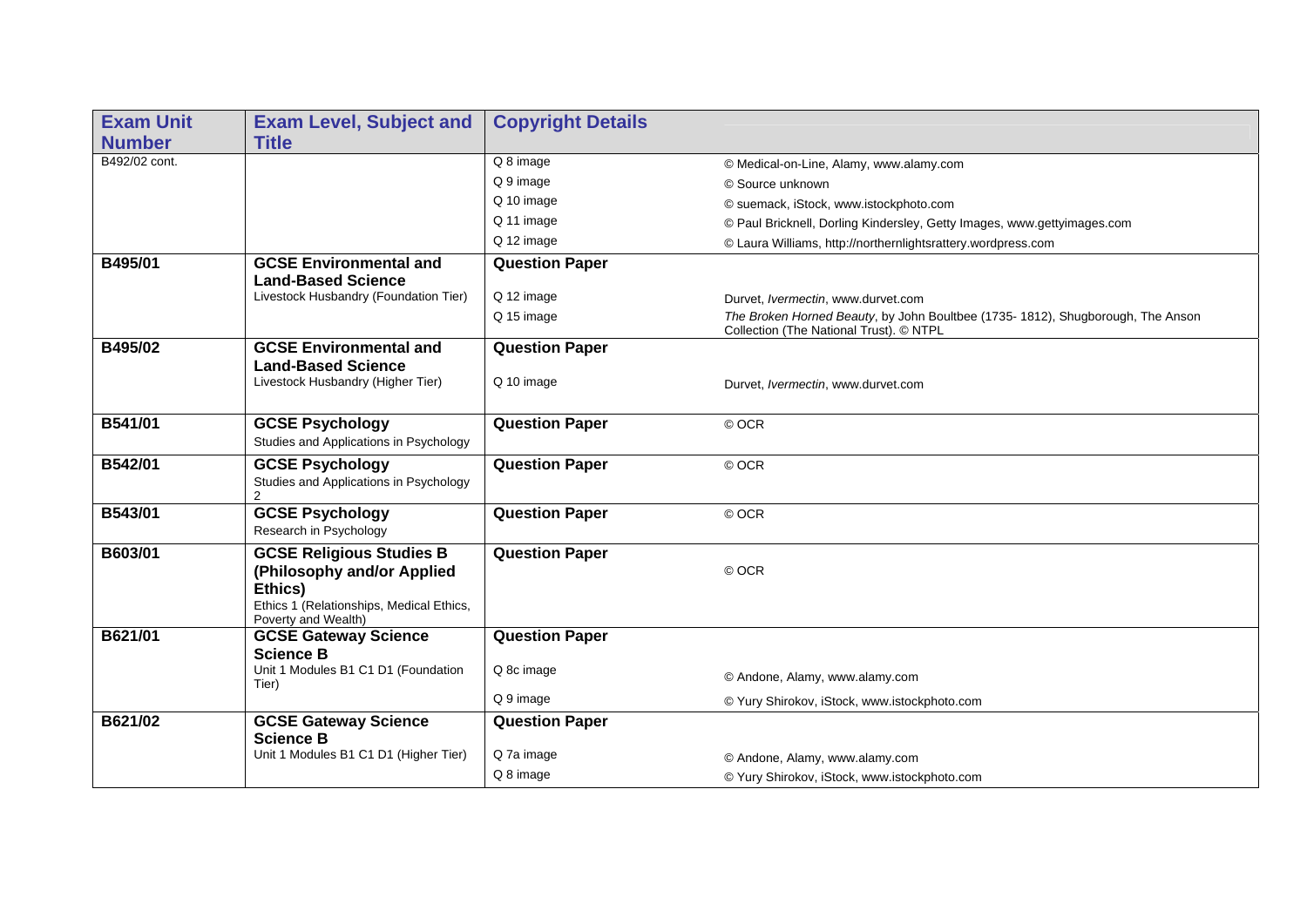| <b>Exam Unit</b> | <b>Exam Level, Subject and</b>                                                                  | <b>Copyright Details</b>                                     |                                                                                                            |
|------------------|-------------------------------------------------------------------------------------------------|--------------------------------------------------------------|------------------------------------------------------------------------------------------------------------|
| <b>Number</b>    | <b>Title</b>                                                                                    |                                                              |                                                                                                            |
| B622/01          | <b>GCSE Gateway Science</b><br><b>Science B</b><br>Unit 2 Modules B2 C2 D2 (Foundation<br>Tier) | <b>Question Paper</b>                                        | © OCR                                                                                                      |
| B622/02          | <b>GCSE Gateway Science</b><br><b>Science B</b><br>Unit 2 Modules B2 C2 D2 (Higher Tier)        | <b>Question Paper</b><br>Q 5c image                          | © Jakub Semeniuk, iStock, www.istockphoto.com                                                              |
| B623/01          | <b>GCSE Gateway Science</b><br><b>Science B</b><br>Unit 1 Modules B3 C3 D3 (Foundation<br>Tier) | <b>Question Paper</b><br>Q 2 image<br>Q 4a image             | © Getty Images/Staff, Getty, www.gettyimages.com<br>© Manitoba government, www.gov.mb.ca                   |
| B623/02          | <b>GCSE Gateway Science</b><br><b>Science B</b><br>Unit 1 Modules B3 C3 D3 (Higher Tier)        | <b>Question Paper</b><br>Q 1 image<br>Q 3a image             | © Getty Images/Staff, Getty, www.gettyimages.com<br>© Manitoba government, www.gov.mb.ca                   |
| B624/01          | <b>GCSE Gateway Science</b><br><b>Science B</b><br>Unit 2 Modules B4 C4 D4 (Foundation<br>Tier) | <b>Question Paper</b>                                        | © OCR                                                                                                      |
| B624/02          | <b>GCSE Gateway Science</b><br><b>Science B</b><br>Unit 2 Modules B4 C4 D4 (Higher Tier)        | <b>Question Paper</b>                                        | © OCR                                                                                                      |
| B631/01          | <b>GCSE Gateway Science</b><br><b>Biology B</b><br>Unit 1 Modules B1 B2 B3 (Foundation<br>Tier) | <b>Question Paper</b><br>Q 11 image                          | © Michelle Leung, Micscape Magazine, November 2004, www.microscopy-uk.org.uk                               |
| B631/02          | <b>GCSE Gateway Science</b><br><b>Biology B</b><br>Unit 1 Modules B1 B2 B3 (Higher Tier)        | <b>Question Paper</b><br>Q 10 image                          | © Michelle Leung, Micscape Magazine, November 2004, www.microscopy-uk.org.uk                               |
| B632/01          | <b>GCSE Gateway Science</b><br><b>Biology B</b><br>Unit 2 Modules B4 B5 B6 (Foundation<br>Tier) | <b>Question Paper</b><br>Q 9 image, left<br>Q 9 image, right | © The Granger Collection, TopFoto, www.topfoto.co.uk<br>© Mary Evans Picture Library, Alamy, www.alamy.com |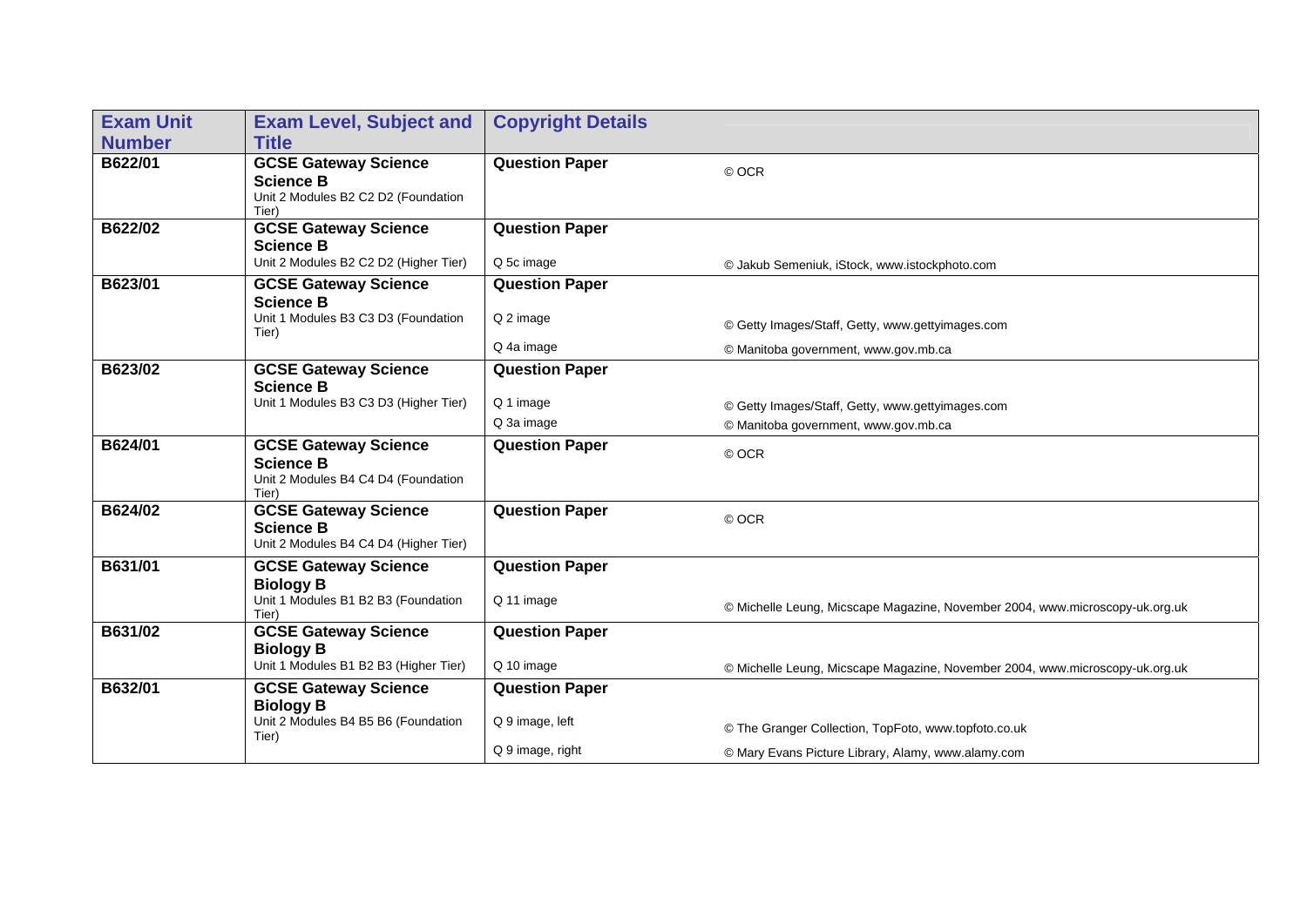| <b>Exam Unit</b> | <b>Exam Level, Subject and</b>                                                                    | <b>Copyright Details</b>                              |                                                                                                                                                                                                              |
|------------------|---------------------------------------------------------------------------------------------------|-------------------------------------------------------|--------------------------------------------------------------------------------------------------------------------------------------------------------------------------------------------------------------|
| <b>Number</b>    | <b>Title</b>                                                                                      |                                                       |                                                                                                                                                                                                              |
| B632/02          | <b>GCSE Gateway Science</b><br><b>Biology B</b><br>Unit 2 Modules B4 B5 B6 (Higher Tier)          | <b>Question Paper</b><br>Q 8 image, left              | © The Granger Collection, TopFoto, www.topfoto.co.uk                                                                                                                                                         |
|                  |                                                                                                   | Q 8 image, right                                      |                                                                                                                                                                                                              |
|                  |                                                                                                   | Q 11c image                                           | © Mary Evans Picture Library, Alamy, www.alamy.com<br>© Nancy Nehring, iStock, www.istockphoto.com                                                                                                           |
| B641/01          | <b>GCSE Gateway Science</b>                                                                       | <b>Question Paper</b>                                 |                                                                                                                                                                                                              |
|                  | <b>Chemistry B</b><br>Unit 1 Modules C1 C2 C3 (Foundation<br>Tier)                                |                                                       | © OCR                                                                                                                                                                                                        |
| B641/02          | <b>GCSE Gateway Science</b><br><b>Chemistry B</b>                                                 | <b>Question Paper</b>                                 |                                                                                                                                                                                                              |
|                  | Unit 1 Modules C1 C2 C3 (Higher Tier)                                                             | Q 6c image, left                                      | © Bryan Busovicki, iStock, www.istockphoto.com                                                                                                                                                               |
|                  |                                                                                                   | Q 6c image, right                                     | © Vasiliki Varvaki, iStock, www.istockphoto.com                                                                                                                                                              |
| B642/01          | <b>GCSE Gateway Science</b><br><b>Chemistry B</b><br>Unit 2 Modules C4 C5 C6 (Foundation<br>Tier) | <b>Question Paper</b>                                 | © OCR                                                                                                                                                                                                        |
| B642/02          | <b>GCSE Gateway Science</b><br><b>Chemistry B</b><br>Unit 2 Modules C4 C5 C6 (Higher Tier)        | <b>Question Paper</b>                                 | © OCR                                                                                                                                                                                                        |
| B651/01          | <b>GCSE Gateway Science</b><br><b>Physics B</b>                                                   | <b>Question Paper</b>                                 |                                                                                                                                                                                                              |
|                  | Unit 1 Modules P1 P2 P3 (Foundation<br>Tier)                                                      | Section A Module P1 top<br>Section A Module P1 middle | D Ljunggren, Arctic melting shows global warming serious: expert, Reuters, 3 September 2008,<br>www.reuters.com<br>T Bonnici, Global warming? It's the coldest winter in decades, Daily Express, 18 February |
|                  |                                                                                                   |                                                       | 2008, www.express.co.uk                                                                                                                                                                                      |
|                  |                                                                                                   | Section A Module P1 bottom                            | L Gray, Global warming threatens half of world's trees, 23 September 2008 © Telegraph Media<br>Group Limited 2008, www.telegraph.co.uk                                                                       |
|                  |                                                                                                   | Q 15                                                  | The Highway Code, Directgov, www.direct.gov.uk, Reproduced under the terms of the Click-<br>Use Licence                                                                                                      |
| B651/02          | <b>GCSE Gateway Science</b><br><b>Physics B</b>                                                   | <b>Question Paper</b>                                 |                                                                                                                                                                                                              |
|                  | Unit 1 Modules P1 P2 P3 (Higher Tier)                                                             | Q <sub>5</sub>                                        | Protest over mobile phone mast, 5 September 2001 © BBC News, www.bbc.co.uk                                                                                                                                   |
|                  |                                                                                                   | Q 15                                                  | The Highway Code, Directgov, www.direct.gov.uk, Reproduced under the terms of the Click-<br>Use Licence                                                                                                      |
| B652/01          | <b>GCSE Gateway Science</b><br><b>Physics B</b><br>Unit 2 Modules P4 P5 P6 (Foundation<br>Tier)   | <b>Question Paper</b>                                 | © OCR                                                                                                                                                                                                        |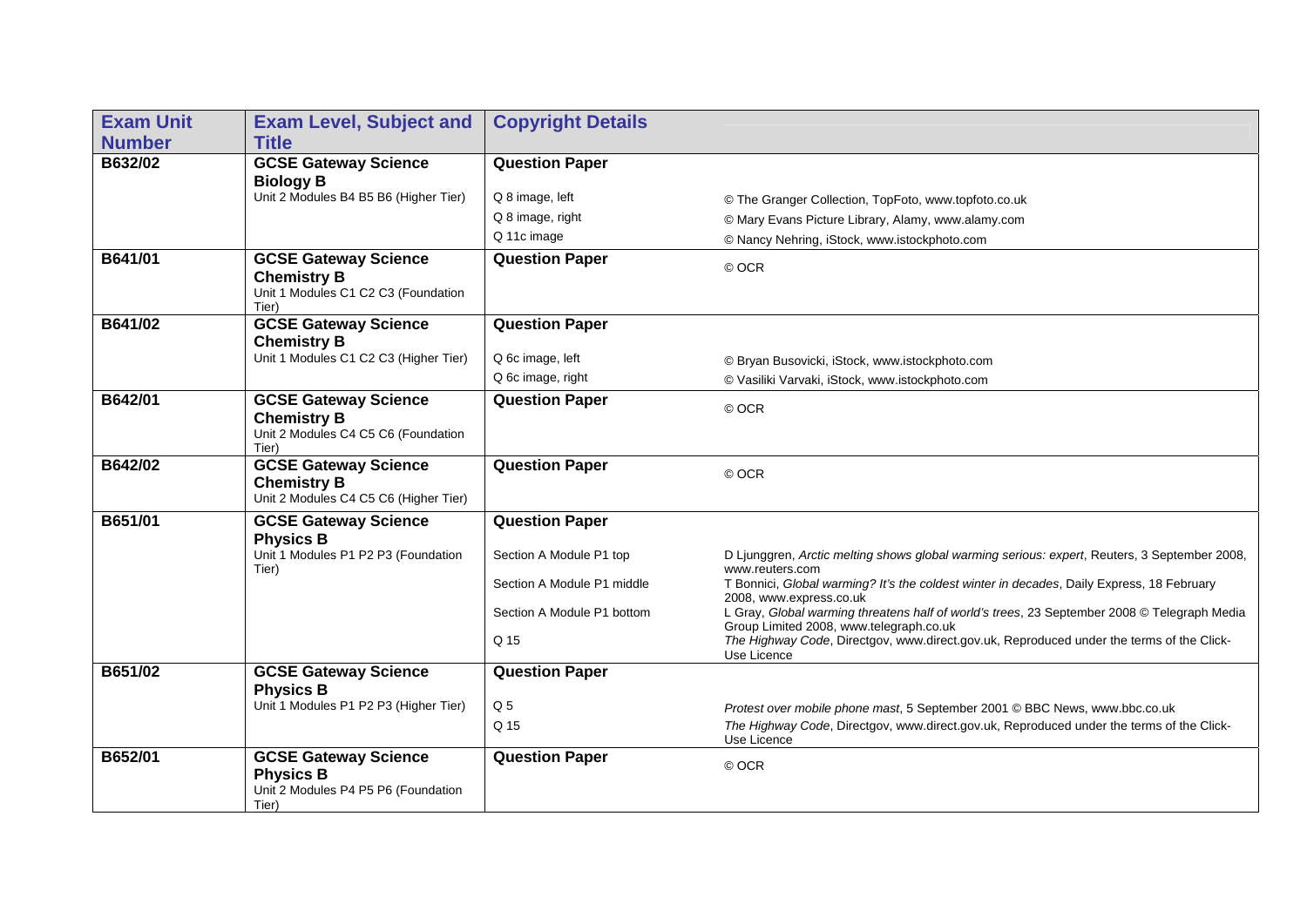| <b>Exam Unit</b> | <b>Exam Level, Subject and</b>                                                                                       | <b>Copyright Details</b>           |                                                                                              |
|------------------|----------------------------------------------------------------------------------------------------------------------|------------------------------------|----------------------------------------------------------------------------------------------|
| <b>Number</b>    | <b>Title</b>                                                                                                         |                                    |                                                                                              |
| B652/02          | <b>GCSE Gateway Science</b><br><b>Physics B</b><br>Unit 1 Modules P4 P5 P6 (Higher Tier)                             | <b>Question Paper</b>              | © OCR                                                                                        |
| B802/01          | <b>GCSE Design &amp; Technology</b><br><b>Product Design</b><br>Unit 2: Designing and Making<br>Innovation Challenge | <b>Instructions for Candidates</b> | © OCR                                                                                        |
| B802/01          | <b>GCSE Design &amp; Technology</b><br><b>Product Design</b><br>Unit 2: Designing and Making<br>Innovation Challenge | <b>Instructions for Teachers</b>   | © OCR                                                                                        |
|                  |                                                                                                                      | <b>Question Paper</b>              | © OCR                                                                                        |
|                  |                                                                                                                      | <b>Task Sheet</b>                  | © OCR                                                                                        |
| B804/01          | <b>GCSE Design &amp; Technology</b><br><b>Product Design</b><br>Unit 4: Designing Influences                         | <b>Question Paper</b>              | © OCR                                                                                        |
|                  |                                                                                                                      | <b>Instructions for Teachers</b>   | © OCR                                                                                        |
| B811_01          | <b>GCSE Mathematics Syllabus</b><br>D<br>Unit 1: (Foundation Tier)                                                   | <b>Question Paper</b>              | © OCR                                                                                        |
| B812_01          | <b>GCSE Mathematics Syllabus</b><br>D<br>Unit 2: (Foundation Tier)                                                   | <b>Question Paper</b>              | © OCR                                                                                        |
| B813_01          | <b>GCSE Mathematics Syllabus</b><br>D<br>Unit 3: (Higher Tier)                                                       | <b>Question Paper</b>              | © OCR                                                                                        |
| B814 01          | <b>GCSE Mathematics Syllabus</b><br>D<br>Unit 4: (Higher Tier)                                                       | <b>Question Paper</b>              | © OCR                                                                                        |
| $C11(V2)$ _01    | Science Entry Level<br><b>Certificate</b><br><b>Rubbish</b>                                                          | <b>Question Paper</b>              | © Isles of Scilly Area of Outstanding Natural Beauty (AONB) & Council of the Isles of Scilly |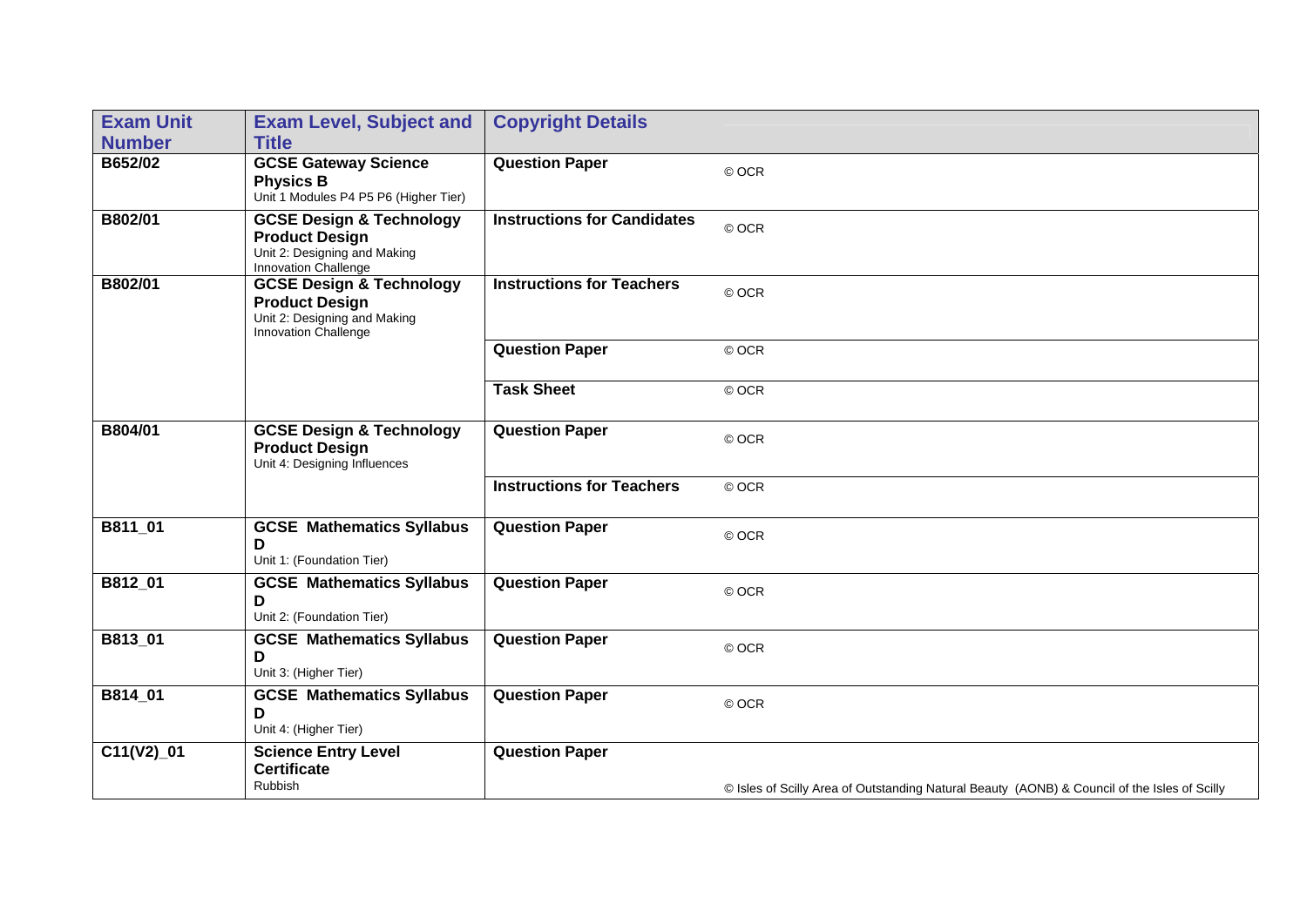| <b>Exam Unit</b> | <b>Exam Level, Subject and</b>                                    | <b>Copyright Details</b> |                                                                                                               |
|------------------|-------------------------------------------------------------------|--------------------------|---------------------------------------------------------------------------------------------------------------|
| <b>Number</b>    | <b>Title</b>                                                      |                          |                                                                                                               |
| F003/01          | <b>GCE A2 Accounting</b><br><b>Management Accounting</b>          | <b>Question Paper</b>    | © OCR                                                                                                         |
| F004/01          | <b>GCE A2 Accounting</b><br>Company Accounts and Interpretation   | <b>Question Paper</b>    | © OCR                                                                                                         |
| F011/01          | <b>GCE AS Accounting</b><br><b>Accounting Principles</b>          | <b>Question Paper</b>    | © OCR                                                                                                         |
|                  |                                                                   | <b>Resource Booklet</b>  | © OCR                                                                                                         |
| F012/01          | <b>GCE AS Accounting</b><br><b>Accounting Applications</b>        | <b>Question Paper</b>    | © OCR                                                                                                         |
|                  |                                                                   | <b>Resource Booklet</b>  | © OCR                                                                                                         |
| F013/01          | <b>GCE AS Accounting</b><br>Company Accounts and Interpretation   | <b>Question Paper</b>    | © OCR                                                                                                         |
|                  |                                                                   | <b>Resource Booklet</b>  | © OCR                                                                                                         |
| F014/01          | <b>GCE AS Accounting</b><br><b>Management Accounting</b>          | <b>Question Paper</b>    | © OCR                                                                                                         |
|                  |                                                                   | <b>Resource Booklet</b>  | © OCR                                                                                                         |
| F211/01          | <b>GCE AS Biology</b>                                             | <b>Question Paper</b>    |                                                                                                               |
|                  | Cells, Exchange and Transport                                     | Fig 1.1 image            | © J.C. Revy, Science Photo Library, www.sciencephoto.com                                                      |
| F212/01          | <b>GCE AS Biology</b>                                             | <b>Question Paper</b>    |                                                                                                               |
|                  | Molecules, Biodiversity, Food and<br>Health                       | Fig 5.2                  | The diagrams are reproduced with the kind permission of the British Heart Foundation, the<br>copyright holder |
| F214/01          | <b>GCE AS Biology</b><br>Communication, Homeostasis and<br>Energy | <b>Question Paper</b>    | © OCR                                                                                                         |
|                  |                                                                   | <b>Insert</b>            |                                                                                                               |
|                  |                                                                   | Fig 4.1 image            | © Steve Gschmeissner, Science Photo Library, www.sciencephoto.com                                             |
| F221/01          | <b>GCE AS Human Biology</b>                                       | <b>Question Paper</b>    |                                                                                                               |
|                  | Molecules, Blood and Gas Exchange                                 | <b>Fig 1.1a</b>          | DS Friend, Brigham and Women's Hospital © National Institute of General Medical Sciences                      |
|                  |                                                                   | Fig 1.1b                 | Thinkquest, Oracle Education Foundation                                                                       |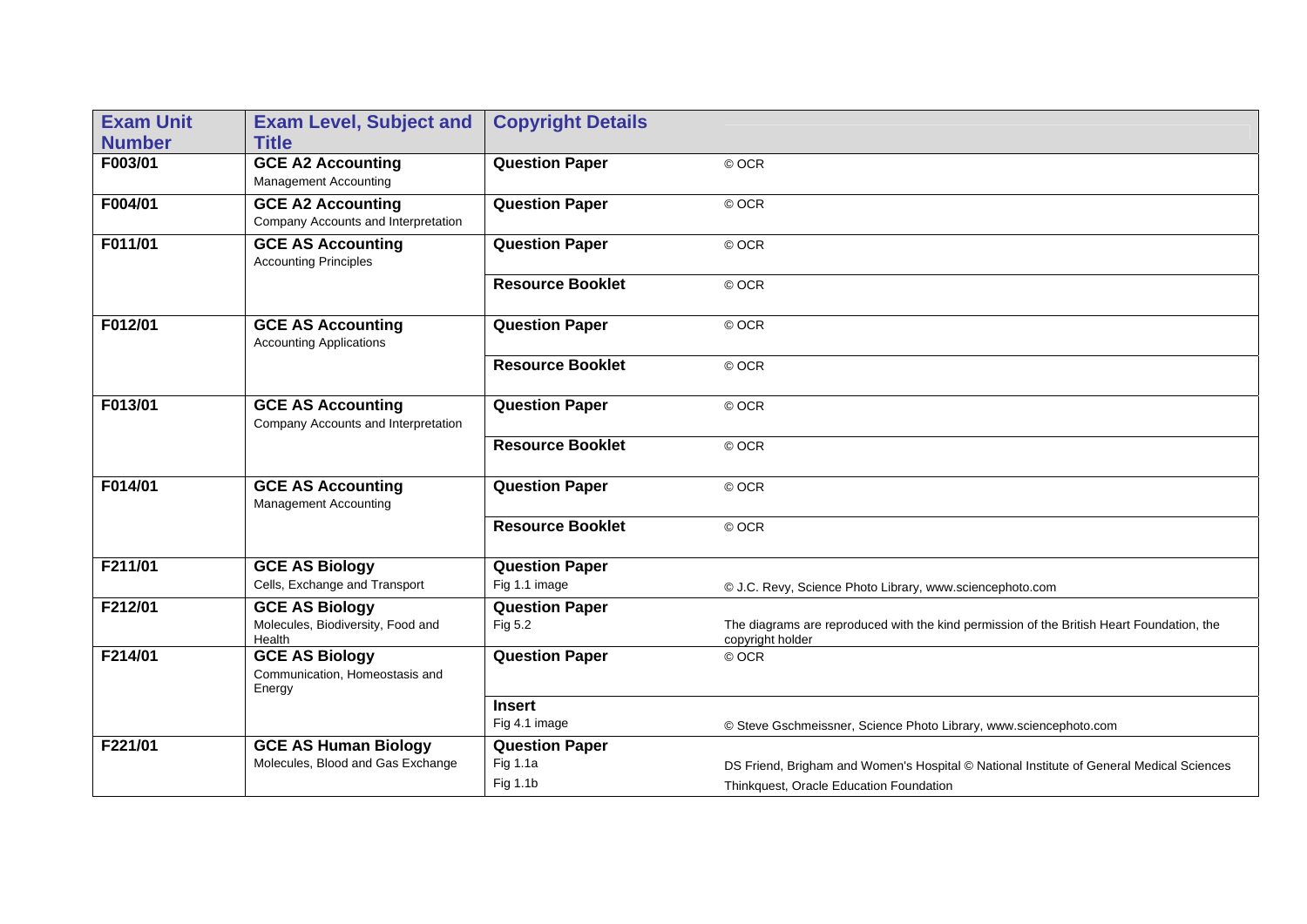| <b>Exam Unit</b> | <b>Exam Level, Subject and</b>                                                     | <b>Copyright Details</b>                    |                                                                                                                                                                                                                                                                                                                                                                                                                                                                                                                                                                                                                                                                                                                                                                                                                                                                                                                                                                                                                                                                                                             |
|------------------|------------------------------------------------------------------------------------|---------------------------------------------|-------------------------------------------------------------------------------------------------------------------------------------------------------------------------------------------------------------------------------------------------------------------------------------------------------------------------------------------------------------------------------------------------------------------------------------------------------------------------------------------------------------------------------------------------------------------------------------------------------------------------------------------------------------------------------------------------------------------------------------------------------------------------------------------------------------------------------------------------------------------------------------------------------------------------------------------------------------------------------------------------------------------------------------------------------------------------------------------------------------|
| <b>Number</b>    | <b>Title</b>                                                                       |                                             |                                                                                                                                                                                                                                                                                                                                                                                                                                                                                                                                                                                                                                                                                                                                                                                                                                                                                                                                                                                                                                                                                                             |
| F221/01 cont.    |                                                                                    | Fig 1.2                                     | © Don Fawcatt, Science Photo Library, www.sciencephoto.com                                                                                                                                                                                                                                                                                                                                                                                                                                                                                                                                                                                                                                                                                                                                                                                                                                                                                                                                                                                                                                                  |
|                  |                                                                                    | Fig 4.1                                     | M Jones, Biology 1 for OCR, p82, Cambridge University Press, 2007                                                                                                                                                                                                                                                                                                                                                                                                                                                                                                                                                                                                                                                                                                                                                                                                                                                                                                                                                                                                                                           |
|                  |                                                                                    | Fig 5.1                                     | © CNRI, Science Photo Library, www.sciencephoto.com                                                                                                                                                                                                                                                                                                                                                                                                                                                                                                                                                                                                                                                                                                                                                                                                                                                                                                                                                                                                                                                         |
| F222/01          | <b>GCE AS Human Biology</b>                                                        | <b>Question Paper</b>                       |                                                                                                                                                                                                                                                                                                                                                                                                                                                                                                                                                                                                                                                                                                                                                                                                                                                                                                                                                                                                                                                                                                             |
|                  | Growth, Development and Disease                                                    | Case Study 1<br>Fig 1.1<br>Figs 1.2 and 1.3 | Adapted from C Richmond, Obituary, Sir Richard Doll, British Medical Journal, 2005, Vol 331,<br>p295; reproduced with permission from the BMJ Publishing Group<br>Adapted from R Doll, Sir Austin Bradford Hill and the progress of medical science, British<br>Medical Journal, 1992, Vol 305, p1521; reproduced with permission from the BMJ Publishing<br>Group<br>Adapted from H Bower, No sign of slowing down, British Medical Journal, 1997, Vol 314, p695;<br>reproduced with permission from the BMJ Publishing Group<br>R Doll, R Peto, K Wheatley, R Gray & I Sutherland, Mortality in relation to smoking: 40 years'<br>observations on male British doctors, British Medical Journal, 1994, Vol 309, pp901-911;<br>reproduced with permission from the BMJ Publishing Group<br>R Peto, S Darby, H Deo, P Silcocks, E Whitely & R Doll, Smoking, smoking cessation and lung<br>cancer in the UK since 1950: combination of national statistics with two case-control studies,<br>British Medical Journal, 2000, Vol 321, pp323-329; reproduced with permission from the BMJ<br>Publishing Group |
| F224/01          | <b>GCE AS Human Biology</b><br>Energy, Reproduction and Populations                | <b>Question Paper</b><br>Q 2a image         | © Steve Gschmeissner, Science Photo Library, www.sciencephoto.com                                                                                                                                                                                                                                                                                                                                                                                                                                                                                                                                                                                                                                                                                                                                                                                                                                                                                                                                                                                                                                           |
| F242/01          | <b>GCE AS Applied Business</b><br><b>Understanding the Business</b><br>Environment | <b>Question Paper</b>                       | © OCR                                                                                                                                                                                                                                                                                                                                                                                                                                                                                                                                                                                                                                                                                                                                                                                                                                                                                                                                                                                                                                                                                                       |
|                  |                                                                                    | <b>Case Study</b>                           |                                                                                                                                                                                                                                                                                                                                                                                                                                                                                                                                                                                                                                                                                                                                                                                                                                                                                                                                                                                                                                                                                                             |
|                  |                                                                                    | Appendix 1                                  | We Can Make a Difference! www.epa.gov, United States Environmental Protection Agency                                                                                                                                                                                                                                                                                                                                                                                                                                                                                                                                                                                                                                                                                                                                                                                                                                                                                                                                                                                                                        |
|                  |                                                                                    | Appendix 3                                  | Manchester's sexy cycling campaign wins Green Award, 1 December 2006, www.24dash.com,<br>24 Dash.com                                                                                                                                                                                                                                                                                                                                                                                                                                                                                                                                                                                                                                                                                                                                                                                                                                                                                                                                                                                                        |
| F243/01          | <b>GCE AS Applied Business</b><br>Unit 4: The Impact of Customer Service           | <b>Question Paper</b>                       | © OCR                                                                                                                                                                                                                                                                                                                                                                                                                                                                                                                                                                                                                                                                                                                                                                                                                                                                                                                                                                                                                                                                                                       |
|                  |                                                                                    | <b>Case Study</b>                           | © OCR                                                                                                                                                                                                                                                                                                                                                                                                                                                                                                                                                                                                                                                                                                                                                                                                                                                                                                                                                                                                                                                                                                       |
| F246/01          | <b>GCSE Applied Business</b><br><b>Financial Providers and Products</b>            | <b>Stimulus Material</b>                    | © OCR                                                                                                                                                                                                                                                                                                                                                                                                                                                                                                                                                                                                                                                                                                                                                                                                                                                                                                                                                                                                                                                                                                       |
| F248/01          | <b>GCE AS Applied Business</b><br>Unit 9: Strategic Decision-Making                | <b>Question Paper</b>                       | © OCR                                                                                                                                                                                                                                                                                                                                                                                                                                                                                                                                                                                                                                                                                                                                                                                                                                                                                                                                                                                                                                                                                                       |
|                  |                                                                                    | <b>Case Study</b><br>Appendix 1             | Mintel International Group Ltd, Report on Soap, Bath and Shower products - UK, November<br>2006, © 2009 Mintel International Group Ltd                                                                                                                                                                                                                                                                                                                                                                                                                                                                                                                                                                                                                                                                                                                                                                                                                                                                                                                                                                      |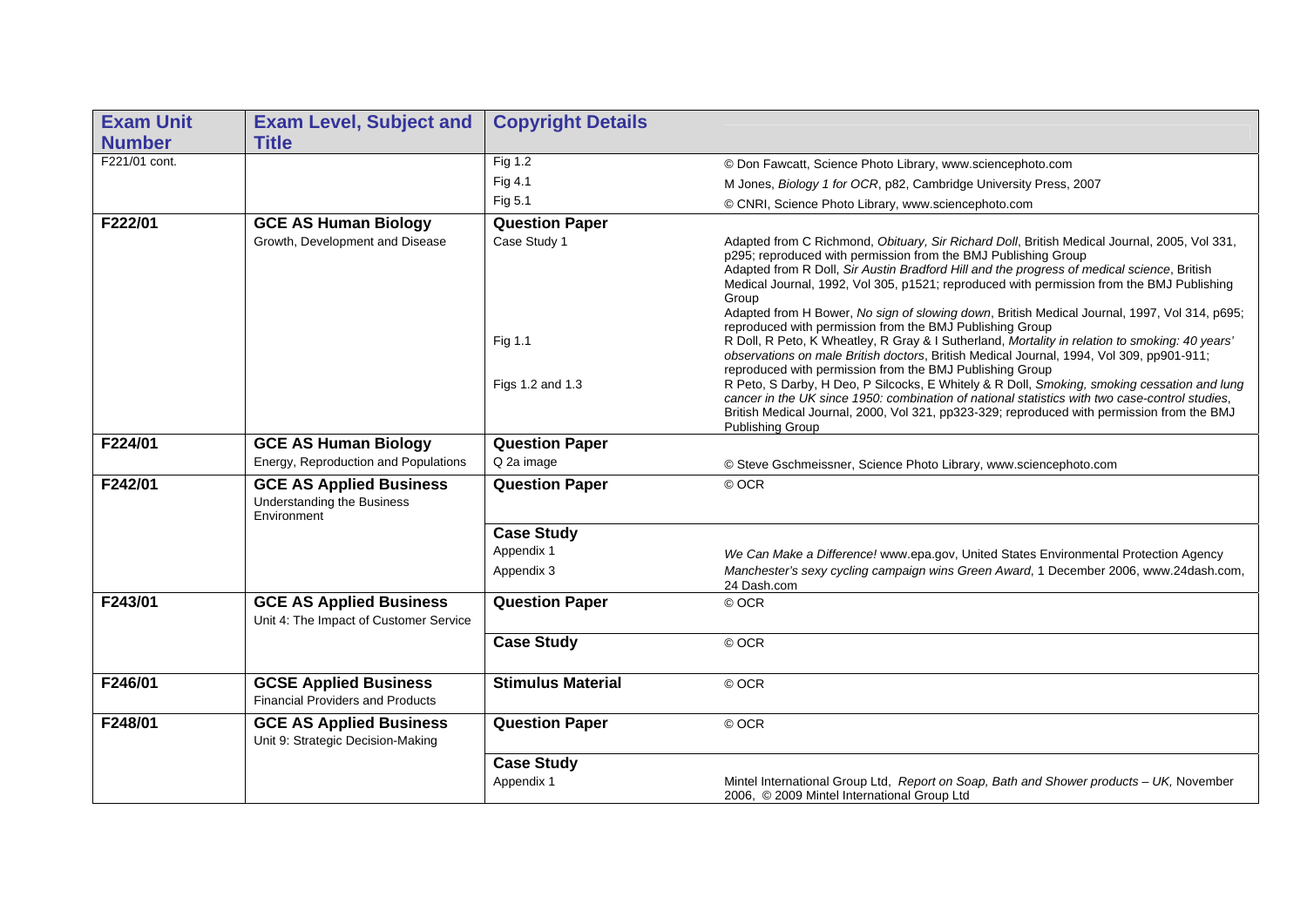| <b>Exam Unit</b> | <b>Exam Level, Subject and</b>                                               | <b>Copyright Details</b> |                                                                                                                                                                                 |
|------------------|------------------------------------------------------------------------------|--------------------------|---------------------------------------------------------------------------------------------------------------------------------------------------------------------------------|
| <b>Number</b>    | <b>Title</b>                                                                 |                          |                                                                                                                                                                                 |
| F248/01 cont.    |                                                                              | Appendix 2               | Organic Surge, taken from Chris Evans Radio 2 Drivetime Auction, www.bbc.co.uk, © 2009<br>Organic Surge, www.organicsurge.com                                                   |
|                  |                                                                              | Appendix 3               | Office for National Statistics, www.statistics.gov.uk, 2001. Reproduced under the terms of the<br>Click-Use Licence.                                                            |
|                  |                                                                              | Appendix 4               | G Montague-Jones, Kline predicts uneven fallout from economic downturn, 11 July 2008,<br>www.cosmeticsdesign-europe.com                                                         |
|                  |                                                                              | Appendix 5               | Dr K Ennemoser, Predicting the Future - Trends in the Golf Course Market, EIGCA Yearbook,<br>2001-2002, www.eigca.org, The European Institute of Golf Course Architects (EIGCA) |
|                  |                                                                              | Appendix 6               | S Duke, Fun suffers as families cut back, Daily Mail online, 27 May 2008, © Daily Mail,<br>www.thisismoney.co.uk                                                                |
| F253/01          | <b>Business Studies</b>                                                      | <b>Stimulus Material</b> | © OCR                                                                                                                                                                           |
| F256/01          | <b>GCE AS Applied Business</b><br>Unit 17: Business Law                      | <b>Question Paper</b>    | © OCR                                                                                                                                                                           |
| F257/01          | <b>GCE AS Applied Business</b><br>Unit 18: Managing Risk in the<br>Workplace | <b>Question Paper</b>    | © OCR                                                                                                                                                                           |
| F291/01          | <b>GCE AS Applied Business</b>                                               | <b>Question Paper</b>    |                                                                                                                                                                                 |
|                  | An Introduction to Business                                                  | Source Material          | N Mathiason & T Webb, Run down and parcelled off, The Observer, 30 March 2008 ©<br>Guardian News & Media Ltd, 2008, www.guardian.co.uk                                          |
| F292/01          | <b>GCE AS Applied Business</b><br><b>Business Functions</b>                  | <b>Question Paper</b>    | © OCR                                                                                                                                                                           |
|                  |                                                                              | <b>Case Study</b>        |                                                                                                                                                                                 |
|                  |                                                                              | Appendix 1               | J Pikulsky, Electronic playground: The future of fitness?, 11 September 2006, Jeff<br>Pikulsky/Valley Independent Newspaper, www.pittsburghlive.com                             |
| F293/01          | <b>GCE AS Applied Business</b><br>Marketing                                  | <b>Question Paper</b>    | © OCR                                                                                                                                                                           |
|                  |                                                                              | <b>Resource Booklet</b>  | © OCR                                                                                                                                                                           |
| F294/01          | <b>GCE AS Applied Business</b><br>Accounting                                 | <b>Question Paper</b>    | © OCR                                                                                                                                                                           |
|                  |                                                                              | <b>Resource Booklet</b>  | © OCR                                                                                                                                                                           |
| F295/01          | <b>GCE AS Applied Business</b><br>People in Organisations                    | <b>Question Paper</b>    | © OCR                                                                                                                                                                           |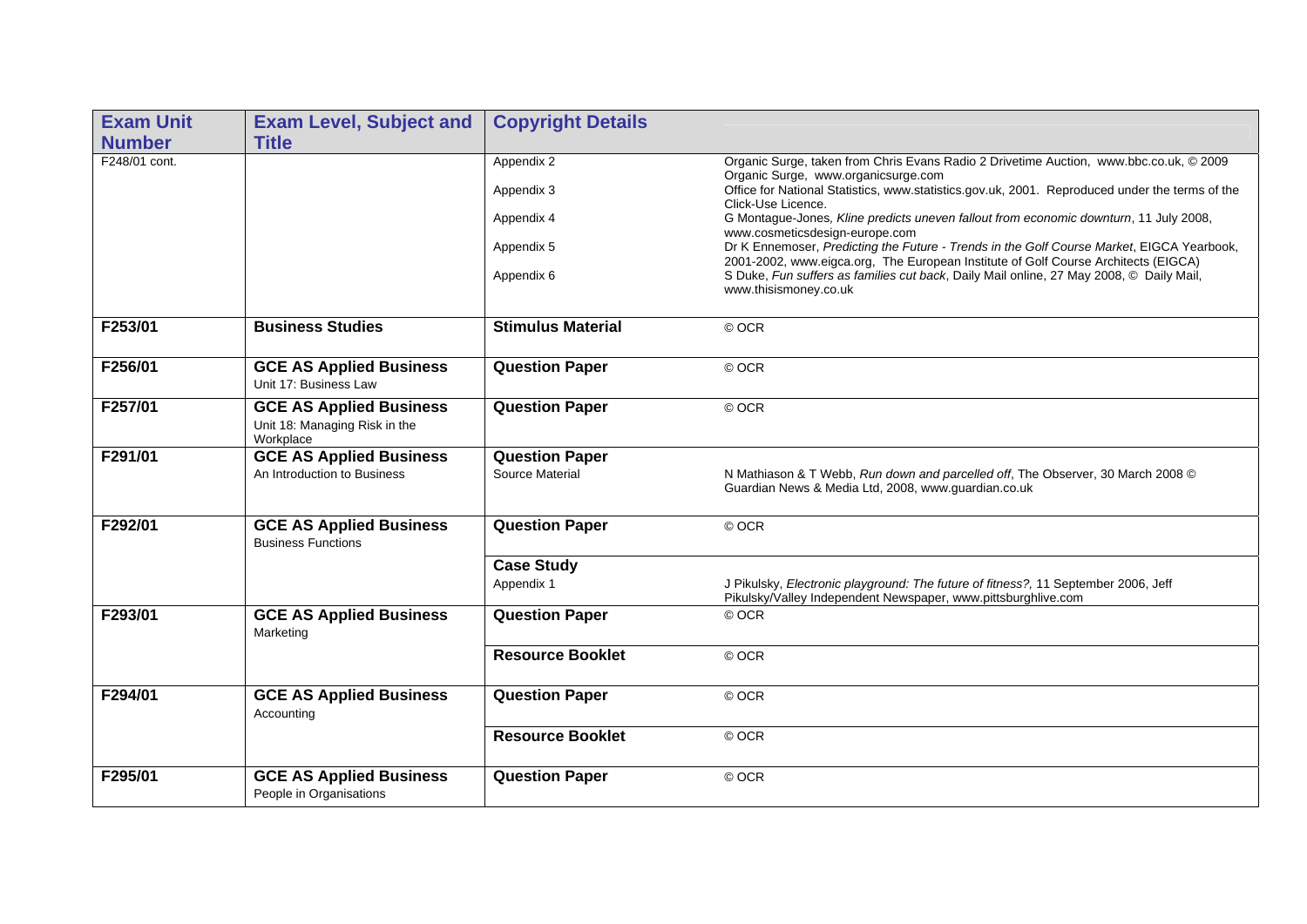| <b>Exam Unit</b><br><b>Number</b> | <b>Exam Level, Subject and</b><br><b>Title</b>                                      | <b>Copyright Details</b> |                                                                                                                                                            |
|-----------------------------------|-------------------------------------------------------------------------------------|--------------------------|------------------------------------------------------------------------------------------------------------------------------------------------------------|
| F295/01 cont.                     |                                                                                     | <b>Resource Booklet</b>  | © OCR                                                                                                                                                      |
| F296/01                           | <b>GCE AS Applied Business</b><br><b>Business Production</b>                        | <b>Question Paper</b>    | © OCR                                                                                                                                                      |
|                                   |                                                                                     | <b>Resource Booklet</b>  | © OCR                                                                                                                                                      |
| F297/01                           | <b>GCE AS Applied Business</b><br><b>Strategic Management</b>                       | <b>Question Paper</b>    | © OCR                                                                                                                                                      |
|                                   |                                                                                     | <b>Case Study</b>        | © OCR                                                                                                                                                      |
| F321/01                           | <b>GCE AS Chemistry A</b><br>Atoms, Bonds and Groups                                | <b>Question Paper</b>    | © OCR                                                                                                                                                      |
| F322/01                           | <b>GCE AS Chemistry A</b>                                                           | <b>Question Paper</b>    |                                                                                                                                                            |
|                                   | Chains, Energy and Resources                                                        | Q <sub>6g</sub>          | Spectroscopy for schools and colleges CD, @ 2000-2007 The Royal Society of Chemistry,                                                                      |
|                                   |                                                                                     | Q 7c                     | www.rsc.org<br>B Geerts and E Linacre, Ice cores, CO2 concentration, and climate, March 2002<br>www-das.uwyo.edu, University of Wyoming                    |
| F324/01                           | <b>GCE AS Chemistry A</b><br>Rings, Polymers and Analysis                           | <b>Question Paper</b>    | © OCR                                                                                                                                                      |
| F331/01                           | <b>GCE AS Chemistry B (Salters)</b><br>Chemistry for Life                           | <b>Question Paper</b>    | © OCR                                                                                                                                                      |
| F332/01                           | <b>GCE AS Chemistry B (Salters)</b><br><b>Chemistry for Natural Resources</b>       | <b>Question Paper</b>    | © OCR                                                                                                                                                      |
|                                   |                                                                                     | <b>Advanced Notice</b>   |                                                                                                                                                            |
|                                   |                                                                                     |                          | R Casiday, G Noelkin & R Frey, Treating the Public Water Supply: What is in Your Water, and<br>How is it made Safe to Drink? © Washington University, 1999 |
| F334/01                           | <b>GCE AS Chemistry B (Salters)</b>                                                 | <b>Question Paper</b>    |                                                                                                                                                            |
|                                   | <b>Chemistry of Materials</b>                                                       | $Q$ 1d                   | © SDBSWeb : http://riodb01.ibase.aist.go.jp/sdbs/ (National Institute of Advanced Industrial<br>Science and Technology, accessed July 2008)                |
|                                   |                                                                                     | Q 5c                     | Adapted from and used with permission from the Journal of Chemical Education, Vol. 67, 1990,<br>pp. 269 © 1990, Division of Chemical Education, Inc.       |
| F451/01                           | <b>GCE AS Computing</b><br><b>Computer Fundamentals</b>                             | <b>Question Paper</b>    | © OCR                                                                                                                                                      |
| F452/01                           | <b>GCE AS Computing</b><br>Programming and Techniques and<br><b>Logical Methods</b> | <b>Question Paper</b>    | © OCR                                                                                                                                                      |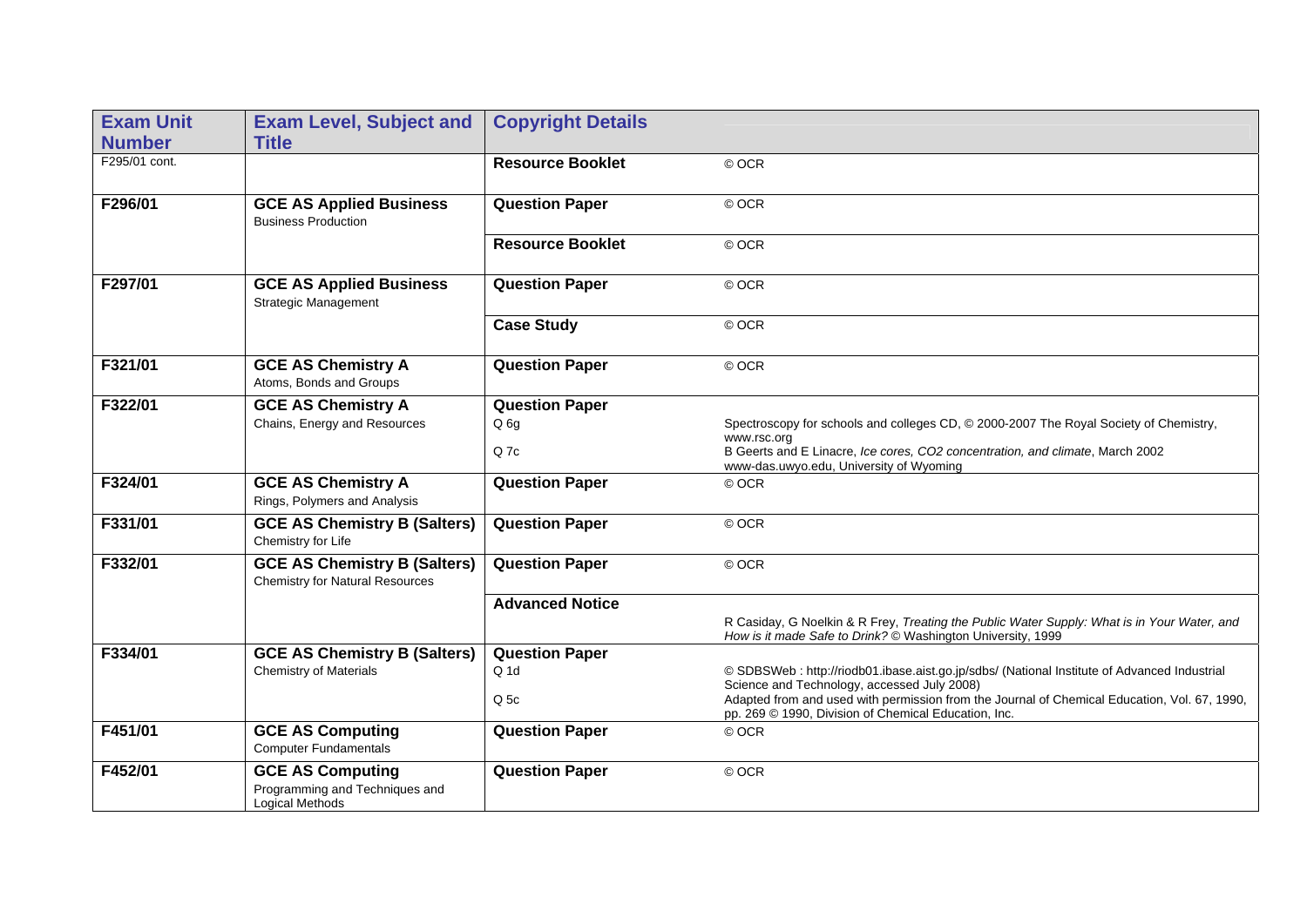| <b>Exam Unit</b> | <b>Exam Level, Subject and</b>                                                       | <b>Copyright Details</b> |                                                                                                                                                                                           |
|------------------|--------------------------------------------------------------------------------------|--------------------------|-------------------------------------------------------------------------------------------------------------------------------------------------------------------------------------------|
| <b>Number</b>    | <b>Title</b>                                                                         |                          |                                                                                                                                                                                           |
| F453/01          | <b>GCE AS Computing</b><br><b>Advanced Computing Theory</b>                          | <b>Question Paper</b>    | © OCR                                                                                                                                                                                     |
| F493/01          | <b>GCE A2 Critical Thinking</b><br>Unit 3: Resolution of Dilemmas                    | <b>Question Paper</b>    | © OCR                                                                                                                                                                                     |
|                  |                                                                                      | <b>Resource Booklet</b>  |                                                                                                                                                                                           |
|                  |                                                                                      | Document 1               | Adapted from J Laurance, Surgeon: organ trade should be legalised, 13 June 2008 © The<br>Independent, www.independent.co.uk                                                               |
|                  |                                                                                      | Document 2               | Adapted from Warning over UK's 'organ tourists', 15 August 2008 © InTheNews.co.uk,<br>www.inthenews.co.uk                                                                                 |
|                  |                                                                                      | Document 3               | Adapted from P Webster, Gordon Brown seeks to make everyone an organ donor - with opt-out<br>© The Times, London, 14 January 2008, www.timesonline.co.uk                                  |
|                  |                                                                                      | Document 4               | Adapted from I Stelzer, Gordon Brown should pay donors for organs, 23 January 2008 ©<br>Telegraph Media Group Limited 2008, www.telegraph.co.uk                                           |
| F494/01          | <b>GCE A2 Critical Thinking</b>                                                      | <b>Question Paper</b>    |                                                                                                                                                                                           |
|                  | Unit 4: Critical Reasoning                                                           | Q <sub>6</sub>           | Adapted from More people mean more disease, p4 © New Scientist, 2644, 20 February 2008                                                                                                    |
|                  |                                                                                      | Q 17                     | Adapted from © C Barras, Monkeys tune in to your way of thinking, p8, New Scientist, 2641, 3<br>February 2008                                                                             |
|                  |                                                                                      | Q 19                     | Adapted from © D Levitin, Music special: The illusion of music, pp35-36, New Scientist, 2644,<br>23 February 2008                                                                         |
|                  |                                                                                      | <b>Resource Booklet</b>  | M Bunting, It is unscientific to pour wholesale scorn on complementary medicine, The<br>Guardian, 24 March 2008 @ Guardian News & Media Ltd 2008, www.guardian.co.uk                      |
| F501/01          | <b>GCE AS Critical Thinking</b><br>Unit 1: Introduction to Critical Thinking         | <b>Question Paper</b>    | © OCR                                                                                                                                                                                     |
|                  |                                                                                      | <b>Resource Booklet</b>  |                                                                                                                                                                                           |
|                  |                                                                                      | Document 1               | D Derbyshire, Return of the blackout: Crime fear as councils switch off streetlights to save the<br>planet, The Daily Mail, 11 February 2008, www.dailymail.co.uk © Associated Newspapers |
|                  |                                                                                      | Document 1 images        | © Arnold Slater, www.arnoldslater.com                                                                                                                                                     |
|                  |                                                                                      | Document 2               | Councils should switch off their lights rather than street lights, 14 October 2008,<br>www.theaa.com, The Automobile Association Limited                                                  |
| F502/01          | <b>GCE AS Critical Thinking</b><br>Unit 2: Assessing and Developing<br>Argument      | <b>Question Paper</b>    | © OCR                                                                                                                                                                                     |
|                  |                                                                                      | <b>Resource Booklet</b>  | © OCR                                                                                                                                                                                     |
| F503/01          | <b>GCE AS Critical Thinking</b><br>Unit 3: Ethical Reasoning and Decision-<br>Making | <b>Question Paper</b>    | © OCR                                                                                                                                                                                     |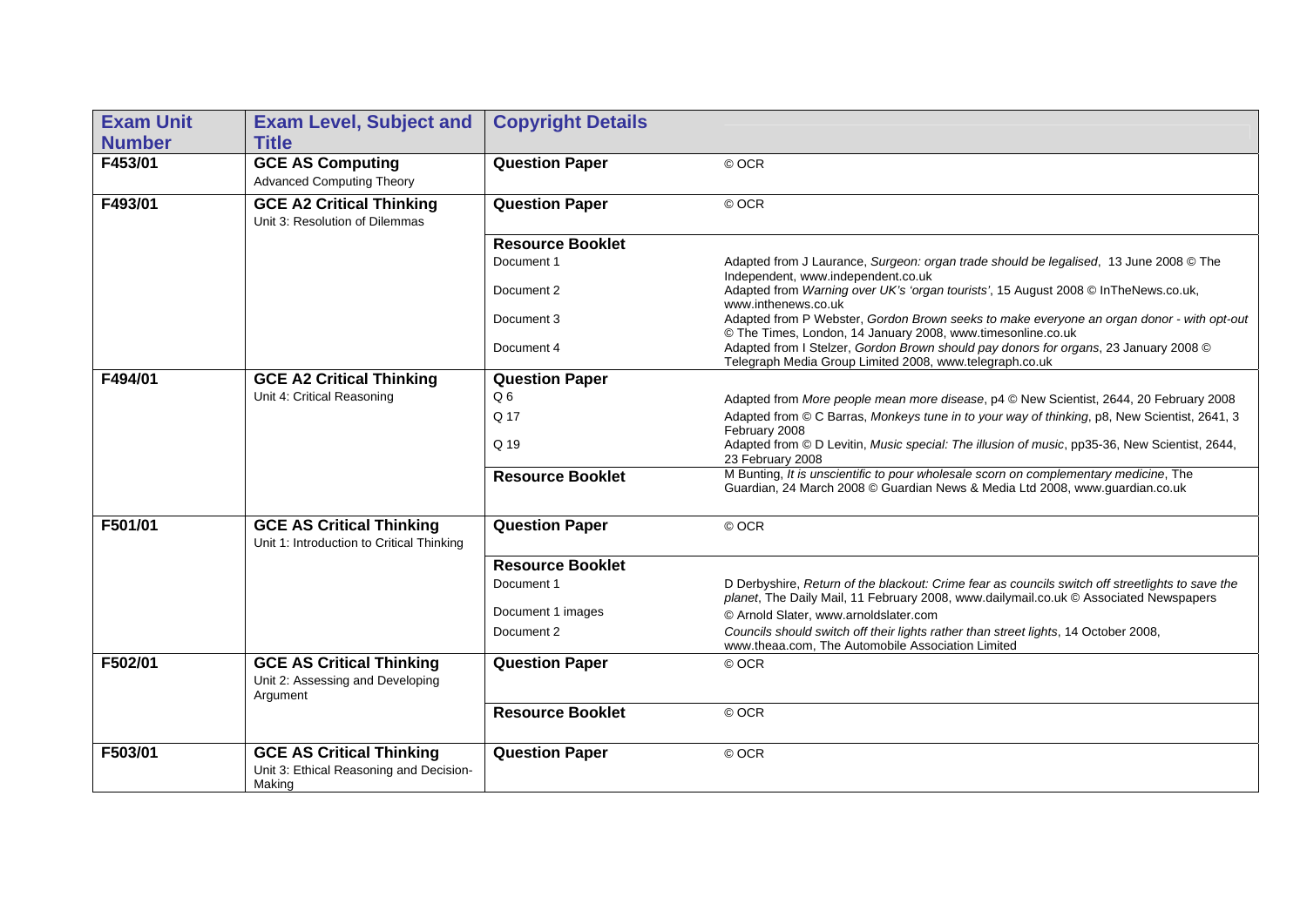| <b>Exam Unit</b> | <b>Exam Level, Subject and</b>                                                                                           | <b>Copyright Details</b>         |                                                                                                                               |
|------------------|--------------------------------------------------------------------------------------------------------------------------|----------------------------------|-------------------------------------------------------------------------------------------------------------------------------|
| <b>Number</b>    | <b>Title</b>                                                                                                             |                                  |                                                                                                                               |
| F503/01 cont.    |                                                                                                                          | <b>Resource Booklet</b>          |                                                                                                                               |
|                  |                                                                                                                          | Document 1                       | Department for Work and Pensions, www.dwp.gov.uk, accessed 2009. Reproduced under the<br>terms of the Click-Use Licence.      |
|                  |                                                                                                                          | Document 2                       | Reporting benefit theft, Directgov, www.direct.gov.uk, accessed 2009. Reproduced under the<br>terms of the Click-Use Licence. |
| F504/01          | <b>GCE AS Critical Thinking</b><br>Unit 4: Critical Reasoning                                                            | <b>Question Paper</b>            | © OCR                                                                                                                         |
|                  |                                                                                                                          | <b>Resource Booklet</b>          |                                                                                                                               |
|                  |                                                                                                                          | Document 1                       | H Rifkind, Big Brother only wants to help you © The Times 11 2008, London, 21 November<br>2008, www.timesonline.co.uk         |
|                  |                                                                                                                          | Document 2                       | Surveillance: the lives of others © The Times 05 08, London, 31 May 2008,<br>www.timesonline.co.uk                            |
| F521/01          | <b>GCE AS Design &amp; Technology</b><br>Advanced Innovation Challenge                                                   | <b>Question Paper</b>            | © OCR                                                                                                                         |
|                  |                                                                                                                          | <b>Teachers' Notes</b>           | © OCR                                                                                                                         |
|                  |                                                                                                                          | <b>Task Sheet</b>                | © OCR                                                                                                                         |
| F521/02          | <b>GCE AS Design &amp; Technology</b><br>Advanced Innovation Challenge                                                   | <b>Reflection Paper</b>          | © OCR                                                                                                                         |
| F541/01          | <b>Principal Learning Level 1</b><br><b>Engineering</b><br>Introduction to the World of Engineering                      | <b>Instructions for Teachers</b> | © OCR                                                                                                                         |
|                  |                                                                                                                          | <b>Question Paper</b>            | © OCR                                                                                                                         |
| F548/01          | <b>Principal Learning Level 2</b><br><b>Engineering</b><br>The engineered world                                          | <b>Question Paper</b>            | © OCR                                                                                                                         |
|                  |                                                                                                                          | <b>Instructions for Teachers</b> | © OCR                                                                                                                         |
| F552/01          | <b>Principal Learning Level 2</b><br><b>Engineering</b><br>Unit 5: Construct Electronic and<br><b>Electrical Systems</b> | <b>Question Paper</b>            | © OCR                                                                                                                         |
|                  |                                                                                                                          | <b>Instructions for Teachers</b> | © OCR                                                                                                                         |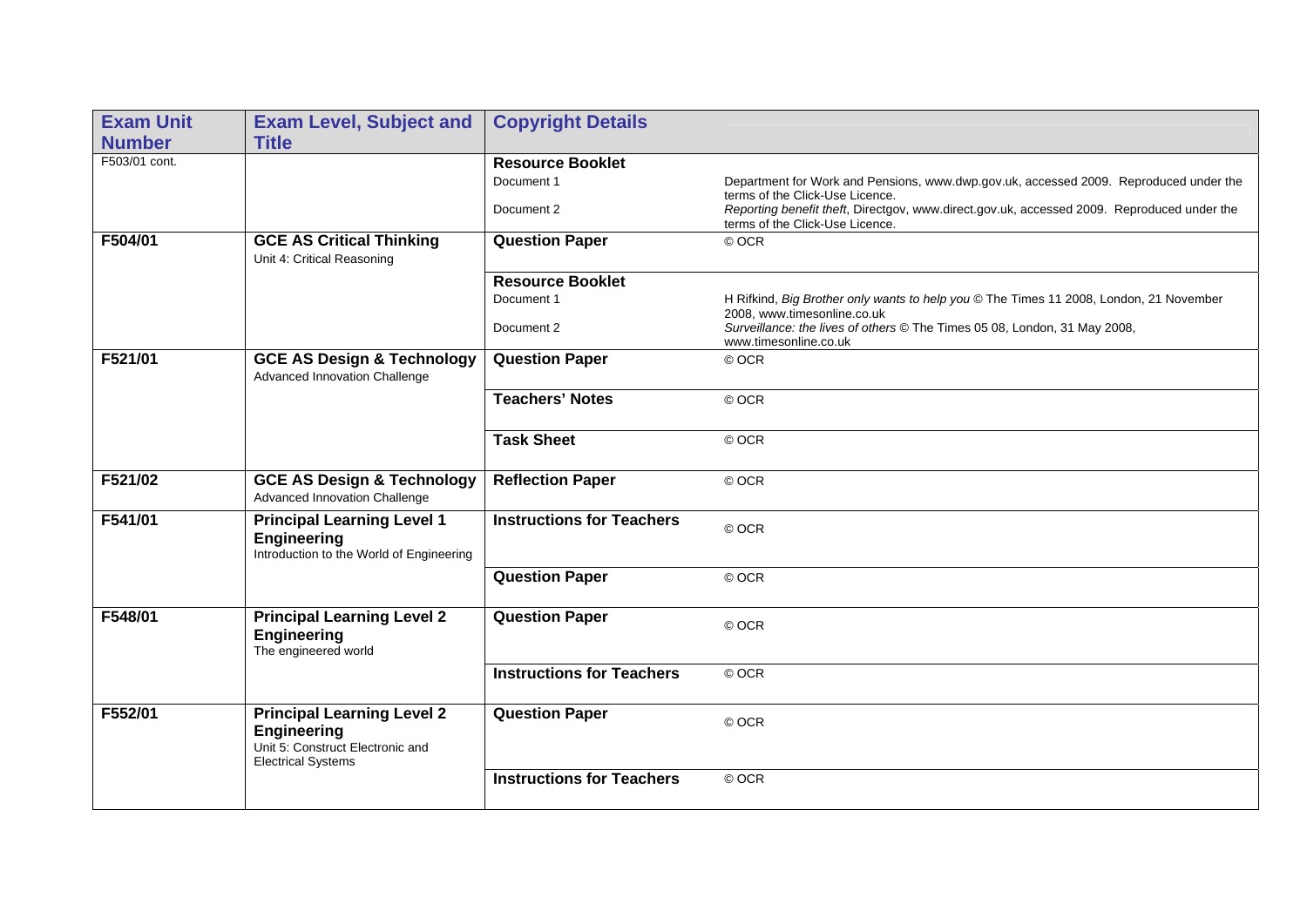| <b>Exam Unit</b> | <b>Exam Level, Subject and</b>                                                                                       | <b>Copyright Details</b>     |                                                                                                                                                                                                                                                                                   |
|------------------|----------------------------------------------------------------------------------------------------------------------|------------------------------|-----------------------------------------------------------------------------------------------------------------------------------------------------------------------------------------------------------------------------------------------------------------------------------|
| <b>Number</b>    | <b>Title</b>                                                                                                         |                              |                                                                                                                                                                                                                                                                                   |
| F559/01          | <b>Principal Learning Level 3</b><br><b>Engineering</b><br>Instrumentation and Control<br>Engineering                | <b>Question Paper</b>        | © OCR                                                                                                                                                                                                                                                                             |
| F563/01          | <b>Principal Learning Level 3</b><br><b>Engineering</b><br>Mathematical techniques and<br>applications for engineers | <b>Question Paper</b>        | © OCR                                                                                                                                                                                                                                                                             |
| F581/01          | <b>GCE AS Economics</b>                                                                                              | <b>Question Paper</b>        |                                                                                                                                                                                                                                                                                   |
|                  | Markets in Action                                                                                                    | Source Material              | Office of Health Economics, The Problem of Health Care, 2002, www.ohe.org, Office of Health<br>Economics                                                                                                                                                                          |
| F582/01          | <b>GCE AS Economics</b><br>The National and International Economy                                                    | <b>Question Paper</b>        | © OCR                                                                                                                                                                                                                                                                             |
| F583/01          | <b>GCE A2 Economics</b>                                                                                              | <b>Question Paper</b>        |                                                                                                                                                                                                                                                                                   |
|                  | Economics of Work and Leisure                                                                                        | Q1 Source 1                  | Source Best Western Hotel news article, Increased Demand for UK Campsites, 28 July 2008,<br>www.bestwestern.co.uk                                                                                                                                                                 |
|                  |                                                                                                                      | Q1 Source 2                  | UK Campsite, Camping Firms Reveal 'Excellent Sales', 10 November 2008,<br>www.ukcampsite.co.uk                                                                                                                                                                                    |
|                  |                                                                                                                      | Q1 Source 3                  | Pricewaterhouse Coopers article, Britons Carry on Camping Whatever the Weather, 15 April<br>2009, www.pwc.co.uk                                                                                                                                                                   |
| F584/01          | <b>GCE A2 Economics</b>                                                                                              | <b>Question Paper</b>        |                                                                                                                                                                                                                                                                                   |
|                  | <b>Transport Economics</b>                                                                                           | Section A<br>Section A Fig 1 | © The Economist, 'Wrong Way', 29 November 2007 reproduced by permission of The<br>Economist Newspaper Limited, London 2007<br>Department for Transport, Regional transport statistics: 2007 edition, www.dft.gov.uk, 2007.<br>Reproduced under the terms of the Click-Use Licence |
| F585/01          | <b>GCE A2 Economics</b><br>The Global Economy                                                                        | <b>Question Paper</b>        | © OCR                                                                                                                                                                                                                                                                             |
|                  |                                                                                                                      | <b>Stimulus Material</b>     |                                                                                                                                                                                                                                                                                   |
|                  |                                                                                                                      | Extract 2 Fig 2.2            | From Letters to the Telegraph, Keynesian over-spending won't rescue the economy, 26<br>October 2008, Daily Telegraph, www.telegraph.co.uk                                                                                                                                         |
|                  |                                                                                                                      | Extract 3                    | Countries call on the International Monetary Fund (IMF), January 2009, C BBC News,<br>www.bbc.co.uk                                                                                                                                                                               |
|                  |                                                                                                                      | Extract 4                    | India: Boom What Boom?, 20 October 2008, © BBC News, www.bbc.co.uk                                                                                                                                                                                                                |
| F651/01          | <b>GCE AS English Language</b>                                                                                       | <b>Question Paper</b>        |                                                                                                                                                                                                                                                                                   |
|                  | The Dynamics of Speech                                                                                               | Section A Q1                 | Transcript from the USA National Commission on Maths and Science Teaching, Produced by<br>the Federal News Service, Washington, DC, December 2008, www.ed.gov                                                                                                                     |
|                  |                                                                                                                      | Section A Q2                 | Roddy Doyle, Paddy Clarke Ha Ha Ha, June 1994, reproduced by permission of Random<br>House UK Ltd.                                                                                                                                                                                |
|                  |                                                                                                                      | Section B Q3                 | © British Library all rights reserved, www.bl.uk                                                                                                                                                                                                                                  |
|                  |                                                                                                                      | Section B Q4                 | BBC. Voices. www.bbc.co.uk                                                                                                                                                                                                                                                        |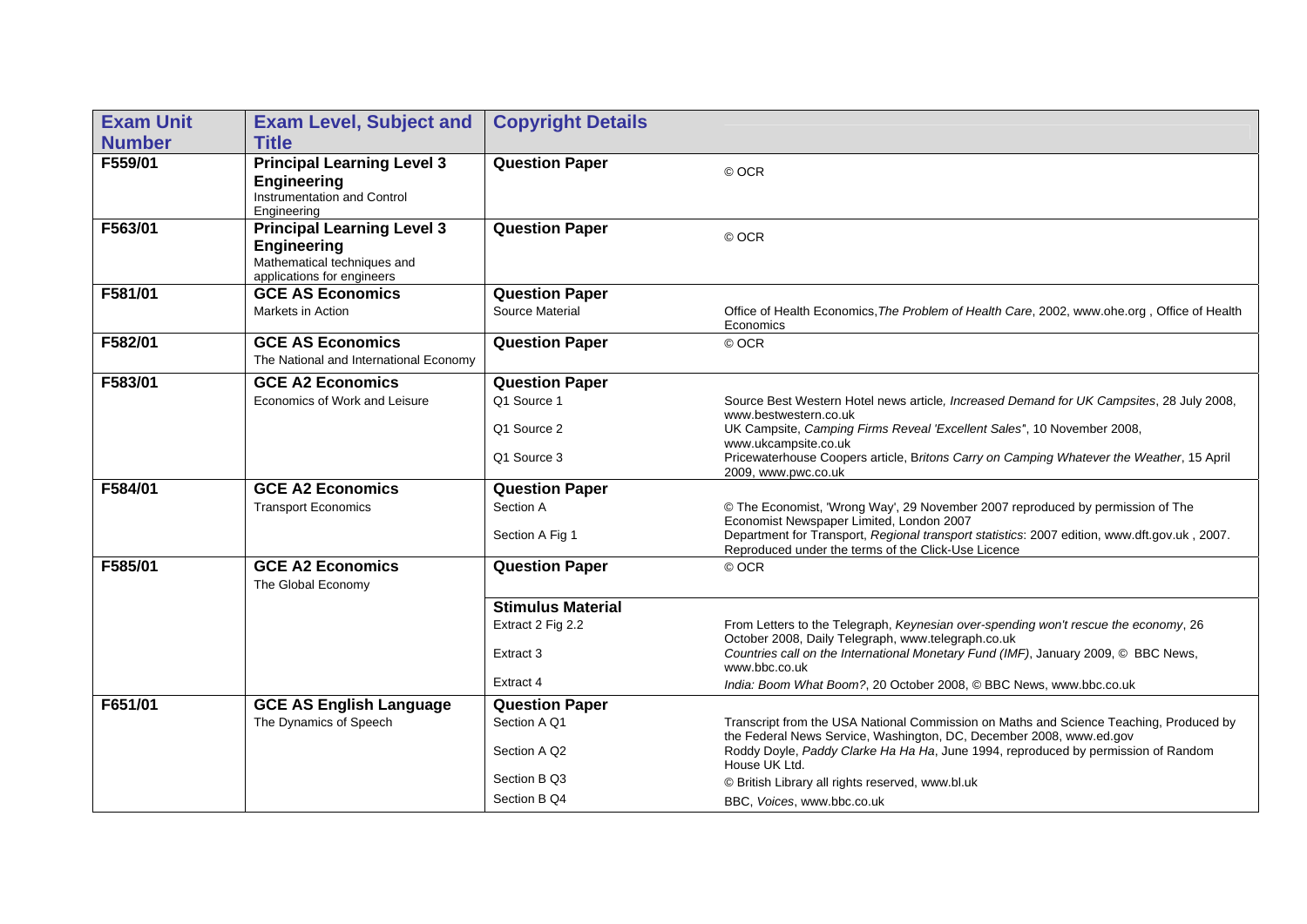| <b>Exam Unit</b> | <b>Exam Level, Subject and</b>                                                 | <b>Copyright Details</b> |                                                                                                                                                                                |
|------------------|--------------------------------------------------------------------------------|--------------------------|--------------------------------------------------------------------------------------------------------------------------------------------------------------------------------|
| <b>Number</b>    | <b>Title</b>                                                                   |                          |                                                                                                                                                                                |
| F653/01          | <b>GCE AS English Language</b>                                                 | <b>Question Paper</b>    | © OCR                                                                                                                                                                          |
|                  | Culture, Language and Identity                                                 |                          |                                                                                                                                                                                |
|                  |                                                                                | <b>Reading Booklet</b>   |                                                                                                                                                                                |
|                  |                                                                                | Q 1 Passage C            | J Daly, The Independent, 4 October 2009, www.independent.co.uk                                                                                                                 |
|                  |                                                                                | Q 1 Passage D            | P Trudgill, <i>English Accents &amp; Dialects</i> , 1990, reproduced by permission of Edward Arnold<br>(Publishers) Ltd.                                                       |
|                  |                                                                                | Q 2 Passage E            | J Lumley, No Room for Secrets, 2004, Penguin, reproduced by permission of David Higham<br>Associates.                                                                          |
|                  |                                                                                | Q 2 Passage F            | © Boy George, Autobiography of Boy George, 1995, reproduced by permission of Pan<br>Macmillan.                                                                                 |
|                  |                                                                                | Q 2 Passage G            | © V Brittain, Testament of Youth, 1980 Fontana Virago Press.                                                                                                                   |
|                  |                                                                                | Q 3 Passage H            | © Jonathan Hope, G g noob, The Times Literary Supplement, 5 September 2008,<br>www.timesonline.co.uk                                                                           |
|                  |                                                                                | Q 3 Passage J            | Classroom? Chatroom!, Young Times, www.timesonline.co.uk                                                                                                                       |
|                  |                                                                                | Q 3 Passage K            | T Rall, A Graphic Novel, 2001, NBM Publishing Company, reproduced by permission of NBM<br>Publishing Company.                                                                  |
|                  |                                                                                | Q 4 Passage L            | Subcultures of the British Teenage Population, h2g2, © BBC News, www.bbc.co.uk                                                                                                 |
|                  |                                                                                | Q 4 Passage M            | B Davies, Just like JORDAN, Femail magazine, 17 July 2008, reproduced by permission of<br>Solo Syndication.                                                                    |
|                  |                                                                                | Q 4 Passage N            | B Ellen, Young Teenagers and Celebrity Culture, The Observers Opinion, 16 November 2008,<br>Copyright Guardian News & Media Ltd 2008.                                          |
| F661/01          | <b>GCE AS English Literature</b>                                               | <b>Question Paper</b>    |                                                                                                                                                                                |
|                  | Poetry and Prose 1800-1945 (Closed<br>Text)                                    | Q <sub>1</sub>           | W Wordsworth, The Solitary Reaper, Reproduced by permission of Oxford University Press.                                                                                        |
|                  |                                                                                | Q <sub>2</sub>           | C Rossetti, A Better Resurrection, Reproduced by permission of Oxford University Press.                                                                                        |
|                  |                                                                                | Q <sub>3</sub>           | W Owen, Exposure, Reproduced by permission of Oxford University Press.                                                                                                         |
|                  |                                                                                | Q <sub>4</sub>           | R Frost, The Birches, Reproduced by permission of Random House.                                                                                                                |
| F663/01          | <b>GCE AS English Literature</b><br>Drama and Poetry Pre-1800 (Closed<br>Text) | <b>Question Paper</b>    | © OCR                                                                                                                                                                          |
| F671/01          | <b>GCE AS English Language</b><br>and Literature                               | <b>Question Paper</b>    |                                                                                                                                                                                |
|                  | <b>Speaking Voices</b>                                                         | Q 1 Passage A            | Source interview from BBC Radio Cumbria, December 2008, www.bbc.co.uk                                                                                                          |
|                  |                                                                                | Q 1 Passage B            | Margaret Atwood, Surfacing, Reproduced by permission of Carlton Publishing Group.                                                                                              |
|                  |                                                                                | Q 2 Passage A            | BBC, Voices, December 2008, www.bbc.co.uk                                                                                                                                      |
|                  |                                                                                | Q 2 Passage B            | From THE CURIOUS INCIDENT OF THE DOG IN THE NIGHT-TIME by Mark Haddon,<br>published by David Fickling/Jonathan Cape. Reprinted by permission of The Random House<br>Group Ltd. |
|                  |                                                                                | Q 3 Passage A            | Tricks and Mortar, December 2008, © BBC, www.bbc.co.uk                                                                                                                         |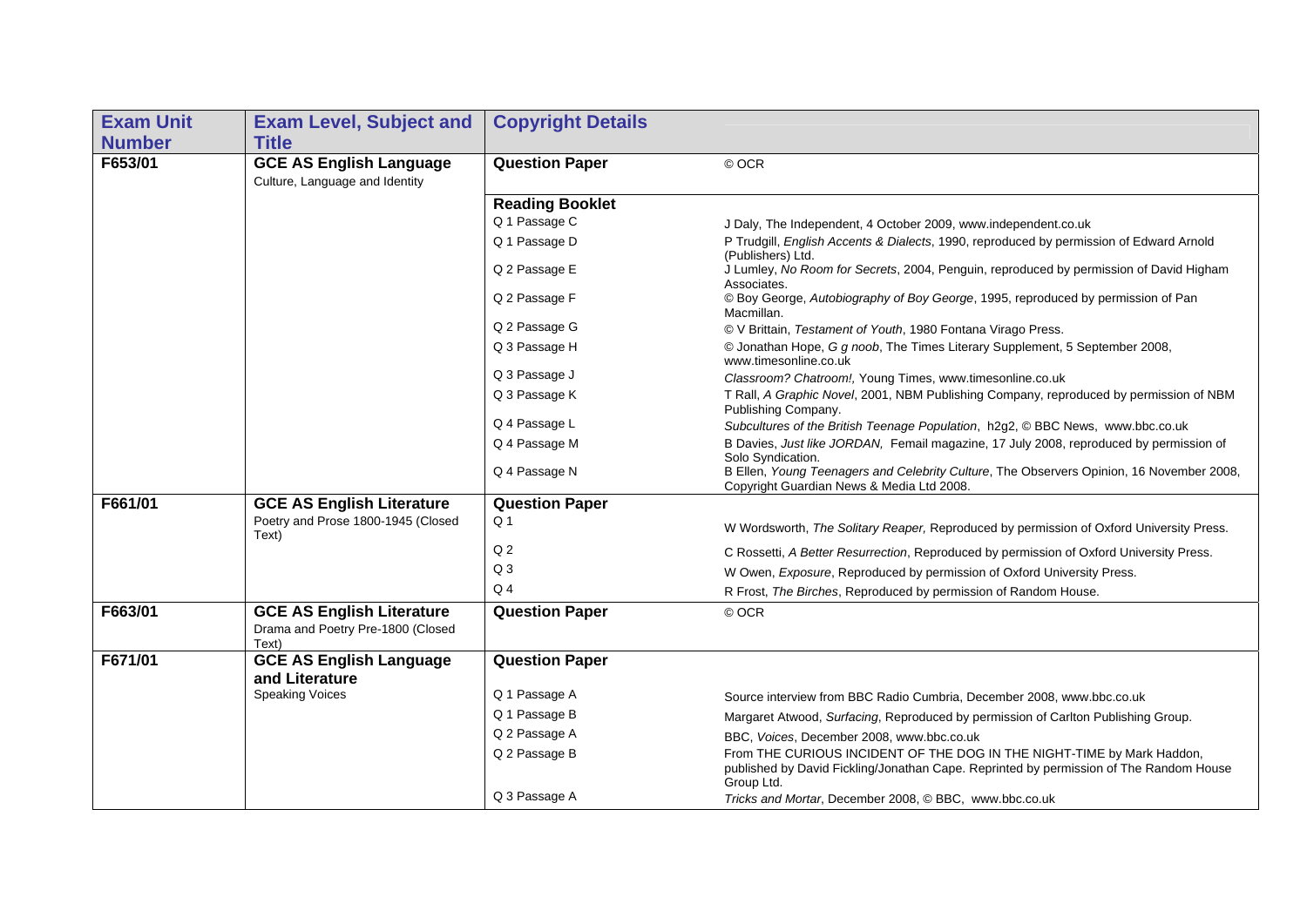| <b>Exam Unit</b> | <b>Exam Level, Subject and</b>                           | <b>Copyright Details</b>         |                                                                                                                                                                                                                                                                                                           |
|------------------|----------------------------------------------------------|----------------------------------|-----------------------------------------------------------------------------------------------------------------------------------------------------------------------------------------------------------------------------------------------------------------------------------------------------------|
| <b>Number</b>    | <b>Title</b>                                             |                                  |                                                                                                                                                                                                                                                                                                           |
| F671/01 cont.    |                                                          | Q 3 Passage B<br>Q 4 Passage A   | Peter Ackroyd, Hawksmoor, Hamish Hamilton 1985, Copyright © Peter Ackroyd, 1985,<br>Reproduced by permission of Penguin Books Ltd.<br>Transcription of Calvin Coolidge's presidential address from 5 July 1926,<br>www.teachingamericanhistory.org reproduced by permission of Ashbrook Center at Ashland |
|                  |                                                          | Q 4 Passage B                    | University.<br>Irving Caesar, Otto Harback, I want to be happy from 'No No Nanette', 1925, reproduced by<br>permission of Warner Chappell Music Group Ltd.                                                                                                                                                |
|                  |                                                          | Q 5 Passage A                    | M Sharpe, Single Girl, performed by Sandy Posey, 1966.                                                                                                                                                                                                                                                    |
|                  |                                                          | Q 6 Passage A                    | Baden Powell, Boy Scouts Oath and Law, 1908, Reproduced by permission of The Scout<br>Association                                                                                                                                                                                                         |
|                  |                                                          | Q 6 Passage B                    | Sir John Lubbock, The Duty of 'Happiness', The Pleasures of Life, 2007, Reproduced by<br>permission of BiblioBazaar, LLC.                                                                                                                                                                                 |
| F673/01          | <b>GCE AS English Language</b><br>and Literature         | <b>Question Paper</b>            |                                                                                                                                                                                                                                                                                                           |
|                  | <b>Drama Voices</b>                                      | Q 1 Passage A                    | C Marlowe, Dr Faustus, Methuen Drama, 2003, Reproduced by permission of A&C Black<br>Publishers Ltd.                                                                                                                                                                                                      |
|                  |                                                          | Q 1 Passage B                    | A Miller, The Crucible, published by Heinemann 1992.                                                                                                                                                                                                                                                      |
|                  |                                                          | Q 2 Passage A                    | W Shakespeare, Hamlet.                                                                                                                                                                                                                                                                                    |
|                  |                                                          | Q 2 Passage B                    | T Stoppard, Rosencrantz & Guildenstern are Dead, published by Faber and Faber, 1973                                                                                                                                                                                                                       |
|                  |                                                          | Q 3 Passage A                    | J Webster, The Duchess of Malfi, Methuen Drama, 2003, an imprint of A&C Black Publishers<br>Ltd.                                                                                                                                                                                                          |
|                  |                                                          | Q 3 Passage B                    | C Churchill, Top Girls, published by Methuen Drama, 2008, an imprint of A&C Black Publishers<br>Ltd.                                                                                                                                                                                                      |
| F701/01          | <b>GCE AS French</b>                                     | <b>Role Play Cards</b>           |                                                                                                                                                                                                                                                                                                           |
|                  | Speaking                                                 | Role Play A - text               | Snowshill Manor © The National Trust                                                                                                                                                                                                                                                                      |
|                  |                                                          | Role Play A - image              | © BL Images Ltd, Alamy, www.alamy.com                                                                                                                                                                                                                                                                     |
|                  |                                                          | Role Play B                      | Cheshire Oaks © McArthur Glen Ltd                                                                                                                                                                                                                                                                         |
|                  |                                                          | Role Play C                      | © Emporium Amenities Ltd                                                                                                                                                                                                                                                                                  |
|                  |                                                          | <b>Teachers' Booklet</b>         |                                                                                                                                                                                                                                                                                                           |
|                  |                                                          | Role Play A - text               | Snowshill Manor © The National Trust                                                                                                                                                                                                                                                                      |
|                  |                                                          | Role Play A - image              | © BL Images Ltd, Alamy, www.alamy.com                                                                                                                                                                                                                                                                     |
|                  |                                                          | Role Play B                      | Cheshire Oaks © McArthur Glen Ltd                                                                                                                                                                                                                                                                         |
|                  |                                                          | Role Play C                      | © Emporium Amenities Ltd                                                                                                                                                                                                                                                                                  |
| F702/01          | <b>GCE AS French</b><br>Listening, Reading and Writing 1 | <b>Instructions for Teachers</b> | © OCR                                                                                                                                                                                                                                                                                                     |
|                  |                                                          | <b>Listening Cassette</b>        | © OCR                                                                                                                                                                                                                                                                                                     |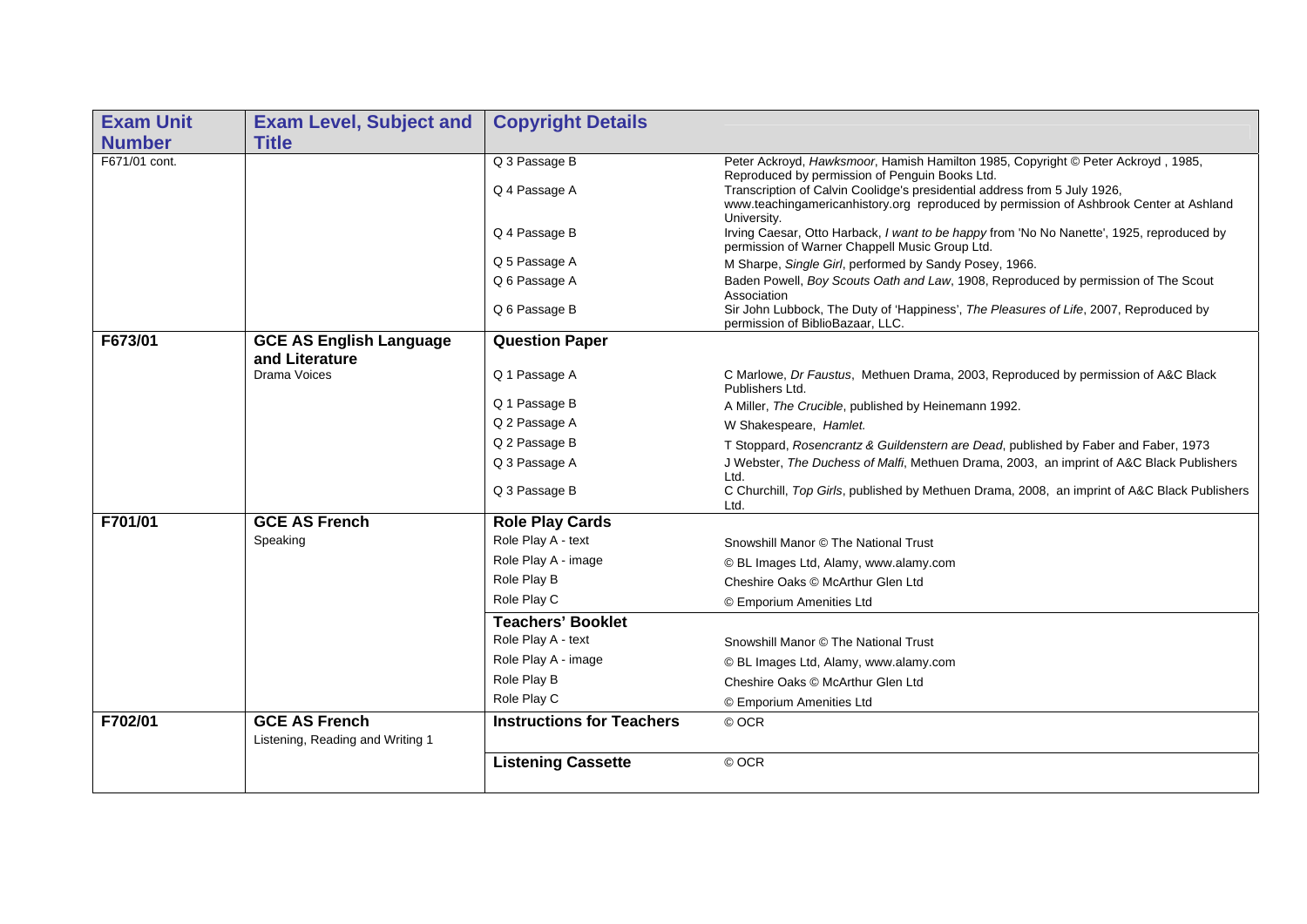| <b>Exam Unit</b> | <b>Exam Level, Subject and</b>                           | <b>Copyright Details</b>         |                                                                                                                                         |
|------------------|----------------------------------------------------------|----------------------------------|-----------------------------------------------------------------------------------------------------------------------------------------|
| <b>Number</b>    | <b>Title</b>                                             |                                  |                                                                                                                                         |
| F702/01 cont.    |                                                          | <b>Question Paper</b>            |                                                                                                                                         |
|                  |                                                          | Section B. Q 5                   | Id night : le train qui bouge la nuit!, 29, February 2008, © 2009 w3sh.com - Sojeng Publishing,<br>www.w3sh.com                         |
|                  |                                                          |                                  | David Herrgott, Premier voyage iDniGHT ce soir !; from www.webtrains.net 04/04/2008 ©<br>Copyright Web Trains 2009                      |
|                  |                                                          |                                  | Le premier train-boîte de nuit sur les rails en avril!, 28 January 2008, © 2009 Groupe Figaro<br>http://www.lefigaro.fr                 |
|                  |                                                          |                                  | Les iDNIGHT, version nuit des IDTGV, lancés vendredi 4 avril, 2 April 2008, © 2009<br>CommentCaMarche.net www.commentcamarche.net       |
|                  |                                                          |                                  | iDNIGHT © 2009 SNCF http://idnight.idtgv.com                                                                                            |
|                  |                                                          | Section B, Q 6                   | Les joyeux cahiers de vacances, merci papa, www.20minutes.fr 16.07.07 © 2009 - AFP<br>www.20minutes.fr                                  |
|                  |                                                          |                                  | La folie des cahiers de vacances, www.bibliobs.nouvelobs.com 03/07/2008, © 2009 ©Le<br>Nouvel Observateur http://bibliobs.nouvelobs.com |
|                  |                                                          |                                  | RTL, Livres les cahiers de vacances pour adultes, www.rtl.fr                                                                            |
|                  |                                                          |                                  | Le cahier de vacances des grandes vacances 2007, www.e-tud.com; juin 2007 © 2009<br>redaction.etud                                      |
|                  |                                                          |                                  | Les jolis cahiers de vacances, http://info.france2.fr 24/10/2007, © 2009 France Télévisions                                             |
| F704/01          | <b>GCE AS French</b><br>Listening, Reading and Writing 2 | <b>Instructions for Teachers</b> | © OCR                                                                                                                                   |
|                  |                                                          | <b>Listening Cassette</b>        |                                                                                                                                         |
|                  |                                                          | Q <sub>1</sub>                   | Laurent Samuel, La rencontre sur Internet met notre corps entre parentheses, Ca m'interesse,<br>Issue 325, March 2008                   |
|                  |                                                          | Q <sub>2</sub>                   | M Vigreux, Les biocarurants vontils exploser?, Phosphore, pp50-51, May 2007                                                             |
|                  |                                                          | <b>Question Paper</b>            |                                                                                                                                         |
|                  |                                                          | Q <sub>1</sub>                   | L Samuel, La rencontre sur Internet met notre corps entre parentheses, Ca m'interesse, Issue<br>325. March 2008                         |
|                  |                                                          | Q <sub>2</sub>                   | M Vigreux, Les biocarurants vontils exploser?, Phosphore, pp 50-51, May 2007                                                            |
|                  |                                                          | $Q$ 3-6                          | A Gylden, Le MuseoParc Alesia: le Futuroscope gaulois, L'Express, p71, Issue 2926, 2-8<br>August 2007                                   |
|                  |                                                          | Q 7-10                           | Gens du voyage et Gadje, December 1996, Commission Diocesaine Justice et Paix du diocese<br>de Poitiers, www.diocese-poitiers.com.fr/   |
| F711/01          | <b>GCE AS German</b>                                     | <b>Role Play Cards</b>           |                                                                                                                                         |
|                  | Speaking                                                 | Role Play A image                | © Michael Brown, iStock, www.istockphoto.com                                                                                            |
|                  |                                                          | Role Play B image                | © Rolf Richardson, Alamy, www.alamy.com                                                                                                 |
|                  |                                                          | Role Play B                      | © The Sandringham Estate                                                                                                                |
|                  |                                                          | Role Play C image                | © Steve Roche, iStock, www.istockphoto.com                                                                                              |
|                  |                                                          | Role Play C                      | © Copyright 2007 Land's End Landmarks                                                                                                   |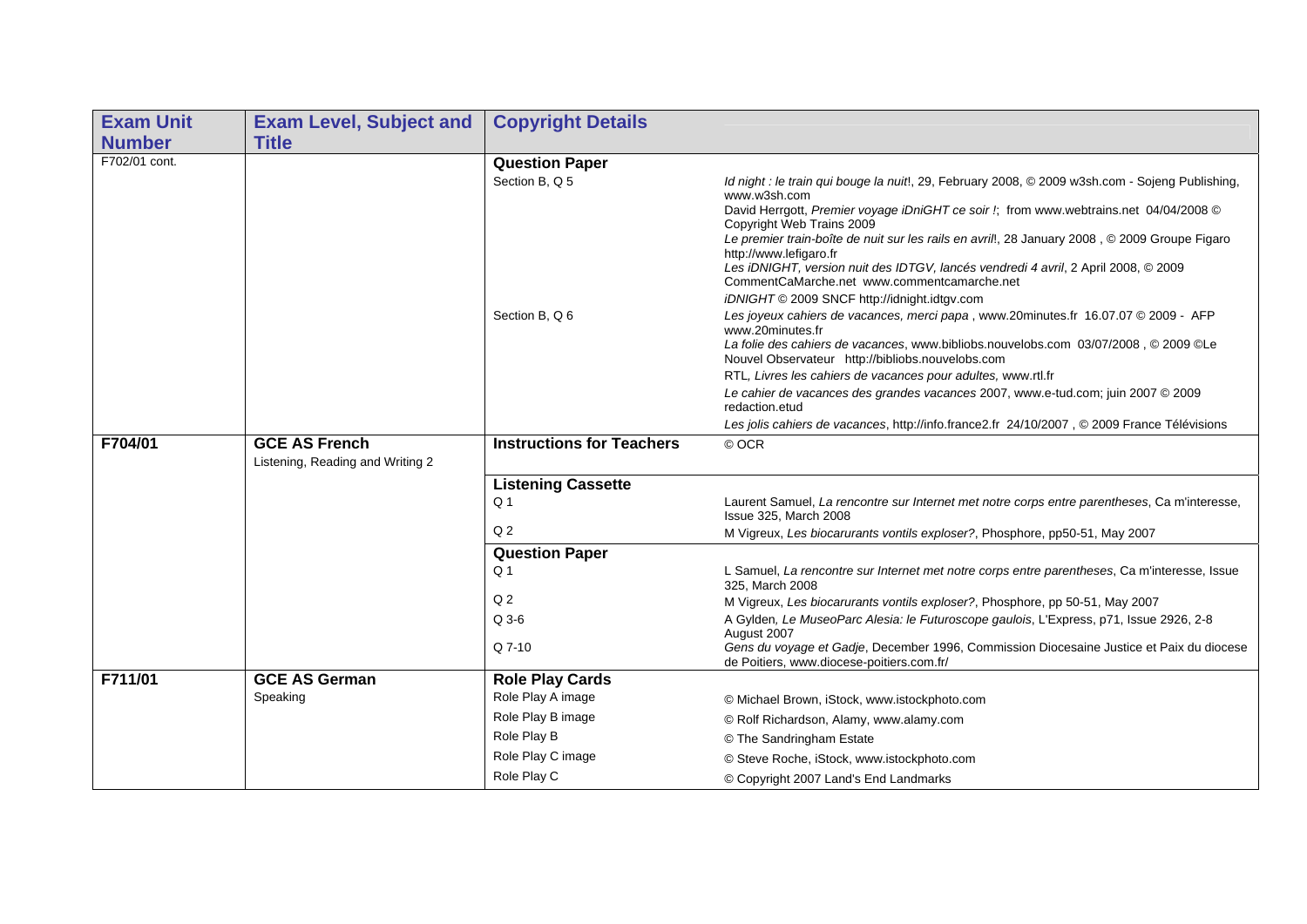| <b>Exam Unit</b><br><b>Number</b> | <b>Exam Level, Subject and</b><br><b>Title</b>           | <b>Copyright Details</b>  |                                                                                                                                                 |
|-----------------------------------|----------------------------------------------------------|---------------------------|-------------------------------------------------------------------------------------------------------------------------------------------------|
| F711/01 cont.                     |                                                          | <b>Teachers' Booklet</b>  |                                                                                                                                                 |
|                                   |                                                          | Role Play A image         | © Michael Brown, iStock, www.istockphoto.com                                                                                                    |
|                                   |                                                          | Role Play B image         | © Rolf Richardson, Alamy, www.alamy.com                                                                                                         |
|                                   |                                                          | Role Play B               | © The Sandringham Estate                                                                                                                        |
|                                   |                                                          | Role Play C image         | © Steve Roche, iStock, www.istockphoto.com                                                                                                      |
|                                   |                                                          | Role Play C               | © Copyright 2007 Land's End Landmarks                                                                                                           |
| F712/01                           | <b>GCE AS German</b><br>Listening, Reading and Writing 1 | <b>Question Paper</b>     | © OCR                                                                                                                                           |
|                                   |                                                          | <b>Listening Cassette</b> | © OCR                                                                                                                                           |
| F712/01                           | <b>GCE AS German</b><br>Listening, Reading and Writing 1 | <b>Question Paper</b>     | © OCR                                                                                                                                           |
| F714/01                           | <b>GCE AS German</b>                                     | <b>Question Paper</b>     |                                                                                                                                                 |
|                                   | Listening, Reading and Writing 2                         | Section B Text 1          | N Brautlecht, Der Tokio-Hotel-Effekt, Der Spiegel, 19th March 2008. © Speigel.de                                                                |
|                                   |                                                          | Section B Text 2          | S Loerzer, Wenn die miete den lebensunterhalt frisst', www.sueddeutsche.de 14th March 2007<br>© sueddeutsche.de GmbH / Süddeutsche Zeitung GmbH |
|                                   |                                                          | <b>Listening Cassette</b> | © OCR                                                                                                                                           |
| F721/01                           | <b>GCE AS Spanish</b>                                    | <b>Role Play Cards</b>    |                                                                                                                                                 |
|                                   | Speaking                                                 | Role Play B               | RHS Garden Wisley, A Garden to Enjoy All Year Round, The Royal Horticultural Society, 2008                                                      |
|                                   |                                                          | Role Play C               | Noisy Neighbours, Basingstoke and Deane Borough Council, May 2008                                                                               |
|                                   |                                                          | <b>Teachers' Booklet</b>  |                                                                                                                                                 |
|                                   |                                                          | Role Play B               | RHS Garden Wisley, A Garden to Enjoy All Year Round, The Royal Horticultural Society, 2008                                                      |
|                                   |                                                          | Role Play C               | Noisy Neighbours, Basingstoke and Deane Borough Council, May 2008                                                                               |
| F722/01                           | <b>GCE AS Spanish</b>                                    | <b>Question Paper</b>     | © OCR                                                                                                                                           |
|                                   | Listening, Reading and Writing 1                         | Q <sub>1</sub>            | V Loaiza, Examen de licencia resolverse en 45 minutos, La Nacion, p10 8 February 2008                                                           |
|                                   |                                                          | Q <sub>2</sub>            | A Sanchez, La familia Real visitó el zoo de Madrid, Pronto Magazine, No 1851, p20.                                                              |
|                                   |                                                          | Q <sub>5</sub>            | www.publicacionesheres.com<br>I Reyero & A Berlin, Aprender Espanol Con Aventuras, El Pais, 01 April 2008 © Ediciones El<br>Pais, S.L.          |
|                                   |                                                          | Q <sub>6</sub>            | Javier Carrio. La Musica Es Mi Vida, Mia, p80, 9-15 July 07 © GyJ España Ediciones                                                              |
|                                   |                                                          | Q <sub>7</sub>            | Mia Magazine, Estos Meses, yo trabajo, Mia, p24, 25 June 2007 © GyJ España Ediciones                                                            |
|                                   |                                                          | <b>Listening Cassette</b> |                                                                                                                                                 |
|                                   |                                                          | Q <sub>1</sub>            | V Loaiza, Examen de licencia resolverse en 45 minutos, La Nacion, p10 8 February 2008                                                           |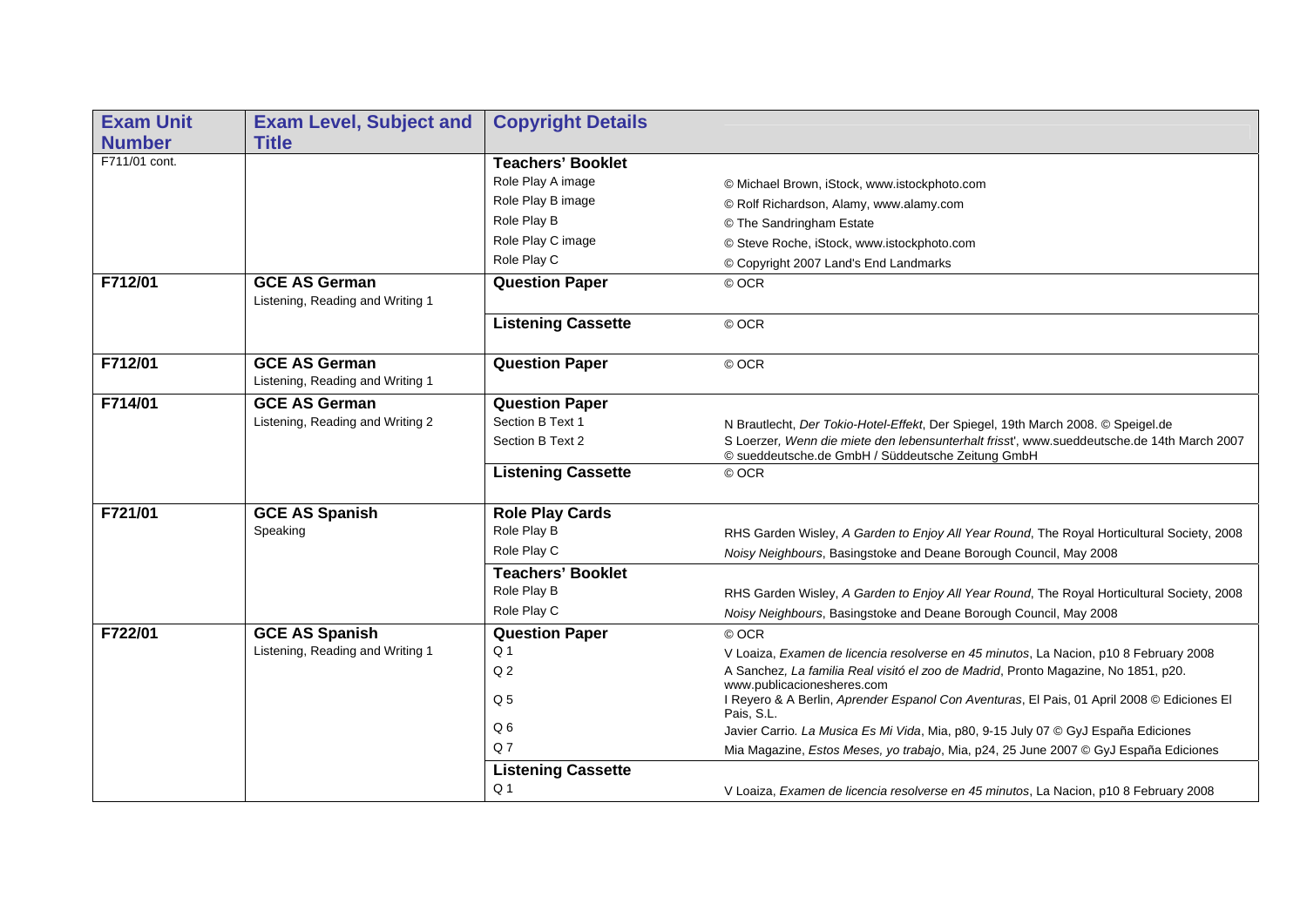| <b>Exam Unit</b> | <b>Exam Level, Subject and</b>                         | <b>Copyright Details</b>  |                                                                                                                                                                                                                                           |
|------------------|--------------------------------------------------------|---------------------------|-------------------------------------------------------------------------------------------------------------------------------------------------------------------------------------------------------------------------------------------|
| <b>Number</b>    | <b>Title</b>                                           |                           |                                                                                                                                                                                                                                           |
| F722/01 cont.    |                                                        | Q <sub>2</sub>            | A Sanchez, La familia Real visitó el zoo de Madrid, Pronto Magazine, No 1851, p20.<br>www.publicacionesheres.com                                                                                                                          |
| F724/01          | <b>GCE AS Spanish</b>                                  | <b>Question Paper</b>     |                                                                                                                                                                                                                                           |
|                  | Listening, Reading and Writing 2                       | Text 1                    | America Latina, por un planeta apto para la vida by Pilar Franco. From<br>www.tierramerica.net/2000/1126/exclusiva.html © 2000 Tierramérica                                                                                               |
|                  |                                                        | Text 2                    | Entrevista con Nuria Chincilla .From http://www.responsables.biz © Grupo Red2Red                                                                                                                                                          |
|                  |                                                        | Text 3                    | TeleSURtv, Gobierno argentino firmo contrato para la construccion de primer tren balade<br>Latinamerica, 29 April 2008, www.telesurtv.net                                                                                                 |
|                  |                                                        | Text 4                    | Totuga, El Sistema Nacional de Orquestas infantiles y juveniles de Venezuela: mas que un<br>fenomeno musical, un fenomeno social extraordinario, 2nd January 2008,<br>www.nodo50.org/tortuga                                              |
|                  |                                                        | <b>Listening Cassette</b> |                                                                                                                                                                                                                                           |
|                  |                                                        | Text 1                    | America Latina, por un planeta apto para la vida by Pilar Franco. From<br>http://www.tierramerica.net/2000/1126/exclusiva.html © 2000 Tierramérica                                                                                        |
|                  |                                                        | Text 2                    | Entrevista con Nuria Chincilla .From http://www.responsables.biz @ Grupo Red2Red                                                                                                                                                          |
| F731/01          | <b>GCE AS General Studies</b>                          | <b>Question Paper</b>     |                                                                                                                                                                                                                                           |
|                  | The Cultural and Social Domains                        | Section A Source 1        | J Raynsford, Blogging: the new journalism? taken from Journalism, 25 March 2003,<br>www.journalism.co.uk                                                                                                                                  |
|                  |                                                        | Section C Source 2        | © Denis Jr. Tangney, iStockphoto, www.istockphoto.com                                                                                                                                                                                     |
|                  |                                                        | Section C Source 3        | © Duncantang, iStockphoto, www.istockphoto.com                                                                                                                                                                                            |
| F732/01          | <b>GCE AS General Studies</b>                          | <b>Question Paper</b>     |                                                                                                                                                                                                                                           |
|                  | The Scientific Domain                                  | Q1 Fig 1 a                | G Hill, Letts Revise Science GCSE, 1997, reproduced by permission of Letts and Londsdale.                                                                                                                                                 |
|                  |                                                        | Q 1 Fig 1 b               | G Hill, Letts Revise Science GCSE, 1997, reproduced by permission of Letts and Londsdale.                                                                                                                                                 |
|                  |                                                        | Q1 Fig 1 c                | © Frantisek Staud, www.photostaud.com                                                                                                                                                                                                     |
|                  |                                                        | Q 2 Fig 2                 | M Woodcock, D Frances, D Young, 'The Zin Obelisk', from Problem Solving: the Zin Obelisk. A<br>Practical Guide for Team Building, 1979, published by Jossey-Bass Inc, Publishers. Reprinted<br>with permission of John Wiley & Sons, Inc. |
| F733/01          | <b>GCE AS General Studies</b>                          | <b>Question Paper</b>     |                                                                                                                                                                                                                                           |
|                  | Domain Exploration: Applying Synoptic<br><b>Skills</b> | Q 3 Extract A             | R Woodman, The Arctic Convoys, John Murray, 1994                                                                                                                                                                                          |
|                  |                                                        | Q 3 Extract B             | N Monsarrat, The Cruel Sea, Cassell and Company, 1951                                                                                                                                                                                     |
| F734/01          | <b>GCE AS General Studies</b>                          | <b>Question Paper</b>     |                                                                                                                                                                                                                                           |
|                  | Culture, Science and Society: Making<br>Connections    | Source 2                  | Baroness Julia Neuberger, from an unamed article in the National Trust Magazine, Summer<br>2008                                                                                                                                           |
|                  |                                                        | Source 3 Image            | © Shenval, Alamy, www.alamy.com                                                                                                                                                                                                           |
|                  |                                                        | Source 4                  | Post Office Ltd, Proposed branch closure, © Post Office.                                                                                                                                                                                  |
|                  |                                                        | Source 5                  | T Peterkin, Half will join social networking sites, 2 May 2008, © Telegraph Media Group<br>Limited 2008.                                                                                                                                  |
|                  |                                                        | Source 6                  | © David Cook, blueshiftstudios, Alamy, www.alamy.com                                                                                                                                                                                      |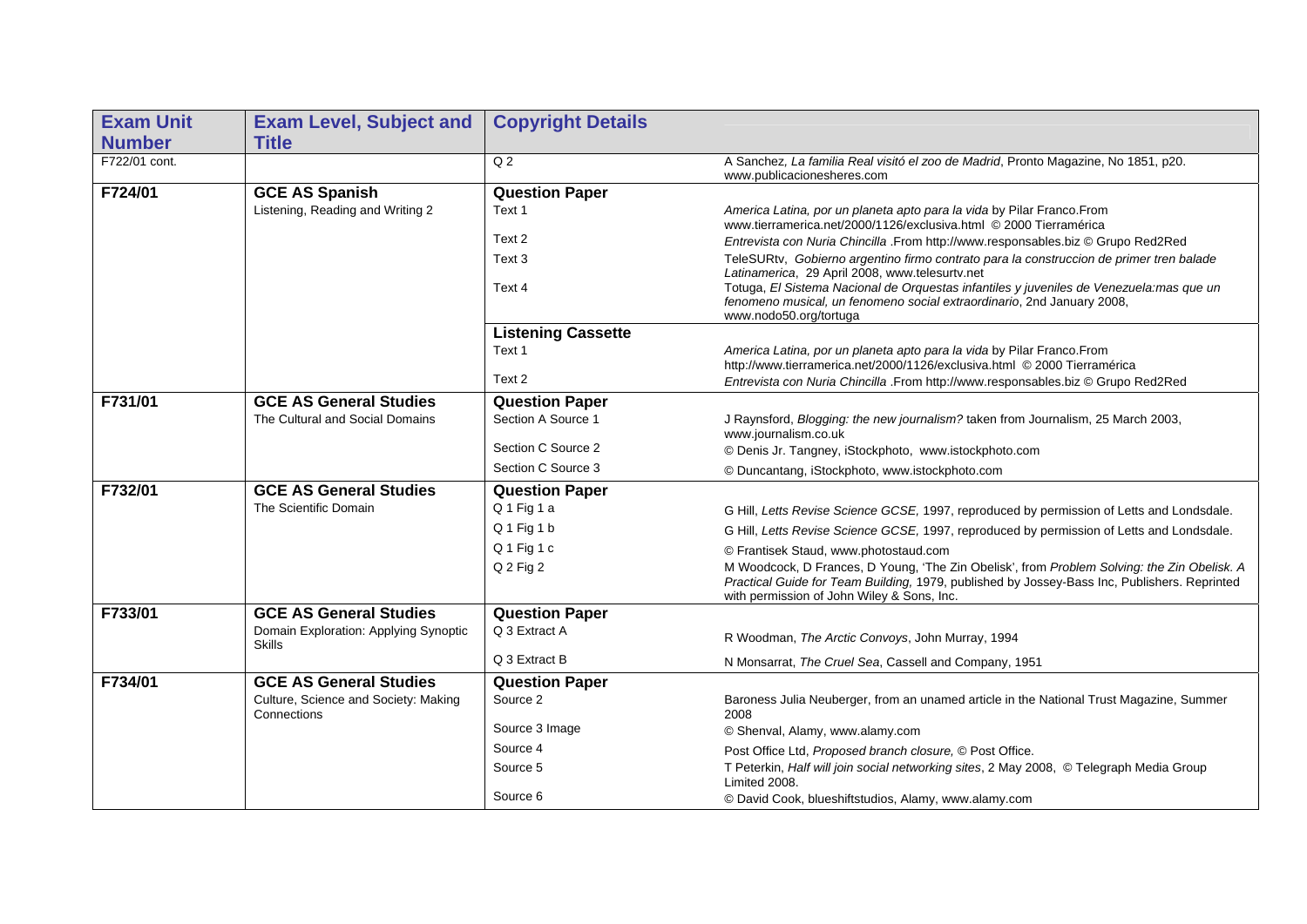| <b>Exam Unit</b> | <b>Exam Level, Subject and</b>                                                         | <b>Copyright Details</b> |                                                                                                                                                        |
|------------------|----------------------------------------------------------------------------------------|--------------------------|--------------------------------------------------------------------------------------------------------------------------------------------------------|
| <b>Number</b>    | <b>Title</b>                                                                           |                          |                                                                                                                                                        |
| F761/01          | <b>GCE AS Geography</b><br><b>Managing Physical Environments</b>                       | <b>Question Paper</b>    | © OCR                                                                                                                                                  |
|                  |                                                                                        | <b>Insert</b>            |                                                                                                                                                        |
|                  |                                                                                        | Fig 1                    | Reproduced by permission of Ordnance Survey on behalf of HMSO © Crown Copyright 2009.<br>All rights reserved. Ordnance Survey Licence number 100043707 |
|                  |                                                                                        | Fig 2                    | Reproduced by permission of Ordnance Survey on behalf of HMSO @ Crown Copyright 2009.<br>All rights reserved. Ordnance Survey Licence number 100043707 |
|                  |                                                                                        | Fig 3                    | © Alexander Hafemann, istock, www.istockphoto.com                                                                                                      |
|                  |                                                                                        | Fig 4                    | © Maciej Bogacz, istock, www.istockphoto.com                                                                                                           |
| F762/01          | <b>GCE AS Geography</b>                                                                | <b>Question Paper</b>    |                                                                                                                                                        |
|                  | Managing Change in Human<br>Environments                                               | Q <sub>1</sub>           | © Noel Jenkins, Juicy Geography, www.juicygeography.co.uk                                                                                              |
|                  |                                                                                        | Q <sub>2</sub>           | © Alistair Scott, Alamy, www.alamy.com                                                                                                                 |
| F763/01          | <b>GCE AS Geography</b>                                                                | <b>Question Paper</b>    |                                                                                                                                                        |
|                  | <b>Global Issues</b>                                                                   | Fig 1                    | © David Ball, Alamy, www.alamy.com                                                                                                                     |
|                  |                                                                                        | Fig 2                    | Big snow storms hit US and Canada, 27 December 2007 © BBC News, www.bbc.co.uk                                                                          |
|                  |                                                                                        | Fig 3                    | The World Factbook, © Central Intelligence Agency, www.cia.gov                                                                                         |
|                  |                                                                                        | Fig 4                    | © Organisation for Economic Co-operation and Development, www.oecd.org                                                                                 |
|                  |                                                                                        | Fig 5                    | © World Site Atlas, www.siteatlas.com                                                                                                                  |
| F764/01          | <b>GCE AS Geography</b><br>Geographical Skills                                         | <b>Question Paper</b>    | © OCR                                                                                                                                                  |
| F791/01          | <b>GCE AS Geology</b><br><b>Global Tectonics</b>                                       | <b>Question Paper</b>    | © OCR                                                                                                                                                  |
| F792/01          | <b>GCE AS Geology</b><br>Rocks - Processes and Products                                | <b>Question Paper</b>    | © OCR                                                                                                                                                  |
| F794/01          | <b>GCE AS Geology</b>                                                                  | <b>Question Paper</b>    |                                                                                                                                                        |
|                  | <b>Environmental Geology</b>                                                           | Q 2a                     | N Woodcock, Geology and Environment in Britain and Ireland, p121, © Taylor & Francis, 1994                                                             |
| F851/01          | <b>GCE AS Government &amp;</b>                                                         | <b>Question Paper</b>    |                                                                                                                                                        |
|                  | <b>Politics</b>                                                                        |                          |                                                                                                                                                        |
|                  | Contemporary Politics of the UK                                                        | Source A                 | International Information Program, www.state.gov, © US Department of State.                                                                            |
|                  |                                                                                        | Source B                 | Helena Kennedy, Power to the People, Helena Kennedy for the Joseph Rowntree Trust, 2006,<br>www.jrf.org.uk                                             |
| F852/01          | <b>GCE AS Government &amp;</b><br><b>Politics</b><br>Contemporary Government of the UK | <b>Question Paper</b>    | © OCR                                                                                                                                                  |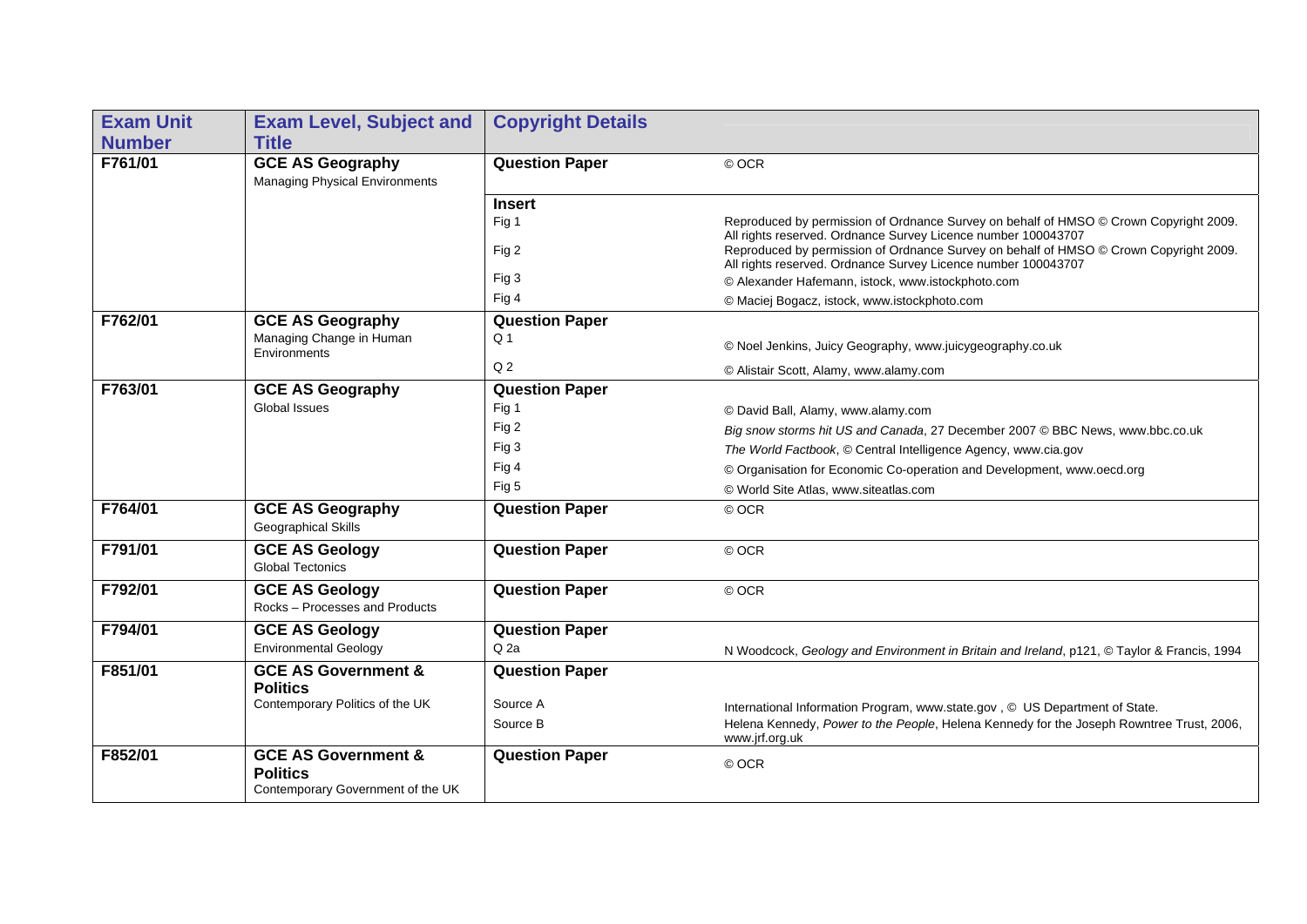| <b>Exam Unit</b> | <b>Exam Level, Subject and</b>                                                                         | <b>Copyright Details</b>                |                                                                                                                                          |
|------------------|--------------------------------------------------------------------------------------------------------|-----------------------------------------|------------------------------------------------------------------------------------------------------------------------------------------|
| <b>Number</b>    | <b>Title</b>                                                                                           |                                         |                                                                                                                                          |
| F853/01          | <b>GCE AS Government &amp;</b><br><b>Politics</b><br>Contemporary US Government and<br><b>Politics</b> | <b>Question Paper</b>                   | © OCR                                                                                                                                    |
| F854/01          | <b>GCE AS Government &amp;</b><br><b>Politics</b><br>Political Ideas and Concepts                      | <b>Question Paper</b><br>Q <sub>1</sub> | DD Raphael, Problems of Political Philosophy, 1970, Macmillan Press, reproduced with<br>permission of Palgrave Macmillan.                |
| F855/01          | <b>GCE AS Government &amp;</b><br><b>Politics</b><br><b>US Government and Politics</b>                 | <b>Question Paper</b>                   | © OCR                                                                                                                                    |
| F856/01          | <b>GCE AS Government &amp;</b><br><b>Politics</b><br>Political Ideas and Concepts in Practice          | <b>Question Paper</b>                   | © OCR                                                                                                                                    |
| F910/01          | <b>GCE AS Health &amp; Social Care</b><br>Unit 1: Promoting Quality Care                               | <b>Question Paper</b>                   | © OCR                                                                                                                                    |
| F913/01          | <b>GCE AS Health &amp; Social Care</b><br>Unit 4: Health and Safety in Care<br>Settings                | <b>Question Paper</b>                   | © OCR                                                                                                                                    |
| F918/01          | <b>GCE AS Health &amp; Social Care</b><br>Unit 9: Caring for Older People                              | <b>Question Paper</b>                   | © OCR                                                                                                                                    |
| F920/01          | <b>GCE AS Health &amp; Social Care</b><br>Unit 11: Understanding Human<br>Behaviour and Development    | <b>Question Paper</b>                   | © OCR                                                                                                                                    |
| F921/01          | <b>GCE AS Health &amp; Social Care</b><br>Unit 12: Anatomy Physiology                                  | <b>Question Paper</b>                   | © OCR                                                                                                                                    |
| F924/01          | <b>GCE AS Health &amp; Social Care</b><br>Unit 15: Social Trends                                       | <b>Question Paper</b>                   | © OCR                                                                                                                                    |
|                  |                                                                                                        | <b>Case Study</b>                       |                                                                                                                                          |
|                  |                                                                                                        | Text 1                                  | © Telegraph Media Group Limited 2007, Children born today 'will live to be 81' by Rebecca<br>Smith, Medical Editor.                      |
|                  |                                                                                                        | Text 2                                  | New Homes Must Cater For the Ageing, 25 February 2008, © BBC News, www.bbc.co.uk                                                         |
|                  |                                                                                                        | Fig 1                                   | Office for National Statistics, www.statistics.gov.uk, 2001. Reproduced under the terms of the<br>Click-Use Licence.                     |
|                  |                                                                                                        | Fig 2                                   | Office for National Statistics, www.statistics.gov.uk, 2001. Reproduced under the terms of the<br>Click-Use Licence.                     |
|                  |                                                                                                        | Text 4                                  | Weddings are off: marriage rate falls to lowest level for 144 years, by Helen Nugent in The<br>Times 27 March 2008, © The Times 03 2008. |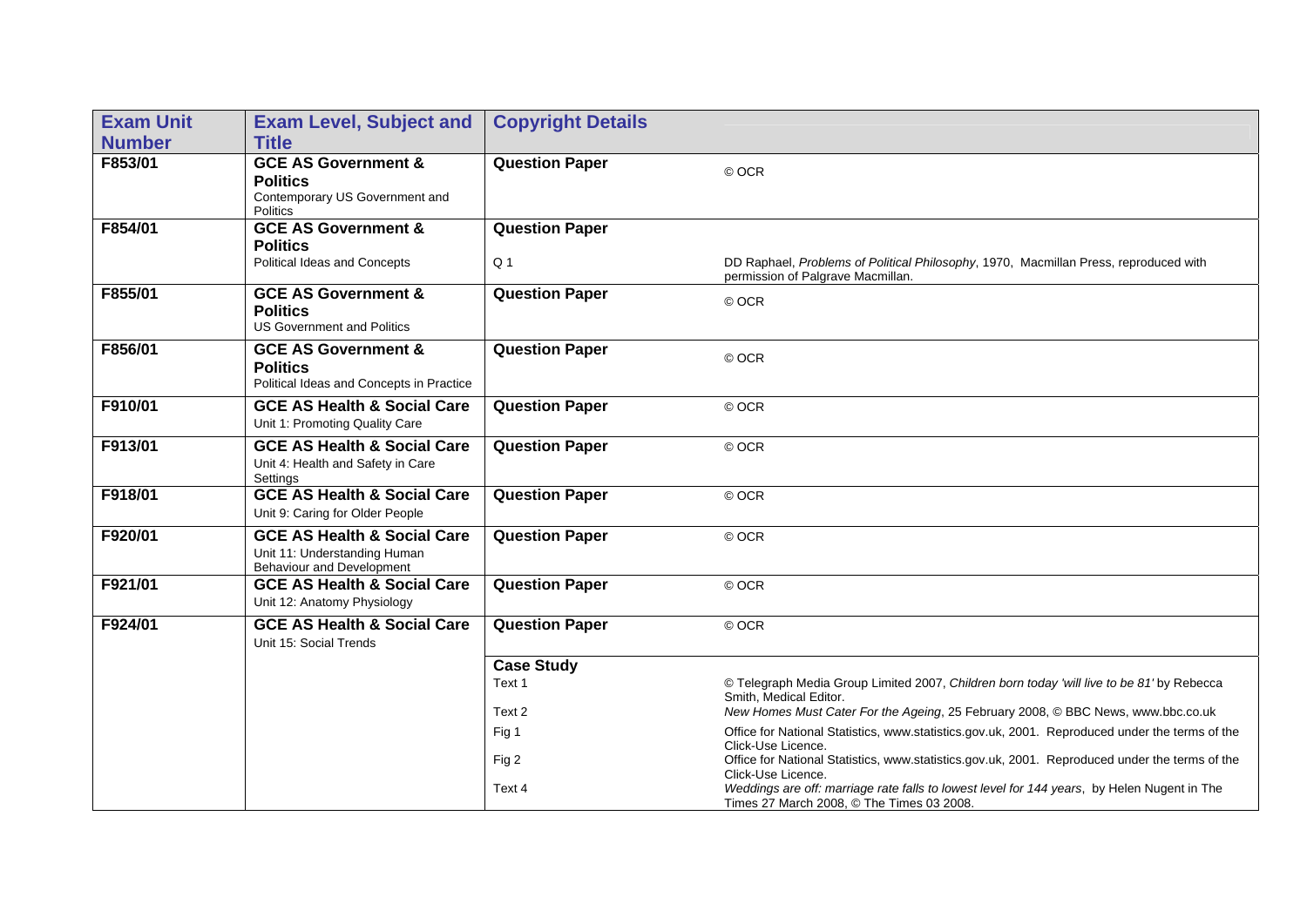| <b>Exam Unit</b> | <b>Exam Level, Subject and</b>                                                                                                                                                         | <b>Copyright Details</b>                      |                                                                                                                                                                                                                                                                                                                                                                            |
|------------------|----------------------------------------------------------------------------------------------------------------------------------------------------------------------------------------|-----------------------------------------------|----------------------------------------------------------------------------------------------------------------------------------------------------------------------------------------------------------------------------------------------------------------------------------------------------------------------------------------------------------------------------|
| <b>Number</b>    | <b>Title</b>                                                                                                                                                                           |                                               |                                                                                                                                                                                                                                                                                                                                                                            |
| F924/01 cont.    |                                                                                                                                                                                        | Text 5<br>Text 6<br>Text 7                    | One child in four has a lone parent, by Caroline Gammell and Sarah Womack, 3 April 2008, ©<br>Telegraph Media Group Limited 2008.<br>Weddings are off: marriage rate falls to lowest level for 144 years, by Helen Nugent in The<br>Times 27 March 2008, © The Times 03 2008.<br>Text adapted from an article about divorce which appeared in the Times on 31 August 2007. |
| F931/01          | <b>Principal Learning Level 1</b><br>Society Health &<br><b>Development</b><br>Unit 1: An Introduction to society, health<br>and development                                           | <b>Question Paper</b>                         | © OCR                                                                                                                                                                                                                                                                                                                                                                      |
|                  |                                                                                                                                                                                        | <b>Case Study</b>                             | © OCR                                                                                                                                                                                                                                                                                                                                                                      |
| F939/01          | <b>Principal Learning Level 2</b><br><b>Society Health &amp;</b><br><b>Development</b><br>Unit 1: Principles, values and personal<br>development in society, health and<br>development | <b>Question Paper</b>                         | © OCR                                                                                                                                                                                                                                                                                                                                                                      |
|                  |                                                                                                                                                                                        | <b>Case Study</b>                             | © OCR                                                                                                                                                                                                                                                                                                                                                                      |
| F948/01          | <b>Principal Learning Level 3</b><br><b>Society Health &amp;</b><br><b>Development</b><br>Unit 1: The society health and<br>development context                                        | <b>Question Paper</b>                         | © OCR                                                                                                                                                                                                                                                                                                                                                                      |
|                  |                                                                                                                                                                                        | <b>Case Study</b><br>Q 5 Text 1<br>Q 5 Text 2 | National Institute for Health and Clinical Excellence (NICE) (2009). London: NICE. Available from<br>www.nice.org.uk Reproduced with permission.<br>One woman's reaction to Herceptin, 9 June 2006, © BBC News, www.bbc.co.uk                                                                                                                                              |
| F949/01          | <b>Principal Learning Level 3</b><br><b>Society Health &amp;</b><br><b>Development</b><br>Unit 2: Principles and values in practice                                                    | <b>Question Paper</b>                         | © OCR                                                                                                                                                                                                                                                                                                                                                                      |
|                  |                                                                                                                                                                                        | <b>Case Study</b>                             | © OCR                                                                                                                                                                                                                                                                                                                                                                      |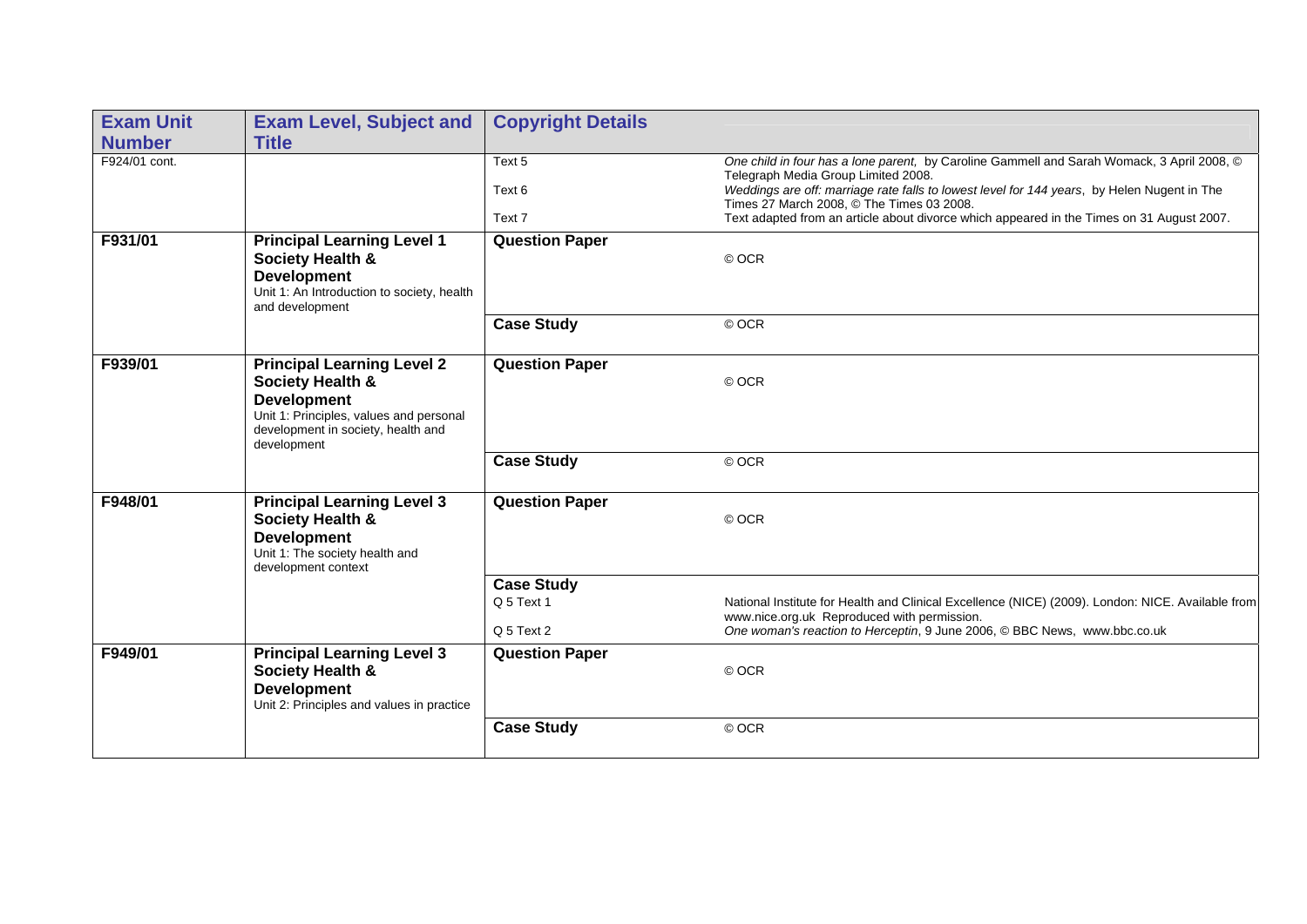| <b>Exam Unit</b> | <b>Exam Level, Subject and</b>                                                                          | <b>Copyright Details</b> |                                                                                                                                  |
|------------------|---------------------------------------------------------------------------------------------------------|--------------------------|----------------------------------------------------------------------------------------------------------------------------------|
| <b>Number</b>    | <b>Title</b>                                                                                            |                          |                                                                                                                                  |
| F961/01          | <b>GCE AS History</b>                                                                                   | <b>Question Paper</b>    | © OCR                                                                                                                            |
|                  | <b>British History Period Studies</b><br>Option A: Medieval and Early Modern<br>1035-1642               |                          |                                                                                                                                  |
| F961/02          | <b>GCE AS History</b>                                                                                   | <b>Question Paper</b>    | © OCR                                                                                                                            |
|                  | <b>British History Period Studies</b><br>Option B: Modern 1783-1994                                     |                          |                                                                                                                                  |
| F962/01          | <b>GCE AS History</b>                                                                                   | <b>Question Paper</b>    | © OCR                                                                                                                            |
|                  | European and World History Period<br><b>Studies</b><br>Option A: Medieval and Early Modern<br>1095-1609 |                          |                                                                                                                                  |
| F962/02          | <b>GCE AS History</b>                                                                                   | <b>Question Paper</b>    | © OCR                                                                                                                            |
|                  | European and World History Period                                                                       |                          |                                                                                                                                  |
|                  | <b>Studies</b><br>Option B: Modern 1795-2003                                                            |                          |                                                                                                                                  |
| F963/01          | <b>GCE AS History</b>                                                                                   | <b>Question Paper</b>    |                                                                                                                                  |
|                  | <b>British History Enquiries</b>                                                                        | Q 1 Source A             | Henry of Huntingdon, The History of the English People, 1123 to 1133                                                             |
|                  | Option A: Medieval and Early Modern<br>1066-1660                                                        | Q 1 Source B             | O Vitalis, The Ecclesiastical History of England and Normandy, c. 1125 to 1141                                                   |
|                  |                                                                                                         | Q 1 Source C             | William of Malmesbury, Deeds of the Kings of England, 1135 to 1143                                                               |
|                  |                                                                                                         | Q 1 Source D             | E Mason, King Rufus: The Life and Mysterious Death of William II of England, The History<br>Press, August, 2008                  |
|                  |                                                                                                         | Q 2 Source A             | Reproduced by permission of Institute of Historical Research, www.british-history.ac.uk                                          |
|                  |                                                                                                         | Q 2 Source B             | Duke of Somerset, 1549                                                                                                           |
|                  |                                                                                                         | Q 2 Source C             | From SJ Lee, The Mid Tudors, pg 114, reproduced by permission of Routledge, 2007                                                 |
|                  |                                                                                                         | Q 2 Source D             | Elizabeth I, 1558                                                                                                                |
|                  |                                                                                                         | Q 2 Source E             | Sir R Naughton, Fragmenta Regalia, 1641                                                                                          |
|                  |                                                                                                         | Q 3 Source A             | King Charles I, The Engagement at Carisbrooke, 26 December 1647                                                                  |
|                  |                                                                                                         | Q 3 Source B             | W Allen, Memoir, 1659                                                                                                            |
|                  |                                                                                                         | Q 3 Source C             | Mrs L Hutchinson, The Life of Lucy Hutchinson, Henry G Bohn, 1646                                                                |
|                  |                                                                                                         | Q 3 Source D             | W&R Chambers, Chamber's Repository, 1853                                                                                         |
|                  |                                                                                                         | Q 3 Source E             | Project Caterbury - permission under Creative Commons Attribution ShareAlike                                                     |
| F963/02          | <b>GCE AS History</b>                                                                                   | <b>Question Paper</b>    |                                                                                                                                  |
|                  | <b>British History Enquiries</b>                                                                        | Q 1 Source A             | R A Rees, Britain 1815-1851, p73, Pearson Education (Longman), 1990                                                              |
|                  | Option B: Medieval and Early Modern<br>1815-1945                                                        | Q 1 Source B             | GDH Cole & AW Filson, British Working Class Movements, MacMillan & Co, 1951, reproduced<br>with permission of Palgrave MacMillan |
|                  |                                                                                                         | Q 1 Source C             | JR McCulloch, Edinburgh Review, 1835                                                                                             |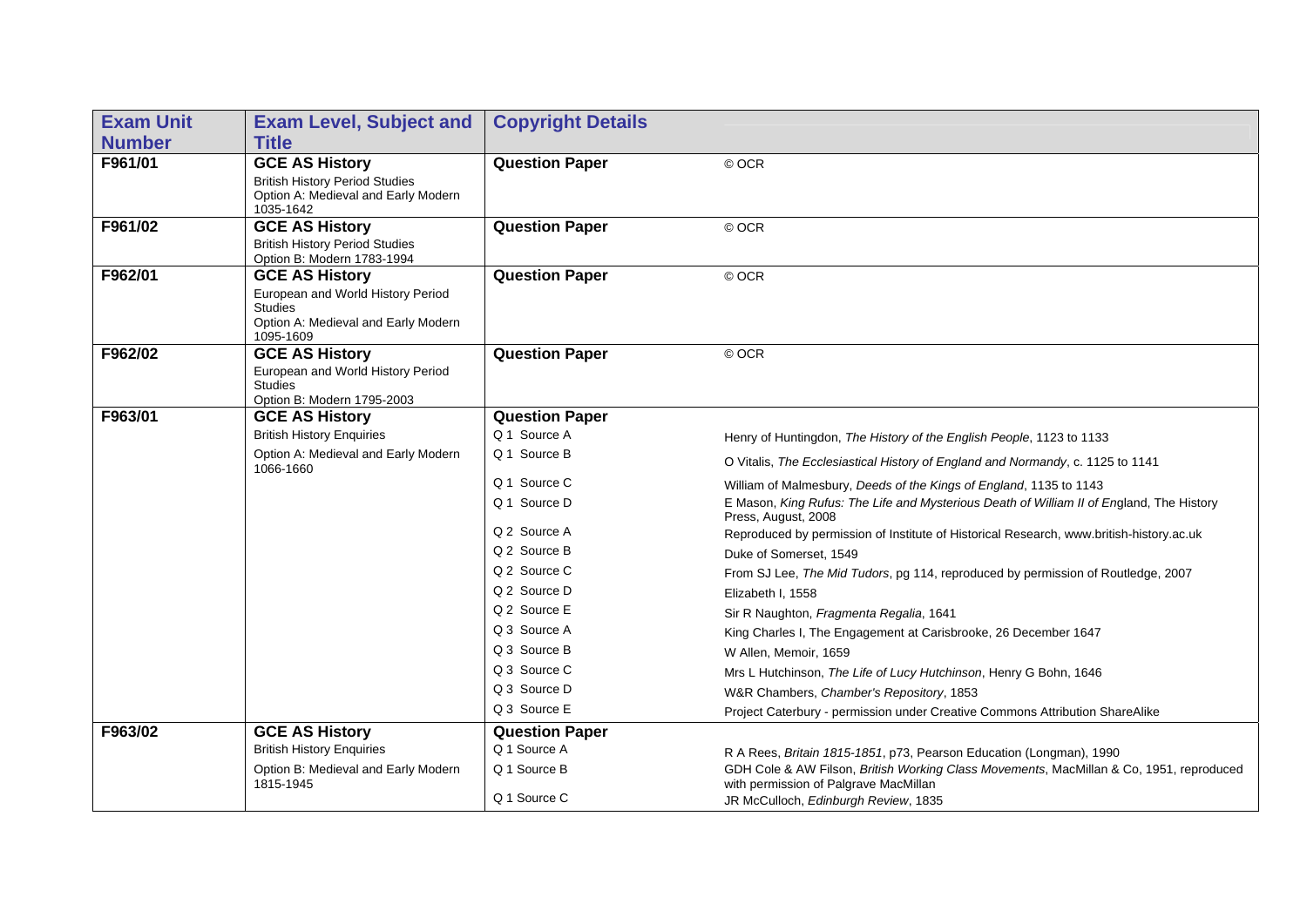| <b>Exam Unit</b> | <b>Exam Level, Subject and</b>                                                            | <b>Copyright Details</b> |                                                                                                                                                                                                                                                                                                                  |
|------------------|-------------------------------------------------------------------------------------------|--------------------------|------------------------------------------------------------------------------------------------------------------------------------------------------------------------------------------------------------------------------------------------------------------------------------------------------------------|
| <b>Number</b>    | <b>Title</b>                                                                              |                          |                                                                                                                                                                                                                                                                                                                  |
| F963/02 cont.    |                                                                                           | Q 1 Source D             | L Horner, Factory Inspector's Report, 1843                                                                                                                                                                                                                                                                       |
|                  |                                                                                           | Q 1 Source E             | R A Rees, Britain 1815-1851, p73, Pearson Education (Longman), 1990                                                                                                                                                                                                                                              |
|                  |                                                                                           | Q 2 Source A             | M Arnold, Culture and Anarchy, 1869                                                                                                                                                                                                                                                                              |
|                  |                                                                                           | Q 2 Source B             | J Bright, Public Addresses, 1879                                                                                                                                                                                                                                                                                 |
|                  |                                                                                           | Q 2 Source C             | The Economist, 1873                                                                                                                                                                                                                                                                                              |
|                  |                                                                                           | Q 2 Source D             | J Bright, Public Addresses, 1879                                                                                                                                                                                                                                                                                 |
|                  |                                                                                           | Q 2 Source E             | HCG Matthew, Gladstone 1809-1898, pp215-217, By permission of Oxford University Press                                                                                                                                                                                                                            |
|                  |                                                                                           | Q 3 Source A             | Liberal Party Magazine, 1906 from ML Pearce, Sources in History, Collins Educational, 1986                                                                                                                                                                                                                       |
|                  |                                                                                           | Q 3 Source C             | Austen Chamberlain, 1937                                                                                                                                                                                                                                                                                         |
|                  |                                                                                           | Q 3 Source D             | Lord Derby, 1912                                                                                                                                                                                                                                                                                                 |
|                  |                                                                                           | Q 3 Source E             | S Lancaster, British History for AS Level 1867-1918, p184, Causeway Press, 2000.<br>Reproduced by permission of Taylor & Francis Permissions, www.tandf.co.uk.<br>eBookstore www.eBookstore.tandf.co.uk including the following phrase. Many Taylor & Francis<br>and Routledge books are now available as eBooks |
|                  |                                                                                           | Q 4 Source A             | Hansard Online, Reproduced under the terms of the Parliamentary Click-Use Licence.                                                                                                                                                                                                                               |
|                  |                                                                                           | Q 4 Source B             | Winston Churchill, 1931                                                                                                                                                                                                                                                                                          |
|                  |                                                                                           | Q 4 Source C             | Sir Evelyn Wrench, 1953                                                                                                                                                                                                                                                                                          |
|                  |                                                                                           | Q 4 Source D             | G Das, India Unbound, Penguin 2000                                                                                                                                                                                                                                                                               |
|                  |                                                                                           | Q 4 Source E             | E M Weidhorn, Churchill's India, 1990 © Manfred Weidhorn                                                                                                                                                                                                                                                         |
| F964/01          | <b>GCE AS History</b>                                                                     | <b>Question Paper</b>    |                                                                                                                                                                                                                                                                                                                  |
|                  | European and World History Enquiries:<br>Option A: Medieval and Early Modern<br>1073-1555 | Q 1 Source A             | AC Krey, The First Crusade, 1921, Princeton University Press                                                                                                                                                                                                                                                     |
|                  |                                                                                           | Q 1 Source B             | A Comnena, The Alexiad, 1140, tranlation by Elizabeth A Dawes, 1928.                                                                                                                                                                                                                                             |
|                  |                                                                                           | Q 1 Source C             | R Hill. Gesta Francorum et aliorum Hierosolimitanorum: The Deeds of the Franks and the other<br>Pilgrims to Jerusalem, 1967, Oxford University Press                                                                                                                                                             |
|                  |                                                                                           | Q 1 Source D             | SB Edgington, Albert of Aachen: Historia lerosolimitana, 2007, Oxford University Press                                                                                                                                                                                                                           |
|                  |                                                                                           | Q 1 Source E             | CJ Tyerman, God's War: a New History of the Crusades, 2006, Allen Lane, reproduced by<br>permission of The Penguin Group (UK)                                                                                                                                                                                    |
|                  |                                                                                           | Q 2 Source A             | WG Naphy, Documents of the Continental Reformation, 1996, Macmillan, reproduced with<br>permission of Palgrave Macmillan                                                                                                                                                                                         |
|                  |                                                                                           | Q 2 Source B             | Unacknowledged letter, 1519                                                                                                                                                                                                                                                                                      |
|                  |                                                                                           | Q 2 Source C             | R Bainton, Here I Stand, Lion Hudson. Translation copyright © Roland Bainton. Used with<br>permission of Lion Hudson plc.                                                                                                                                                                                        |
|                  |                                                                                           | Q 2 Source D             | Pope Leo, letter, 1521                                                                                                                                                                                                                                                                                           |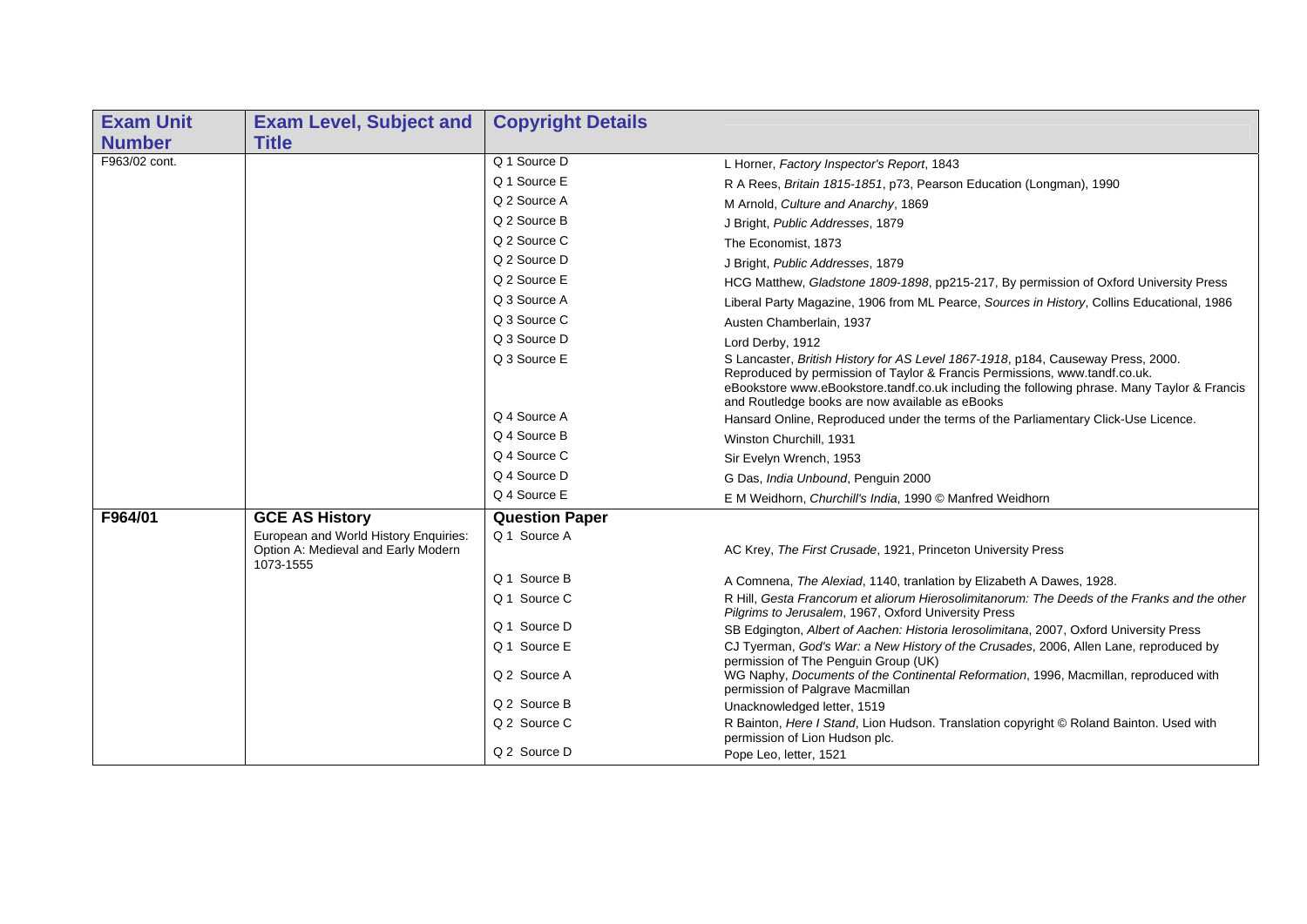| <b>Exam Unit</b> | <b>Exam Level, Subject and</b>        | <b>Copyright Details</b> |                                                                                                                                                                                                                                                                                                                          |
|------------------|---------------------------------------|--------------------------|--------------------------------------------------------------------------------------------------------------------------------------------------------------------------------------------------------------------------------------------------------------------------------------------------------------------------|
| <b>Number</b>    | <b>Title</b>                          |                          |                                                                                                                                                                                                                                                                                                                          |
| F964/02          | <b>GCE AS History</b>                 | <b>Question Paper</b>    |                                                                                                                                                                                                                                                                                                                          |
|                  | European and World History Enquiries: | Q 1 Source A             | from Fatal Purity by Ruth Scurr, published by Chatto & Windus. Reprinted by permission of The                                                                                                                                                                                                                            |
|                  | Option B: Modern 1774-1975            | Q 1 Source B             | Random House Group Ltd.<br>from Fatal Purity by Ruth Scurr, published by Chatto & Windus. Reprinted by permission of The<br>Random House Group Ltd.                                                                                                                                                                      |
|                  |                                       | Q 1 Source C             | Letter from a French publisher, 1794 from R Cobb & C Jones, The French Revolution: Voices<br>from a Momentous Epoch 1789-95, p234, Simon & Schuster Ltd, 10 October 1988                                                                                                                                                 |
|                  |                                       | Q 1 Source D             | from R Cobb & C Jones, The French Revolution: Voices from a Momentous Epoch 1789-95,<br>p234, Simon & Schuster Ltd, 10 October 1988                                                                                                                                                                                      |
|                  |                                       | Q 2 Source A             | C Cavour, Epistolario, Volume 8, p180                                                                                                                                                                                                                                                                                    |
|                  |                                       | Q 2 Source B             | GF Galvagno, Diary, 1852 from D Mack Smith, The Making of Italy, 1988, Palgrave MacMillan,<br>reproduced by permission of Palgrave Macmillan                                                                                                                                                                             |
|                  |                                       | Q 2 Source C             | King of Piedmont, 1855 from D Mack Smith, The Making of Italy, 1988, Palgrave MacMillan,<br>reproduced by permission of Palgrave Macmillan                                                                                                                                                                               |
|                  |                                       | Q 2 Source D             | from D Mack Smith, The Making of Italy, 1988, Palgrave MacMillan, reproduced by permission<br>of Palgrave Macmillan                                                                                                                                                                                                      |
|                  |                                       | Q 2 Source E             | Lord Acton, Historical Essays and Studies, pg 174-203, MacMillan, 1907                                                                                                                                                                                                                                                   |
|                  |                                       | Q 3 Source A             | JC Calhoun, Union and Liberty: The Political Philosophy of John C. Calhoun, ed. Ross M Lence<br>(Indianapolis: Liberty Fund, 1992)                                                                                                                                                                                       |
|                  |                                       | Q 3 Source B             | R Birley, Speeches in American History, pp67-68, 1944, By permission of Oxford University<br>Press                                                                                                                                                                                                                       |
|                  |                                       | Q 3 Source C             | R Birley, Speeches in American History, pp100-103, 1944, By permission of Oxford University<br>Press                                                                                                                                                                                                                     |
|                  |                                       | Q 3 Source D             | R Birley, Speeches in American History, pp103-114, 1944, By permission of Oxford University<br>Press                                                                                                                                                                                                                     |
|                  |                                       | Q 3 Source E             | Henry Clay, 1833                                                                                                                                                                                                                                                                                                         |
|                  |                                       | Q 4 Source A             | Catholic SchoolTeachers' Association, Letter, 1933                                                                                                                                                                                                                                                                       |
|                  |                                       | Q 4 Source B             | K Bachem, speech, March 1933 from J Noakes and G Pridham, Nazism 1919-1945, Volume<br>One The Rise to Power 1919-1934: A Documentary Reader, p157, University of Exeter Press,<br>1998                                                                                                                                   |
|                  |                                       | Q 4 Source C             | Bavarian Catolic Bishop's pastoral letter, December 1936 from J Noakes and G Pridham,<br>Nazism 1919-1945, Volume Two State, Economy and                                                                                                                                                                                 |
|                  |                                       | Q 4 Source D             | Society 1933-1939: A Documentary Reader, pp319-393, University of Exeter Press, 2000<br>Bavarian Catolic Bishop's pastoral letter, December 1936 from J Noakes and G Pridham,<br>Nazism 1919-1945, Volume Two State, Economy and<br>Society 1933-1939: A Documentary Reader, pp319-393, University of Exeter Press, 2000 |
|                  |                                       | Q 4 Source E             | The Third Reich, The Gauleiter reports, June 1943                                                                                                                                                                                                                                                                        |
|                  |                                       | Q 5 Source A             | E Johnson, Speech to US Senate, 1945                                                                                                                                                                                                                                                                                     |
|                  |                                       | Q 5 Source B             | Mao Zendong, in interview, 1946                                                                                                                                                                                                                                                                                          |
|                  |                                       | Q 5 Source C             | D Acheson, Speech to the US National Press Club, 1950                                                                                                                                                                                                                                                                    |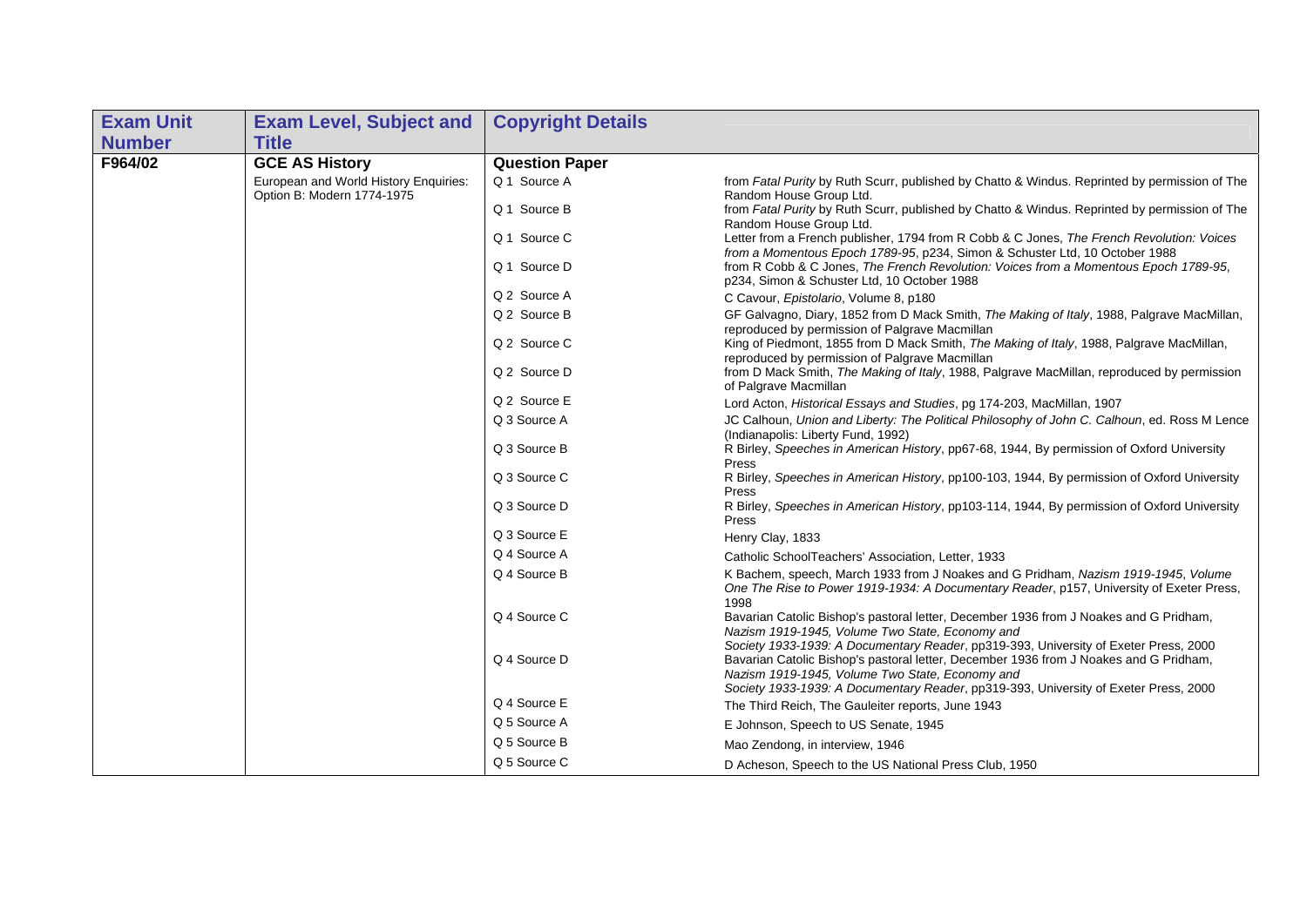| <b>Exam Unit</b> | <b>Exam Level, Subject and</b>                                                                         | <b>Copyright Details</b> |                                                                                                                                                                                                                                         |
|------------------|--------------------------------------------------------------------------------------------------------|--------------------------|-----------------------------------------------------------------------------------------------------------------------------------------------------------------------------------------------------------------------------------------|
| <b>Number</b>    | <b>Title</b>                                                                                           |                          |                                                                                                                                                                                                                                         |
| F964/02 cont.    |                                                                                                        | Q 5 Source D             | Zhou Enlai, in interview, 1950                                                                                                                                                                                                          |
|                  |                                                                                                        | Q 5 Source E             | President Truman to the US People, 1950                                                                                                                                                                                                 |
| F965/01          | <b>GCSE History</b><br>Historical Interpretations &<br>Investigations                                  | <b>Question Paper</b>    | © OCR                                                                                                                                                                                                                                   |
| F966/01          | <b>GCE AS History</b><br><b>Historical Themes:</b><br>Option A: Medieval and Early Modern<br>1066-1715 | <b>Question Paper</b>    | © OCR                                                                                                                                                                                                                                   |
| F966/02          | <b>GCE AS History</b><br><b>Historical Themes</b><br>Option B: Modern 1789-1997                        | <b>Question Paper</b>    | © OCR                                                                                                                                                                                                                                   |
| F981/01          | <b>GCE AS History B</b><br>Historical Explanation - British History                                    | <b>Question Paper</b>    | © OCR                                                                                                                                                                                                                                   |
| F982/01          | <b>GCE AS History B</b><br>Historical Explanation - Non-British<br>History                             | <b>Question Paper</b>    | © OCR                                                                                                                                                                                                                                   |
| F983/01          | <b>GCE AS History B</b>                                                                                | <b>Question Paper</b>    |                                                                                                                                                                                                                                         |
|                  | Using Historical Evidence - British<br>History                                                         | Q 1 Source 1             | R Horrox, The Black Death, p96, Manchester University Press, 1995                                                                                                                                                                       |
|                  |                                                                                                        | Q 1 Source 2             | R Horrox, The Black Death, p130, Manchester University Press, 1995                                                                                                                                                                      |
|                  |                                                                                                        | Q 1 Source 3             | C Platt, King Death, pp 57-58, UCL Press, 1996, reproduced with permission from Taylor &<br>Francis Books (UK)                                                                                                                          |
|                  |                                                                                                        | Q 1 Source 4             | R Horrox, The Black Death, p288, Manchester University Press, 1995                                                                                                                                                                      |
|                  |                                                                                                        | Q 1 Source 5             | P Zeigler, The Black Death, p177, Penguin. Reproduced with permission of the Curtis Brown<br>Group Ltd on behalf of Phillip Zeigler © Phillip Zeigler                                                                                   |
|                  |                                                                                                        | Q 1 Source 6             | R Horrox, The Black Death, pp63-64, Manchester University Press, 1995                                                                                                                                                                   |
|                  |                                                                                                        | Q 2 Source 1             | Sir John Fortescue, The Governance of England, 1471                                                                                                                                                                                     |
|                  |                                                                                                        | Q 2 Source 2             | A Pickering, Lancastrians to Tudors, Cambridge University Press, 2000                                                                                                                                                                   |
|                  |                                                                                                        | Q 2 Source 3             | Letter to Thomas Cromwell, 1537 from T Imperato, Protest and Rebellion in Tudor England,                                                                                                                                                |
|                  |                                                                                                        | Q 2 Source 4             | p99, Heinemann Educational Publishers, 2008<br>Archbishop Cramner, Answer to the Fifteen Articles of the Devon Rebels, 1549 from T<br>Imperato, Protest and Rebellion in Tudor England, p139, Heinemann Educational Publishers,<br>2008 |
|                  |                                                                                                        | Q 2 Source 5             | Sir J Cheke, The Hurt of Sedition, 1549 from T Imperato, Protest and Rebellion in Tudor<br>England, p117, Heinemann Educational Publishers, 2008                                                                                        |
|                  |                                                                                                        | Q 2 Source 6             | JR Tanner, Tudor Constitutional Documents, 1951, Cambridge University Press                                                                                                                                                             |
|                  |                                                                                                        | Q 2 Source 7             | F Bacon, Letter, 1596 from T Imperato, Protest and Rebellion in Tudor England, p 117,<br>Heinemann Educational Publishers, 2008                                                                                                         |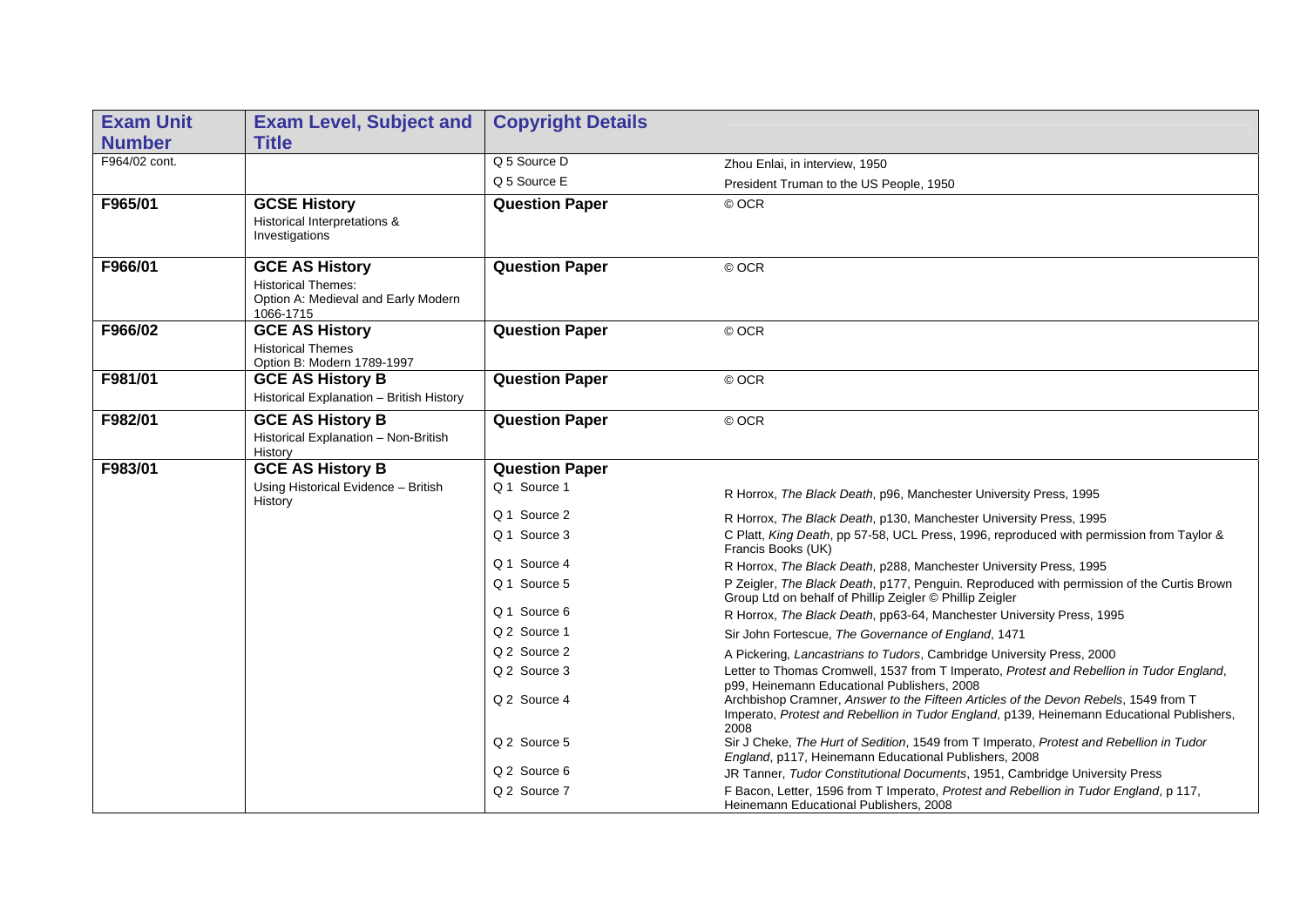| <b>Exam Unit</b> | <b>Exam Level, Subject and</b>                 | <b>Copyright Details</b> |                                                                                                                                                         |
|------------------|------------------------------------------------|--------------------------|---------------------------------------------------------------------------------------------------------------------------------------------------------|
| <b>Number</b>    | <b>Title</b>                                   |                          |                                                                                                                                                         |
| F983/01 cont.    |                                                | Q 3 Source 1             | A Royal Proclamation, 1792 from N Tonge, Industrialisation and Society: 1700-1914, p 294,<br>Nelson, 1993.                                              |
|                  |                                                | Q 3 Source 2             | J Norris, letter to Viscount Sidmouth, July 1818                                                                                                        |
|                  |                                                | Q 3 Source 3             | National Union of the Working Classes, Statement of Grievances, May 1833                                                                                |
|                  |                                                | Q 3 Source 4             | London Working Men's Association, The Rotten House of Commons, 1837                                                                                     |
|                  |                                                | Q 3 Source 5             | JR Stephens, Speech, September 1838                                                                                                                     |
|                  |                                                | Q 3 Source 6             | Mary Evans Picture Library, www.maryevans.com                                                                                                           |
|                  |                                                | Q 3 Source 7             | J Chamberlain, The Radical Programme, 1885                                                                                                              |
|                  |                                                | Q 4 Source 1             | R McKenna, letter to the Home Secretary, 1914, reproduced with kind permission of The<br>National Archive, London, England                              |
|                  |                                                | Q 4 Source 2             | The Illustrated London News, January 1917                                                                                                               |
|                  |                                                | Q 4 Source 3             | P Lazarus, Stolen Fruit - A London Childhood, 2001, www.timewitnesses.org                                                                               |
|                  |                                                | Q 4 Source 4             | Hulton Archive / Getty, www.gettyimages.com                                                                                                             |
|                  |                                                | Q 4 Source 5             | The Daily Mirror, report, January 1941. © Mirror Group Newspapers                                                                                       |
|                  |                                                | Q 4 Source 6             | The Daily Mail, 1982, reproduced by permission of the Solo Syndication & Literary Agency Ltd                                                            |
|                  |                                                | Q 4 Source 7             | D Gadher, Rise in anti-Muslim attacks, The Times, 17 July 2005. © News International                                                                    |
| F984/01          | <b>GCE AS History B</b>                        | <b>Question Paper</b>    |                                                                                                                                                         |
|                  | Using Historical Evidence - British<br>History | Q 1 Source 1             | The Chronicle of St Dennis, trans JS Arkenberg, The Medieval Source Book, Fordham<br>University, www.fordham.edu                                        |
|                  |                                                | Q 1 Source 2             | The Chronicle of St Dennis, trans JS Arkenberg, The Medieval Source Book, Fordham<br>University, www.fordham.edu                                        |
|                  |                                                | Q 1 Source 3             | C Brooke, Europe in the Central Middle Ages - 962 to 1154, p271, Longman, 25 January 2000                                                               |
|                  |                                                | Q 1 Source 4             | Viking Settler in Iceland, Knytlinga Saga, 1260                                                                                                         |
|                  |                                                | Q 1 Source 5             | SH Cross, Russian Primary Chronicle, 1968, Medieval Academy of America                                                                                  |
|                  |                                                | Q 1 Source 6             | Reproduced by permission of Dr Simon Taylor                                                                                                             |
|                  |                                                | Q 2 Source 1             | G Vasari, Lives of the Most Excellent Painters, Scultors and Architects, 1568, translated by<br>GdC du Vere                                             |
|                  |                                                | Q 2 Source 2             | L Da Vinci, Sketches of flying machines                                                                                                                 |
|                  |                                                | Q 2 Source 3             | Paracelsus, On Medical Reform, 1529-30 taken from P Elmer, The Renaissance in Europe: An                                                                |
|                  |                                                | Q 2 Source 4             | Anthology, 2000, Yale University Press<br>N Copernicus, On the Revolutions of the Heavenly Bodies, pp3-5, trans. by E Rosen,<br>Macmillan, London, 1972 |
|                  |                                                | Q 2 Source 5             | Andreas Vesalius/Wellcome Library, London. http://images.wellcome.ac.uk                                                                                 |
|                  |                                                | Q 2 Source 6             | P Elmer, The Renaissance in Europe: An Anthology, 2000, Yale University Press                                                                           |
|                  |                                                | Q 2 Source 7             | Roger-Viollet / Topfoto, www.TopFoto.co.uk                                                                                                              |
|                  |                                                | Q 3 Source 1             | Mazzini, General Instructions for Members of Young Italy, from D Hargreaves, Bismarck and<br>German Unification, p12-13, Macmillan, 1991                |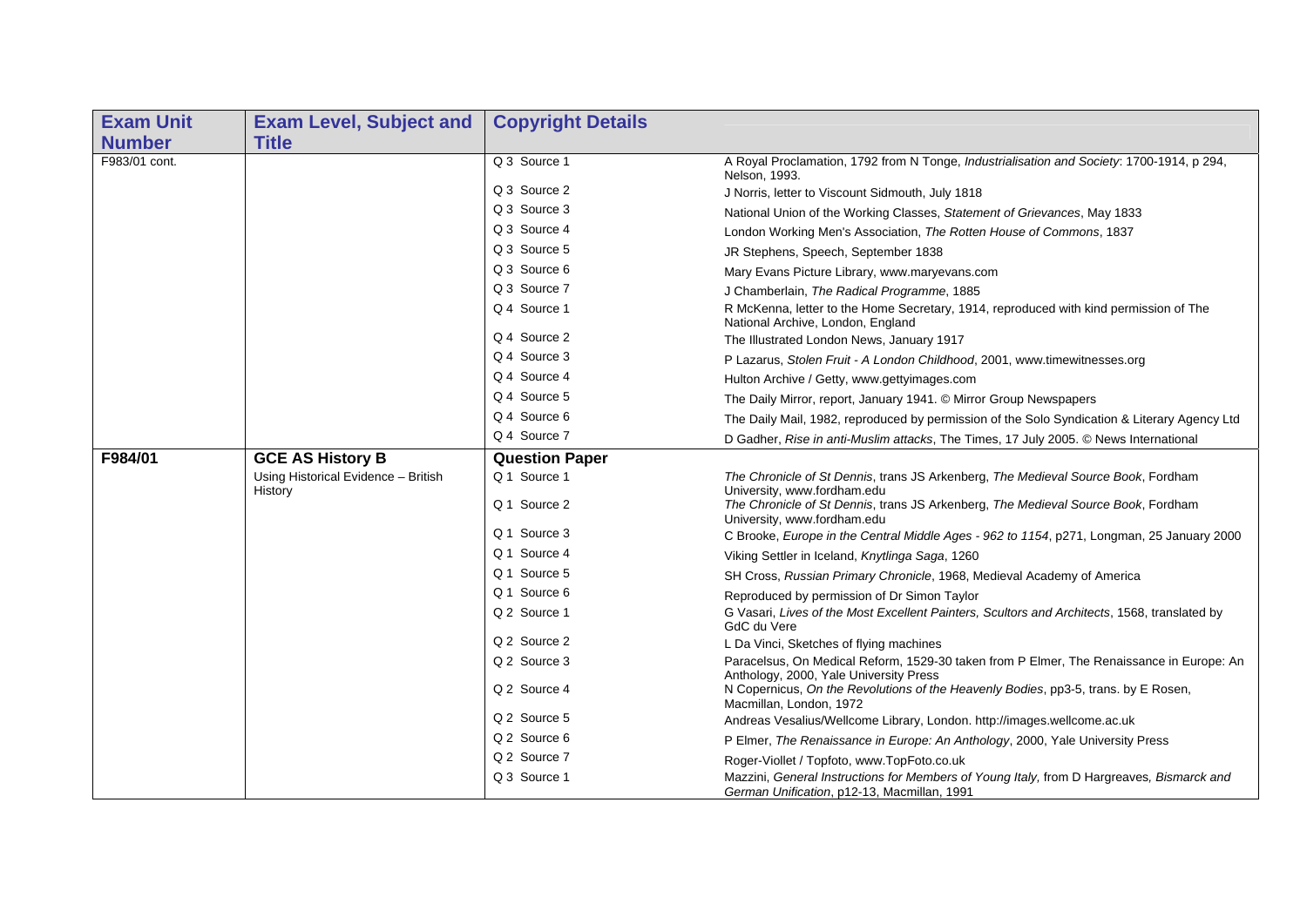| <b>Exam Unit</b> | <b>Exam Level, Subject and</b>                    | <b>Copyright Details</b> |                                                                                                                                                                                             |
|------------------|---------------------------------------------------|--------------------------|---------------------------------------------------------------------------------------------------------------------------------------------------------------------------------------------|
| <b>Number</b>    | <b>Title</b>                                      |                          |                                                                                                                                                                                             |
| F984/01 cont.    |                                                   | Q 3 Source 2             | Government of Milan, Appeal to Citizens, March 1848 from M Gorman, The Unification of                                                                                                       |
|                  |                                                   | Q 3 Source 3             | Germany, pp38-39, Cambridge University Press, 1989<br>Leopold II, Memoirs, 1860 from M Clark, The Italian Risorgimento, pp108-109, Longman, 3<br>August 1998                                |
|                  |                                                   | Q 3 Source 4             | King Frederick William of Prussia, 1849 from M Clark, The Italian Risorgimento, pp109-110,<br>Longman, 3 August 1998                                                                        |
|                  |                                                   | Q 3 Source 5             | From A Stiles, The Unification of Italy 1815-70, pp47-48, Hodder and Stoughton, 2001                                                                                                        |
|                  |                                                   | Q 3 Source 6             | Mazzini, 1871, from D Hargreaves, Bismarck and German Unification, p50, MacMillan, 1991                                                                                                     |
|                  |                                                   | Q 3 Source 7             | Punch / Mary Evans Picture Library. www.maryevans.com                                                                                                                                       |
|                  |                                                   | Q 4 Source 1             | From Planter's Banner, Louisianna, 23 May 1868                                                                                                                                              |
|                  |                                                   | Q 4 Source 2             | GB Grinell, Blackfoot Lodge Tales, 1962 © The University of Nebraska                                                                                                                        |
|                  |                                                   | Q 4 Source 3             | President T Roosevelt, Speech at the Lincoln Dinner, 13 February 1905 from JH Franklin & I<br>Starr (ed), The Negro in Twentieth Century America, p82, Random House Inc., 1967              |
|                  |                                                   | Q 4 Source 4             | R Field & WL Fleming, Civil Rights in America, p80, Cambridge University Press, 2002                                                                                                        |
|                  |                                                   | Q 4 Source 5             | Bureau of Indian Affairs, July 1961, US Department of the Interior, www.bia.gov                                                                                                             |
|                  |                                                   | Q 4 Source 6             | Lyndon B Johnson, Remarks of the President to a joint session of Congress, 15 March 1965                                                                                                    |
|                  |                                                   | Q 4 Source 7             | Proclamation issued by Native Americans, Alcatraz Island, 9 November 1969, reproduced by<br>permission of the Forth World Documentation Project, Centre for World Indigenous Studies.       |
| F985/01          | <b>GCE A2 History</b>                             | <b>Question Paper</b>    |                                                                                                                                                                                             |
|                  | Historical Controversies - British History        | Q <sub>1</sub>           | K O Morgan (ed), Oxford Illustrated History of Britain, © Oxford University Press, 1984                                                                                                     |
|                  |                                                   | Q <sub>2</sub>           | GM Trevelyan, England Under The Stuarts, Methuen, 1961                                                                                                                                      |
|                  |                                                   | Q <sub>3</sub>           | P J Cain & A G Hopkins, British Imperialism, Innovation and Expansion, pp466-473, Longman,<br>1993                                                                                          |
|                  |                                                   | Q <sub>4</sub>           | AJP Taylor, The Origins of the Second World War, pp1-26, Penguin, 1964                                                                                                                      |
| F986/01          | <b>GCE A2 History</b>                             | <b>Question Paper</b>    |                                                                                                                                                                                             |
|                  | Historical Controversies - Non British<br>History | Q <sub>1</sub>           | A Maalouf, The Crusades Through Arab Eyes, pp 201-202, Saqi Books, 2006                                                                                                                     |
|                  |                                                   | Q <sub>2</sub>           | Excerpts from pp1, 2, 10, 16-19 (607 words in total) from WITCHCRAZE: A NEW HISTORY<br>OF THE EUROPEAN WITCH HUNTS by ANNE LLEWELLYN BARSTOW. Copyright © 1994<br>by Anne Llewellyn Barstow |
|                  |                                                   | Q <sub>3</sub>           | WG Robbins, Colony and Empire: Capitalist Transformation of the American West, University of<br>Kansas Press, 1994                                                                          |
|                  |                                                   | $Q_4$                    | DJ Goldhagen, Hitler's Willing Executioners, Abacus, 1997, reproduced by permission of Little<br><b>Brown</b>                                                                               |
| G001/01          | <b>GCE AS Home Economics</b>                      | <b>Question Paper</b>    |                                                                                                                                                                                             |
|                  | <b>Food Nutrition and Health</b>                  |                          |                                                                                                                                                                                             |
|                  | Society and Health                                | Q <sub>1</sub>           | Data taken from Social Trends no. 38 2008, Office for National Statistics. Reproduced under<br>the terms of the Click-Use Licence                                                           |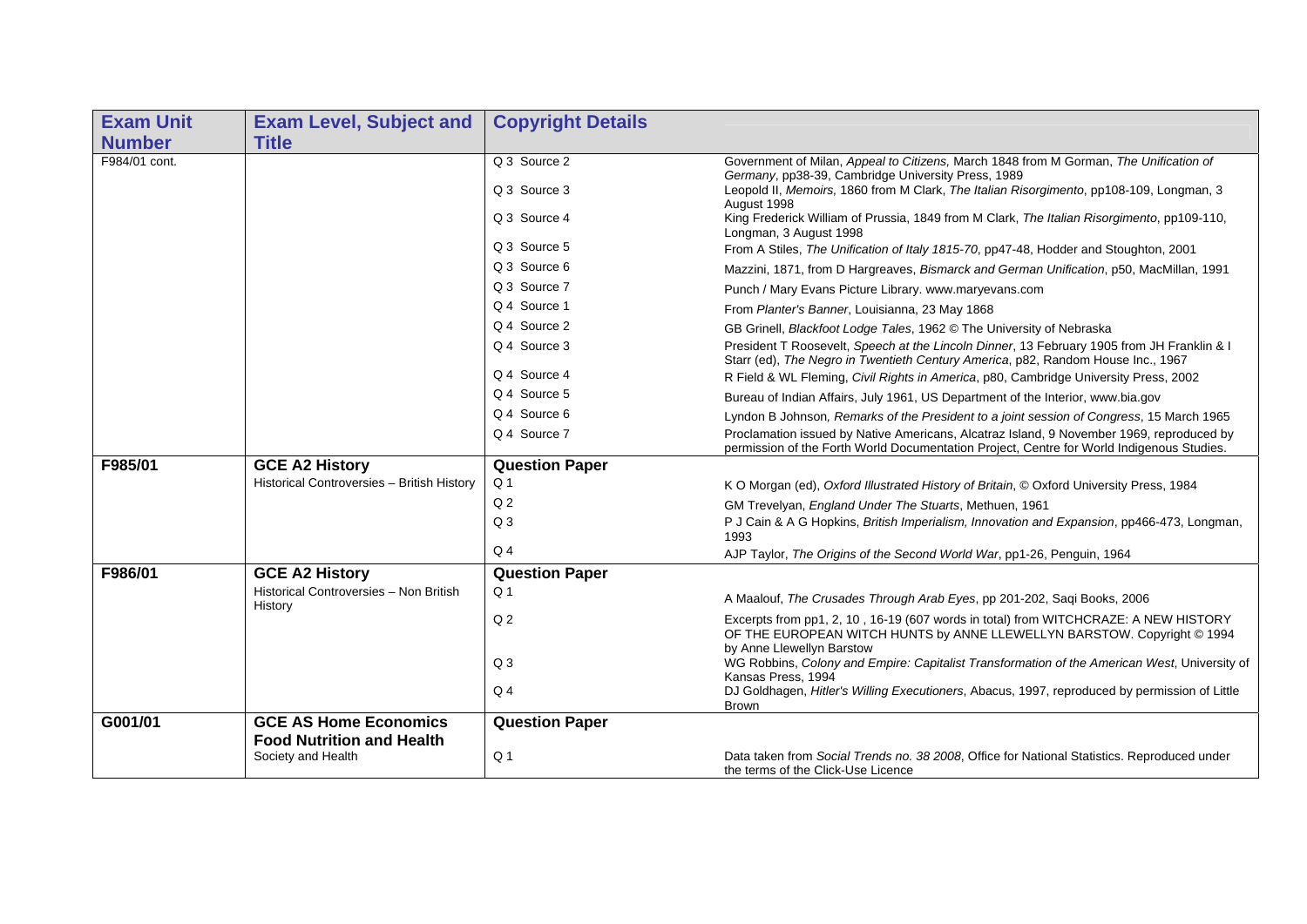| <b>Exam Unit</b> | <b>Exam Level, Subject and</b>                                                                             | <b>Copyright Details</b>           |                                                                                                                                   |
|------------------|------------------------------------------------------------------------------------------------------------|------------------------------------|-----------------------------------------------------------------------------------------------------------------------------------|
| <b>Number</b>    | <b>Title</b>                                                                                               |                                    |                                                                                                                                   |
| G002/01          | <b>GCE AS Home Economics</b>                                                                               | <b>Question Paper</b>              |                                                                                                                                   |
|                  | <b>Food Nutrition and Health</b><br>Resource Management                                                    | Q <sub>1a</sub>                    | Data taken from Social Trends no. 38 2008, Office for National Statistics. Reproduced under<br>the terms of the Click-Use Licence |
| G004/01          | <b>GCE AS Home Economics</b><br><b>Food Nutrition and Health</b><br>Nutrition and Health Production        | <b>Question Paper</b>              | © OCR                                                                                                                             |
| G041/01          | <b>GCE AS Applied Information</b><br>and Communication<br><b>Technology</b><br>How Organisations Use ICT   | <b>Question Paper</b>              | © OCR                                                                                                                             |
|                  |                                                                                                            | <b>Instructions for Teachers</b>   | © OCR                                                                                                                             |
|                  |                                                                                                            | <b>Instructions for Candidates</b> | © OCR                                                                                                                             |
| G048/01          | <b>GCE A2 Applied Information</b><br>and Communication<br><b>Technology</b><br>Unit 9: Working to a brief  | <b>Instructions for Teachers</b>   | © OCR                                                                                                                             |
|                  |                                                                                                            | <b>Instructions for Candidates</b> | © OCR                                                                                                                             |
| G054/01          | <b>GCE A2 Applied Information</b><br>and Communication<br><b>Technology</b><br>Software Development        | <b>Question Paper</b>              | © OCR                                                                                                                             |
|                  |                                                                                                            | <b>Instructions for Teachers</b>   | © OCR                                                                                                                             |
|                  |                                                                                                            | <b>Instructions for Candidates</b> | © OCR                                                                                                                             |
| G055/01          | <b>GCE A2 Applied Information</b><br>and Communication<br><b>Technology</b><br><b>Networking Solutions</b> | <b>Question Paper</b>              | © OCR                                                                                                                             |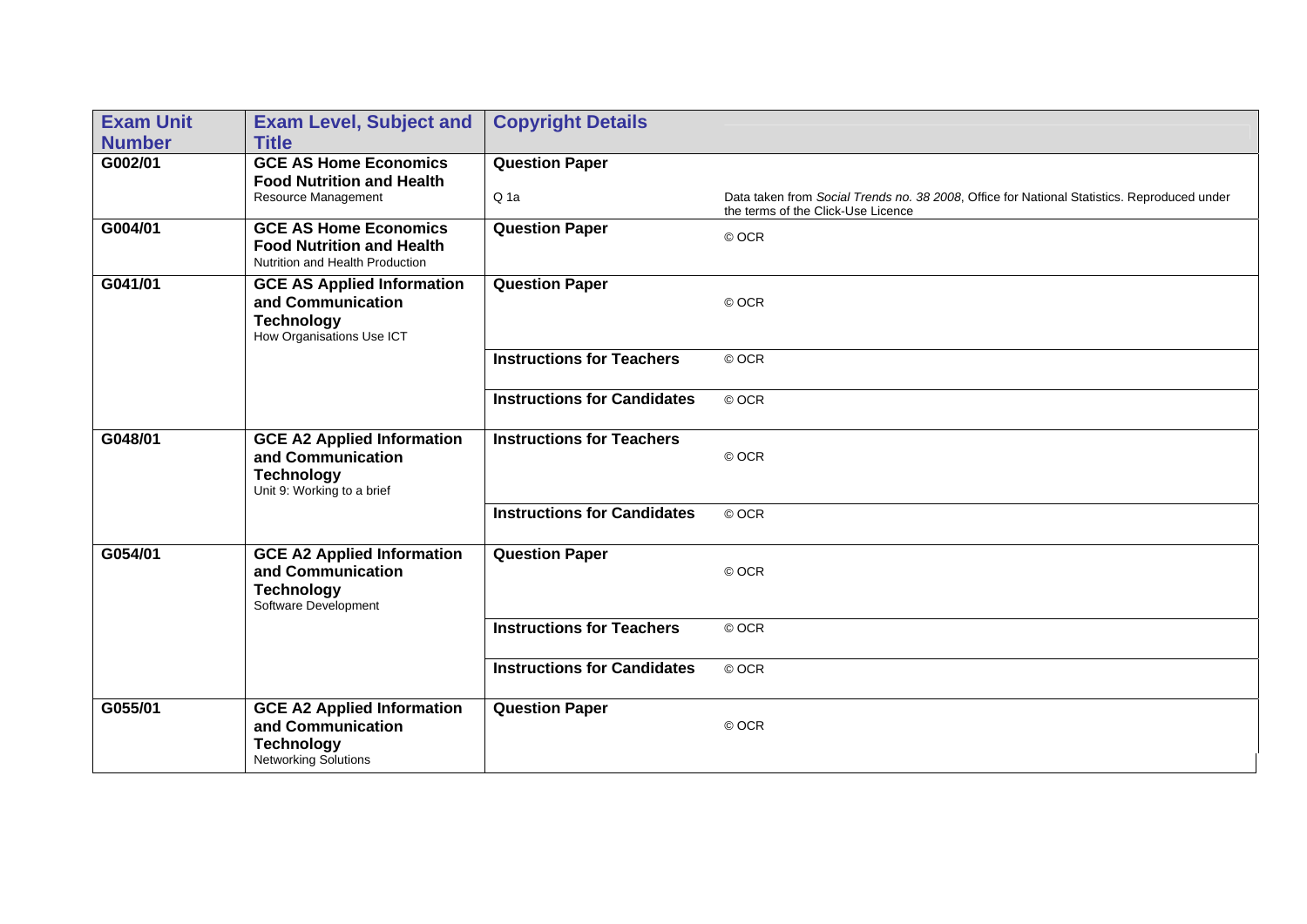| <b>Exam Unit</b> | <b>Exam Level, Subject and</b>                                                                            | <b>Copyright Details</b>           |       |
|------------------|-----------------------------------------------------------------------------------------------------------|------------------------------------|-------|
| <b>Number</b>    | <b>Title</b>                                                                                              |                                    |       |
| G055/01 cont.    |                                                                                                           | <b>Instructions for Teachers</b>   | © OCR |
|                  |                                                                                                           | <b>Instructions for Candidates</b> | © OCR |
| G061/01          | <b>GCE AS Information and</b><br><b>Communication Technology</b><br>Information, Systems and Applications | <b>Question Paper</b>              | © OCR |
| G063/01          | <b>GCE A2 Information and</b><br><b>Communication Technology</b><br>Information, Systems and Applications | <b>Question Paper</b>              | © OCR |
| G082/01          | <b>Principal Learning Level 1</b><br><b>Information Technology</b><br>The Digital World                   | <b>Question Paper</b>              | © OCR |
|                  |                                                                                                           | <b>Instructions for Teachers</b>   | © OCR |
|                  |                                                                                                           | <b>Instructions for Candidates</b> | © OCR |
| G086/01          | <b>Principal Learning Level 2</b><br><b>Information Technology</b><br>The Potential of Technology         | <b>Question Paper</b>              | © OCR |
|                  |                                                                                                           | <b>Instructions for Teachers</b>   | © OCR |
|                  |                                                                                                           | <b>Instructions for Candidates</b> | © OCR |
| G095/01          | <b>Principal Learning Level 3</b><br><b>Information Technology</b><br>Professional Development            | <b>Question Paper</b>              | © OCR |
| G095/02          | <b>Principal Learning Level 3</b><br><b>Information Technology</b><br>Professional Development            | <b>Question Paper</b>              | © OCR |
|                  |                                                                                                           | <b>Instructions for Teachers</b>   | © OCR |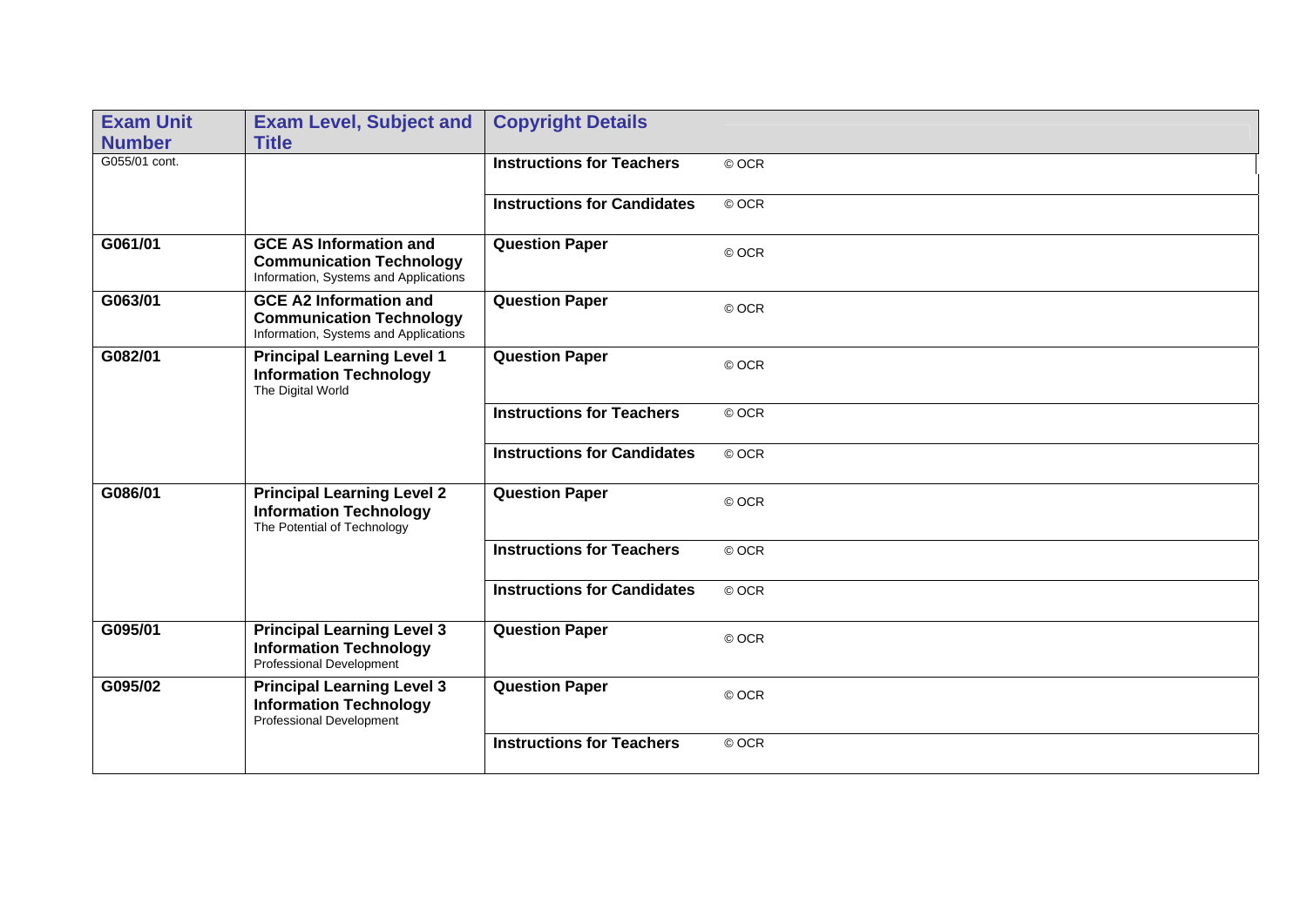| <b>Exam Unit</b> | <b>Exam Level, Subject and</b>                                                                    | <b>Copyright Details</b>           |                                                                                                                                                                                          |
|------------------|---------------------------------------------------------------------------------------------------|------------------------------------|------------------------------------------------------------------------------------------------------------------------------------------------------------------------------------------|
| <b>Number</b>    | <b>Title</b>                                                                                      |                                    |                                                                                                                                                                                          |
|                  |                                                                                                   |                                    |                                                                                                                                                                                          |
| G095/02 cont.    |                                                                                                   | <b>Instructions for Candidates</b> | © OCR                                                                                                                                                                                    |
|                  |                                                                                                   |                                    |                                                                                                                                                                                          |
| G096/02          | <b>Principal Learning Level 3</b><br><b>Information Technology</b><br>Creating Technology Systems | <b>Question Paper</b>              | © OCR                                                                                                                                                                                    |
| G143/01          | <b>GCE A2 Law</b><br><b>Criminal Law</b>                                                          | <b>Question Paper</b>              | © OCR                                                                                                                                                                                    |
| G144/01          | <b>GCE A2 Law</b><br><b>Criminal Law Special Study</b>                                            | <b>Question Paper</b>              | © OCR                                                                                                                                                                                    |
|                  |                                                                                                   | <b>Resource Booklet</b>            |                                                                                                                                                                                          |
|                  |                                                                                                   | Source 1                           | Lord Lane, R v Graham, 1982, Incorporated Council of Law Reporting, www.lawreports.co.uk                                                                                                 |
|                  |                                                                                                   | Source 2                           | Lord Hailsham, R v Howe, 1987, Incorporated Council of Law Reporting, www.lawreports.co.uk                                                                                               |
|                  |                                                                                                   | Source 3                           | Lord Griffiths, R v Howe, 1987, Incorporated Council of Law Reporting, www.lawreports.co.uk                                                                                              |
|                  |                                                                                                   | Source 4                           | Lord Jauncey, R v Gotts, 1992, Incorporated Council of Law Reporting, www.lawreports.co.uk                                                                                               |
|                  |                                                                                                   | Source 5                           | Adapted from Clarkson & Keating, Criminal Law Test and Materials, pp328-329 & 335-336,<br>Sweet and Maxwell, 1998                                                                        |
|                  |                                                                                                   | Source 6                           | Adapted from D Bloy & P Parry, Principles of Criminal Law, pp259-260, Cavendish, 2000                                                                                                    |
|                  |                                                                                                   | Source 7                           | Adapted from M Jefferson, Criminal Law, pp236-239, Pitman, 1997                                                                                                                          |
|                  |                                                                                                   | Source 8                           | Lord Justice Kennedy, Pommell, 1995                                                                                                                                                      |
|                  |                                                                                                   | Source 9                           | Adapted from Clarkson & Keating, Criminal Law Test and Materials, pp357-358, Sweet and<br>Maxwell, 1998                                                                                  |
|                  |                                                                                                   | Source 10                          | Adapted from judgement of Lord Justice Ward, Re A (Conjoined Twins), pp1453-1454, New<br>Law Journal Law Reports, 6 October 2000                                                         |
|                  |                                                                                                   | Source 11                          | Adapted from © C F Sharp, The Manchester Conjoined Twins Case, pp1460-1462, New Law<br>Journal, 6 October 2000                                                                           |
| G145/01          | <b>GCE A2 Law</b>                                                                                 | <b>Question Paper</b>              | © OCR                                                                                                                                                                                    |
|                  | Law of Contract                                                                                   |                                    |                                                                                                                                                                                          |
| G146/01          | <b>GCE A2 Law</b>                                                                                 | <b>Question Paper</b>              | © OCR                                                                                                                                                                                    |
|                  | Law of Contract Special Study                                                                     |                                    |                                                                                                                                                                                          |
|                  |                                                                                                   | <b>Resource Booklet</b>            |                                                                                                                                                                                          |
|                  |                                                                                                   | Source 1                           | Patteson J, Thomas v Thomas, 1842, Incorporated Council of Law Reporting,<br>www.lawreports.co.uk                                                                                        |
|                  |                                                                                                   | Source 2                           | Adapted from M Furmston, Cheshire, Fifoot and Furmston's Law of Contract, pp84-87,<br>LexisNexis Butterworths, 1996. Reproduced by permission of Oxford University Press,<br>www.oup.com |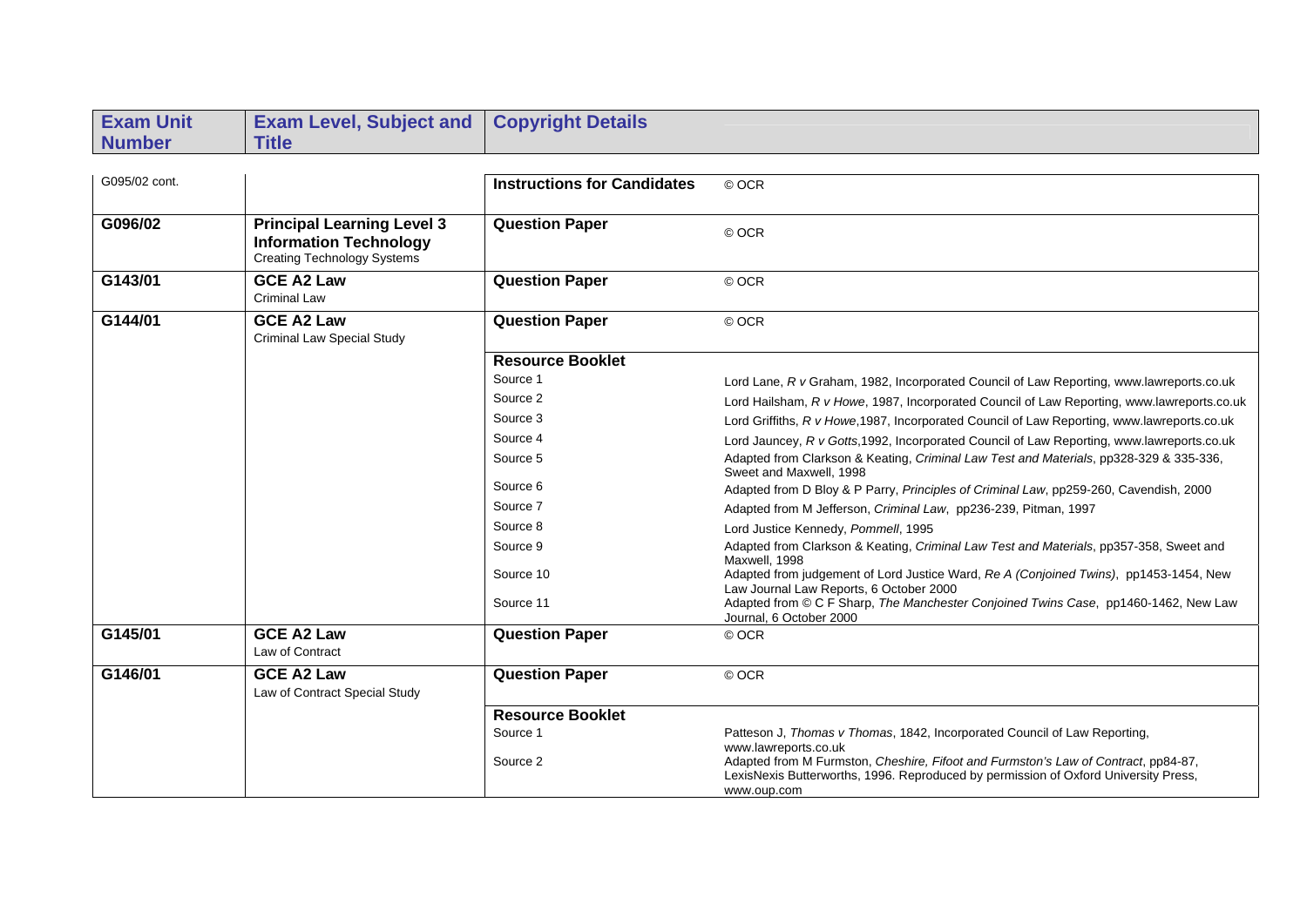| <b>Exam Unit</b> | <b>Exam Level, Subject and</b>    | <b>Copyright Details</b> |                                                                                                                                                                                                                 |
|------------------|-----------------------------------|--------------------------|-----------------------------------------------------------------------------------------------------------------------------------------------------------------------------------------------------------------|
| <b>Number</b>    | <b>Title</b>                      |                          |                                                                                                                                                                                                                 |
| G146/01 cont.    |                                   | Source 3                 | Lord Somerville, Chappell and Co Ltd v Nestle Co Ltd, 1960, Incorporated Council of Law                                                                                                                         |
|                  |                                   | Source 4                 | Reporting, www.lawreports.co.uk<br>Adapted from GH Treitel, An Outline of the Law of Contract, pp32-33, LexisNexis Butterworths,<br>1995. Reproduced by kind permission of Oxford University Press, www.oup.com |
|                  |                                   | Source 5                 | Adapted from P Richards, The Law of Contract, pp49-50, FT Prentice Hall, 1997 © Pearson<br><b>Education Ltd</b>                                                                                                 |
|                  |                                   | Source 6                 | Adapted from J Adams & R Brownsword, Key Issues in Contract, LexisNexis Butterworths,<br>1995                                                                                                                   |
|                  |                                   | Source 7                 | Lord Scarman, Pao v Lau Yiu Long, 1979, LexisNexis, www.lexisnexis.co.uk                                                                                                                                        |
|                  |                                   | Source 8                 | Viscount Cave LC, Glasbrook Bros Ltd v Glamorgan County Council, 1925, Incorporated<br>Council of Law Reporting, www.lawreports.co.uk                                                                           |
|                  |                                   | Source 9                 | Putchas LJ, Williams v Roffey Bros and Nicholls (Contractors) Ltd, 1990, LexisNexis,<br>www.lexisnexis.co.uk                                                                                                    |
|                  |                                   | Source 10                | Russell LJ, Williams v Roffey Bros and Nicholls (Contractors) Ltd, 1990, LexisNexis,<br>www.lexisnexis.co.uk                                                                                                    |
|                  |                                   | Source 11                | Adapted from WT Major and C Taylor, Law of Contract, pp53-57, Pitman, 1996                                                                                                                                      |
| G147/01          | <b>GCE A2 Law</b><br>Law of Torts | <b>Question Paper</b>    | © OCR                                                                                                                                                                                                           |
| G148/01          | <b>GCE A2 Law</b>                 | <b>Question Paper</b>    | © OCR                                                                                                                                                                                                           |
|                  | Law of Torts Special Study        |                          |                                                                                                                                                                                                                 |
|                  |                                   | <b>Resource Booklet</b>  |                                                                                                                                                                                                                 |
|                  |                                   | Source 1                 | Atkin LJ, Donoghue v Stevenson, 1932, LexisNexis, www.lexisnexis.co.uk                                                                                                                                          |
|                  |                                   | Source 2                 | Porter LJ, Bourhill v Young, 1943, Incorporated Council of Law Reporting,<br>www.lawreports.co.uk                                                                                                               |
|                  |                                   | Source 3                 | Wilberforce LJ, McLoughlin v O'Brian, 1982, LexisNexis, www.lexisnexis.co.uk                                                                                                                                    |
|                  |                                   | Source 4                 | Wilberforce LJ, McLoughlin v O'Brian, 1982, LexisNexis, www.lexisnexis.co.uk                                                                                                                                    |
|                  |                                   | Source 5                 | John Cooke, Law of Tort, p49, Longman, 2001                                                                                                                                                                     |
|                  |                                   | Source 6                 | Scarman LJ, McLoughlin v O'Brian, 1982, LexisNexis, www.lexisnexis.co.uk                                                                                                                                        |
|                  |                                   | Source 7                 | Stanton, The Modern Law of Tort, pp203-204, Sweet and Maxwell, 1994                                                                                                                                             |
|                  |                                   | Source 8                 | Jones, Textbook on Torts (5 <sup>th</sup> ed.), p127, Blackstone Press, 1996                                                                                                                                    |
|                  |                                   | Source 9                 | Lord Ackner, Alcock v Chief Constable of South Yorkshire Police, 1992, Incorporated Council of<br>Law Reporting, www.lawreports.co.uk                                                                           |
|                  |                                   | Source 10                | Adapted from M Brazier & J Murphy, Street on Torts, pp202 & 208-209, Butterworths, 1999                                                                                                                         |
|                  |                                   | Source 11                | Adapted from © B Harvey & A Robinson, Traffic Accidents and Nervous Shock, pp1100-1101,<br>New Law Journal, 21 July 1995                                                                                        |
| G151/01          | <b>GCE AS Law</b>                 | <b>Question Paper</b>    | © OCR                                                                                                                                                                                                           |
|                  | <b>English Legal System</b>       |                          |                                                                                                                                                                                                                 |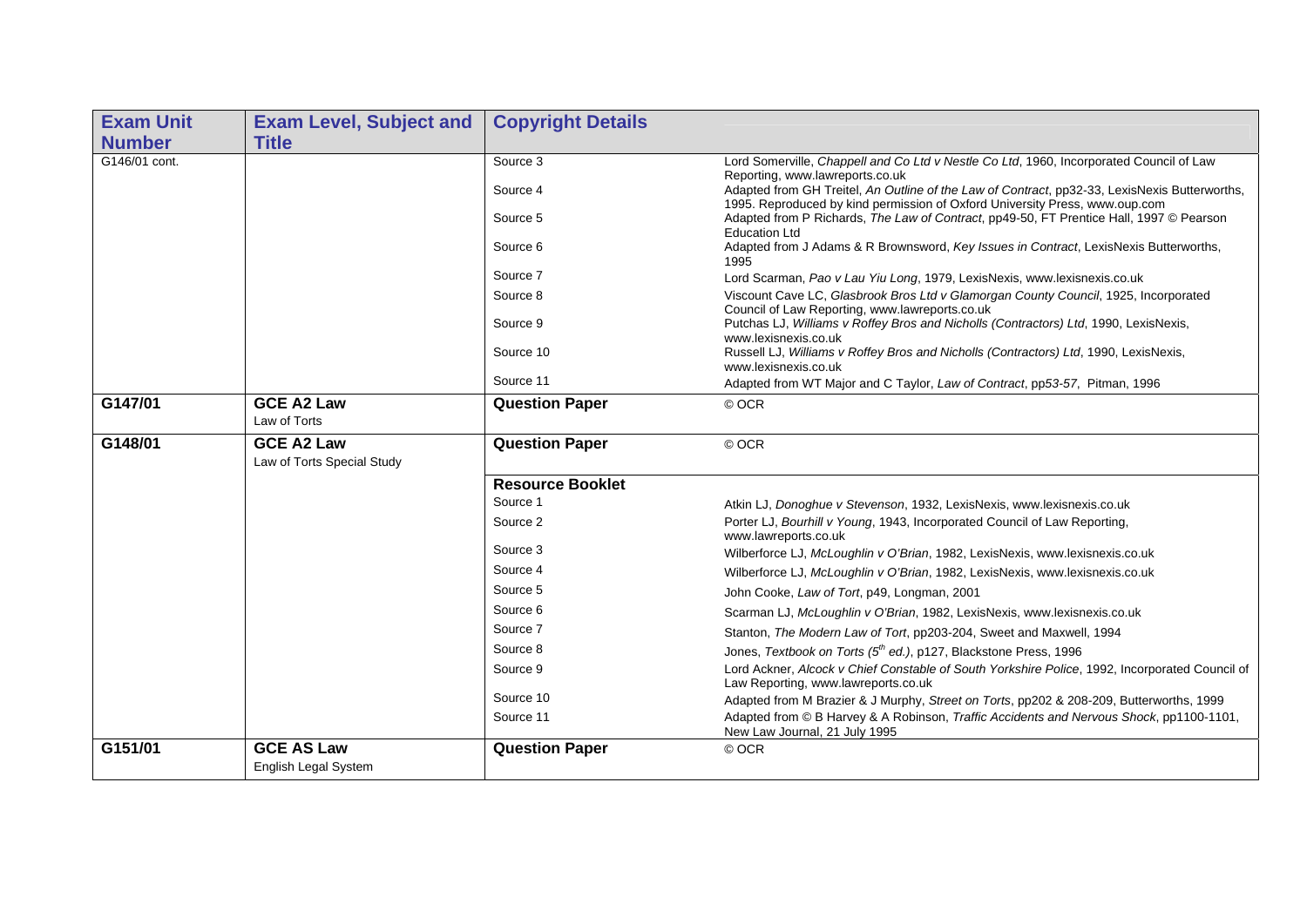| <b>Exam Unit</b> | <b>Exam Level, Subject and</b>                     | <b>Copyright Details</b> |                                                                                                                                                                                 |
|------------------|----------------------------------------------------|--------------------------|---------------------------------------------------------------------------------------------------------------------------------------------------------------------------------|
| <b>Number</b>    | <b>Title</b>                                       |                          |                                                                                                                                                                                 |
| G152/01          | <b>GCE AS Law</b>                                  | <b>Question Paper</b>    |                                                                                                                                                                                 |
|                  | Sources of Law                                     | Q 1 Source A             | Adapted from T Storey & Chris Turner, Unlocking EU Law, Hodder & Stoughton, 2005                                                                                                |
|                  |                                                    | Q 1 Source B             | Adapted from C Turner, EU Law Demystified, A-Level Law Review, Vol 2, No 2                                                                                                      |
|                  |                                                    | Q 2 Source               | Adapted from RJ Walker & R Ward, Walker and Walker's English Legal System, © Oxford<br>University Press, 1998, reproduced by permission of Oxford University Press, www.oup.com |
| G153/01          | <b>GCE A2 Law</b><br><b>Criminal Law</b>           | <b>Question Paper</b>    | © OCR                                                                                                                                                                           |
| G154/01          | <b>GCE A2 Law</b><br>Criminal Law Special Study    | <b>Question Paper</b>    | © OCR                                                                                                                                                                           |
|                  |                                                    | <b>Resource Booklet</b>  |                                                                                                                                                                                 |
|                  |                                                    | Source 1                 | Offences Against the Person Act, 1861, HMSO                                                                                                                                     |
|                  |                                                    |                          | Criminal Justice Act, 1988, Office of Public Sector Information, www.opsi.gov.uk. Reproduced                                                                                    |
|                  |                                                    | Source 2                 | under the terms of the Click-Use Licence<br>Lord Justice Robert Goff, Collins v Wilcock, 1984, Incorporated Council of Law Reporting,<br>www.lawreports.co.uk                   |
|                  |                                                    | Source 3                 | Lord Steyn, R v Ireland; R v Burstow, 1997, LexisNexis, www.lexisnexis.co.uk                                                                                                    |
|                  |                                                    | Source 4                 | Lord Justice Robert Goff, JCC (a minor) v Eisenhower, 1983, LexisNexis, www.lexisnexis.co.uk                                                                                    |
|                  |                                                    | Source 5                 | Adapted from M Jefferson, Criminal Law, pp552-553 & 556, Pearson, 2007                                                                                                          |
|                  |                                                    | Source 6                 | Adapted from © S Nash, Consent: Public policy or legal moralism? New Law Journal, 15 March<br>1996                                                                              |
| G155/01          | <b>GCE A2 Law</b><br>Law of Contract               | <b>Question Paper</b>    | © OCR                                                                                                                                                                           |
| G156/01          | <b>GCE A2 Law</b><br>Law of Contract Special Study | <b>Question Paper</b>    | © OCR                                                                                                                                                                           |
|                  |                                                    | <b>Resource Material</b> |                                                                                                                                                                                 |
|                  |                                                    | Source 1                 | Unfair Contract Terms Act, 1977, Office of Public Sector Information, www.opsi.gov.uk.<br>Reproduced under the terms of the Click-Use Licence                                   |
|                  |                                                    | Source 2                 | Lord Denning, Olley v Marlborough Court Hotel Ltd, 1949, Incorporated Council of Law<br>Reporting, www.lawreports.co.uk                                                         |
|                  |                                                    | Source 3                 | Lord Denning, Thornton v Shoe Lane Parking Ltd, 1971, Incorporated Council of Law<br>Reporting, www.lawreports.co.uk                                                            |
|                  |                                                    | Source 4                 | Lord Wilberforce, Photo Productions Ltd v Securicor Transport Ltd, 1980, Incorporated Council<br>of Law Reporting, www.lawreports.co.uk                                         |
|                  |                                                    | Source 5                 | S Elwes, Limitation Clauses in Standard Term Contracts - are they ever enforceable,<br>September 1995, The Legal Executive Journal, © Institute of Legal Executives             |
|                  |                                                    | Source 6                 | E McKendrick, Contract Law, 2005, Palgrave McMillan Masters, reproduced with permission of<br>Palgrave Macmillan.                                                               |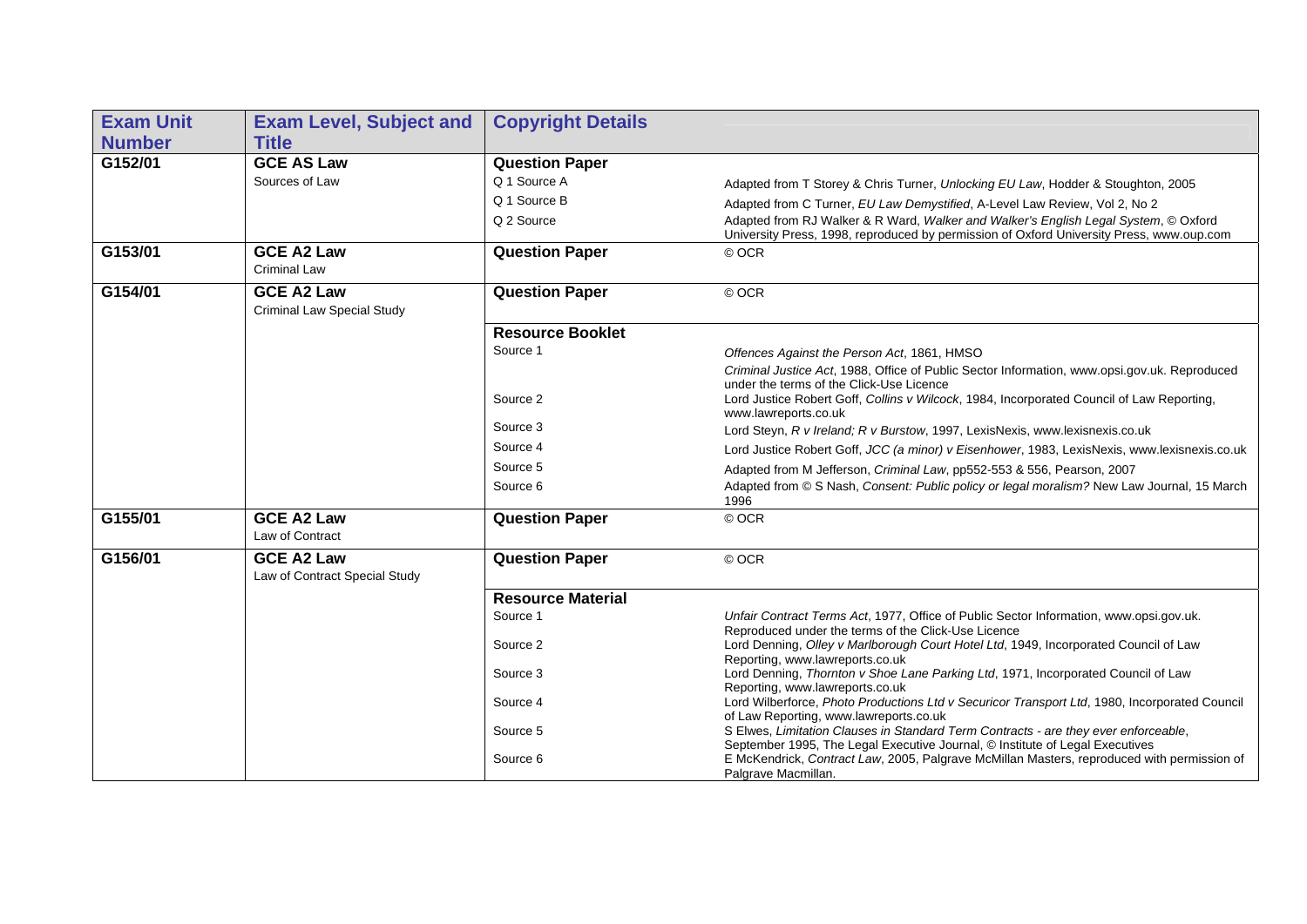| <b>Exam Unit</b> | <b>Exam Level, Subject and</b>                                                    | <b>Copyright Details</b>         |                                                                                                                                             |
|------------------|-----------------------------------------------------------------------------------|----------------------------------|---------------------------------------------------------------------------------------------------------------------------------------------|
| <b>Number</b>    | <b>Title</b>                                                                      |                                  |                                                                                                                                             |
| G157/01          | <b>GCE A2 Law</b>                                                                 | <b>Question Paper</b>            | © OCR                                                                                                                                       |
|                  | Law of Torts                                                                      |                                  |                                                                                                                                             |
| G158/01          | <b>GCE AS Law</b>                                                                 | <b>Question Paper</b>            | © OCR                                                                                                                                       |
|                  | Law or Torts Special Study                                                        |                                  |                                                                                                                                             |
|                  |                                                                                   | <b>Special Study Material</b>    |                                                                                                                                             |
|                  |                                                                                   | Source 1                         | Occupiers Liability Act, 1957, Office of Public Sector Information, www.opsi.gov.uk.<br>Reproduced under the terms of the Click-Use Licence |
|                  |                                                                                   | Source 2                         | Lord Denning, Wheat v E Lacon & Co. Ltd, 1966, Incorporated Council of Law Reporting,<br>www.lawreports.co.uk                               |
|                  |                                                                                   | Source 3                         | Devlin J, Phipps v Rochester Corporation, 1955, Incorporated Council of Law Reporting,<br>www.lawreports.co.uk                              |
|                  |                                                                                   | Source 4                         | J Murphy, Street on Torts, pp343-344, Lexis-Nexis, 2003                                                                                     |
|                  |                                                                                   | Source 5                         | Lord Hoffman, Tomlinson v Congleton Borough Council, 2004, Incorporated Council of Law<br>Reporting, www.lawreports.co.uk                   |
|                  |                                                                                   | Source 6                         | J Pendlebury, An outbreak of common sense, New Law Journal, 27 April 2007 © Lexis Nexis                                                     |
| G182/01          | <b>GCE AS Leisure &amp; Tourism</b><br>Leisure Industry Practice                  | <b>Question Paper</b>            | © OCR                                                                                                                                       |
|                  |                                                                                   | <b>Case Study</b>                | © OCR                                                                                                                                       |
| G184/01          | <b>GCE A2 Leisure &amp; Tourism</b><br>Human Resources in the Leisure<br>Industry | <b>Question Paper</b>            | © OCR                                                                                                                                       |
|                  |                                                                                   | <b>Case Study</b>                | © OCR                                                                                                                                       |
| G241/01          | <b>GCE AS MEI Statistics</b><br>Statistics 1 (Z1)                                 | <b>Question Paper</b>            | © OCR                                                                                                                                       |
| G322/01          | <b>GCE AS Media Studies</b><br>Key Media Concepts (TV Drama)                      | <b>Question Paper</b>            | © OCR                                                                                                                                       |
|                  |                                                                                   | <b>Instructions for Teachers</b> | © OCR                                                                                                                                       |
|                  |                                                                                   | <b>Media Studies DVD</b>         |                                                                                                                                             |
|                  |                                                                                   | Question 1                       | Audio Visual Extract - 'Hotel Babylon' Series 1, Episode 5, Chapter 2<br>Series Transmitted, 19 January 2006 to 09 March 2006, C BBC        |
| G323/01          | <b>GCE AS Media Studies</b><br>Key Media Concepts (Radio Drama)                   | <b>Question Paper</b>            | © OCR                                                                                                                                       |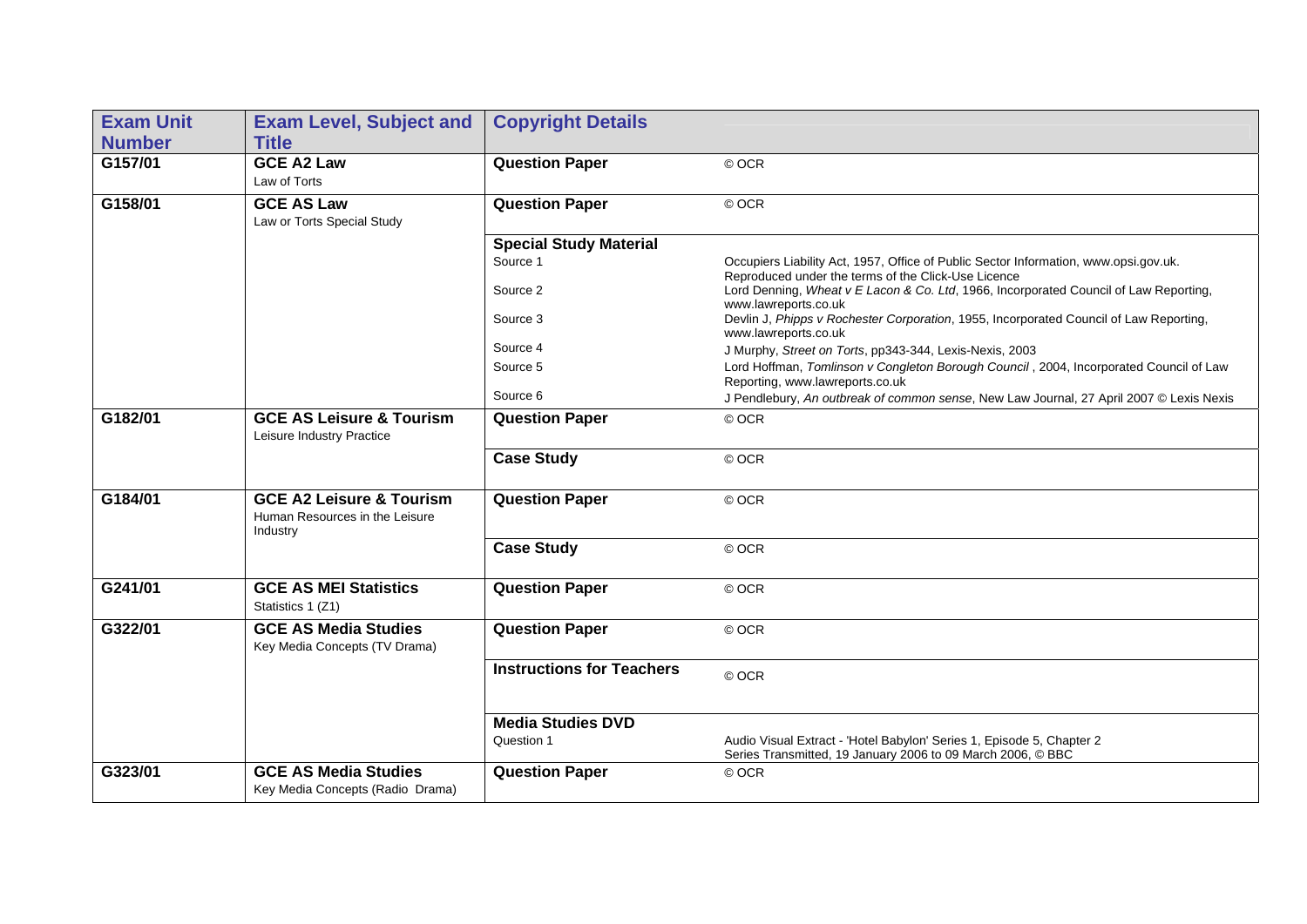| <b>Exam Unit</b> | <b>Exam Level, Subject and</b>                                       | <b>Copyright Details</b>         |                                                                                                                                                                                                                                                                                                                                                 |
|------------------|----------------------------------------------------------------------|----------------------------------|-------------------------------------------------------------------------------------------------------------------------------------------------------------------------------------------------------------------------------------------------------------------------------------------------------------------------------------------------|
| <b>Number</b>    | <b>Title</b>                                                         |                                  |                                                                                                                                                                                                                                                                                                                                                 |
| G323/01 cont.    |                                                                      | <b>Instructions for Teachers</b> | © OCR                                                                                                                                                                                                                                                                                                                                           |
|                  |                                                                      |                                  |                                                                                                                                                                                                                                                                                                                                                 |
|                  |                                                                      | <b>Audio CD</b>                  |                                                                                                                                                                                                                                                                                                                                                 |
|                  |                                                                      | <b>Audio Extract</b>             | BBC, Fear on Four: Playing God, Original series transmission: BBC7, 2 August 2008 © BBC                                                                                                                                                                                                                                                         |
| G325/01          | <b>GCE A2 Media Studies</b><br><b>Critical Perspectives in Media</b> | <b>Question Paper</b>            | © OCR                                                                                                                                                                                                                                                                                                                                           |
| G353/01          | <b>GCE AS Music</b><br>Introduction to Historical Study in Music     | <b>Question Paper</b>            | © OCR                                                                                                                                                                                                                                                                                                                                           |
|                  |                                                                      | <b>Instructions for Teachers</b> | © OCR                                                                                                                                                                                                                                                                                                                                           |
|                  |                                                                      | <b>Insert</b>                    |                                                                                                                                                                                                                                                                                                                                                 |
|                  |                                                                      | Extract 1A                       | Haydn, Symphony 103, 2nd Mvt, bars 26-50 & 134-160, pp37-37 & 45-49 © Ernst Eulenburg                                                                                                                                                                                                                                                           |
|                  |                                                                      | Extract 1B                       | Jerome Moross, Wagon Train - Main Theme, Source: aural transcription.                                                                                                                                                                                                                                                                           |
|                  |                                                                      | Extract 2                        | Mozart, Clarinet Concerto, K622, 3rd mvt, bars 57-97, pp55-58 source: Ernst Eulenburg                                                                                                                                                                                                                                                           |
|                  |                                                                      | <b>CD</b>                        |                                                                                                                                                                                                                                                                                                                                                 |
|                  |                                                                      | Extract 1A                       | Collegium Musicum 90 & Richard Hickox, Symphony 103, 2nd mvt, Track 2 from Haydn:                                                                                                                                                                                                                                                               |
|                  |                                                                      | Extract 1B                       | London Symphonies, Vol. 1, composed by Haydn, © Chandos, 2000<br>City of Prague Philharmonic Orchestra / Paul Bateman, Wagon Train - Main Theme, disk 2,<br>track 15 from The Wild West: The Essential Western Film Music Collection, composed by<br>Jerome Moross, © Silva Screen Records (master recording), 1999. © Universal Publishing Ltd |
|                  |                                                                      | Extract 2A                       | (mechanical)<br>Vienna Philharmonic Orchestra & Karl Bohm, Clarinet Concerto, K622, 3rd mvt, track 3 from<br>Mozart: Clarinet Concerto, Oboe Concerto, Bassoon Concerto, composed by Mozart, ©<br>Deutsche Grammaphon, 1990                                                                                                                     |
|                  |                                                                      | Extract 2B                       | English Chamber Orchestra, Thea King & Jeffery Tate, Clarinet Concerto, K622, 3rd mvt, track<br>3 from Clarinet Concerto & Quintet, composed by Mozart, © Hyperion 1986                                                                                                                                                                         |
|                  |                                                                      | Extract 3                        | Count Basie and his Orchestra, Jumpin' at the Woodsie, track 12 from One O'Clock Jump,<br>composed by Count Basie, © Naxos 2003                                                                                                                                                                                                                 |
| G356/01          | <b>GCE A2 Music</b>                                                  | <b>Question Paper</b>            |                                                                                                                                                                                                                                                                                                                                                 |
|                  | Historical and Analytical Studies in<br>Music                        | Section A                        | Anonymous, 'That Yongë Child'                                                                                                                                                                                                                                                                                                                   |
|                  |                                                                      |                                  | Wedderburn. 'Balulalow'                                                                                                                                                                                                                                                                                                                         |
|                  |                                                                      |                                  | Anonymous, 'As Dew In April'                                                                                                                                                                                                                                                                                                                    |
|                  |                                                                      | <b>Insert</b>                    | 'As Dew in Aprille', 'Balulalow' and 'That Younge Child' from A Ceremony of Carols, op.28 by<br>Benjamin Britten: © Copyright 1943 by Boosey & Co Ltd. Reproduced by permission of Boosey<br>& Hawkes Music Publishers Ltd.                                                                                                                     |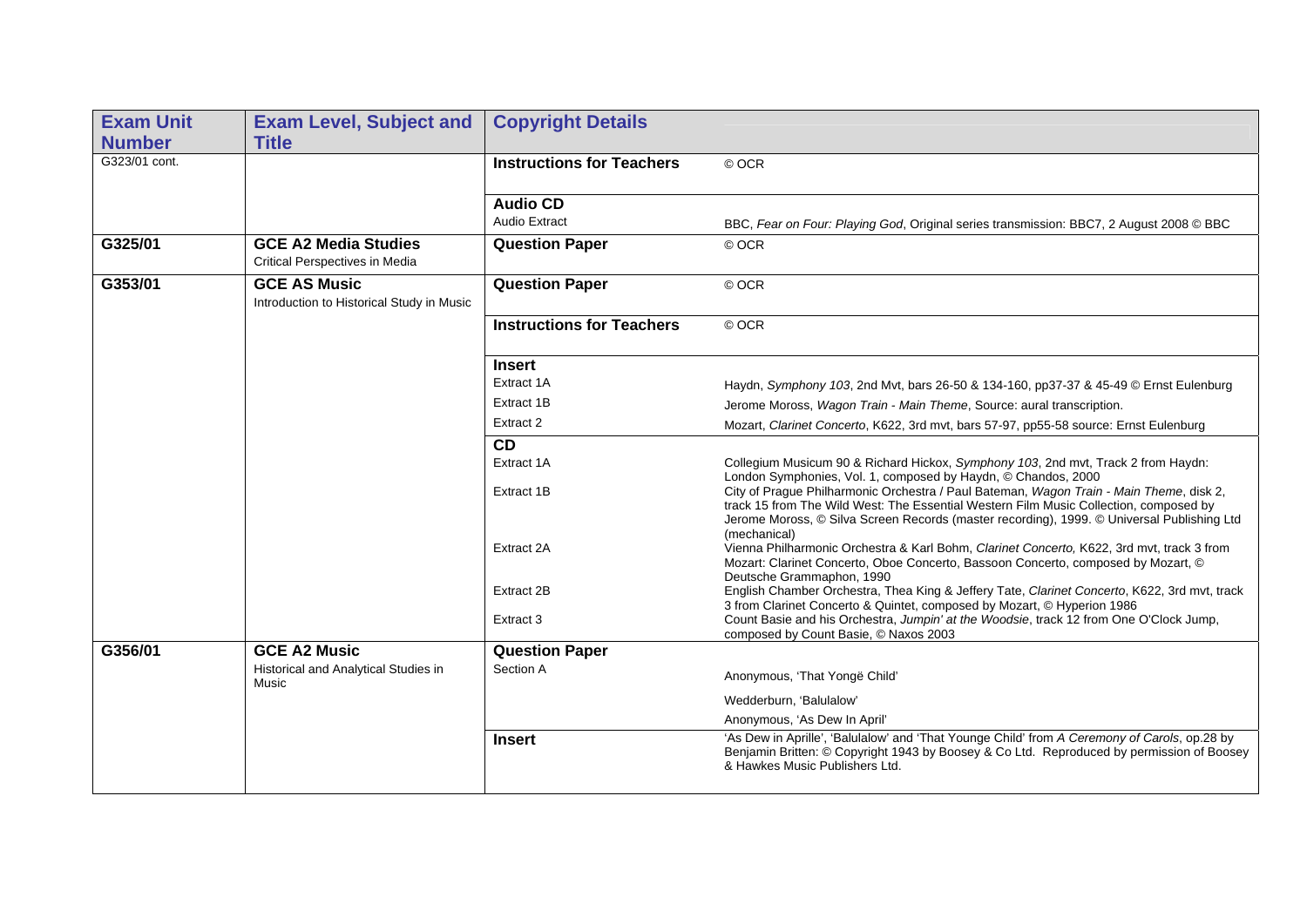| <b>Exam Unit</b> | <b>Exam Level, Subject and</b>                                               | <b>Copyright Details</b> |                                                                                                                                                                                                                                                                               |
|------------------|------------------------------------------------------------------------------|--------------------------|-------------------------------------------------------------------------------------------------------------------------------------------------------------------------------------------------------------------------------------------------------------------------------|
| <b>Number</b>    | <b>Title</b>                                                                 |                          |                                                                                                                                                                                                                                                                               |
| G356/01 cont.    |                                                                              | <b>CD</b>                |                                                                                                                                                                                                                                                                               |
|                  |                                                                              | Track 2                  | Bruce Russell, Robert Tear, Sir Andrew Davis, Ian Hare, Cambridge Girls' Choir, Cambridge<br>King's College Choir, That Yongë Child, Track 2, from Britten: Choral Works, composed by<br>Benjamin Britten, © Decca UK (master recording) 1995, © Boosey & Hawkes (mechanical) |
|                  |                                                                              | Track 3                  | Bruce Russell, Robert Tear, Sir Andrew Davis, Ian Hare, Cambridge Girls' Choir, Cambridge<br>King's College Choir, Balulalow, Track 2, from Britten: Choral Works, composed by Benjamin<br>Britten, © Decca UK (master recording) 1995, © Boosey & Hawkes (mechanical)        |
|                  |                                                                              | Track 4                  | Bruce Russell, Robert Tear, Sir Andrew Davis, Ian Hare, Cambridge Girls' Choir, Cambridge<br>King's College Choir, As Dew In April, Track 2, from Britten: Choral Works, composed by<br>Benjamin Britten, © Decca UK (master recording) 1995, © Boosey & Hawkes (mechanical)  |
| G402/01          | <b>GCE AS Performance Studies</b><br><b>Performance Contexts 1</b>           | <b>Question Paper</b>    | © OCR                                                                                                                                                                                                                                                                         |
| G403/01          | <b>GCE A2 Performance Studies</b><br>Unit G403: Performance Contexts 2       | <b>Question Paper</b>    | © OCR                                                                                                                                                                                                                                                                         |
| G451/01          | <b>GCE AS Physical Education</b><br>An introduction to Physical Education    | <b>Question Paper</b>    | © OCR                                                                                                                                                                                                                                                                         |
| G453/01          | <b>GCE A2 Physical Education</b><br>Principles and concepts across different | <b>Question Paper</b>    | © OCR                                                                                                                                                                                                                                                                         |
|                  | areas of Physical Education                                                  |                          |                                                                                                                                                                                                                                                                               |
| G481/01          | <b>GCE AS Physics A</b><br><b>Mechanics</b>                                  | <b>Question Paper</b>    | © OCR                                                                                                                                                                                                                                                                         |
| G482/01          | <b>GCE AS Physics A</b><br>Electrons, Waves and Photons                      | <b>Question Paper</b>    | © OCR                                                                                                                                                                                                                                                                         |
| G484/01          | <b>GCE A2 Physics A</b><br>The Newtonian World                               | <b>Question Paper</b>    | © OCR                                                                                                                                                                                                                                                                         |
| G491/01          | <b>GCE AS Physics B</b>                                                      | <b>Question Paper</b>    |                                                                                                                                                                                                                                                                               |
|                  | (Advancing Physics)                                                          |                          |                                                                                                                                                                                                                                                                               |
|                  | Physics in Action                                                            | Q <sub>2</sub>           | Source unknown                                                                                                                                                                                                                                                                |
|                  |                                                                              | Q <sub>3</sub>           | © DoITPoMS Micrograph Library, University of Cambridge                                                                                                                                                                                                                        |
| G492/01          | <b>GCE AS Physics B</b>                                                      | <b>Question Paper</b>    |                                                                                                                                                                                                                                                                               |
|                  | (Advancing Physics)<br>Unit G492: Understanding                              | Q <sub>9</sub>           |                                                                                                                                                                                                                                                                               |
|                  | Processes/Experimentation and Data<br>Handling                               |                          | © Department of Physics, Davidson College, 2004, www.phy.davidson.edu                                                                                                                                                                                                         |
| G494/01          | <b>GCE AS Physics B</b>                                                      | <b>Question Paper</b>    | © OCR                                                                                                                                                                                                                                                                         |
|                  | (Advancing Physics)<br>Rise and Fall of the Clockwork Universe               |                          |                                                                                                                                                                                                                                                                               |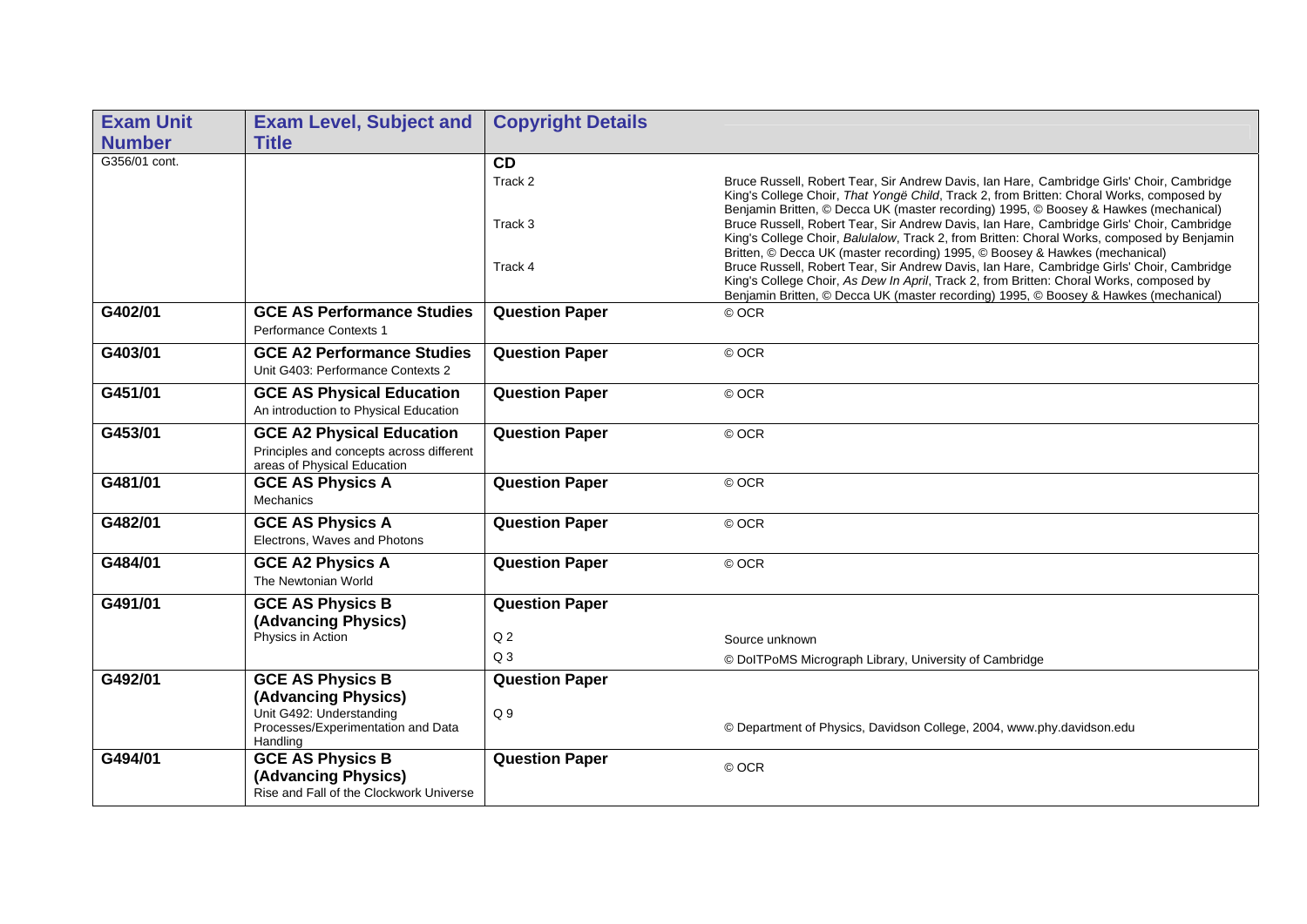| <b>Exam Unit</b><br><b>Number</b> | <b>Exam Level, Subject and</b><br><b>Title</b>                               | <b>Copyright Details</b> |         |
|-----------------------------------|------------------------------------------------------------------------------|--------------------------|---------|
| G541/01                           | <b>GCE AS Psychology</b><br>Psychological Investigations                     | <b>Question Paper</b>    | © OCR   |
| G542/01                           | <b>GCE AS Psychology</b><br><b>Core Studies</b>                              | <b>Question Paper</b>    | © OCR   |
| G543/01                           | <b>GCE A2 Psychology</b><br>Options in Applied Psychology                    | <b>Question Paper</b>    | © OCR   |
| G544/01                           | <b>GCE A2 Psychology</b><br>Approaches and Research Methods in<br>Psychology | <b>Question Paper</b>    | © OCR   |
| G571/01                           | <b>GCE AS Religious Studies</b><br>Philosophy of Religion                    | <b>Question Paper</b>    | © OCR   |
| G572/01                           | <b>GCE AS Religious Studies</b><br><b>Religious Ethics</b>                   | <b>Question Paper</b>    | © OCR   |
| G573/01                           | <b>GCE AS Religious Studies</b><br>Jewish Scriptures                         | <b>Question Paper</b>    | © OCR   |
| G574/01                           | <b>GCE AS Religious Studies</b><br>New Testament                             | <b>Question Paper</b>    | © OCR   |
| G575/01                           | <b>GCE AS Religious Studies</b><br>Developments in Christian Theology        | <b>Question Paper</b>    | © OCR   |
| G576/01                           | <b>GCE AS Religious Studies</b><br><b>Buddhism</b>                           | <b>Question Paper</b>    | © OCR   |
| G577/01                           | <b>GCE AS Religious Studies</b><br>Hinduism                                  | <b>Question Paper</b>    | © OCR   |
| G578/01                           | <b>GCE AS Religious Studies</b><br>Islam                                     | <b>Question Paper</b>    | © OCR   |
| G579/01                           | <b>GCE AS Religious Studies</b><br>Judaism                                   | <b>Question Paper</b>    | $@$ OCR |
| G581/01                           | <b>GCE A2 Religious Studies</b><br>Philosophy of Religion                    | <b>Question Paper</b>    | © OCR   |
| G582/01                           | <b>GCE A2 Religious Studies</b><br><b>Religious Ethics</b>                   | <b>Question Paper</b>    | © OCR   |
| G583/01                           | <b>GCE A2 Religious Studies</b><br>Jewish Scriptures                         | <b>Question Paper</b>    | © OCR   |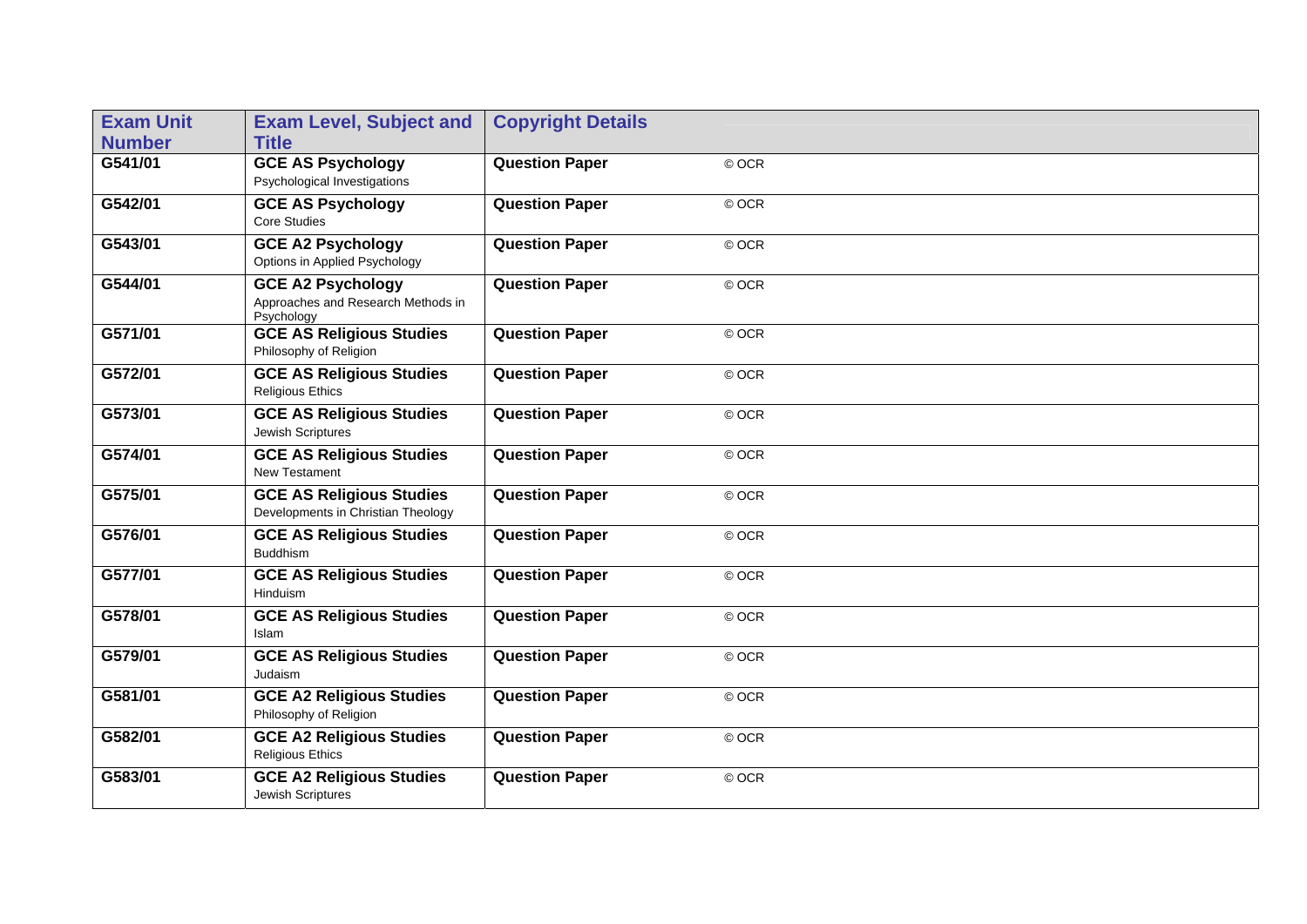| <b>Exam Unit</b> | <b>Exam Level, Subject and</b>                                        | <b>Copyright Details</b>         |                                                                                                                    |
|------------------|-----------------------------------------------------------------------|----------------------------------|--------------------------------------------------------------------------------------------------------------------|
| <b>Number</b>    | <b>Title</b>                                                          |                                  |                                                                                                                    |
| G584/01          | <b>GCE A2 Religious Studies</b><br>New Testament                      | <b>Question Paper</b>            | © OCR                                                                                                              |
| G585/01          | <b>GCE A2 Religious Studies</b><br>Developments in Christian Theology | <b>Question Paper</b>            | © OCR                                                                                                              |
| G586/01          | <b>GCE A2 Religious Studies</b><br><b>Buddhism</b>                    | <b>Question Paper</b>            | © OCR                                                                                                              |
| G587/01          | <b>GCE A2 Religious Studies</b><br><b>Hinduism</b>                    | <b>Question Paper</b>            | © OCR                                                                                                              |
| G588/01          | <b>GCE A2 Religious Studies</b><br>Islam                              | <b>Question Paper</b>            | © OCR                                                                                                              |
| G589/01          | <b>GCE A2 Religious Studies</b><br>Judaism                            | <b>Question Paper</b>            | © OCR                                                                                                              |
| G622/01          | <b>GCE AS Applied Science</b>                                         | <b>Question Paper</b>            |                                                                                                                    |
|                  | Monitoring the Activity of the Human<br>Body                          | Q <sub>3e</sub>                  | B Geatrell, OCR Human Biology, p39, Heinemann, 2008                                                                |
|                  |                                                                       | Q <sub>5</sub>                   | © Ellis Toussier                                                                                                   |
| G623/01          | <b>GCE AS Applied Science</b><br>Cells and Molecules                  | <b>Preliminary Material</b>      | © OCR                                                                                                              |
|                  |                                                                       | <b>Question Paper</b>            |                                                                                                                    |
|                  |                                                                       | Q <sub>1a</sub>                  | © Peter Arnold Inc., Alamy, www.alamy.com                                                                          |
|                  |                                                                       | <b>Insert</b>                    | New Scientist, 2006. www.newscientist.com/article/mg19025512.300-new-zealands-<br>blossoming-biotech-sector.html   |
| G628/01          | <b>GCE A2 Applied Science</b>                                         | <b>Question Paper + Insert</b>   |                                                                                                                    |
|                  | Sampling, Testing and Processing                                      | Absorption train diagram         | Redrawn from M Radojevic and V Bashkin, Practical Environmental Analysis, p93, Royal<br>Society of Chemistry, 1999 |
|                  |                                                                       | <b>Instructions for Teachers</b> |                                                                                                                    |
|                  |                                                                       | Absorption train diagram         | Redrawn from M Radojevic and V Bashkin, Practical Environmental Analysis, p93, Royal<br>Society of Chemistry, 1999 |
|                  |                                                                       | <b>Case Study</b>                |                                                                                                                    |
|                  |                                                                       | Absorption train diagram         | Redrawn from M Radojevic and V Bashkin, Practical Environmental Analysis, p93, Royal<br>Society of Chemistry, 1999 |
| G635/01          | <b>GCE A2 Applied Science</b>                                         | <b>Question Paper</b>            |                                                                                                                    |
|                  | Working waves                                                         | Q 1 image                        | ©2001 Dan Russell                                                                                                  |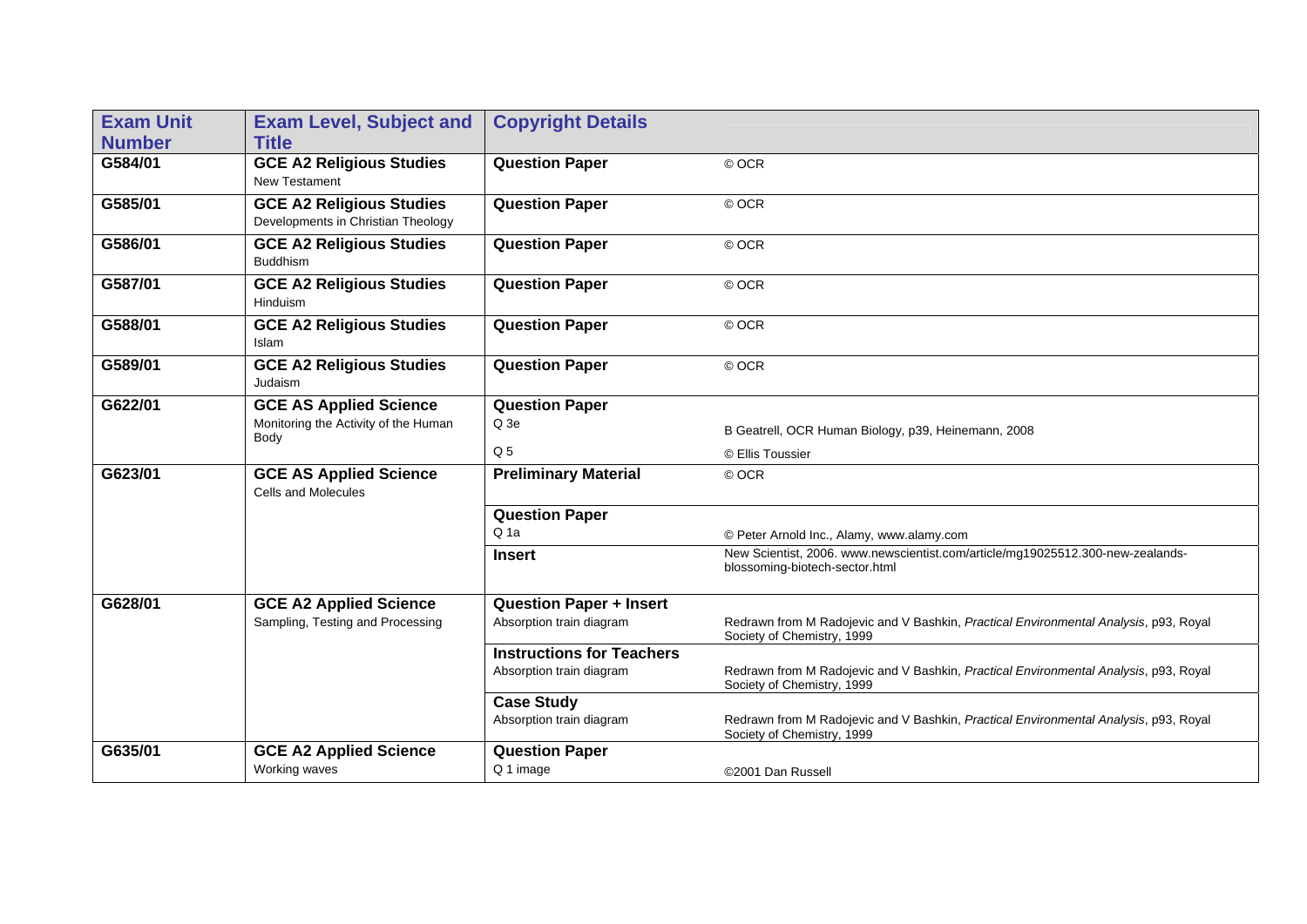| <b>Exam Unit</b> | <b>Exam Level, Subject and</b>                                                         | <b>Copyright Details</b> |                                                                                                                                                         |
|------------------|----------------------------------------------------------------------------------------|--------------------------|---------------------------------------------------------------------------------------------------------------------------------------------------------|
| <b>Number</b>    | <b>Title</b>                                                                           |                          |                                                                                                                                                         |
| G641/01          | <b>GCE AS Science</b>                                                                  | <b>Question Paper</b>    |                                                                                                                                                         |
|                  | Remote Sensing and the Natural<br>Environment                                          | Q 5b image               | © PLANETOBSERVER, Science Photo Library, www.sciencephoto.com                                                                                           |
| G642/01          | <b>GCE AS Science</b>                                                                  | <b>Question Paper</b>    |                                                                                                                                                         |
|                  | Science and Human Activity                                                             | Fig 3.1                  | http://webbook.nist.gov, © National Institute of Standards and Technology, 1964                                                                         |
|                  |                                                                                        | Fig 3.3                  | http://webbook.nist.gov, © National Institute of Standards and Technology, 1964                                                                         |
| G671/01          | <b>GCE AS Sociology</b><br>Exploring socialisation, culture and<br>identity            | <b>Question Paper</b>    | © OCR                                                                                                                                                   |
|                  |                                                                                        | <b>Stimulus Material</b> |                                                                                                                                                         |
|                  |                                                                                        |                          | L Archer, S Hollingsworth & A Halsall, University's not for Me - I'm a Nike Person, Sociology, 41<br>(2). April 2007 © SAGE Publications Ltd            |
| G672/01          | <b>GCE AS Sociology</b><br>Topics in Socialisation, culture and<br>identity            | <b>Question Paper</b>    | © OCR                                                                                                                                                   |
| G673/01          | <b>GCE A2 Sociology</b><br>Power and Control                                           | <b>Question Paper</b>    | © OCR                                                                                                                                                   |
| G674/01          | <b>GCE A2 Sociology</b>                                                                | <b>Question Paper</b>    |                                                                                                                                                         |
|                  | Exploring Social Inequality and<br><b>Difference</b>                                   | Source Material          | Z Mustafa, Listen Up: The Voices of Homeless Children, © Shelter, 2004.<br>http://england.shelter.org.uk                                                |
| G720/01          | <b>GCE AS Applied Travel &amp;</b><br><b>Tourism</b><br>Introducing Travel and Tourism | <b>Question Paper</b>    | © OCR                                                                                                                                                   |
|                  |                                                                                        | <b>Case Study</b>        |                                                                                                                                                         |
|                  |                                                                                        | Document 1 map           | Reproduced by permission of Ordnance Survey on behalf of HMSO. © Crown copyright 2009.<br>All rights reserved. Ordnance Survey Licence number 100043707 |
|                  |                                                                                        | Document 1 logo, top     | © Red Funnel Group                                                                                                                                      |
|                  |                                                                                        | Document 1 logo, middle  | © Wightlink Ltd                                                                                                                                         |
|                  |                                                                                        | Document 1 logo, bottom  | © Hovertravel Ltd                                                                                                                                       |
|                  |                                                                                        | Document 2               | © Isle of Wight Tourism, www.islandbreaks.co.uk                                                                                                         |
|                  |                                                                                        | Document 3               | © English Heritage, www.english-heritage.org.uk                                                                                                         |
|                  |                                                                                        | Document 3 image, top    | © Damir Spanic, iStock, www.istockphoto.com                                                                                                             |
|                  |                                                                                        | Document 3 image, bottom | © ian badley, Alamy, www.alamy.com                                                                                                                      |
|                  |                                                                                        | Document 4               | © National Trust, www.nationaltrust.org.uk                                                                                                              |
|                  |                                                                                        | Document 5               | © The Leconfield, www.leconfieldhotel.com                                                                                                               |
|                  |                                                                                        | Document 6               | © Fairway Holiday Park, www.fairwayholidaypark.co.uk                                                                                                    |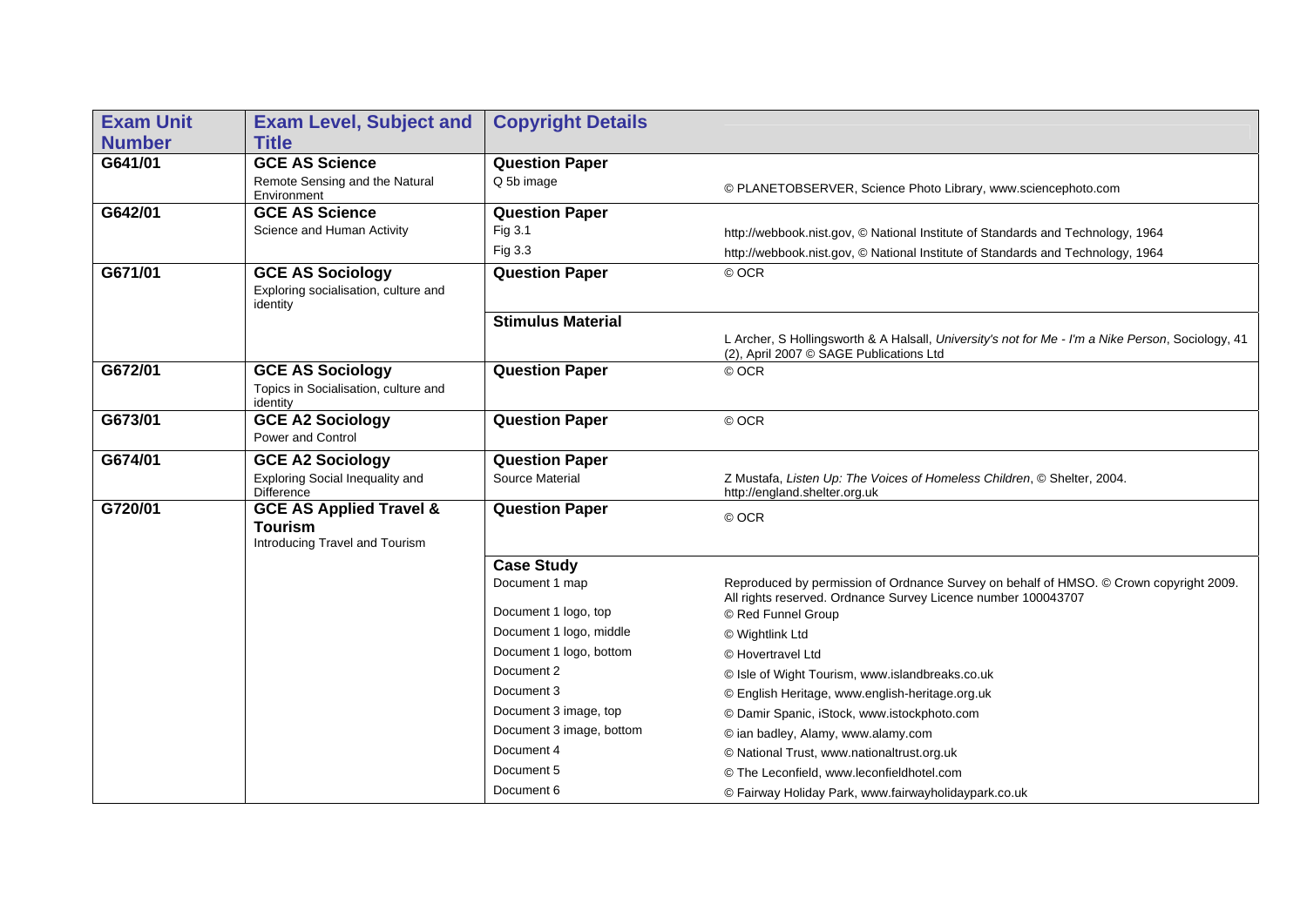| <b>Exam Unit</b> | <b>Exam Level, Subject and</b>                                                          | <b>Copyright Details</b>       |                                                                                                                                                                                                                                                                                                                                                                                                                                                                                                                                                                                                                                                                        |
|------------------|-----------------------------------------------------------------------------------------|--------------------------------|------------------------------------------------------------------------------------------------------------------------------------------------------------------------------------------------------------------------------------------------------------------------------------------------------------------------------------------------------------------------------------------------------------------------------------------------------------------------------------------------------------------------------------------------------------------------------------------------------------------------------------------------------------------------|
| <b>Number</b>    | <b>Title</b>                                                                            |                                |                                                                                                                                                                                                                                                                                                                                                                                                                                                                                                                                                                                                                                                                        |
| G720/01 cont.    |                                                                                         | Document 6 image, top left     | © Judy Barranco, iStock, www.istockphoto.com                                                                                                                                                                                                                                                                                                                                                                                                                                                                                                                                                                                                                           |
|                  |                                                                                         | Document 6 image, middle left  | © adrian beesley, iStock. www.istockphoto.com                                                                                                                                                                                                                                                                                                                                                                                                                                                                                                                                                                                                                          |
|                  |                                                                                         | Document 6 image, bottom right | © Mark Evans, iStock, www.istockphoto.com                                                                                                                                                                                                                                                                                                                                                                                                                                                                                                                                                                                                                              |
|                  |                                                                                         | Document 7                     | © Isle of Wight Tourism, www.islandbreaks.co.uk                                                                                                                                                                                                                                                                                                                                                                                                                                                                                                                                                                                                                        |
|                  |                                                                                         | Document 8                     | © Isle of Wight Tourism, www.islandbreaks.co.uk                                                                                                                                                                                                                                                                                                                                                                                                                                                                                                                                                                                                                        |
| G723/01          | <b>GCE AS Applied Travel &amp;</b><br><b>Tourism</b>                                    | <b>Question Paper</b>          |                                                                                                                                                                                                                                                                                                                                                                                                                                                                                                                                                                                                                                                                        |
|                  | <b>International Travel</b>                                                             | Fig 1                          | Extra funding for Holocaust trips, 4 February 2008 © BBC News, www.bbc.co.uk                                                                                                                                                                                                                                                                                                                                                                                                                                                                                                                                                                                           |
|                  |                                                                                         | Fig 1 image                    | © The Holocaust Educational Trust, www.het.org.uk                                                                                                                                                                                                                                                                                                                                                                                                                                                                                                                                                                                                                      |
|                  |                                                                                         | Fig 2                          | Copyright 2008 Reuters. Reprinted with permission from Reuters. Reuters content is the<br>intellectual property of Reuters or its third party content providers. Any copying, republication or<br>redistribution or Reuters content is expressly prohibited without the prior written consent of<br>Reuters. Reuters shall not be liable for any errors or delays in content, or for any actions taken<br>in reliance thereon. Reuters and the Reuters Sphere Logo are registered trademarks of the<br>Reuters group of companies around the world. For additional information about Reuters content<br>and services, please visit Reuters website at www.reuters.com. |
|                  |                                                                                         | Fig 2 image                    | © AFP, Getty Images, www.gettyimages.com                                                                                                                                                                                                                                                                                                                                                                                                                                                                                                                                                                                                                               |
|                  |                                                                                         | Fig 3                          | Cruise industry 'revolves around Europe', 1 May 2008, © Opodo, www.opodo.co.uk                                                                                                                                                                                                                                                                                                                                                                                                                                                                                                                                                                                         |
|                  |                                                                                         | $Q$ 3 $c$                      | Royal Caribbean International, www.royalcaribbean.co.uk                                                                                                                                                                                                                                                                                                                                                                                                                                                                                                                                                                                                                |
| G728/01          | <b>GCE A2 Applied Travel &amp;</b><br><b>Tourism</b><br><b>Tourism Development</b>      | <b>Question Paper</b>          | © OCR                                                                                                                                                                                                                                                                                                                                                                                                                                                                                                                                                                                                                                                                  |
|                  |                                                                                         | <b>Case Study</b>              |                                                                                                                                                                                                                                                                                                                                                                                                                                                                                                                                                                                                                                                                        |
|                  |                                                                                         | Fig 1 a                        | Development of Tourism in Portsmouth, www.portsmouth.gov.uk                                                                                                                                                                                                                                                                                                                                                                                                                                                                                                                                                                                                            |
|                  |                                                                                         | Fig 1 b                        | Development of Tourism in Portsmouth, www.portsmouth.gov.uk                                                                                                                                                                                                                                                                                                                                                                                                                                                                                                                                                                                                            |
|                  |                                                                                         | Fig 2 Image                    | © Amy Harris, iStock, www.istockphoto.com                                                                                                                                                                                                                                                                                                                                                                                                                                                                                                                                                                                                                              |
|                  |                                                                                         | Fig 2 Text<br>Fig 3 a Text     | John Roach for National Geographic News, Machu Picchu under Threat from the Pressures of<br>Tourism, National Geographic News, 15 April 2002, www.newsnationalgeographic.com<br>Tour Operators drop 'mass-market' Zakynthos, source unknown.                                                                                                                                                                                                                                                                                                                                                                                                                           |
|                  |                                                                                         |                                |                                                                                                                                                                                                                                                                                                                                                                                                                                                                                                                                                                                                                                                                        |
|                  |                                                                                         | Fig; 3 b                       | © 1986 WWF - World Wide Fund for Nature (formerly World Wildlife Fund) and ® WWF<br>Registered Trademark.                                                                                                                                                                                                                                                                                                                                                                                                                                                                                                                                                              |
| G734/01          | <b>GCE A2 Applied Travel &amp;</b><br><b>Tourism</b><br>Marketing in Travel and Tourism | <b>Question Paper</b>          | © OCR                                                                                                                                                                                                                                                                                                                                                                                                                                                                                                                                                                                                                                                                  |
|                  |                                                                                         | <b>Case Study</b>              | © Virgin Atlantic, www.virgin-atlantic.com                                                                                                                                                                                                                                                                                                                                                                                                                                                                                                                                                                                                                             |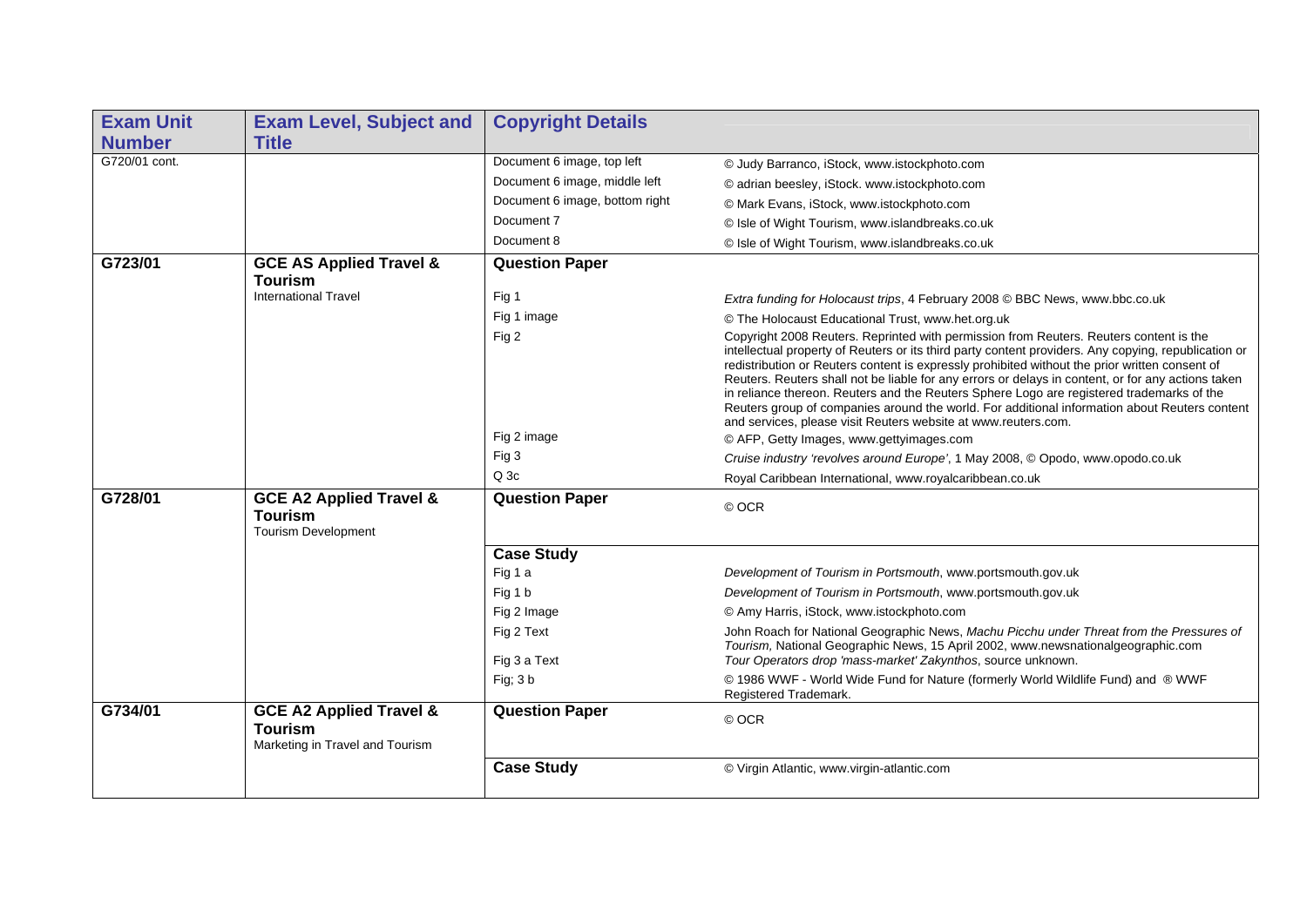| <b>Exam Unit</b> | <b>Exam Level, Subject and</b>                                                                                       | <b>Copyright Details</b> |       |
|------------------|----------------------------------------------------------------------------------------------------------------------|--------------------------|-------|
| <b>Number</b>    | <b>Title</b>                                                                                                         |                          |       |
| G801/01          | <b>GCE AS Mathematics</b><br><b>Mathematics Core 1</b>                                                               | <b>Question Paper</b>    | © OCR |
| G802/01          | <b>GCE AS Mathematics</b><br><b>Mathematics Core 2</b>                                                               | <b>Question Paper</b>    | © OCR |
| G803/01          | <b>GCE A2 Mathematics</b><br>Mathematics Core 3                                                                      | <b>Question Paper</b>    | © OCR |
| G804/01          | <b>GCE A2 Mathematics</b><br>Statistics 1                                                                            | <b>Question Paper</b>    | © OCR |
| G805/01          | <b>GCE A2 Mathematics</b><br>Mechanics 1                                                                             | <b>Question Paper</b>    | © OCR |
| G806/01          | <b>GCE A2 Mathematics</b><br><b>Decision Mathematics</b>                                                             | <b>Question Paper</b>    | © OCR |
| G807/01          | <b>GCE A2 Mathematics</b><br><b>Further Mathematics 1</b>                                                            | <b>Question Paper</b>    | © OCR |
| G808/01          | <b>GCE A2 Mathematics</b><br><b>Further Mathematics 2</b>                                                            | <b>Question Paper</b>    | © OCR |
| G809/01          | <b>GCE A2 Mathematics</b><br>Statistics 2                                                                            | <b>Question Paper</b>    | © OCR |
| G810/01          | <b>GCE A2 Mathematics</b><br>Mechanics 2                                                                             | <b>Question Paper</b>    | © OCR |
| G811/01          | <b>GCE A2 Mathematics</b><br><b>Pure Mathematics</b>                                                                 | <b>Question Paper</b>    | © OCR |
| H860/01          | <b>Level 3 Certificate</b><br><b>Mathematics for Engineering</b><br>Paper 1                                          | <b>Question Paper</b>    | © OCR |
| H865/01          | <b>Principal Learning Level 3</b><br><b>Engineering</b><br>Mathematical Techniques and<br>applications for engineers | <b>Question Paper</b>    | © OCR |
| J512/01          | <b>GCSE Mathematics Syllabus</b><br>Α<br>Paper 1 (Foundation Tier)                                                   | <b>Question Paper</b>    | © OCR |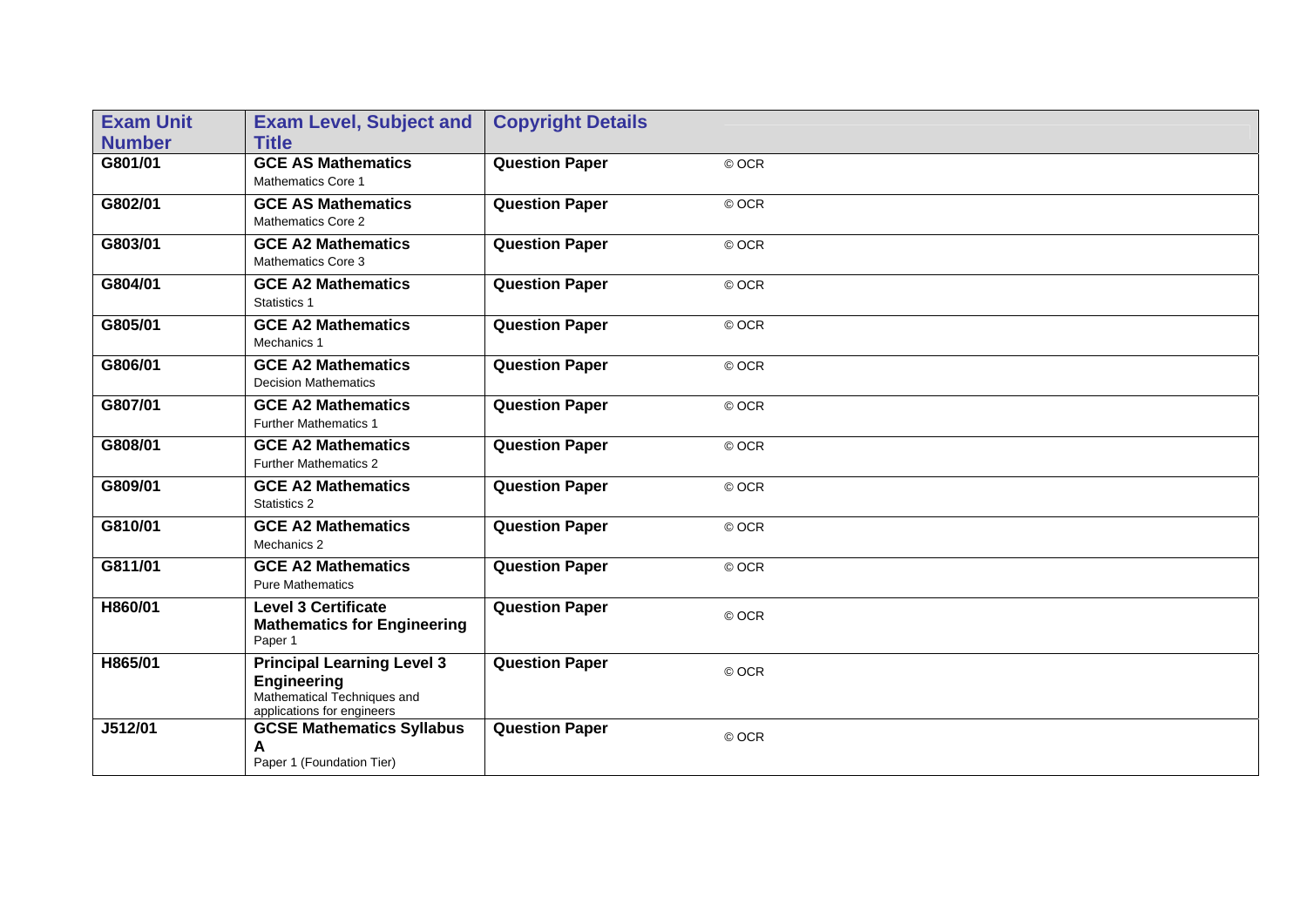| <b>Exam Unit</b> | <b>Exam Level, Subject and</b>                                     | <b>Copyright Details</b> |                                                                                                                      |
|------------------|--------------------------------------------------------------------|--------------------------|----------------------------------------------------------------------------------------------------------------------|
| <b>Number</b>    | <b>Title</b>                                                       |                          |                                                                                                                      |
| J512/02          | <b>GCSE Mathematics Syllabus</b><br>A<br>Paper 2 (Foundation Tier) | <b>Question Paper</b>    | © OCR                                                                                                                |
| J512/03          | <b>GCSE Mathematics Syllabus</b><br>A<br>Paper 3 (Higher Tier)     | <b>Question Paper</b>    | © OCR                                                                                                                |
| J512/04          | <b>GCSE Mathematics Syllabus</b><br>A<br>Paper 4 (Higher Tier)     | <b>Question Paper</b>    | © OCR                                                                                                                |
| J915/01          | <b>GCSE In Additional</b><br>Mathematics                           | <b>Question Paper</b>    |                                                                                                                      |
|                  |                                                                    | Q 1                      | Office for National Statistics, www.statistics.gov.uk, 2007. Reproduced under the terms of the<br>Click-Use Licence. |